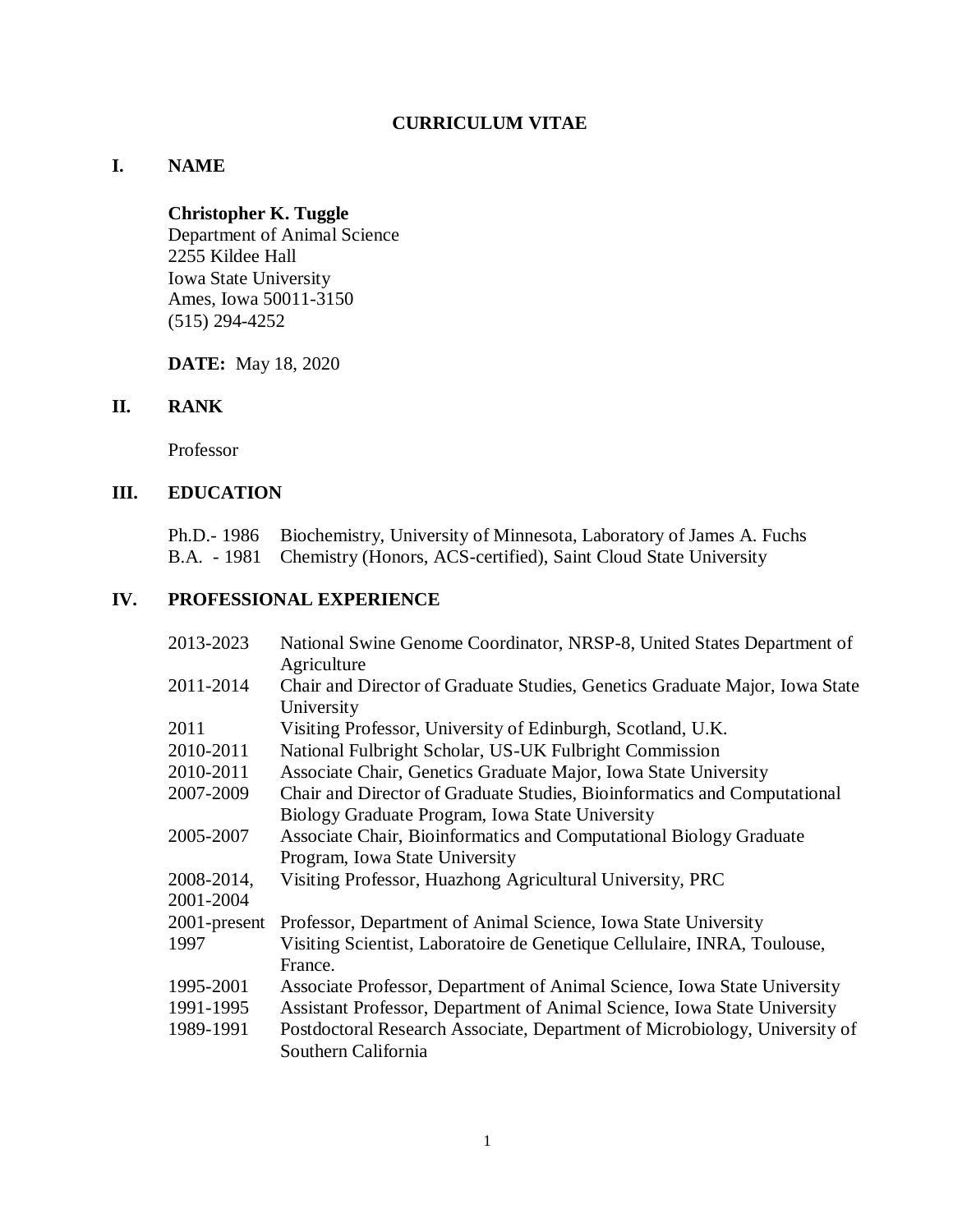| 1987-1989 | Postdoctoral Research Associate, Department of Microbiology and Urology, |
|-----------|--------------------------------------------------------------------------|
|           | Columbia University                                                      |
| 1981-1986 | Graduate Research Assistant, Department of Biochemistry, University of   |
|           | Minnesota                                                                |

# **V. ISU PERSONNEL RECORD**

| Chair and Director of Graduate Studies, Genetics Graduate Major, Iowa State       |
|-----------------------------------------------------------------------------------|
| University (Associate Chair, 2010-2011)                                           |
| Chair and Director of Graduate Studies, Bioinformatics and Computational          |
| Biology Graduate Program, Iowa State University (Associate Chair, 2005-           |
| 2007)                                                                             |
| 2001-present Professor, Department of Animal Science, 10% Teaching, 80% Research, |
| 10% Service, 0% Extension                                                         |
| Associate Professor, Department of Animal Science, 20% Teaching,                  |
| 80% Research, 0% Extension                                                        |
| Assistant Professor, Department of Animal Science, 20% Teaching,                  |
| 80% Research, 0% Extension                                                        |
|                                                                                   |

# **VI. PROFESSIONAL ASSOCIATIONS**

American Association for the Advancement of Science American Association of Immunology American Society of Animal Science Gamma Sigma Delta International Society of Animal Genetics Sigma Xi

# **VII. AWARDS, HONORS, AND RECOGNITION**

|              | 2019-present Member, Editorial Board, Frontiers in Genetics (Livestock Genomics)       |  |  |  |
|--------------|----------------------------------------------------------------------------------------|--|--|--|
|              | 2019-present Election to Executive Committee, International Society of Animal Genetics |  |  |  |
| 2019         | External Thesis Reader, Latrobe University (B. Hayes group), Australia                 |  |  |  |
| 2018-present | Organizing Committee, International Plant and Animal Genome conference                 |  |  |  |
| 2018-present | Review Panel member, NIH/CSR/SREA/SEP study section                                    |  |  |  |
| 2018         | NRSP-8 National Distinguished Lecturer, USDA                                           |  |  |  |
| 2018-present | Member, Editorial Board, Scientific Reports                                            |  |  |  |
| 2017-2018    | Review Panel member, NSF EPSCoR RII Track 2 study section                              |  |  |  |
| 2017         | Award for Outstanding Achievement in Research, Iowa State University                   |  |  |  |
| 2015         | Regent's Award for Faculty Excellence, Iowa State University                           |  |  |  |
| 2014         | Election to Fellow, American Association for the Advancement of Science                |  |  |  |
| 2014         | Gamma Sigma Delta Research Award - Iowa State University Chapter                       |  |  |  |
| 2014-present | Associate Editor, BMC Genomics                                                         |  |  |  |
| 2013         | Iowa State University College of Agriculture and Life Sciences Team Award              |  |  |  |
| 2012         | External Thesis Opponent, Uppsala University (L. Andersson group),                     |  |  |  |
|              | Uppsala, Sweden                                                                        |  |  |  |
|              |                                                                                        |  |  |  |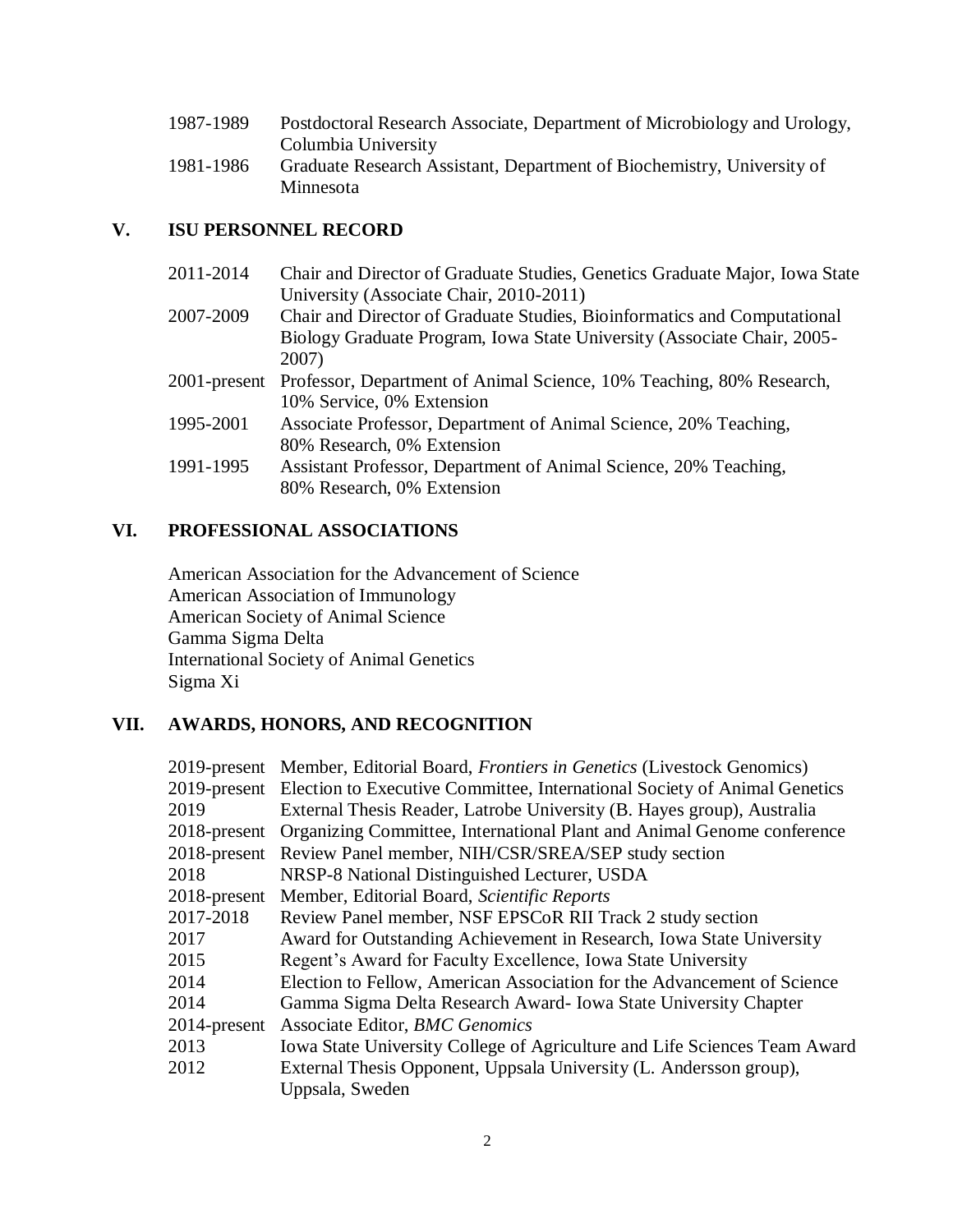| 2012                                                                              | Bailey Research Career Development Award, Iowa State University                      |  |  |  |  |
|-----------------------------------------------------------------------------------|--------------------------------------------------------------------------------------|--|--|--|--|
| 2011                                                                              | Iowa State University College of Agriculture and Life Sciences Outstanding           |  |  |  |  |
|                                                                                   | Achievement in Research Award                                                        |  |  |  |  |
| 2010-present                                                                      | Member, Editorial Board, Advances in Genomics and Gene Expression                    |  |  |  |  |
| 2010-2011                                                                         | National William J. Fulbright Award to work in Edinburgh, U.K.                       |  |  |  |  |
| Member, International Scientific Advisory Committee, Canadian NSERC-<br>2008-2014 |                                                                                      |  |  |  |  |
|                                                                                   | <b>EMBRYOGene</b> project                                                            |  |  |  |  |
| 2006-present                                                                      | Member, Editorial Board, Mammalian Genome                                            |  |  |  |  |
| 2006-present                                                                      | Member, Editorial Board, Animal Biotechnology                                        |  |  |  |  |
| 2006-2013                                                                         | Editor, Animal Genetics (Functional Genomics)                                        |  |  |  |  |
| 2004-2010                                                                         | Elected Chair, Standing Committee on Comparative and Functional                      |  |  |  |  |
|                                                                                   | Genomics, International Society for Animal Genetics                                  |  |  |  |  |
| 2004                                                                              | Review Panel Member, NIH/NCRR Genotyping Centers Special Emphasis                    |  |  |  |  |
|                                                                                   | Panel                                                                                |  |  |  |  |
| 2002                                                                              | Review Panel Member, NIH/NIGMS-NSF Special Study Section;                            |  |  |  |  |
|                                                                                   | "Mathematics in Biology"                                                             |  |  |  |  |
| 2001                                                                              | Outstanding Researcher Award, American Society of Animal Science,                    |  |  |  |  |
|                                                                                   | <b>Midwest Region</b>                                                                |  |  |  |  |
| 2000-2004                                                                         | Elected to Standing Committee on Comparative Mapping, International                  |  |  |  |  |
|                                                                                   | Society for Animal Genetics                                                          |  |  |  |  |
| 1997                                                                              | Visiting Scientist Research Award, Institut National de la Recherche                 |  |  |  |  |
|                                                                                   | Agronomique, Toulouse, France                                                        |  |  |  |  |
| 1996                                                                              | ISU Foundation Award for Early Achievement in Research                               |  |  |  |  |
|                                                                                   | 1993- present Journal Reviewer; Animal Biotechnology, Animal Genetics, Biochimica et |  |  |  |  |
|                                                                                   | Biophysica Acta- Gene Structure and Expression, BMC Genomics,                        |  |  |  |  |
|                                                                                   | Developmental Dynamics, Gene, Genesis, Genetics Selection Evolution,                 |  |  |  |  |
|                                                                                   | Genomics, J. Dairy Science, J. Animal Science, Mammalian Genome,                     |  |  |  |  |
|                                                                                   | Mechanisms of Development, Molecular and Cellular Biology, Physiological             |  |  |  |  |
|                                                                                   | Genomics, BMC Genomics, PLosOne,                                                     |  |  |  |  |
| 1991, 1996                                                                        | Review Panel Member, Animal Molecular Genetics, NRI Competitive Grants               |  |  |  |  |
|                                                                                   | Program (USDA)                                                                       |  |  |  |  |
| 1987-1990                                                                         | <b>NIH Postdoctoral Trainee</b>                                                      |  |  |  |  |
| 1986                                                                              | <b>Biochemistry Graduate Fellowship</b>                                              |  |  |  |  |
| 1982-1985                                                                         | <b>NIH Predoctoral Fellow</b>                                                        |  |  |  |  |
| 1977-1981                                                                         | <b>National Merit Scholar</b>                                                        |  |  |  |  |

# **VIII. RESPONSIBILITIES**

# **A. Teaching and Academic Advising**

# *Current Advising and Mentoring*

I am currently the major or co-major advisor for one Master's student. I am serving on a total of twelve POS committees.

a) Current Students for which I serve as Thesis Advisor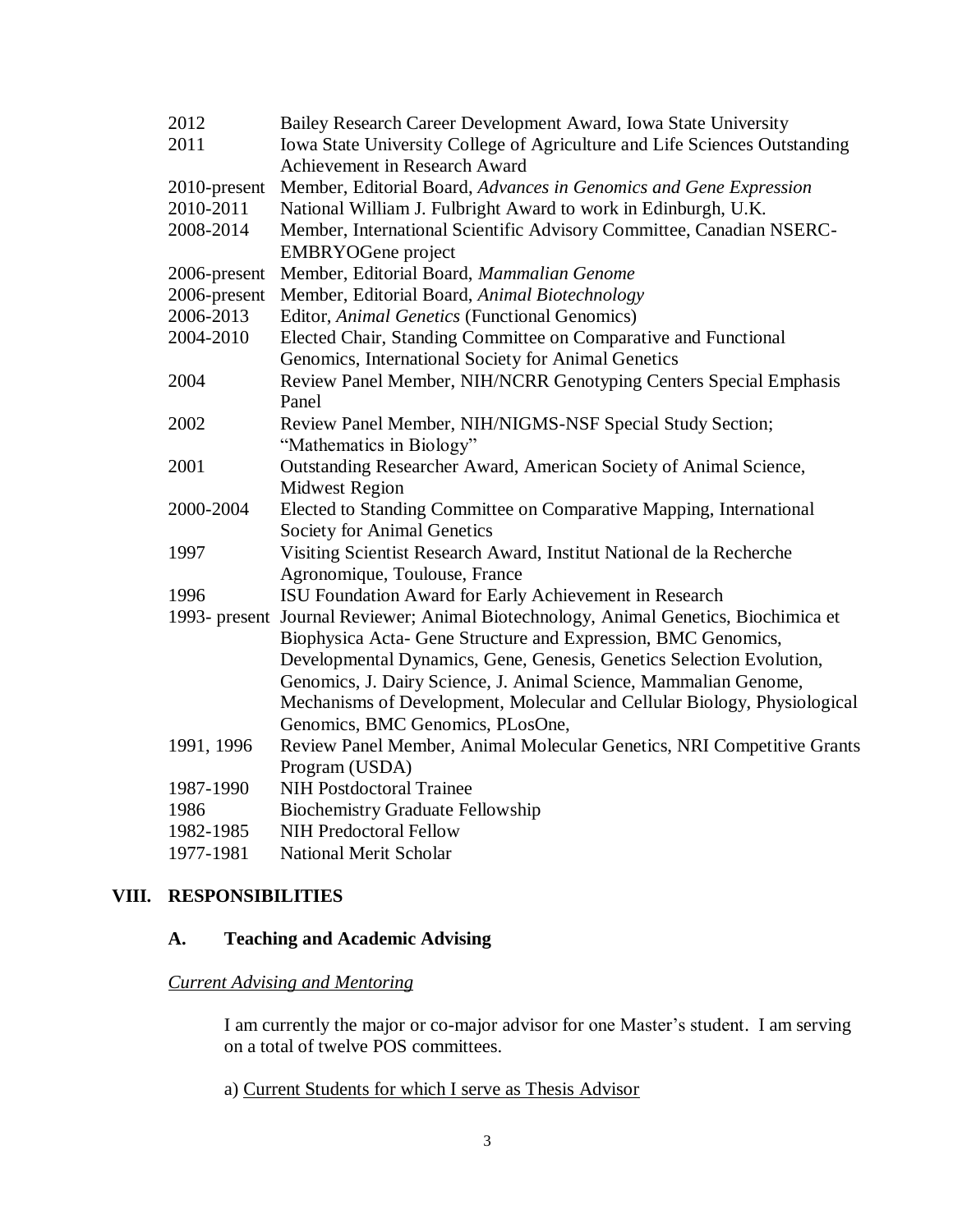Varley, Lisa M.S. (Genetics and Genomics), expected 2020. Title to be determined. Yang, Pengxin Ph.D. (BBMB), expected 2024. Title to be determined.

## b) Postdoctoral/Professional and Scientific staff/Faculty Mentoring:

I am mentoring two postdoctoral associates (Dr. Juber Herrera Uribe, 2018-present, Dr. Lance Daharsh, 2020-present).

Since 2008, I have mentored Jason Ross, originally as Assistant Professor of Animal Science, with Michael Spurlock; Dr. Ross obtained tenure as an Associate Professor in 2014. We have met approximately every six months and reviewed both research plans as well as Dr. Ross's Faculty Activity Reports. I write the mentoring report to the Department Chair.

I informally mentored Dr. Geetu Tuteja, Assistant Professor, Department of Genetics, Development and Cell Biology, during late 2014 to mid-2015 as she transitioned an NIH K99 to independent status at ISU.

## c) Visiting Scholar Mentoring

### d) Undergraduate mentoring

I am currently mentoring one undergraduate for research work and have hired four additional undergraduates as employees in the SCID pig project. Students on research projects typically are co-authors as their projects are usually successful.

A specific mentoring group was extraordinary-I mentored several undergraduates (a minority student, Yasi Rodriguez, in (Spring 2010), a Freshman Honors student, Ryan Chen (summer 2010), and Megan Bystrom (Fall 2010-Spring 2011)). They worked with me on gene structure predictions and annotations, using new software we have installed here at ISU, in collaboration with the Swine Genome Sequencing Consortium and the Sanger Centre in the U.K. Ryan and Megan were co-authors, as undergraduate students, on the pig genome manuscript in Nature (November 2012) that described this work in my group.

## *Prior advising/mentoring:*

Graduate Degrees Completed for Students as Thesis Advisor/Co-Advisor (reverse chronological order)

## Ph.D.

14. Boettcher, Adeline. Ph.D. (Molecular, Cellular and Developmental Biology) 2019. "Development and characterization of an immunologically humanized and cancer xenograft model in pigs with severe combined immunodeficiency (SCID)."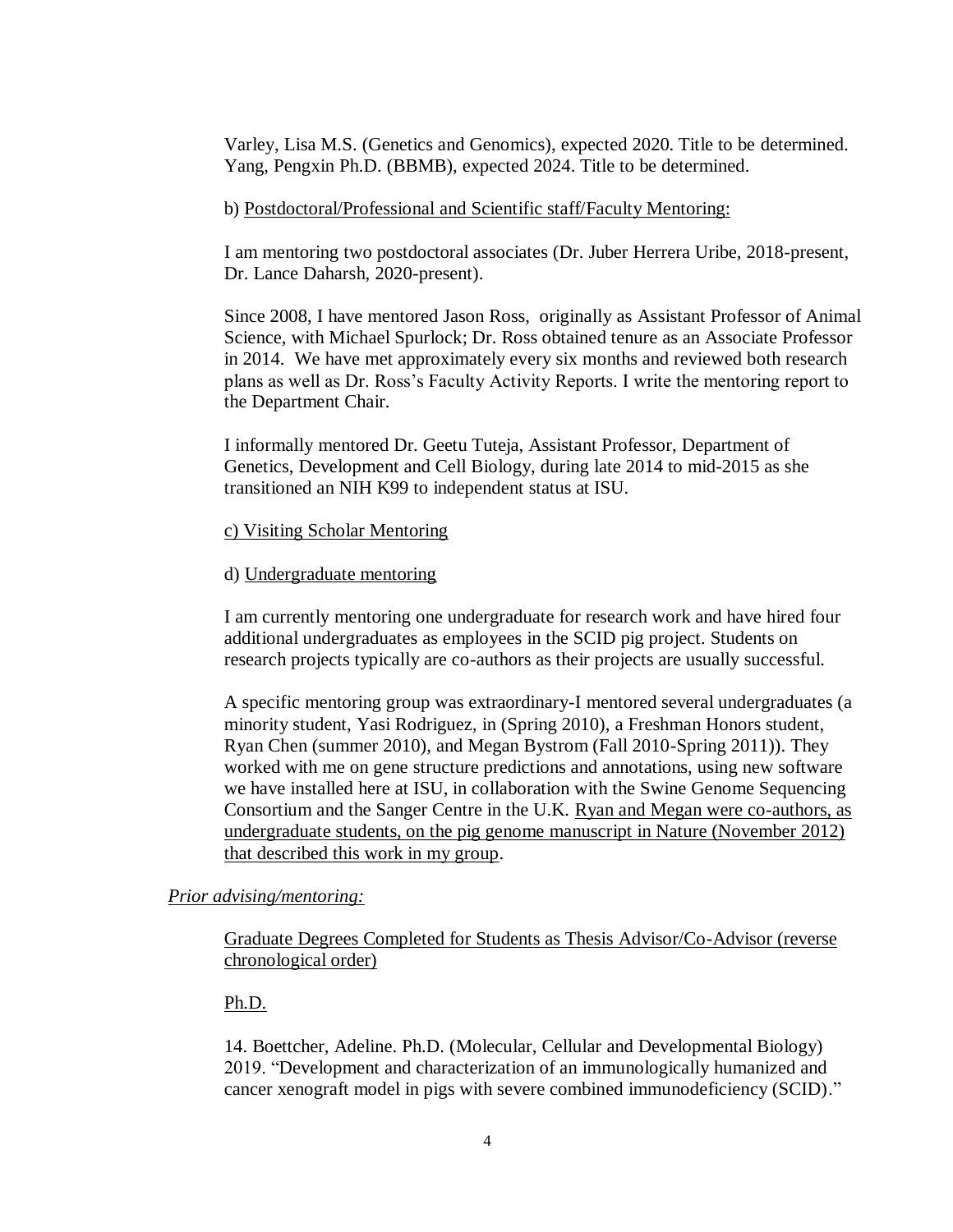Currently: Postdoctoral Fellow, Northwestern University, Chicago, IL

13. Powell, Ellis. Ph.D. (Genetics), 2017, "Development of the naturally occurring Severe Combined Immunodeficient pig model of Iowa State University with an emphasis on the characterization and immunological exploration of porcine Natural Killer cells."

Currently: Postdoctoral Research Fellow, USDA, Ames, IA

12. Liu, Haibo Ph.D. (Bioinformatics and Computational Biology) 2017. "Swine Blood Transcriptomics: Application and Advancement". Currently: Associate Scientist, Iowa State University

11. Waide, Emily. Ph.D. (Genetics; with Jack Dekkers) 2015. "Molecular and quantitative genetic basis and control of severe combined immunodeficiency and porcine reproductive and respiratory syndrome in pigs" Currently: Geneticist, ABS Global.

10. Knetter, Susie. Ph.D. (Interdepartmental Immunobiology), 2013. "Characterizing the porcine immune response to an environmental and pathogenic challenge: $\frac{[1]}{[sep]}$ swine barn dust and *Salmonella* infection" Currently: Senior Scientist, Merck Animal Health.

9. Uthe, Jolita. Ph.D. (Interdepartmental Genetics) 2012. "Analyzing factors

involved in genetic variation of porcine response to *Salmonella***."** Currently: Research Scientist, Advanced Analytical Technologies, Inc., Ames, Iowa.

8. Couture, Oliver. Ph.D. (Interdepartmental Genetics—MGET Fellow) 2011. "The use of bioinformatic analysis of microarray data to predict porcine immune response pathways".

Currently: Patent Attorney, McKee, Voorhees & Sease, PLC

7. Aspelund, Sender(graduate work last name: Lkhagvadorj), Ph.D. (Neuroscience) 2010, "Using transcriptional and blood metabolite profiles to understand mechanisms controlling feed efficiency and feed intake in pigs". Currently: Biologics and Vaccine Downstream Process Development, MedImmune, Gaithersburg, MD

6. Joksimovic, Milan. Ph.D. (Interdepartmental Genetics). 2005. "Analysis of HOXA5 Expression and Function in Development of the Central Nervous System." Currently: Assistant Professor, Medical College of Wisconsin, Milwaukee, WI.

5. Abbott, Matthew, Ph.D. (Interdepartmental Genetics—USDA- National Needs Fellow), 2004. "Role of *Hoxa5* in spinal cord development: Analysis of structural and molecular effects of ectopic HOXA5 expression in transgenic line Hoxa5SV2." Currently: Professor of Biology, Des Moines Area Community College, Newton, IA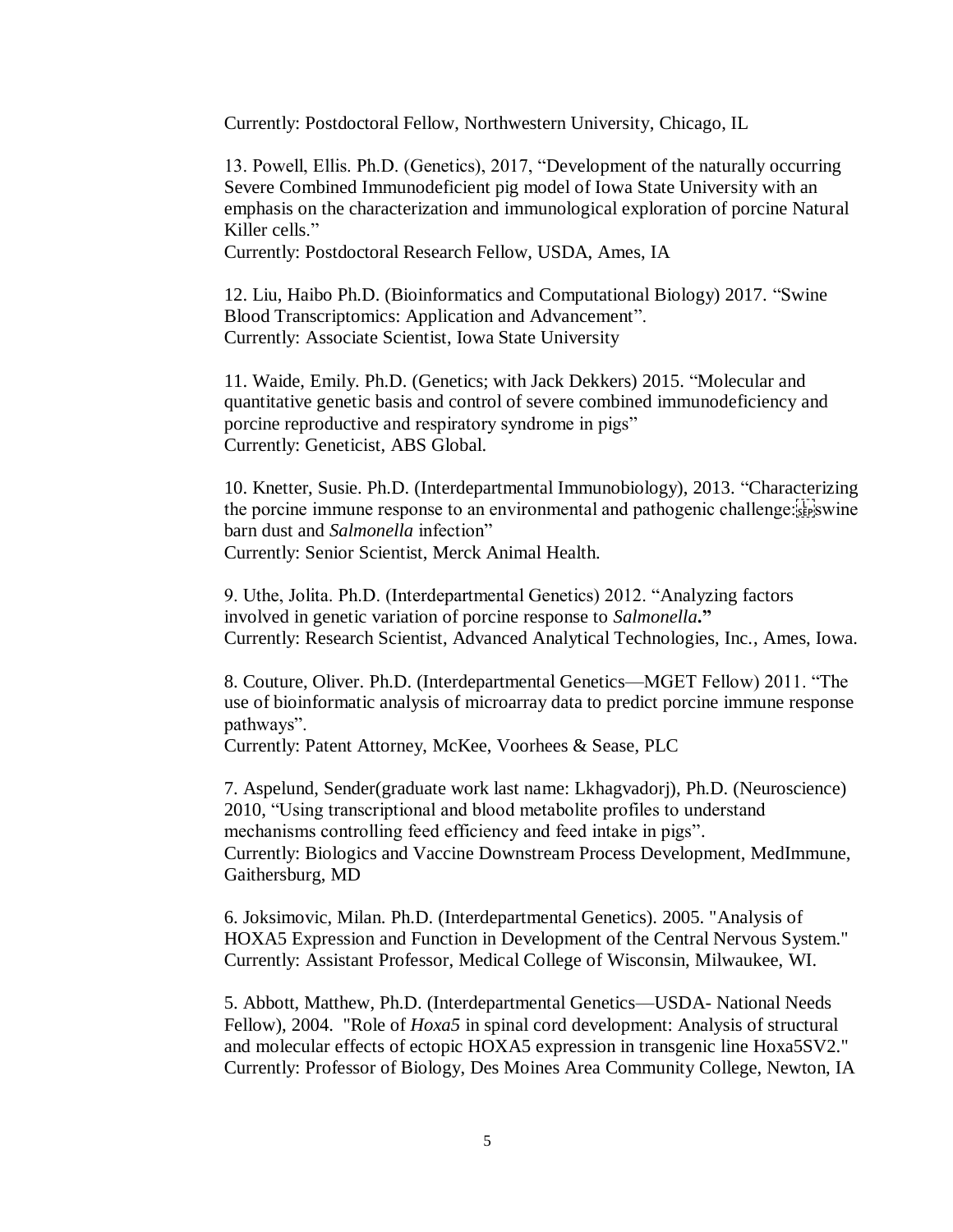4. Krieger, Karin E., Ph.D. (Interdepartmental Genetics), 2001 "Functional analysis of the Murine Hox a5 gene". Currently: Manager, Genex Cooperative, Inc. and Cooperative Resources International, Shawano, WI

3. Yu, Tun-Ping, Ph.D. (Animal Science), 1998 "The functional and quantitative analysis of pig PIT-1". (Co-Major Advisor: M. F. Rothschild). Currently: Research scientist, DNA Landmarks Inc., Quebec, Canada.

2. Heltemes, Lynn, Ph.D. (Microbiology, Immunology, and Preventive Medicine), 1997, "The Oct-2 regulatory gene and immunoglobulin gene expression in chicken". (Co-Major Advisor: S. J. Lamont).

Currently: Senior Research Associate, University of Minnesota

1. Nowling, Tamara, Ph.D. (Molecular, Cellular and Developmental Biology), 1997, "Regulatory elements involved in spatial specific expression in the mouse". (Co-Major Advisor: M. Nilsen-Hamilton).

Currently: Associate Professor, Medical University of South Carolina, Charleston, SC

## M.S.

5. Mpetile, Ziyanda. M.S. (Animal Science), 2014. Effect of divergent selection for residual feed intake on immune system of Yorkshire pigs**.** Currently: PhD student, Stellenbosch University, South Africa.

4. Uthe, Jolita. M.S. (Interdepartmental Genetics), 2005, "Transcriptional Profiling of the porcine response to *Salmonella* infection" Currently: Research scientist, Advanced Analytical Technologies, Inc., Ames, Iowa

3. Liu, Hsiao-Ching, M.S. (Animal Science), 1995, "Identifying genetic markers on chromosome 7 which are associated with performance traits in pigs. (Co-Major Advisor: M. F. Rothschild).

Currently: Associate Professor, North Carolina State University, Raleigh, NC.

2. Stumbaugh, Amber, M.S. (Interdepartmental Genetics), 2001, "Expression and structure of the pig NRAMP gene". Currently: deceased.

1. Yu, Tun-Ping, M.S. (Animal Science), 1994, "Cloning and analysis of the swine PIT-1 gene: Use as molecular marker in breeding studies." (Co-Major Advisor: M. F. Rothschild).

Currently: Research scientist, DNA Landmarks Inc., Quebec, Canada.

Postdoctoral Research Associates Mentored (reverse chronological order):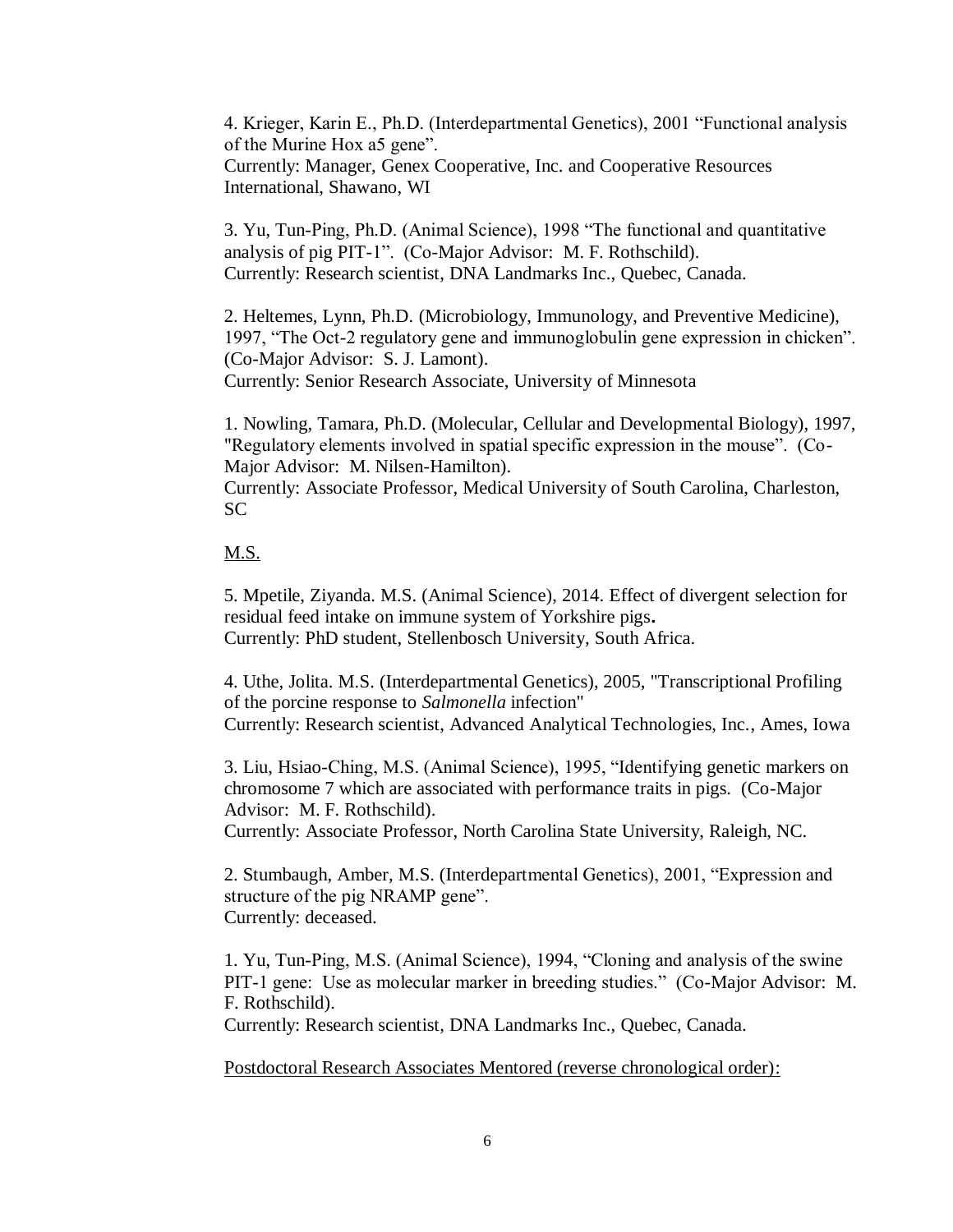| Name             | Dates     | Position/current or when left ISU                                       |
|------------------|-----------|-------------------------------------------------------------------------|
| Hamid Beiki      | 2016-2018 | Postdoctoral Researcher, Iowa State                                     |
|                  |           | University                                                              |
| Martine Schroyen | 2012-2016 | Assistant Professor, University of Liege,                               |
|                  |           | Belgium                                                                 |
| J. Kyle Grubbs   | 2013-2016 | <b>Assistant Professor, South Dakota State</b>                          |
|                  |           | University                                                              |
| Tinghua Huang    | 2009-2012 | Associate Professor, Yangtze University, China                          |
| Yanfang Wang     | 2006-2008 | Assistant Professor, Chinese Academy of<br>Agricultural Sciences, China |
|                  |           |                                                                         |
| Shuhong Zhao     | 2000-2005 | Vice-Dean and Professor, Huazhong<br>Agricultural University, China     |
| H. Sunny Sun     | 1996-1998 | Professor, National Cheng Kung University,<br>Taiwan                    |

Visiting Scientists (reverse chronological order):

7. Dr. Buyue Niu, Northeast Agricultural University, China, March 2018-March 2019

6. Dr. Jianzhen Huang (group of Dr. Lusheng Huang, PhD., President of Jiangxi Agricultural University and member of Chinese Academy of Sciences) March 2016- 2017

5. Dr. Haiming Ma, Hunan Agricultural University, March 2016-2017.

4. Dr. Jiying Wang, Shandong Academy of Agricultural Sciences, China, 12 months Fall 2014-2015.

3. Dr. Zhenming Gong, PR China, 12 months (Fall 2009-Fall 2010).

2. Dr. Shu-hong Zhao, PR China) who came to Iowa State University to learn genotyping and functional genomics technologies. She was paid by Huazhong Agricultural University where she is currently a Full Professor and Dean, and stayed for 12 months, July 2000-July 2001. Dr. Zhao was able to return in October 2001 and continued her work for four more years. We published nine manuscripts on her work in my group.

1. I mentored another international visitor, Ms. So-hyun Lee, who is a graduate student from Seoul National University. She learned bioinformatics and functional genomics and completed a project to develop and use a cDNA array to investigate expression during conceptus elongation. She stayed in my lab from September 2002-2003. We have published a manuscript on these results (Lee et al., 2005).

### *Teaching*

Main responsibilities: teach a graduate course in genomics (AnS 556, alternate Spring semesters).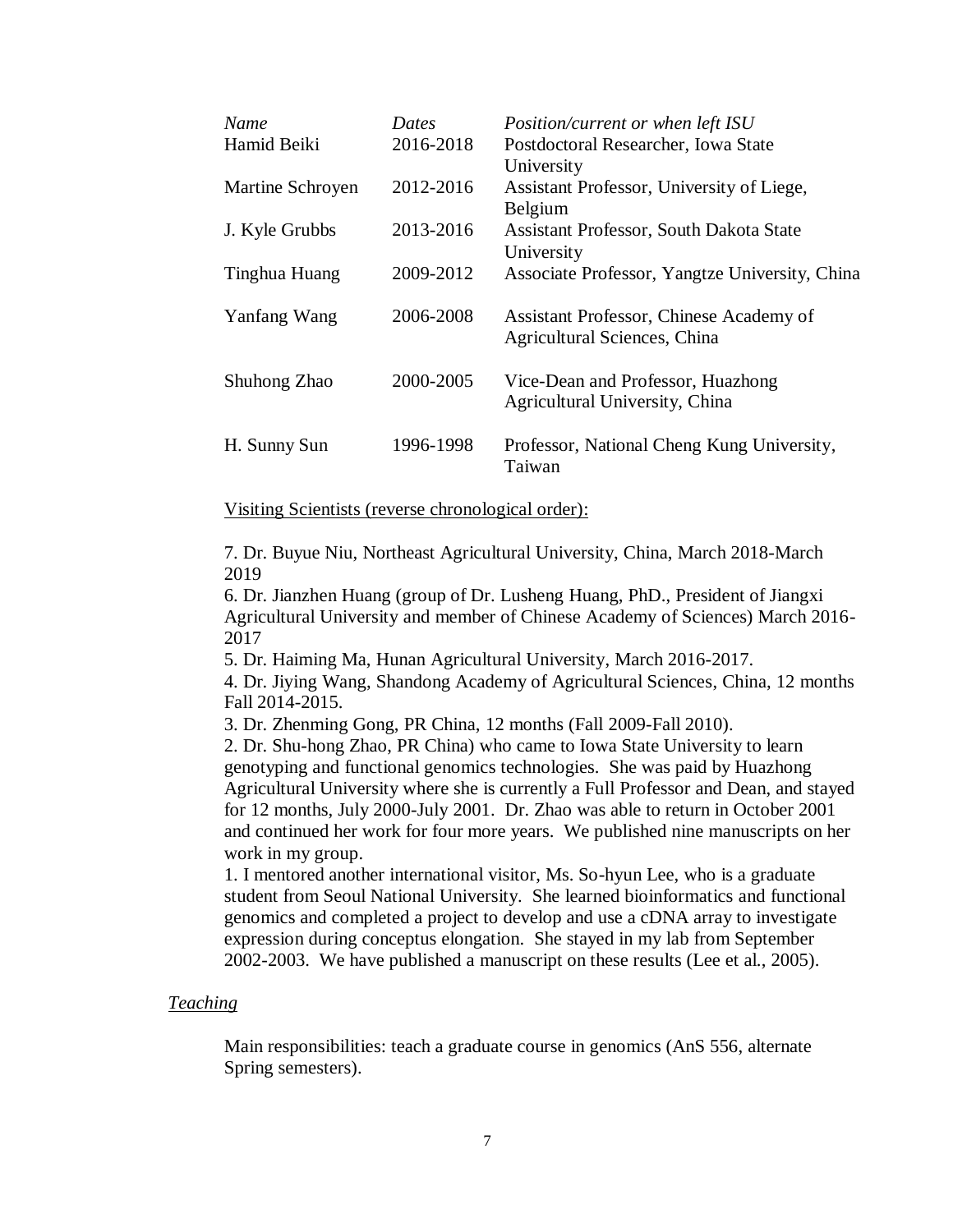As well, as major professor for graduate students, I continuously teach AnS 699, Genet 699, ImBio 699 and/or MCDB 699 sections throughout the year (6-18 credits per semester).

#### Biol 313

I began teaching this course in Fall 2014, as a section of ~55 students primarily restricted to undergraduates in the Animal Science major. This course is the first undergraduate course in genetics, and as such is an introductory survey of the field of genetics. I include animal science-related examples in this specific section. I taught this section again in Fall 2015 with 52 students, Fall 2017 with 56 students and Fall 2018 with 27 students. My role has shifted to participation in teaching this course with other faculty in the Animal Science department taking the lead.

#### AnS 350X

I developed this course "Genomics and Its Application to Medicine and Agriculture" and it was taught for the first time Fall 2011 (5 students) and taught a second time to 7 students (Fall 2012). All materials were new as well as the curriculum. I provided 9 computer-based exercises to complement lectures, and brought in 2 guest lecturers.

#### AnS 556

I had major responsibility in the development of a new team-taught graduate level course in genome analysis (AnS 556X). I developed the course content (70%) and course organization. The course was taught the first time in Spring, 1998 (6 enrolled); was taught again Spring, 2000 (6 enrolled), in Spring 2002 (8 enrolled, 7 completed the course), in 2004 (7 enrolled, nine total in class), in 2008 (12 enrolled, 13 attended class), in 2010 (8 enrolled), in 2012 (10 enrolled, 14 attended), 2014 (16 enrolled), 2016 (8 enrolled), and 2018 (5 enrolled). In all offerings, I was the course instructional leader (70-80% of material was presented by me and I wrote 90% of exams and evaluations).

## Additional courses taught:

#### AnS 452X

I helped develop this new course AnS 452x "Animal Industry and Veterinary Genetics" during Fall 2008. My role is to provide the molecular technical background in 7 lecture/labs, and thus contribute about 15% of the lectures. The course was taught for the first time in Spring 2009 and again in 2010 where I am contributing a larger share of the lectures (three full weeks, 12 contact hours).

#### AnS 451

I contributed to both the development and the teaching of AnS 451X in Fall 1991. I have had major (>90%) responsibility for this course. AnS 451 has been taught in Fall 1992, Fall 1994 and I completely revamped the curriculum for the Fall, 1999 class. Class size was 13 students in 1991, 15 in 1992, six in 1994, five in 1999, eight in 2000, six in 2001, seven in 2002, and seven in 2004 and 2005.

#### BCB 691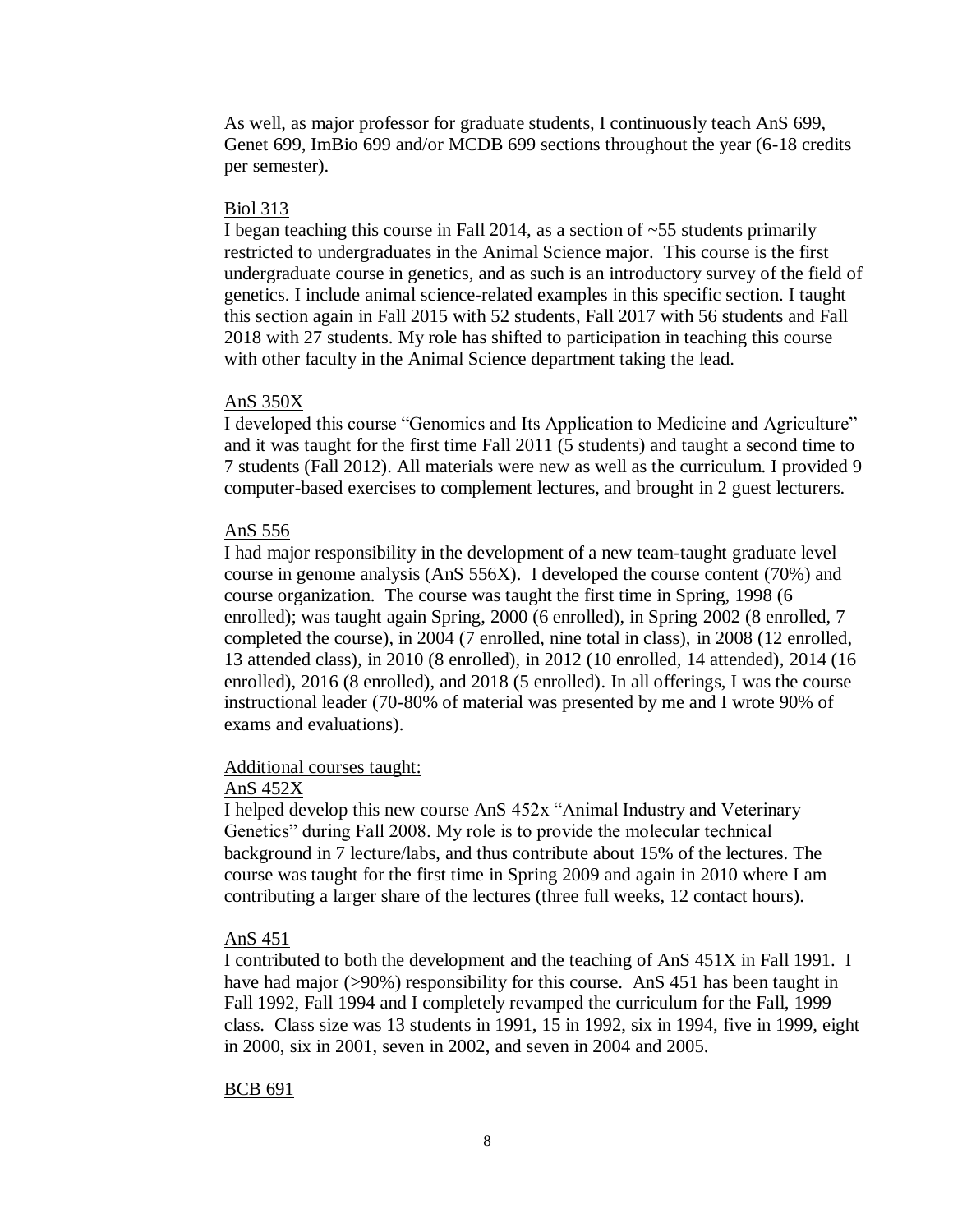I taught the Faculty Seminar course for the Bioinformatics and Computational Biology Interdepartmental Major in Fall 2006, 2007. I organized the lecture schedule for the semester, attended all lectures and provided opportunity for student questions at the end of each lecture. Fall 2006: 12 students Fall 2007: 18 students

#### MCDB 698

I taught one section of Molecular, Cellular and Developmental Biology Interdepartmental Program Student Seminar 1998, 2006. After one lecture on organization of the course and on the makings of a good seminar, the students present their research projects for the semester. Fall 2006: 18 students

#### Genet 690

I taught one section of Interdepartmental Genetics Student Seminar 2004, 2005, 2006, 2007, 2009. After one lecture on organization of the course and on the makings of a good seminar, the students present their research projects for the semester. Fall 2006: 24 students. Fall 2007: 21 students. Fall 2009: 21 students, Spring 2019: 18 students.

#### BBMB593/BCB593

I taught this one credit seminar course in conjunction with the 2005 Symposium I chaired, entitled "Integration of Structural and Functional Genomics". Although I organized and performed most of the work involved, I was assisted by Marit Nilsen-Hamilton (BBMB) and Vasant Honavar (CpSci). 2005. A total of 20 students enrolled.

#### ANS 308/508

I organized the 0.5 credit section of AnS 308/508 on Animal Production in Fall, 1993. I contributed to the teaching of this course module by presenting a lecture on Animal Molecular Genetics (90 minutes) to a total of 29 students (13 live plus five on ICN plus 12 students viewing videotaped lectures). I had the same responsibilities in Spring 94, total of seven students (on-campus only).

#### ZGBAS 534

I developed the curriculum and taught the 1 credit module in the newly revamped course ZGBAS 534 entitled "Molecular Genetics of Animal Development" in Spring, 1994 with ten lectures of 90 minutes each. A total of 9 students were enrolled.

#### Other contributions to teaching

Within the AnS department, I have contributed to teaching (1 lecture) in AnS 540 in Spring 2013; (two lectures) in AnS 510 Fall of 2001; (one lecture) in AnS 352, Fall, 1997.

I provide a double-length lecture on transcriptomics to BCB 570 "Systems Biology" each Spring semester (2009, 2010, 2012, 2013). I have provided a lecture on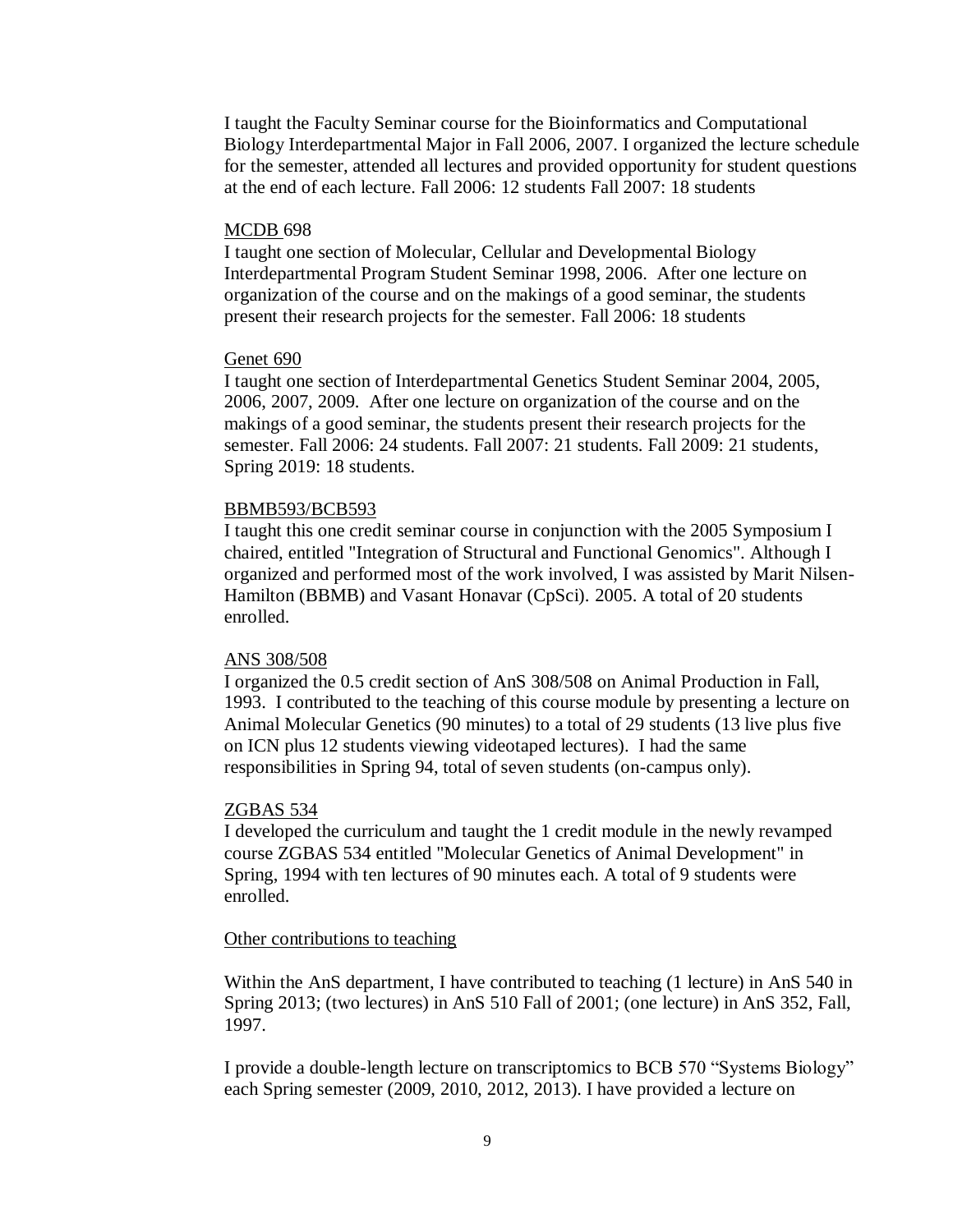transgenic animal technology in 1997, 1999, 2001, 2003, 2005 and, in 2007, 2009, 2013 and in 2015 a lecture on porcine immunogenomics, to BBMB 615 (Molecular Immunology). I contributed to teaching (two lectures) Genetics 591, "The Science and Controversy of Agricultural Genetically Modified Organisms" Workshop, Spring, 2000.

## **B. Service**

Animal Science Department:

Chair, Ensminger Chair Search Committee, 2019-present Chair, N.M. Ellinwood Promotion and Tenure Committee, 2019 Member, multiple Preliminary Evaluation Committees, 2018-2019 (S. Hansen, C.R. Youngs, R. Fernando) Member, Dairy Genetics Faculty Search Committee, 2016 Chair, Departmental Seminar Committee, 2012-2016 Member, Computer Committee, 1999-2010 Member, Safety Committee, 1993-2015 Member, Kildee Animal Facilities Committee, 1998-2009; Chair (1998-2009) Organizer, Animal Breeding and Genetics Seminar, 2006 Faculty Advisor, Animal Breeding and Genetics Retreat, 2000 Member, Kildee Addition Committees on: Laboratory Space and Intensive Animal Facilities, 1994 Member, Seminar Committee, 1992, 1993, 1994, 1995, 1996(Chair), 1997, 2012(Chair) Member, Burroughs Endowment Committee, 1992 Other Departments: Member, Faculty Search Committee, Genetics, Development and Cell Biology, 2013-2014 Member, Faculty Search Committee, Veterinary Microbiology and Preventive Medicine, 2003-2004 Member, DEO Search Committee, Biochemistry/Biophysics/Molecular Biology Department, 1999 Member, Faculty Search Committee, Food Science and Human Nutrition Department, 1998 Member, Faculty Search Committee, Biochemistry/Biophysics/Molecular Biology Department, 1997 Interdepartmental: Member, MCDB Admissions Committee, 2017-2019 Chair, Interdepartmental Genetics program July 2011- July 2014

Associate Chair, Interdepartmental Genetics program July 2010- June 2011

Chair, BCB Program July 2007- 2009

Member, BCB Supervisory Committee, 2005-2011

Associate Chair, BCB Program July 2005- June 2007

Member, IGM Spring Workshop Organizing Committee, 2006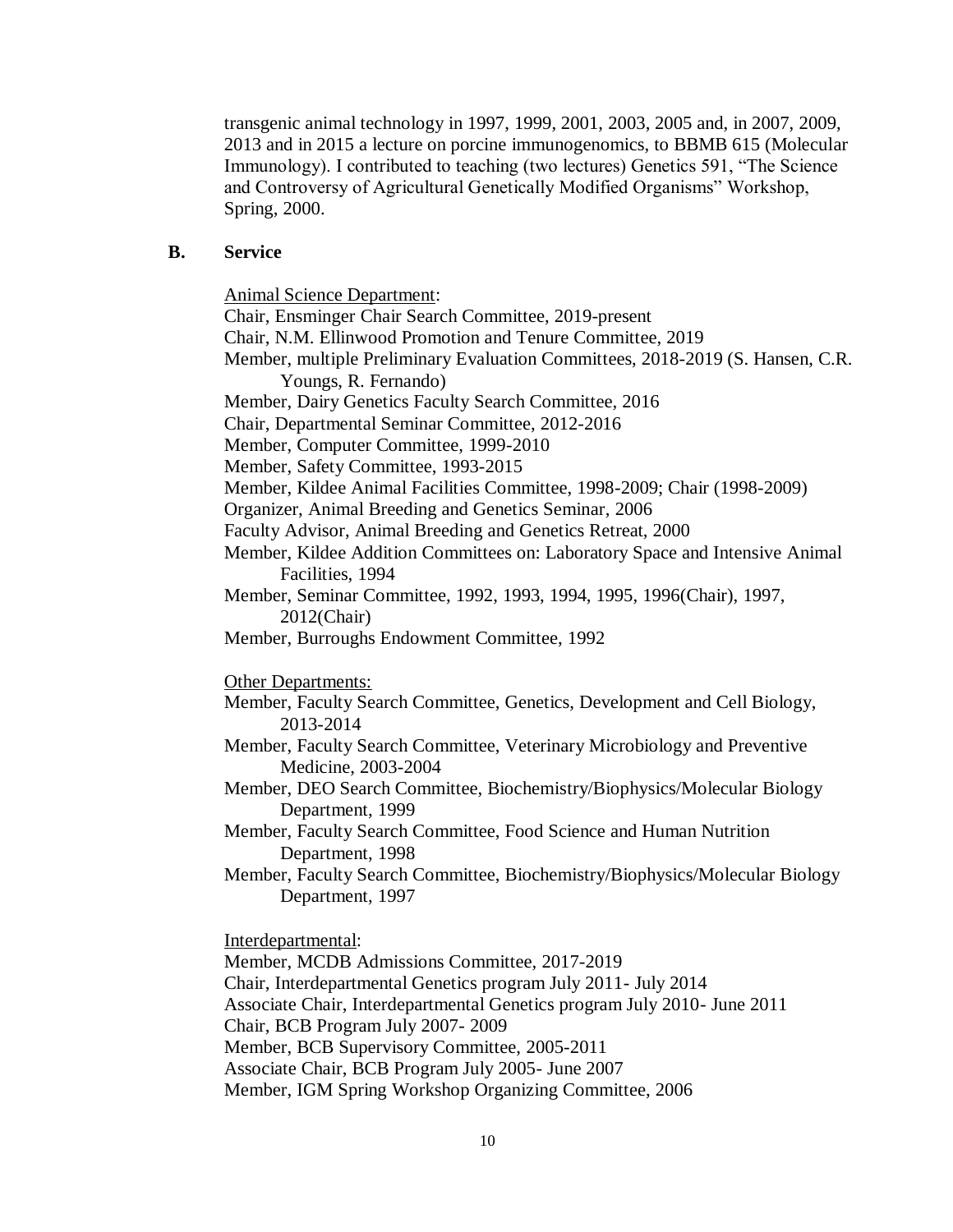Member, BCB Admissions Committee, 2004-2006 Co-Director, USDA MGET Training Grant in Bioinformatics, 2000-2006 Member, MCDB Executive Committee, 1994-1998, 2001-2005 Member, IGM Spring Workshop Organizing Committee, 2000 Chair, IGM Spring Workshop, 1996 Member, IGM Supervisory Committee, 1995-1999 (Ex-Officio, 1999-2015) Member, IGM Admissions Committee, 1993-95 Chair, MCDB Spring Seminar Series, 1993 Member, MCDB Recruitment Committee, 1992-93 Member, IGM Recruitment Committee, 1992-93 Member, IGM Organizing Committee, 1992

#### University:

- Member, Presidential Initiative committee on Membership in the National Academies, 2012-present
- CALS representative, Graduate College Task Force on Postdoctoral Research Fellow Development, 2012-2013
- Member, Radiation Safety Committee, 2009-2015
- Member, Institutional Animal Care and Use Committee, 2004-2008
- Member, Faculty Senate Committee on Facilities and Educational Resources, 1999- 2004
- Member, High Throughput Sequencing Facility Committee, 1999-present
- Member, Biotechnology Council, 1997-2000
- Member, Vice Provost's Committee on Basic Animal Research, 1997-1998
- Member, Nucleic Acid Facility Oversight Committee, 1991-2015

#### Regional:

- Member, NC-1004 Regional Research Project, 2002-present (Secretary 2003-2004; Vice Chair 2004-2005; Chair 2005-2007)
- Member, ASAS/ADSA Midwest Section Award Committee. 2001-2003
- Member, NC-210 Regional Research Project, 1992-2001 (Secretary, 1994-5; Chair, 1995-6)

National:

- Co-Editor, Special Issue of *The ILAR Journal* on large animal models 2014-2015 Member, NRSP-8 Database Coordination Group, 2003-2018
- Member, National Swine Genome Coordination Committee, 1993-present
- Member, NRSP-8 Technical Committee, USDA National Animal Genome Resources program, 1992-present;
- Chair, Swine Sub-Committee, NRSP-8 Technical Committee, USDA National Animal Genome Resources program, 1995-1996; 2010-2011

## International:

Co-Chair, Steering Committee, Functional Annotation of Animal Genomes Consortium 2015-present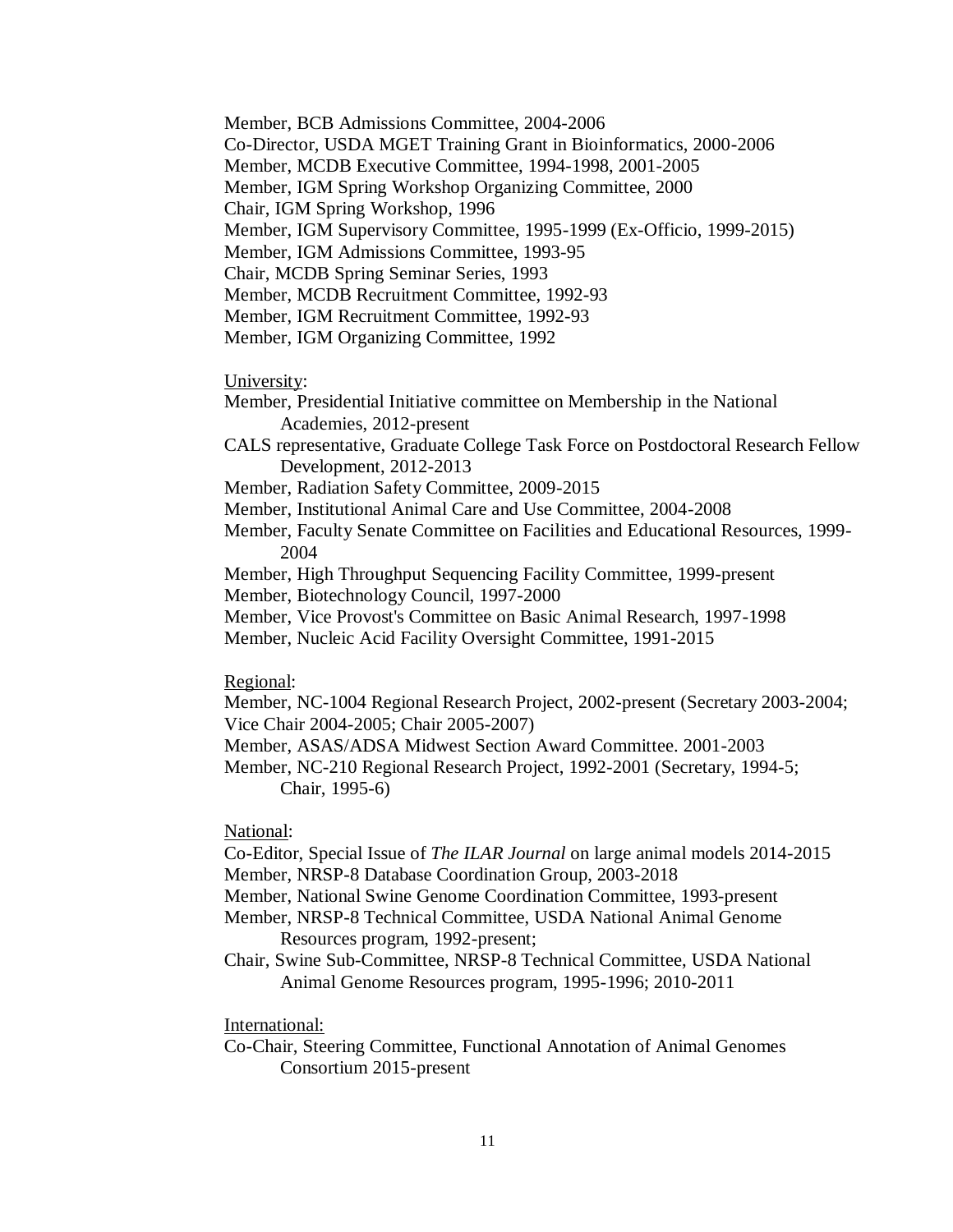- Chair, Communications Committee, Functional Annotation of Animal Genomes Consortium 2015-present
- Standing Committee on Comparative Mapping, International Society for Animal Genetics, Member, 2000-2012; Chair, 2004-2010
- Editor, *Animal Genetics* (Functional Genomics) Journal, 2006-2013

## TECHNICAL ASSISTANCE TO BUSINESS, INDUSTRY, GOVERNMENT AGENCIES OR INDIVIDUALS:

Along with my undergraduate students, I presented an annual demonstration of mouse genetics at the Winter Roosevelt Elementary Science Fair, for six years running--1999-2005 (Roosevelt closed 2005). Approximately 30-60 students observe the informal demonstration and booth each year.

I presented a half-day series of presentations to approximately 300 sixth grade school students at the 34<sup>th</sup> Annual Outdoor Classroom, Northwest Research Facility, Sept 12, 2001.

I presented a tour and overview lecture on the new Kildee Animal Gene Transfer Facilities to the 1999 Perry High School Biotechnology Class, November 5, 1999.

I presented an overview of the technologies of gene mapping and identification as part of a conference for interested industry personnel entitled "Future Genetics for the Animal Industry" held May 4, 1994 in St. Louis, MO.

I presented an overview of swine gene mapping and identification efforts at ISU as part of a presentation on biotechnology for 18 Forest City community school biotechnology students who were visiting the ISU campus, February 19, 1993, Meat Lab 133.

I began a consultation in 1993 with Universal Gene Labs (International Boar Semen subsidiary) to help them develop techniques to do PCR blood genotyping of their boars. They were able to successfully add this service to their business. I provide consulting to this company on an ad hoc trouble-shooting basis.

## CONTRIBUTED PRESENTATIONS, PAPERS OR DISPLAYS (INTERNAL):

I presented a poster describing the Animal Gene Transfer Facility at the 1996 Iowa Biotechnology Association Meeting.

As part of an Office of Biotechnology presentation at the 1993 Farm Bureau Convention, I prepared a display on "What DNA Looks Like"; gathering DNA samples from around campus and preparing them for this display.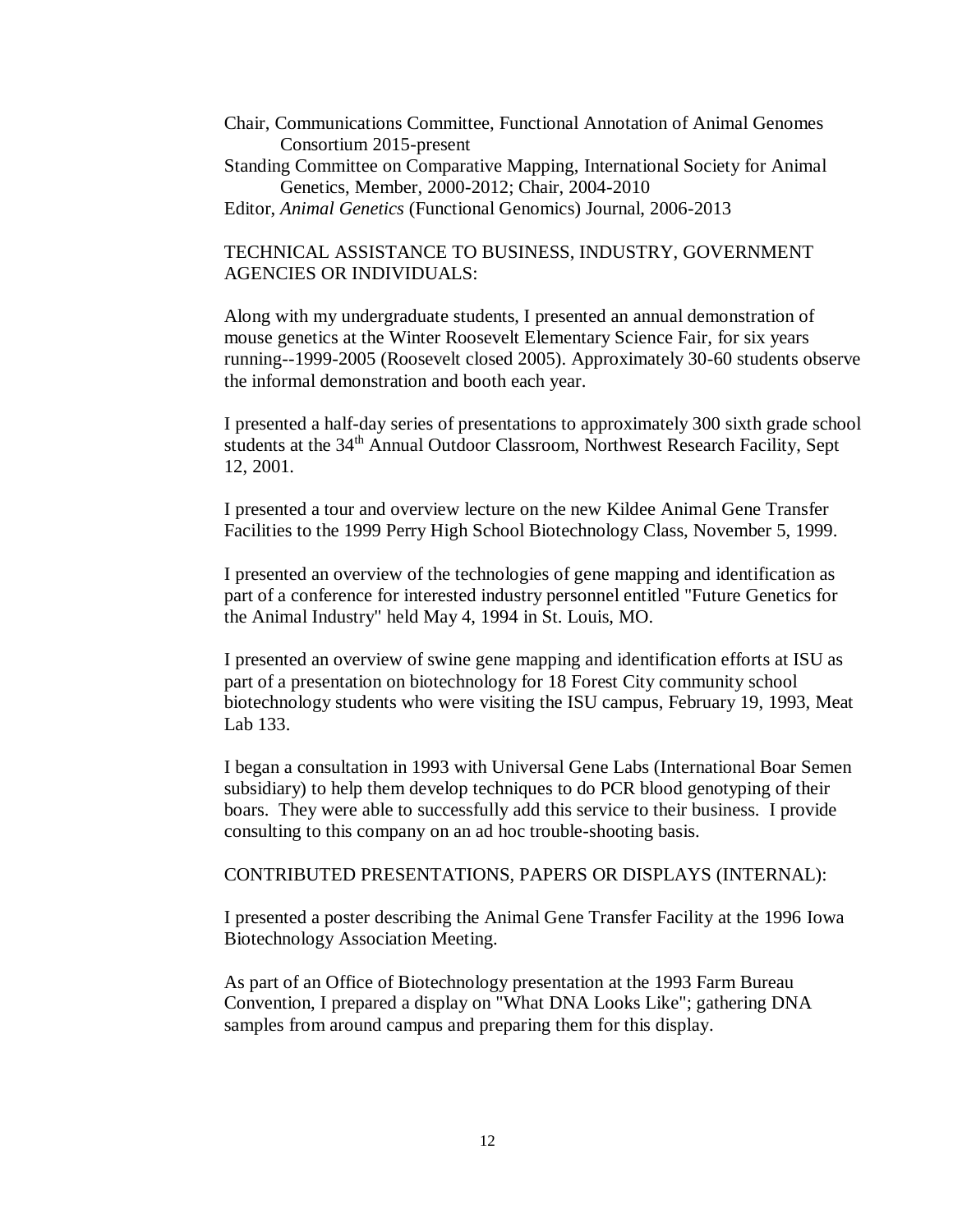I presented a poster describing my work in the Animal Gene Transfer Facility at the Industry Advisory Board for Biotechnology Annual Meeting held on campus June 18, 1992.

# **IX. PUBLICATIONS**

# Refereed Journal Articles (reverse chronological order)

# Submitted

- 166. Herrera-Uribe J., H. Liu, K.A. Byrne, Z.F. Bond, C.L. Loving, C.K. Tuggle. 2020. Changes in H3K27ac at Gene Regulatory Regions in Porcine Alveolar Macrophages Following LPS or PolyIC Exposure. Submitted to Frontiers in Genetics/Epigenomics and Epigenetics, January 2020.
- 165. Li, Y., M. K. Adur, W. Wang, R. B. Schultz, B. Hale, W. Wierson, S.E. Charley, M. McGrail, J. Essner, C.K. Tuggle, and J.W. Ross. 2019. Effect of ARTEMIS (DCLRE1C) deficiency and microinjection timing on editing efficiency during somatic cell nuclear transfer and in vitro fertilization using the CRISPR/Cas9 system. Submitted to J. Animal Science and Biotechnology, December 2019.

## Published

- 164. Warr, A., N. Affara, B. Aken, H. Beiki and 36 other authors including C.K. Tuggle. 2020. An improved pig reference genome sequence to enable pig genetics and genomics research. Provisionally accepted, GigaScience.
- 163. Boettcher, A.N., A. G. Cino-Ozuna, Y. Solanki, J.E. Wiarda, E. Putz, J.L. Owens, S.A. Crane, A.P. Ahrens, C.L. Loving, J.E. Cunnick, R.R.R. Rowland, S.E. Charley, J.C.M. Dekkers, C.K. Tuggle 2020.  $CD3\varepsilon$ + cells in pigs with severe combined immunodeficiency due to defects in Artemis. In press, Frontiers in Immunology.
- 162. Boettcher, A.N.\*, Y. Li\*, A.P. Ahrens, M. Kiupel, K.A. Byrne, C.L. Loving, A.G. Cino-Ozuna, J.E. Wiarda, M.Adur, B. Schultz, J.J. Swanson, E.M. Snella, C.-S. Ho, S.E. Charley, Z.E. Kiefer, J.E. Cunnick, E.J. Powell, G. Dell'Anna, J. Jens, S. Sathe, F. Goldman, E.R. Westin, J.C.M. Dekkers, J.W. Ross, C.K. Tuggle. 2020. Novel engraftment and T cell differentiation of human hematopoietic cells in Art-/- IL2RG-/ SCID pigs. Frontiers in Immunology, [https://doi.org/10.3389/fimmu.2020.00100.](https://doi.org/10.3389/fimmu.2020.00100) Published 06 February 2020. \*Co-First Author status.
- 161. Lim, K.S., Q. Dong, P.R. Moll, J. Vitkovska, G. Wiktorin, S. Bannister, D. Daujotyte, C. K. Tuggle, J. K. Lunney, G. S. Plastow, J. C. M. Dekkers. 2019. The effects of a globin blocker on the resolution of 3'mRNA sequencing data in porcine blood. BMC Genomics 20(1):741. [https://doi.org/10.1186/s12864-019-6122-2.](https://doi.org/10.1186/s12864-019-6122-2) Published October 15, 2019.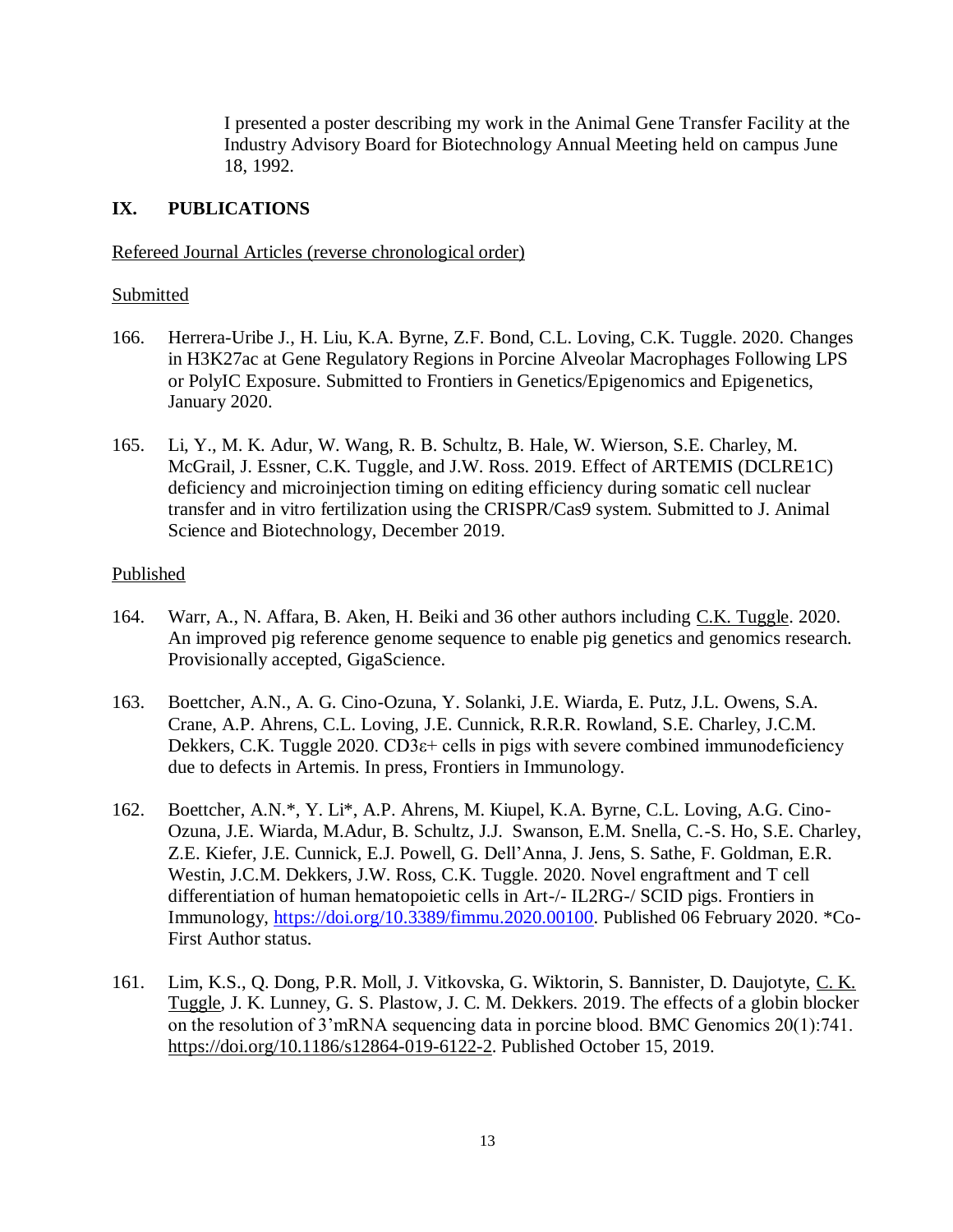- 160. Liu, H., K. M. Feye, Yet T. Nguyen, A. Rakhshandeh, C.L. Loving, D. Nettleton, J.C.M. Dekkers, N. K. Gabler, and C. K. Tuggle. 2019. Pigs divergently selected for residual feed intake respond to systemic inflammation triggered by lipopolysaccharide in slightly different ways. BMC Genomics 20:728. [https://doi.org/10.1186/s12864-019-6127-x.](https://doi.org/10.1186/s12864-019-6127-x) Published 11 October 2019.
- 159. Powell, E.J., A.M. Putz, A. Boettcher, S. Charley, M. Sauer, R. Phillips, J. Hostetter, C.L. Loving, J.E. Cunnick, and C. K. Tuggle. 2019. Successful Development of Methodology for detection of Hapten-specific Contact Hypersensitivity (CHS) Memory in Swine. *PLoS One*. 14:e0223483. [Https://doi.org/10.1371/journal.pone.0223483.](https://doi.org/10.1371/journal.pone.0223483) Published October 9, 2019.
- 158. Annamalai, T., K. Jung, Z. Lu, S. N. Langel, C.K. Tuggle, J. C. M. Dekkers, E. H. Waide, S.Kandasamy and L.J. Saif. 2019. Infectivity of GII.4 human norovirus does not differ between T-B-NK+ Severe Combined Immunodeficiency (SCID) and non-SCID gnotobiotic pigs, implicating the role of NK cells in mediation of human norovirus infection. Virus Res. 267:21-25.
- 157. Beiki, H., H. Liu, N. Manchanda, D. Nonneman, T.P.L. Smith, C. K. Tuggle. 2019. Improved annotation of the domestic pig genome through integration of Iso-Seq and RNAseq data. BMC Genomics 20:344. [https://doi.org/10.1186/s12864-019-5709-y.](https://doi.org/10.1186/s12864-019-5709-y)
- 156. Singer, A.J., C. K. Tuggle, Ahrens, A., Sauer, M., McClain, S.A., Tredget, E., Rosenberg, L. 2019. Survival of human cadaver skin on SCID pigs: proof of concept. Wound Repair and Regeneration 27: 426–430. [https://doi.org/10.1111/wrr.12715.](https://doi.org/10.1111/wrr.12715)
- 155. Boettcher, A.N., M. Kiupel, M. Adur, E. Cocco, A. Santin, S. Bellone, S. Charley, B. Blanco-Fernandez, J. I. Risinger, J. Ross, C. K. Tuggle, and E. Shapiro. 2019. Human ovarian cancer tumor formation in severe combined immunodeficient (SCID) pigs. Frontiers in Oncology Research, 9:9. [Https://doi.org/10.3389/fonc.2019.00009.](https://doi.org/10.3389/fonc.2019.00009)
- 154. Boettcher, A.N., A. Ahrens, S. Charley, and C. K. Tuggle. 2019. A Comprehensive Protocol for Laparotomy in Swine to Facilitate Ultrasound-Guided Injection into the Fetal Intraperitoneal Space. 2019. Comparative Medicine, 69:123-129. [https://doi.org/10.30802/AALAS-CM-18-000098.](https://doi.org/10.30802/AALAS-CM-18-000098)
- 153. Giuffra, E., C. K. Tuggle, A.L. Archibald, H. Acloque, A.C. Chamberlain, G. Cochrane, H. D. Daetwyler, S. Djebali, S. Foissac, M.E. Goddard, M.A.M. Groenen, M. Halstead, P. W. Harrison, B. J. Hayes, C. Kern, H. Khatib, R. I. Kuo, D. E. MacHugh, I.M. Macleod, Ole Madsen, James M. Reecy, P.J. Ross, M. Watson, J.M. Wells, and H. Zhou. 2019. Functional Annotation of ANimal Genomes (FAANG): current achievements and roadmap. Annual Review of Animal Biosciences 7:65-88. [Https://doi.org/10.1146/annurev-animal-020518-](https://doi.org/10.1146/annurev-animal-020518-114913) [114913.](https://doi.org/10.1146/annurev-animal-020518-114913)
- 152. Boettcher, A.N., J.E. Cunnick, E. J Powell, T.K. Egner, S.E. Charley, C.L. Loving, C. K. Tuggle. 2019. Porcine SIRPA binds to human CD47 to inhibit phagocytosis: Implications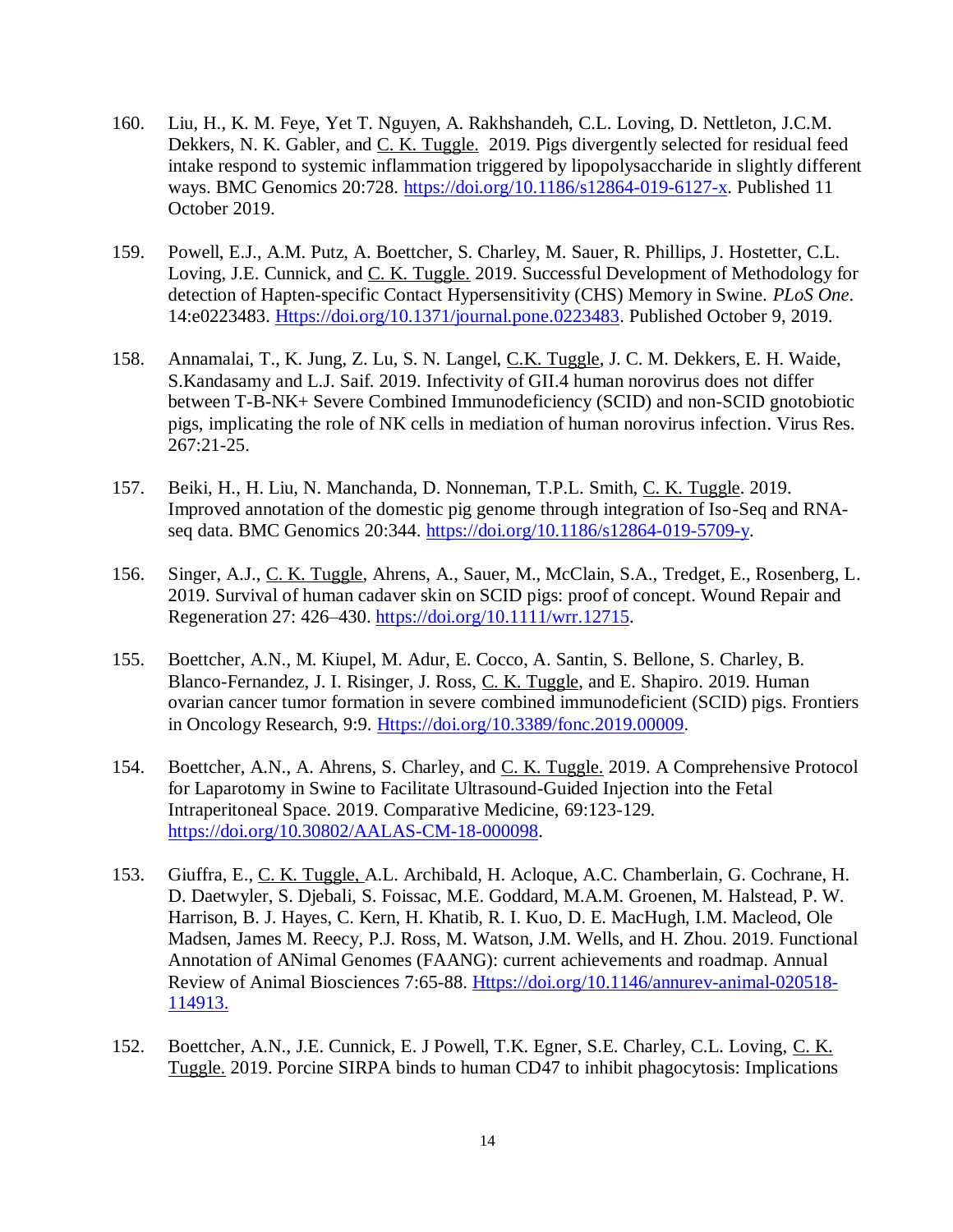for human hematopoietic stem cell transplantation into severe combined immunodeficient (SCID) pigs. Xenotransplantation 26:e12466.

- 151. Boettcher, A.N., C.L. Loving, J. Cunnick, C.K. Tuggle. 2018. Development of severe combined immunodeficient (SCID) pig models for translational cancer modeling: future insights on how humanized SCID pigs can improve preclinical cancer research. Frontiers in Oncology Research 8:559. [Https://doi.org/10.3389/fonc.2018.00559.](https://doi.org/10.3389/fonc.2018.00559)
- 150. Beiki, H., A. Eveland, C. K. Tuggle. 2018. Recent advances in plant and animal genomics are taking agriculture to new heights. Genome Biology, 19:48. [https://doi.org/10.1186/s12864-019-5709-y.](https://doi.org/10.1186/s12864-019-5709-y)
- 149. Powell, E.J., S. Charley, A. Boettcher, L. Varley, M. Schroyen, M. K. Adur, S. Dekkers, D. Isaacson, M. Sauer, J. Cunnick, N. M. Ellinwood, J. W. Ross, J. Dekkers, C. K. Tuggle. 2018. Creating Effective BioContainment Facilities and Maintenance Protocols for Raising Specific Pathogen Free, Severe Combined ImmunoDeficient (SCID) Swine. Laboratory Animals 52: 402–412. Available online January 11, 2018: [https://doi.org/10.1177/0023677217750691.](https://doi.org/10.1177/0023677217750691)
- 148. Waide, E., C.K. Tuggle, N.V.L. Serão, M. Schroyen, A. Hess, R.R.R. Rowland, J.K. Lunney, G. Plastow, and J.C.M. Dekkers. 2018. Genomic Prediction of Piglet Response to one of Two isolates of the Porcine Reproductive and Respiratory Syndrome Virus. Genetics, Selection, and Evolution 50:3. [https://doi.org/10.1186/s12711-018-0371-4.](https://doi.org/10.1186/s12711-018-0371-4)
- 147. Powell E.J., J. Graham, N.M. Ellinwood, J. Hostetter, M. Yaeger, S. Ho, L. Gault, V. Norlin, E.N. Snella, J. Jens, E.H. Waide, A. Boettcher, M. Kerrigan, R.R.R. Rowland, J. Ross, J.C.M. Dekkers, and C.K. Tuggle. 2017. Cases of T-cell lymphoma and leukemia in Severe Combined Immunodeficiency (SCID) pigs following bone marrow transplantation. Frontiers in Immunology, [https://doi.org10.3389/fimmu.2017.00813.](https://doi.org10.3389/fimmu.2017.00813) PMID: 28747915, PMCID: PMC5506080.
- 146. Liu, H., T.P.L. Smith, D.J. Nonneman, J.C.M. Dekkers, C.K. Tuggle 2017. A high-quality annotated transcriptome of swine peripheral blood. BMC Genomics 18:479. [https://doi.org:/10.1186/s12864-017-3863-7.](https://doi.org/10.1186/s12864-017-3863-7)
- 145. Powell, E.J., J. Cunnick, and C.K. Tuggle. 2017. SCID Pigs: An emerging large animal NK model. Journal of Rare Diseases Research and Treatment Volume 2 Issue 3. Found at [http://www.rarediseasesjournal.com/articles/scid-pigs-an-emerging-large-animal-nk](http://www.rarediseasesjournal.com/articles/scid-pigs-an-emerging-large-animal-nk-model.html)[model.html.](http://www.rarediseasesjournal.com/articles/scid-pigs-an-emerging-large-animal-nk-model.html)
- 144. Kommadath, A., H. Bao, I. Choi, J.M. Reecy, J.E. Koltes, E. Fritz-Waters, C. J. Eisley, J. R. Grant, R.R.R. Rowland, C. K. Tuggle, J.C.M. Dekkers, J.K. Lunney, L.L. Guan, P. Stothard, and G.S. Plastow. 2017. Genetic architecture of gene expression underlying variation in host response to porcine reproductive and respiratory syndrome virus infection. Scientific Reports 7:46203. [https://doi.org/10.1038/srep46203.](https://doi.org/10.1038/srep46203)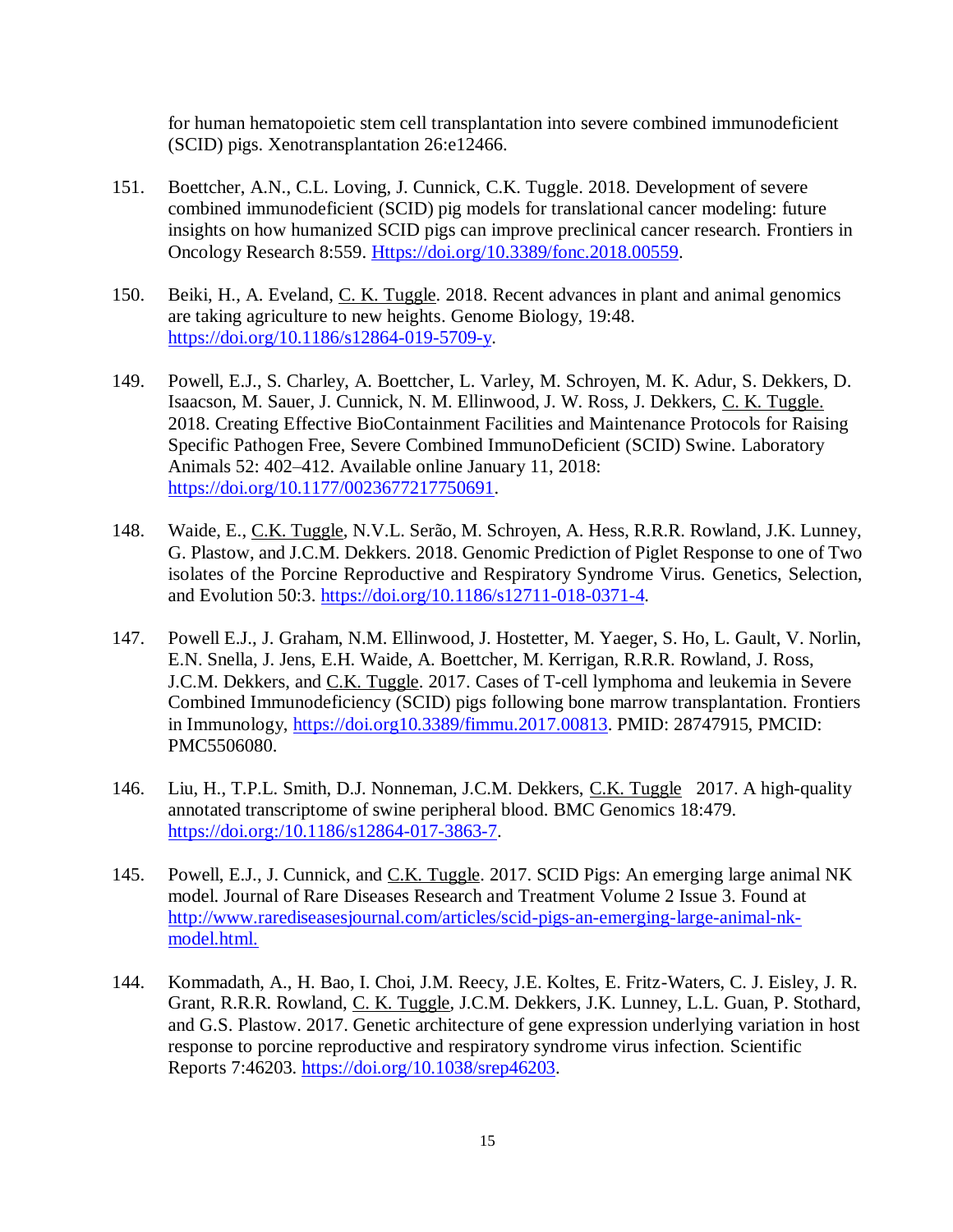- 143. Waide, E., C.K. Tuggle, N.V.L. Serão, M. Schroyen, A. Hess, R.R.R. Rowland, J.K. Lunney, G. Plastow, and J.C.M. Dekkers. 2017. Genome-wide Association of Piglet Responses to one of two Porcine Reproductive and Respiratory Syndrome Virus isolates. J. Animal Science. 95:16-38.
- 142. Rajao, D.S., C.L. Loving, P.C. Gauger, E. H. Waide, J.C.M. Dekkers, C.K. Tuggle, and Amy L. Vincent. 2016. Pigs with Severe Combined Immunodeficiency Are Impaired in Controlling Influenza A Virus Infection. J. Innate Immunity 9:193-202.
- 141. Tuggle, C.K., E. Giuffra, E., S.N. White, L. Clarke, H. Zhou, P.J. Ross, H. Acloque, J.M. Reecy, A. Archibald, R.R. Bellone, M. Boichard, A. Chamberlain, H. Cheng, R.P.M.A. Crooijmans, M.E. Delany, C.J. Finno, M.A.M. Groenen, B. Hayes, J.K. Lunney, J.L. Petersen, G.S. Plastow, C.J. Schmidt, J. Song, M. Watson. 2016. GO-FAANG: a Gathering On Functional Annotation of ANimal Genomes. Animal Genetics 47:528-33.
- 140. Powell, E.J., J. Cunnick, S. Knetter, E. Waide, J.C.M. Dekkers, C.K. Tuggle. 2016. NK cells are intrinsically functional in pigs with Severe Combined Immune Deficiency (SCID) caused by natural mutations in the Artemis gene. Veterinary Immunology and Immunopathology 175:1-6.
- 139. Schroyen, M., C. Eisley, J.E. Koltes, E. Fritz-Waters, I. Choi, G.S. Plastow, L. Guan, P. Stothard, H. Bao, A. Kommadath, J. M. Reecy, P. Liu, J. K. Lunney, R.R.R. Rowland, J.C.M. Dekkers and C. K. Tuggle. 2016. Bioinformatic analyses in early host response to Porcine Reproductive and Respiratory Syndrome virus (PRRSV) reveals pathway differences between pigs with alternate genotypes for a major host response QTL. BMC Genomics 17:196.
- 138. Grubbs, J., J.C.M. Dekkers, E. Huff-Lonergan, C. K. Tuggle, S. Lonergan. 2016. Identification of serum biomarkers to predict feed efficiency in young pigs. J. Animal Sci. 94:1482-92.
- 137. Liu, H., N. Yet, D. Nettleton, J.C.M. Dekkers, C.K. Tuggle. Post-weaning blood transcriptomic differences between Yorkshire pigs with divergent residual feed intake phenotypes. 2016. BMC Genomics, 17:73.
- 136. Nguyen, Y., D. Nettleton, H. Liu, and C.K. Tuggle. 2015. Detecting Differentially Expressed Genes with RNA-seq Data Using Backward Selection to Account for the Effects of Relevant Covariates. J. Agricultural, Biological, and Environmental Statistics. 20:577- 597.
- 135. Waide, E., J.C.M. Dekkers, J. W. Ross, R.R.R. Rowland, C. R. Wyatt, C. L. Ewen, D.M. Thekkoot, N.J. Boddicker, and C. K. Tuggle. 2015. Not all SCID pigs are created equally: Two independent mutations in *Artemis* gene cause Severe Combined Immune Deficiency (SCID) in pigs. Journal of Immunology 195:3171-9.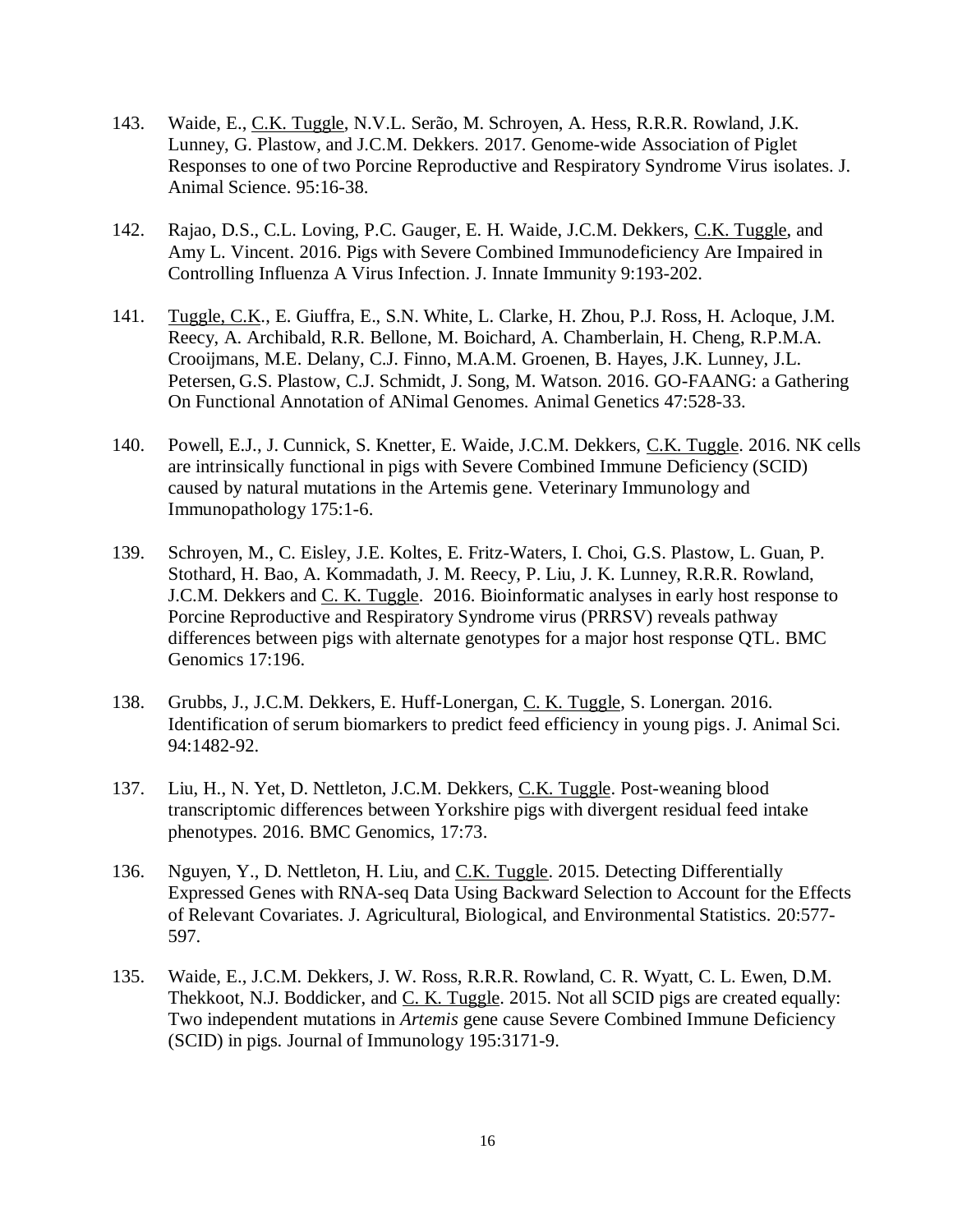\*\* This publication was selected as a "*top 10% paper in the field*" by editors of J. Immunology and featured in the "*In This Issue*" section of the journal (citation: J Immunol 2015; 195:2921-2922, http://www.jimmunol.org/content/195/7/2921.)\*\*

- 134. Schroyen, M., J.P. Steibel, I. Choi, N.E. Raney, J.E. Koltes, C. Eisley, E. Fritz-Waters, J. M. Reecy, J.C.M. Dekkers, R.R.R. Rowland, J. K. Lunney, C. Ernst and C. K. Tuggle. 2015. Whole blood microarray analysis of pigs showing extreme phenotypes after a porcine reproductive and respiratory syndrome virus infection. BMC Genomics 16:516.
- 133. Bao, H., A. Kommadath, G. Liang, A.S. Arantes, C.K. Tuggle, G.S. Plastow, S.M.D. Bearson, P. Stothard, L.L. Guan. 2015. Genome-wide whole blood microRNAome and transcriptome analyses reveal miRNA-mRNA regulated host response to foodborne pathogen Salmonella infection in swine. Scientific Reports 5:12620.
- 132. Koltes J.E. \*, Fritz-Waters E.\*, Eisley C.J., Choi I., Bao, H., Kommadath A., Serão N.V.L., Boddicker N., Abrams S.M., Schroyen M., Loyd H., Tuggle C.K., Plastow G.S., Guan L.L., Stothard P., Lunney J.K., Liu P., Carpenter S., Rowland R.R.R., J.C.M. Dekkers, and J.M. Reecy. 2015. Identification of a putative quantitative trait nucleotide (QTN) in Guanylate Binding Protein 5 for host response to PRRS virus infection. *BMC Genomics*, 16:412. \*Co-first authors.
- 131. Roth, J.A. and C.K. Tuggle. 2015. (Invited paper). Livestock models in translational medicine. ILAR Journal 56:1-6.
- 130. Mathew, D.J., E.M. Newsom, J.M. Guyton, C.K. Tuggle, R.D. Geisert, and M. Lucy. 2015. Activation of the Transcription Factor Nuclear Factor-Kappa B in Uterine Luminal Epithelial Cells by Interleukin-1 Beta 2: A Novel Interleukin-1 Expressed by the Elongating Pig Conceptus. Biology of Reproduction 92:107. online before print March 11, 2015, doi: 10.1095/biolreprod.114.126128.
- 129. Tuggle, C.K. and W.R. Waters. 2015. (Invited Commentary). Tuberculosis-Resistant Transgenic Cattle. Proceedings of the National Academy of Sciences 112:3854-3855, doi: 10.1073/pnas.1502972112.
- 128. Pilcher, C., C.K. Jones, M. Schroyen, A.J. Severin, J.F. Patience, C.K. Tuggle, J.E. Koltes. 2015.Transcript profiles in longissimus dorsi muscle and subcutaneous adipose tissue: A comparison of pigs with different post-weaning growth rates. J. Animal Science 93:2134- 2143.
- 127. Grubbs, J., C. K. Tuggle, J.C.M. Dekkers, N. Boddicker, Y. Nguyen, E. Huff-Lonergan, D. Nettleton, S. Lonergan. 2015. Investigation of the efficacy of albumin removal procedures on porcine serum proteome profile. J. Animal Science 93:1592-1598.
- 126. The FAANG Consortium (49 authors, C.K. Tuggle as Co-corresponding Author). 2015. Coordinated international action to accelerate genome to phenome with FAANG, the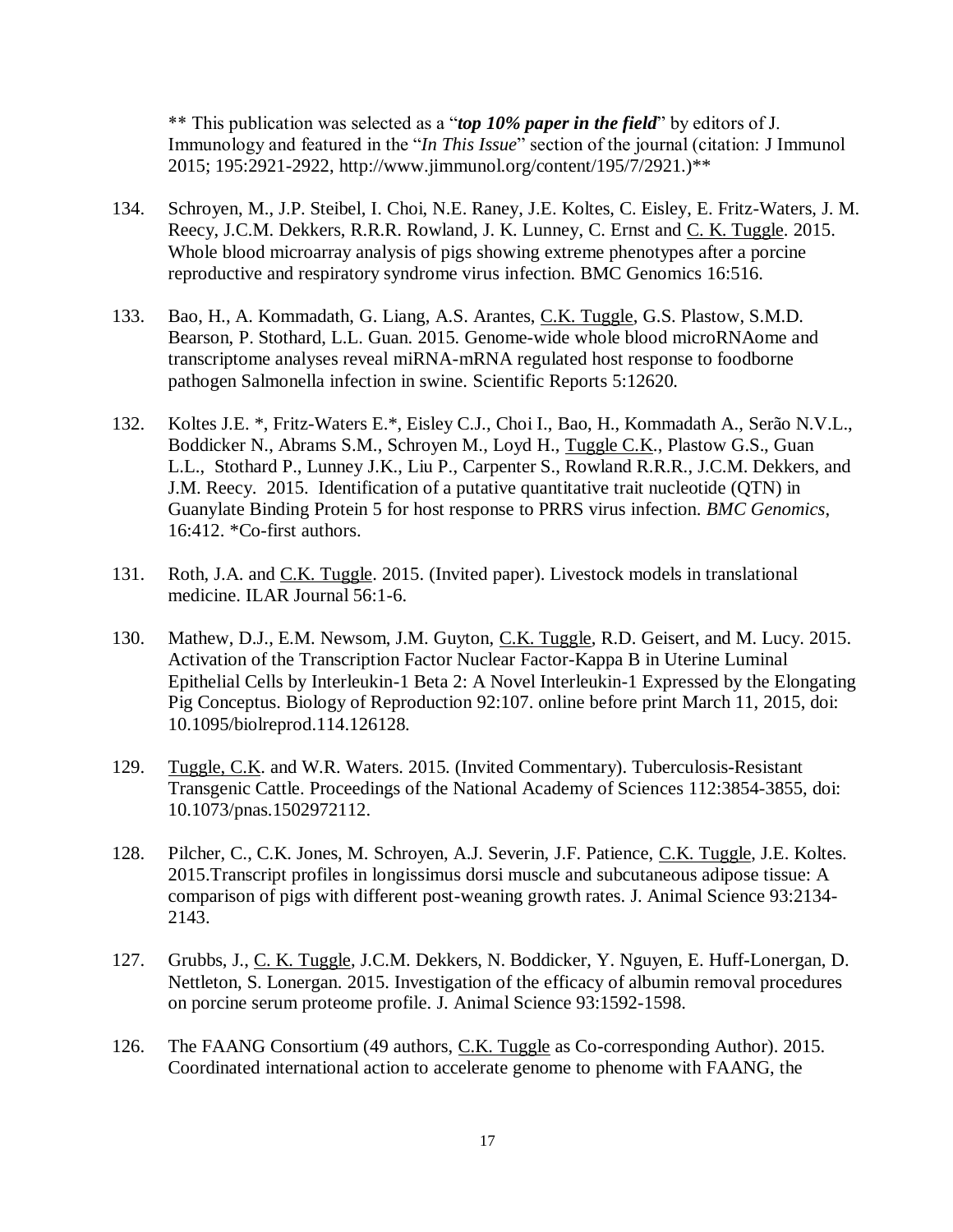Functional Annotation of Animal Genomes project. Genome Biology 16:57. doi: 10.1186/s13059-015-0622-4. **Highly Accessed.**

- 125. Mpetile, Z., J. M. Young, N. K. Gabler, J. C. M. Dekkers, C. K. Tuggle. 2015. Assessing the immune cell profile of Yorkshire pigs divergently selected for residual feed intake. J. Animal Science 93:892-899.
- 124. Knetter, S.M., S.M.D. Bearson, T.H. Huang, D. Kurkiewicz, M. Schroyen, D. Nettleton, D. Berman, V. Cohen, J. K. Lunney, A. E. Ramer-Tait, M. J. Wannemuehler, C. K. Tuggle. 2015. *Salmonella enterica* serovar Typhimurium-infected pigs with different shedding levels exhibit distinct clinical, peripheral cytokine, and transcriptomic immune response phenotypes. Innate Immunity  $21:227-241$ doi:10.1177/1753425914525812.
- 123. Schroyen, M., and C. K. Tuggle. 2015. Current Transcriptomics Approaches in Pig Immunity Research. (Invited review). Mammalian Genome 26:1-20.
- 122. Ewen, C.L., A.G. Cino-Ozuna, H. He, M. Kerrigan, J.C.M. Dekkers, C.K. Tuggle, R.R.R. Rowland, and C.R. Wyatt. 2014. Analysis of blood leukocytes in a naturally occurring immunodeficiency of pigs shows the defect is localized to B and T cells. Veterinary Immunology and Immunopathology 162(3-4):174-9.
- 121. Choi, I., H. Bao, A. Kommadath, A. Hosseini, X. Sun, Y. Meng, P. Stothard, G. S. Plastow, C. K. Tuggle, J. M. Reecy, E. Fritz-Waters, S. M. Abrams, J. K. Lunney and L. Guan. 2014. Increasing gene discovery and coverage using RNA-seq of globin RNA reduced porcine blood samples. BMC Genomics 15:954. doi: 10.1186/1471-2164-15-954.
- 120. Kommadath A., H. Bao, A.S. Arantes, G.S. Plastow, C.K. Tuggle, S.M.D. Bearson, L.L. Guan, P. Stothard. 2014. Gene co-expression network analysis identifies porcine genes associated with variation in *Salmonella* shedding. BMC Genomics, 15:452. doi: 10.1186/1471-2164-15-452. PubMed PMID: 24912583.
- 119. Bao, H., A. Kommadath, G.S. Plastow, C.K. Tuggle, L.L. Guan and P. Stothard. 2014. MicroRNA buffering and altered variance of gene expression in response to *Salmonella* infection. PLOS-One 9:e94352, doi: 10.1371/journal.pone.0094352.
- 118. Kich, J.D., J.J. Uthe, M.V. Benavides, M. E. Cantão, R. Zanella, C.K. Tuggle and S.M.D. Bearson. 2014. TLR4 single nucleotide polymorphisms (SNPs) associated with *Salmonella* shedding in pigs. Journal of Applied Genetics, 10.1007/s13353-014-0199-8.
- 117. Gu, T., M. Zhu, M. Schroyen, L. Qu, D. Nettleton, D. Kuhar, J.K. Lunney, S,.H. Zhao, and C.K. Tuggle. 2014. Endometrial gene expression profiling in pregnant Meishan and Yorkshire breeds at peri-implantation to characterize the prolific nature of pigs. BMC Genomics 15:156. doi: 10.1186/1471-2164-15-156.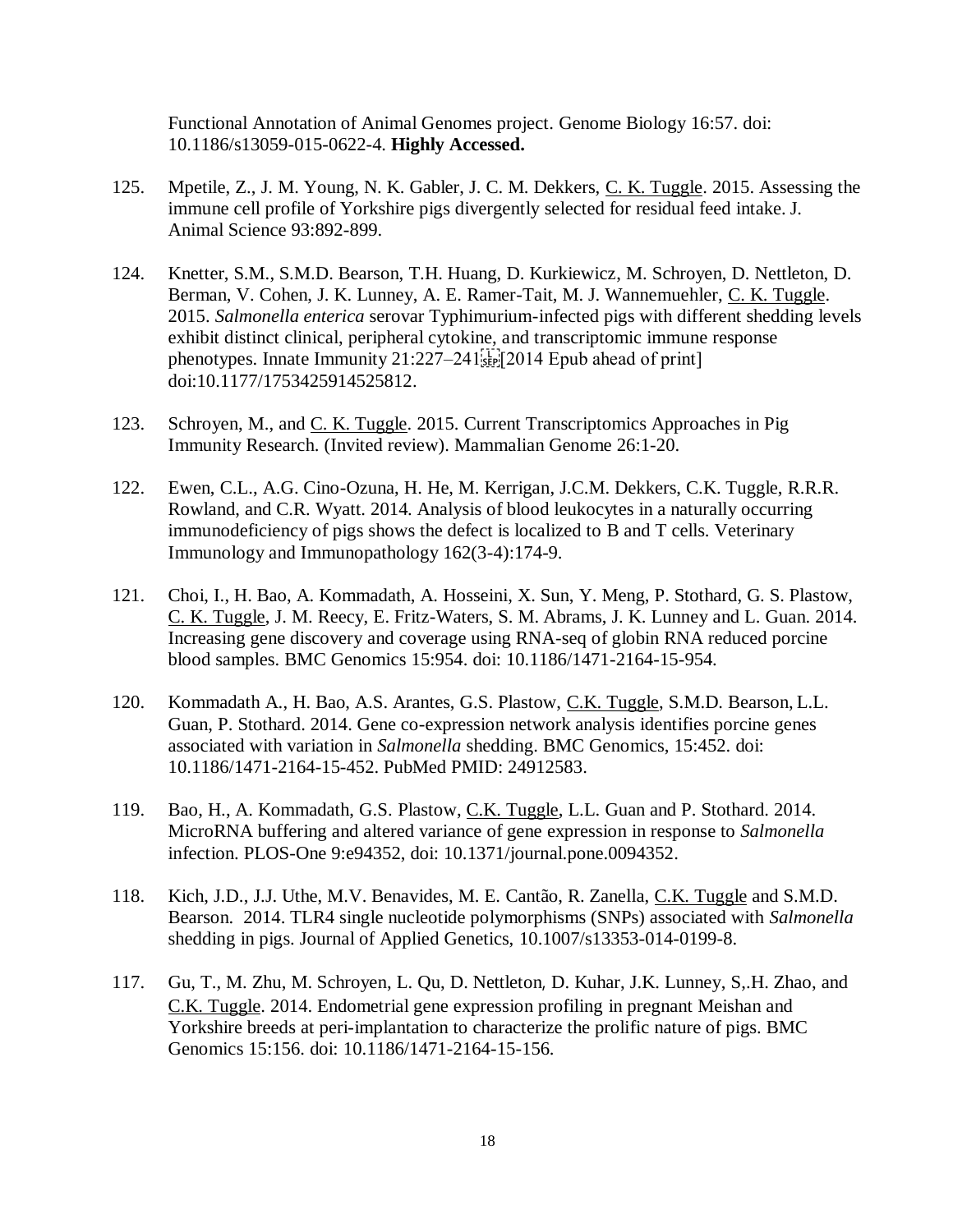- 116. Knetter, S., C.K. Tuggle, M. J. Wannemuehler, A. E. Ramer-Tait. Swine barn dust exposure impairs pig macrophage function: implications for swine respiratory health. 2014. Vet Immunol Immunopathol. 157:20-30.
- 115. Kapetanovic, R., Fairbairn, L., Dowling, A., Beraldi, D., Sester, D.P., Freeman, T.C., Tuggle, C.K., Archibald, A.L., and D.A. Hume. 2013. The impact of breed genotype and tissue compartment on the response of pig macrophages to lipopolysaccharide. BMC Genomics 14:581. PMID: 23984833.
- 114. Fairbairn L, Kapetanovic R, Sester DP, Gow, D., Sauter, K., Moffatt, L., Tuggle, C.K., Archibald, A.L., and D.A. Hume. 2013. Comparative analysis of monocyte subsets in the pig. J. Immunology 190:6389-96. doi: 10.4049/jimmunol.1300365, PMID: 23667115.
- 113. Dawson, H.D., J.E. Loveland, G. Pascal, and 47 others including corresponding author C.K. Tuggle. 2013. Structural and Functional Annotation of the Porcine Immunome. BMC Genomics 14:332. doi: 10.1186/1471-2164-14-332, PMID: 23676093. **Highly Accessed.**
- 112. Bearson, S.M.D., H. K. Allen, B. L. Bearson, T. Looft, B. W. Brunelle, J.D. Kich, C. K. Tuggle, D.O. Bayles, D. Alt, U. Y. Levine, T. B. Stanton. 2013. Profiling the Gastrointestinal Microbiota in Response to *Salmonella*: Low Versus High *Salmonella* Shedding in the Porcine Host. Infection, Genetics and Evolution 16C:330-340. doi: 10.1016/j.meegid.2013.03.022.
- 111. Badaoui, B., C.K. Tuggle, Z. Hu, J. Reecy, T. Ait-Ali, A. Anselmo, S. Botti. 2013. Pig immune response to general stimulus and to Porcine Reproductive and Respiratory Syndrome Virus infection: a meta-analysis approach. BMC Genomics 14:220. doi: 10.1186/1471-2164-14-220. **Highly Accessed.**
- 110. Arceo, M., C.W. Ernst, J.K. Lunney, I. Choi, N.E. Raney, T. Huang, C.K. Tuggle, R.R.R. Rowland, J.P. Steibel. 2013. Characterizing differential individual response to Porcine Reproductive and Respiratory Syndrome Virus infection through statistical and functional analysis of gene expression. *Frontiers in Genetics* **3**:321. doi: 10.3389/fgene.2012.00321
- 109. Freeman, T.C., A. Ivens, K. J. Baillie, D. Beraldi, M.W. Barnett, D. Dorward, A. Downing, L. Fairbairn, R. Kapetanovic, A. Tomoiu, R. Alberio, C. Wu, A. I. Su, K. M. Summers, C.K. Tuggle, A.L. Archibald, D.A. Hume. 2012. A Gene Expression Atlas of the Domestic Pig. BMC Biology **10**:90. **Highly Accessed.**
- 108. Groenen, M., Archibald A., Uenishi, H., Tuggle, C.K., Takeuchi Y., Rothschild M.F., Rogel-Gaillard C., Park C., Milan D., Megens H.J., Li S., Larkin D.M., Kim H., Frantz L.A., Caccamo M., Ahn H., Aken BL, Anselmo A., Anthon C., Auvil L., Badaoui B., Beattie C.W., Bendixen C., Berman D., Blecha F., Blomberg J., Bolund L., Bosse M., Botti S., Bujie Z., Bystrom M., Capitanu B, Carvalho-Silva D., Chardon P., Chen C., Cheng R., Choi S.H., Chow W., Clark R.C., Clee C., Crooijmans R.P., Dawson H.D., Dehais P., De Sapio F., Dibbits B., Drou N, Du Z.Q., Eversole K., Fadista J., Fairley S., Faraut T., Faulkner G.J., Fowler KE, Fredholm M., Fritz E., Gilbert J.G., Giuffra E., Gorodkin J., Griffin D.K.,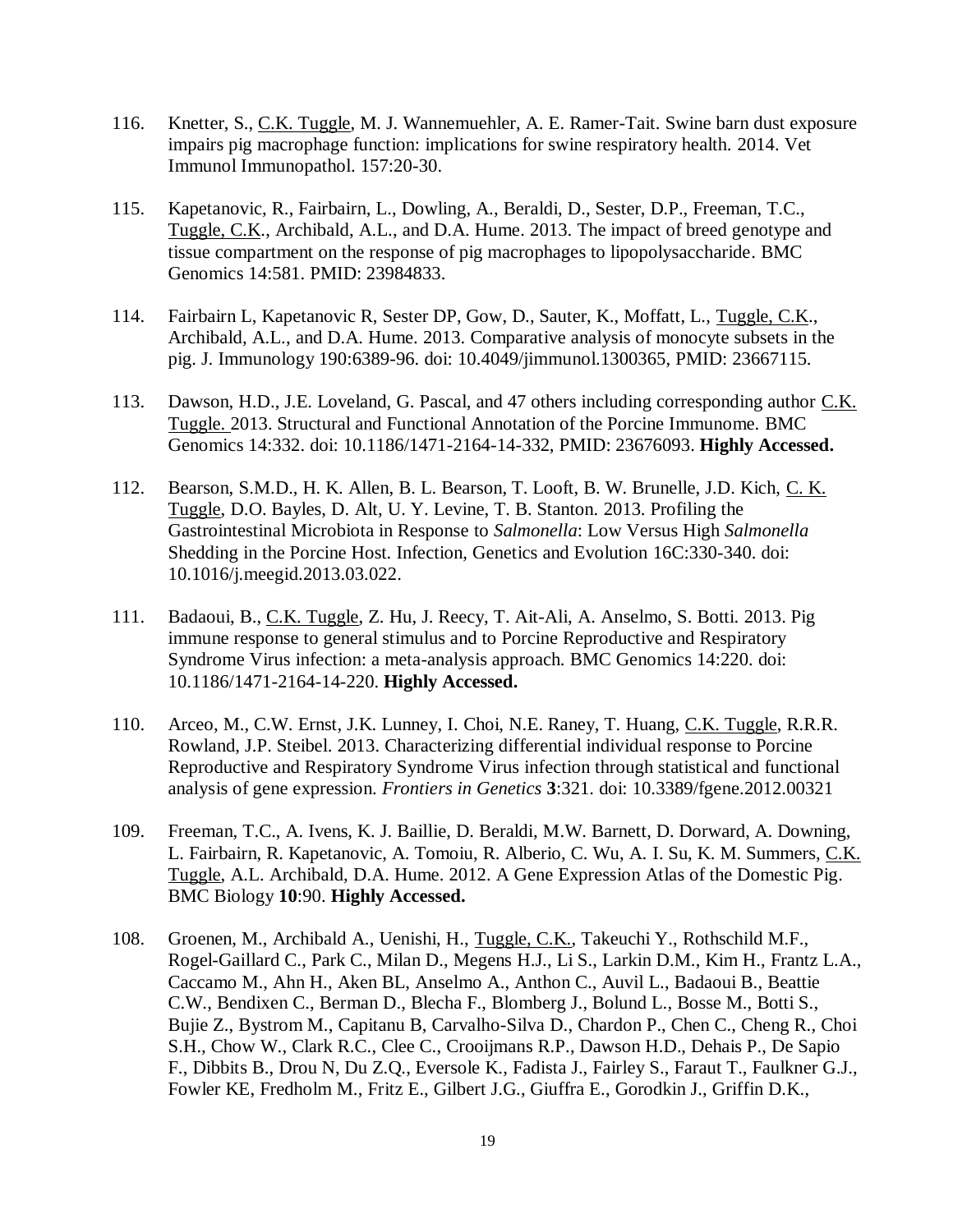Harrow J.L., Hayward A., Howe K., Hu Z.L., Humphray S.J., Hunt T., Hornshøj H., Jeon J.T., Jern P, Jones M., Jurka J., Kanamori H., Kapetanovic R., Kim J., Kim J.H., Kim K.W., Kim T.H., Larson G., Lee K., Lee K.T., Leggett R., Lewin H.A., Li Y., Liu W., Loveland J.E., Lu Y, Lunney J.K., Ma J., Madsen O., Mann K., Matthews L., McLaren S., Morozumi T., Murtaugh M.P., Narayan J., Nguyen D.T., Ni P., Oh S.J., Onteru S., Panitz F., Park E.W., Park H.S., Pascal G., Paudel Y., Perez-Enciso M., Ramirez-Gonzalez R., Reecy J.M., Rodriguez-Zas S., Rohrer G.A., Rund L., Sang Y., Schachtschneider K., Schraiber J.G., Schwartz J., Scobie L., Scott C., Searle S., Servin B., Southey B.R., Sperber G., Stadler P., Sweedler J.V., Tafer H., Thomsen B., Wali R., Wang J., Wang J., White S., Xu X., Yerle M., Zhang G., Zhang J., Zhang J., Zhao S., Rogers J., Churcher C., Schook L.B. 2012. Pig genomes provide insight into porcine demography and evolution. Nature 491:393–398.

- 107. Wilke, V.L., Nettleton, D., Wymore, M.J., Gallup, J.M., Demirkale C.Y., Ackermann M.R., Tuggle C.K., Ramer-Tait A.E., Wannemuehler M.J., Jergens A.E. 2012. Gene expression in intestinal mucosal biopsy specimens obtained from dogs with chronic enteropathy. Am J Vet Res. 73:1219-29.
- 106. Kapetanovic, R., Fairbairn, L., Beraldi, D., Sester, D.P., Tuggle, C.K., and D.A. Hume. 2012. Pig bone marrow-derived macrophages resemble human macrophages in their response to bacterial lipopolysaccharide. J. Immunology 188:3382-94.
- 105. Huang, T., Uthe J.J., Bearson S.M.D., Demirkale, C., Nettleton D., Knetter, S., Christian, C., Ramer-Tait, A., Wannemuehler, M.J., and C.K. Tuggle. 2011. Distinct Peripheral Blood RNA Responses to *Salmonella* in Pigs Differing in *Salmonella* Shedding Levels: Intersection of IFNG, TLR and miRNA Pathways. PLOS-One 6(12):e28768. **Top 25% most cited** *PLOS ONE* **articles- 2017**
- 104. Uthe J.J., Qu L., Couture, O., Bearson S.M.D., O'Connor A.M., McKean J.D., Rodriguez Torres Y., Dekkers J.C., Nettleton D., and C.K. Tuggle. 2011. Use of bioinformatic SNP predictions and gene expression profiling data to find and analyze SNPs associated with *Salmonella* colonization in swine. J. Animal Breeding and Genetics 128:354-65.
- 103. Uthe J.J., Bearson S.M.D., Dekkers J.C., Qu L., Nettleton D., Rodriguez Torres Y., O'Connor A.M., McKean J.D., and C.K. Tuggle. 2011. Integrating Comparative Expression Profiling Data with Association of SNPs to *Salmonella* Shedding for Improved Food Safety and Porcine Disease Resistance. Animal Genetics 42:521-34.
- 102. Engrav, L. H., Tuggle, C.K., Kerr, K.F., Zhu, K.Q., Numhom, S., Couture, O.P., Beyer, R.P., Hocking, A.M., Carrougher, G.J., Ramos, M.L.C., Klein, M.B., Gibran, N.S. Functional Genomics Unique to Week 20 Post Wounding in the Deep Cone/Fat Dome of the Duroc/Yorkshire Porcine Model of Fibroproliferative Scarring. 2011. PLOS-One 6:e19024.
- 101. Ciraci, C., C.K. Tuggle, M. Wannemuehler, D. Nettleton, S.J. Lamont. 2010. Unique Genome-wide Transcriptome Profiles of Chicken Macrophages upon exposure to *Salmonella*-derived Endotoxin. BMC Genomics 11:545.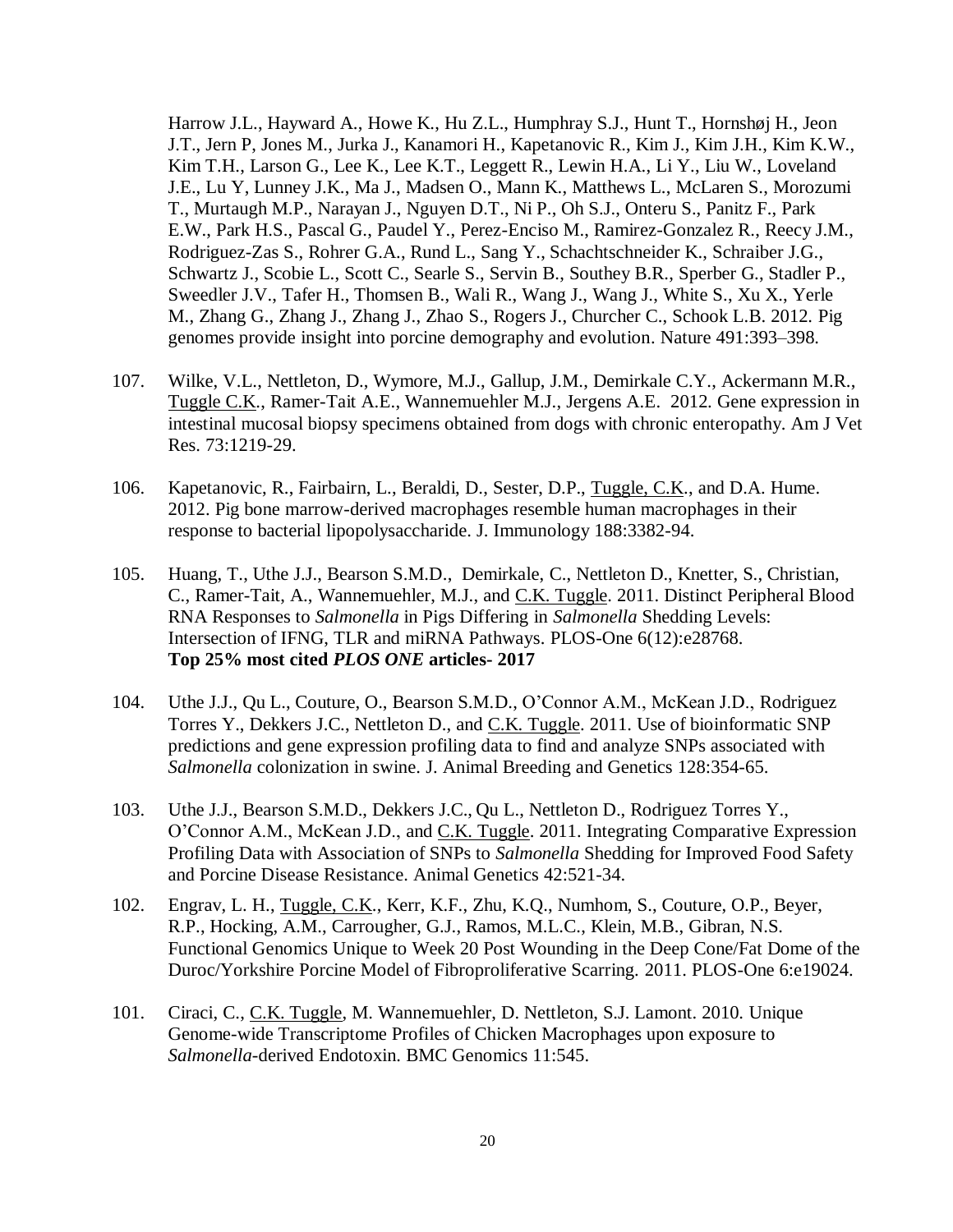- 100. Tuggle, C.K., Bearson, S.M.D., Uthe, J.J., Huang, T.H., Couture, O.P., Y. F. Wang, Y.F., Kuhar, D., Lunney, J.K. and V. Honavar. 2010. Methods for transcriptomic analyses of the porcine host immune response: Application to *Salmonella* infection. Veterinary Immunology and Immunopathology 138:280–291.
- 99. Coulombe, Y., M. Lemieux, J. Moreau, J. Aubin, M. Joksimovic, Félix-Antoine Bérubé-Simard, S. Tabariès, O. Boucherat, F. Guillou, C. Larochelle, C.K. Tuggle and L. Jeannotte. 2010. Multiple Promoters and Alternative Splicing: *Hoxa5* Transcriptional Complexity in the Mouse Embryo. PLOS-One 5:e10600.
- 98. Barb, C.R., Hausman, G.J., Rekaya, R. Lents, C.A., Lkhagvadorj, S., Qu, L., Cai, W., Couture, O.P., Anderson, L.L., Dekkers, J.C.M., Tuggle. C.K. 2010. Gene expression in hypothalamus, liver and adipose tissues and feed intake response to melanocortin-4 receptor (MC4R) agonist in pigs expressing MC4R mutations. Physiological Genomics 41: 254-268.
- 97. Towfic, F., VanderPlas, S., Oliver, C.A., Couture, O., Tuggle, C.K., Greenlee, M.H.W., and V. Honavar. 2010. Detection of Gene Orthology Based On Biomolecular Networks. BMC Bioinformatics 11:S7.
- 96. Lkhagvadorj, S., L. Qu, W. Cai, O. P. Couture, C. R. Barb, G. J. Hausman, D. Nettleton, L.L. Anderson, J.C.M. Dekkers, C. K. Tuggle. 2010. Gene expression profiling of the shortterm adaptive response to acute caloric restriction in liver and adipose tissues of pigs differing in feed efficiency. American Journal of Physiology: Regulatory, Integrative and Comparative Physiology 298:494-507.
- 95. Couture O., K. Callenberg, N. Koul, S. Pandit, R. Younes, Z. Hu, J. Dekkers, J. Reecy, V. Honavar, C.K. Tuggle. 2009. ANEXdb: an integrated animal Annotation and microarray EXpression database. Mammalian Genome 20:768-77.
- 94. Lkhagvadorj, S., Qu., L., Cai, W., Couture, O., Barb, C.R., Hausman, G., Nettleton, D., Anderson, L.L., Dekkers, J.C.M., C.K. Tuggle. 2009. Microarray gene expression profiles of fasting induced changes in liver and adipose tissues of pigs expressing the melanocortin-4 receptor D298N variant. Physiological Genomics 38:98-111.
- 93. Ross, J.A., M. D. Ashworth, D.R. Stein, O. Couture, C.K. Tuggle, and R. Geisert. 2009. Identification of Differential Gene Expression during Porcine Conceptus Rapid Trophoblastic Elongation and Attachment to the Uterine Luminal Epithelium. Physiological Genomics 36: 140-148.
- 92. Uthe, J.J., Y. Wang, L. Qu, D. Nettleton, C.K. Tuggle and S.M.D. Bearson. 2009. Correlating blood immune parameters and a CCT7 genetic variant with the shedding of Salmonella enterica serovar Typhimurium in swine. Veterinary Microbiology 135:384-388.
- 91. Wang Y.F., Couture O.P., Qu L., Uthe J.J., Bearson S.M.D., Kuhar D., Lunney J., Nettleton D., Dekkers J.C.M., and C.K. Tuggle. 2008. Analysis of Porcine Transcriptional Response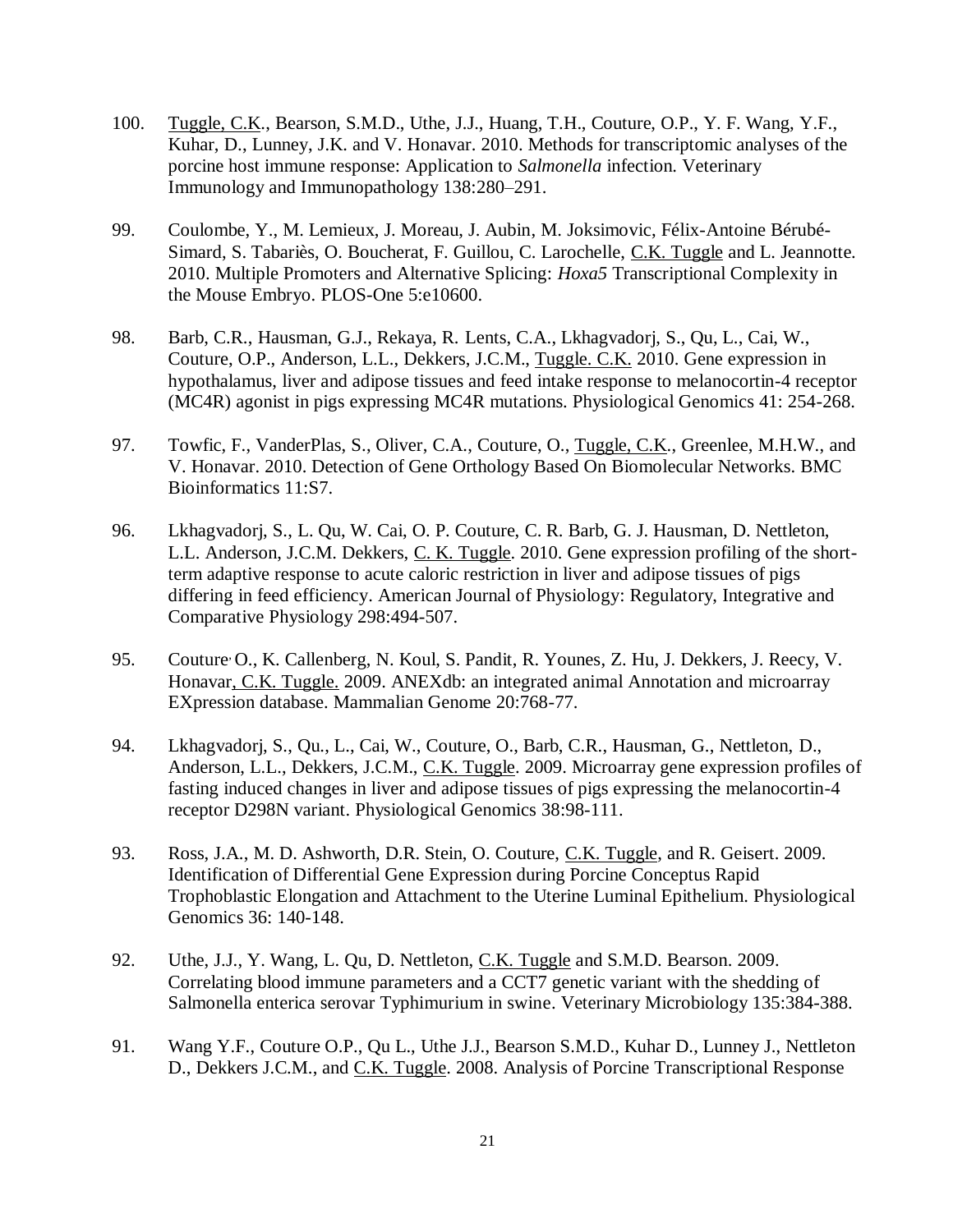to *Salmonella Enterica* Serovar Choleraesuis suggests novel targets of NF<sub>K</sub>B are activated in the Mesenteric Lymph Node. BMC Genomics 9:437.

- 90. Tuggle, C.K., Y. F. Wang, O. P. Couture, L. Qu, J. J. Uthe, D. Kuhar, J. K. Lunney, D. Nettleton, J. C. Dekkers, and S. M. D. Bearson. 2008. Computational integration of structural and functional genomics data across species to develop information on the porcine inflammatory gene regulatory pathway. Dev. Biol (Basel) 132:105-13.
- 89. Zhu, K. Q., Carrougher, G.J., Gibran, N.S., Couture, O.P., Tuggle, C. K., L.H. Engrav. 2008. Expression of Collagen Genes in the cones of skin in the Duroc/Yorkshire porcine model of Fibroproliferative scarring. Journal of Burn Care and Research 29:815-27 (PMC2853751).
- 88. Wang, Y.F., Qu, L., Uthe, J.J., Bearson, S.M.D., Kuhar, D., Lunney, J.K., Couture, O.P., Nettleton, D., Dekkers, J.C.M., and C. K. Tuggle. 2007. Global Transcriptional Response of Porcine Mesenteric Lymph Nodes to *Salmonella enterica* serovar Typhimurium. Genomics 90:72-84.
- 87. Uthe, J.J., Royaee, A., Lunney, J.K., Stabel, T.J., Zhao, S.-H., Tuggle, C.K., Bearson, S.M.D. 2007. Porcine differential gene expression in response to Salmonella enterica serovars Choleraesuis and Typhimurium. Molecular Immunology 44:2900-2914.
- 86. Tuggle C.K., Y.F. Wang and O. Couture. 2007. INVITED REVIEW: Advances in Swine Transcriptomics. International Journal of Biological Sciences 3:132-152.
- 85. Tuggle, C.K., Dekkers. J., J. Reecy. 2006. Integration of Structural and Functional Genomics. Animal Genetics 37 (Supp. 1): 1-6.
- 84. Zhao. S.H., D. Kuhar, J. K. Lunney, H. Dawson, C. Guidry, J.J. Uthe, S. M. D. Bearson, J. Recknor, D. Nettleton, C.K. Tuggle. 2006. Gene expression profiling in *Salmonella*  Choleraesuis infected porcine lung using a long oligonucleotide microarray. Mammalian Genome 17:777-89.
- 83. Uthe, J.J., Stabel, T.J., Bearson, S.M.D., S.-H. Zhao, S.-H., C.K. Tuggle. 2006. Analysis of Porcine Differential Gene Expression Following Challenge with Salmonella enterica Serotype Choleraesuis using Suppression Subtractive Hybridization. Vet. Micro. 114:60- 71.
- 82. Kim, J.W., S.-H. Zhao, J.J. Uthe, S.M.D. Bearson, C.K. Tuggle. 2006. Assignment of the Scavenger receptor class B, member 2 (SCARB2) gene to Porcine Chromosome 8q11-q12 by somatic cell and radiation hybrid panel mapping. Cytogenet. Genome Res., 112:342H.
- 81. Zhao, S.-H. J. Recknor, J.K. Lunney, D. Nettleton, D. Kuhar, S. Orley, H. Dawson, C. K Tuggle. 2005. Validation of a first-generation long-oligonucleotide microarray for transcriptional profiling in the pig. Genomics 86:618-625.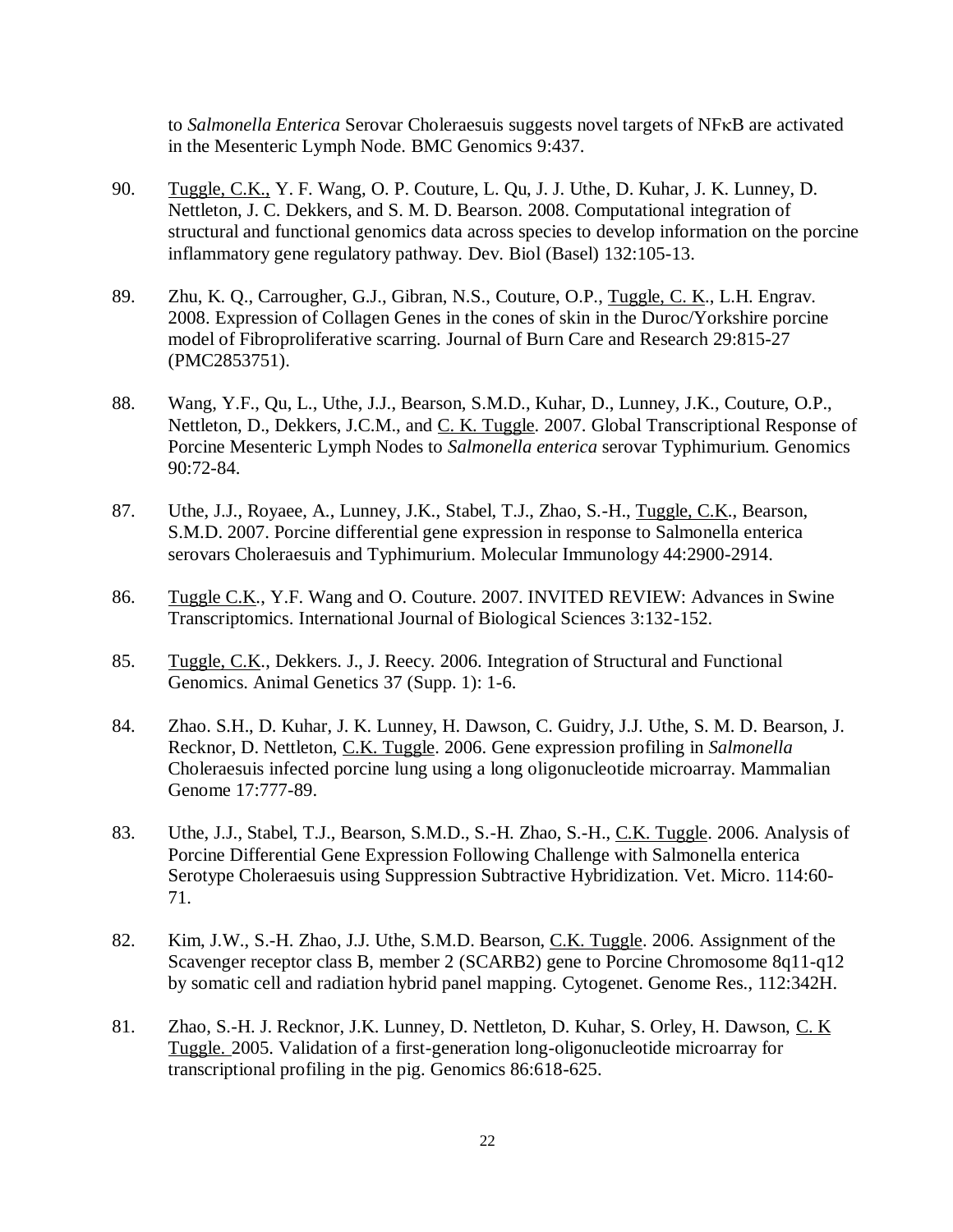- 80. Abbott, M.A., and C.K. Tuggle. 2005. Ectopic HOXA5 expression results in abnormal differentiation, migration and p53-independent cell death of superficial dorsal horn neurons. Brain Res. Dev. Brain Res. 159:87-97.
- 79. Demeure, O., Pomp, D., Rothschild, M.F., Milan, D., C.K. Tuggle. 2005. Large-scale EST mapping refines the comparative maps for SSC1 and SSC7 with the human genome. Animal Genetics 36:381-389.
- 78. Kim, J.W., S.-H. Zhao, J.J. Uthe, S.M.D. Bearson, C.K. Tuggle. 2005. Physical mapping of eight pig genes whose expression level is acutely affected by *Salmonella* challenge. Animal Genetics,36: 359-362.
- 77. Caetano, A.R., Edeal, J.B., Burns, K., Johnson, R.K., C.K. Tuggle. Pomp D. 2005. Physical Mapping of Genes in the Porcine Ovarian Transcriptome. Animal Genetics 36:322-330.
- 76. Joksimovic, M., Jeannotte, L., C.K. Tuggle. 2005. Dynamic expression of murine HOXA5 protein in the central nervous system. Mechanisms of Development-Gene Expression Patterns 5: 792-800.
- 75. Tabariès, S., Lapointe, J., Besch, T., Carter, M., Woollard, J., Tuggle, C.K., and Jeannotte, L. 2005. Cdx Protein Interaction to Hoxa5 Regulatory Sequences Contributes to Hoxa5 Regional Expression along the Axial Skeleton. 2005. Molecular and Cellular Biology 25:1389-1401.
- 74. Zhao, S.-H. C. K. Tuggle. 2005. Mapping of the porcine suppressor of cytokine signaling 3 (*SOCS3*) gene to chromosome 12 by using somatic cell and radiation hybrid panels. Anim. Genet. 36:88-90.
- 73. Li, S.-J., Zhao, S.-H., C,.K. Tuggle 2005. Somatic Cell hybrid and RH mapping of tachykinin 3 (*TAC3*) gene to porcine chromosome 5. Anim. Genet. 36:90-91.
- 72. Lee, S.-H., Zhao, S.-H., Recknor, J., Nettleton, D., Orley, S., Kang S.-K., Lee B.-C., Hwang W.-S., Tuggle C.K. 2005. Transcriptional profiling using a novel cDNA array identifies differential gene expression during porcine embryo elongation. Mol. Reprod. Dev. 71:129- 139.
- 71. Krieger, K.E., M.A. Abbott, M. Joksimovic, P.A. Lueth, I.M. Sonea, L. Jeannotte, and C.K. Tuggle. 2004. Transgenic mice ectopically expressing HOXA5 in the dorsal spinal cord (SC) show structural defects of the cervical SC along with sensory and motor defects of the forelimb. Brain Res. Develop. Brain Res. 150:125-139.
- 70. Moller, M., F. Berg, J. Riquet, D. Pomp, A. Archibald, S. Anderson, K. Feve, Y. Zhang, M.F. Rothschild, D. Milan, L. Andersson and C.K. Tuggle. 2004. High-resolution comparative mapping across pig chromosome 4 (SSC4), emphasizing the FAT1 region. Mammalian Genome 15: 717-31.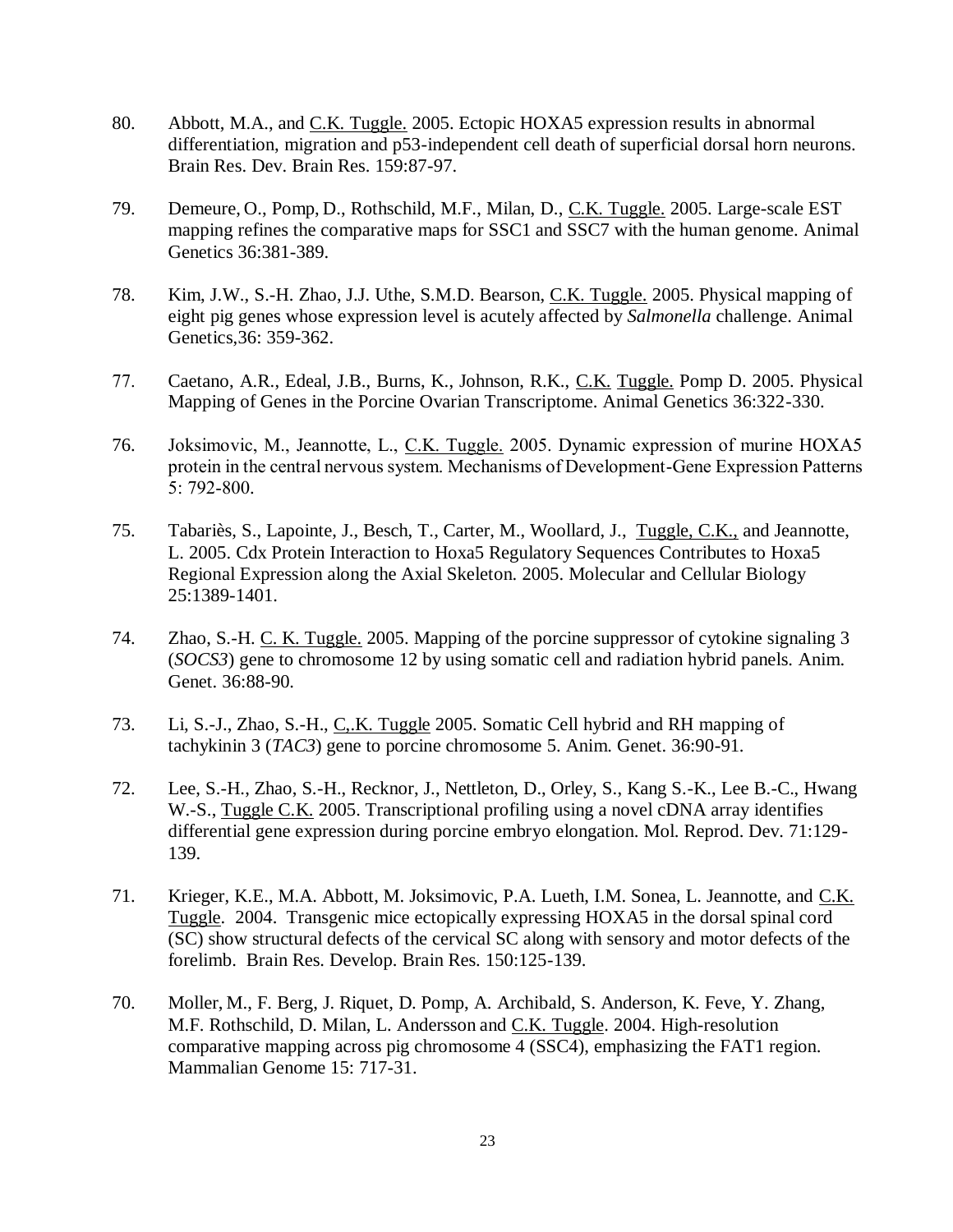- 69. Zhao, S.-H., D. G. Simmons, J.C. Cross, T.E. Scheetz, T.L. Casavant, M. B. Soares, and C.K. Tuggle. 2004. PLET1, a highly expressed and processed novel gene in pig and mouse placenta is transcribed but poorly spliced in human. Genomics 84;114-125.
- 68. Zhao, S.-H. A. Erickson, and C.K. Tuggle. 2004. Physical and Linkage mapping of lymphocyte antigen 86 (Ly86) gene to porcine chromosome 7. Anim. Genet. 35:164.
- 67. Zhao, S.-H. and C.K. Tuggle. 2004. Linkage mapping and expression analyses during early gestation in the pig of a novel gene, Placentally Expressed Transcript 1 (*PLET1)*. Anim. Genet. 35:72-74.
- 66. Zhao, S.-H. and C.K. Tuggle. 2003. Assignment of lymphocyte antigen 64 homolog, radioprotective 105 kDa (LY64) gene to porcine chromosome band 16q14 with somatic cell hybrids and linkage mapping. Cytogenet Genome Res. 101:92B.
- 65. Pan, P.-W., K. Li, C.K. Tuggle, M. Yu, B. Liu, and S.-H. Zhao. 2003. Sequencing, tissue distribution and physical mapping of the porcine homologue of cardiomyopathy associated 3 (*CMYA3)*. Anim. Genet. 34: 373-374.
- 64. Tuggle, C.K., J.A. Green, C. Fitzsimmons, R. Woods, R.S. Prather, S. Malchenko, M.B. Soares, T. Kucaba, K. Crouch, C. Smith, D. Tack, N. Robinson, B. O'Leary, T. Scheetz, T. Casavant, D. Pomp. J.B. Edeal, Y. Zhang, M.F. Rothschild, K. Garwood, and W. Beavis. 2003. EST-based gene discovery in pig: virtual expression patterns and comparative mapping to human. Mamm. Gen. 14:565-579.
- 63. Zhao, S.-H., D. Nettleton, W. Liu, C. Fitzsimmons, C.W. Ernst, N.E. Raney, and C.K. Tuggle. 2003. Complementary DNA macroarray analyses of differential gene expression in porcine fetal and postnatal muscle. J. Anim. Sci. 81:2179-2188.
- 62. Shi, X.W., Y.D. Zhang, and C.K. Tuggle. 2002. Linkage mapping of porcine STCH further refines the HSA3/21 breakpoint on pig chromosome 13. Anim. Genet. 33:395-396.
- 61. Shi, X.W., Y.D. Zhang, M.F. Rothschild, and C.K. Tuggle. 2002. Rapid Communication: Genetic linkage and physical mapping of the porcine cholesteryl ester transfer protein (*CETP*) gene. J. Anim. Sci. 80:1390-1391.
- 60. Sun, H.S., C.K. Tuggle, A. Goureau, C.J. Fitzsimmons, P. Chardon, P. Pinton, and M. Yerle. 2002. Precise mapping of breakpoints in conserved synteny between human chromosome 1 and pig chromosomes 4, 6, and 9. Anim. Gen. 33:91-96.
- 59. Sun, H.S., L. L. Anderson, T.-P. Yu, K.S. Kim, J. Klindt, and C. K. Tuggle. 2002. Neonatal Meishan pigs show POU1F1 genotype effects on plasma GH and PRL concentration. Anim. Reprod. Sci. 69:223-237.
- 58. Shi, X.-W., C. J. Fitzsimmons, C. Genet, R. Prather, K. Whitworth, J. A. Green, and C. K. Tuggle. 2001. Radiation hybrid comparative mapping between human chromosome 17 and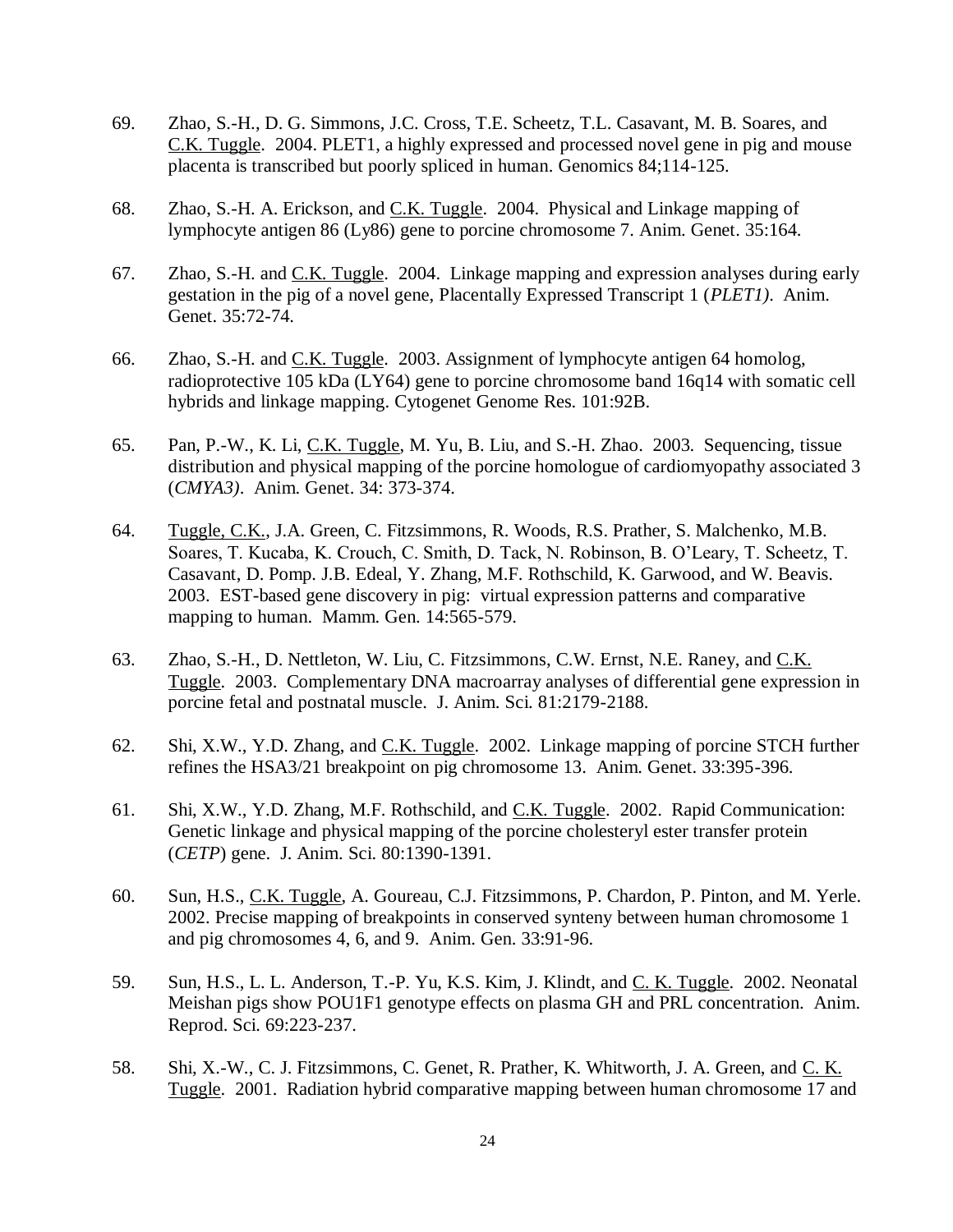porcine chromosome 12 demonstrates conservation of gene order. Anim. Genet. 32:205- 209.

- 57. Van Poucke, M., Yerle, M., Tuggle, C., Piumi, F., Genet, C. Van Zeveren, A., and Peelman, L. J. 2001. Integration of porcine chromosome 13 maps. Cytogenet. Cell Genet. 93(3- 4):297-303.
- 56. Shi, X.-W., and Tuggle, C. K. 2001. Rapid Communication: Genetic linkage and physical mapping of the Porcine Phospholipid Transfer (PLTP) gene. J. Anim. Sci. 79:1633-1634.
- 55. Tuggle, C. K., Genet, C., Shi, X.-W., Chardon, P., Sanchez-Serrano, I. L., Cravens, G., Milan, D., and Yerle, M. 2001. Cytogenetic and radiation hybrid mapping reveals conserved synteny and gene order between human chromosome 21 and pig chromosome 13. Mammalian Genome 12:397-399.
- 54. Yu, T.-P., Sun, H. S., Wahls, S., I. Sanchez-Serrano, M. F. Rothschild, and C. K. Tuggle. 2001. Cloning of the full length pig PIT1 (POU1F1) cDNA and a novel alternative PIT1 transcript, and functional studies of their encoded proteins. Anim. Biotech. 12(1):1-19.
- 53. Shi, X.-W., and Tuggle, C. K. 2001. Rapid Communication: Genetic and physical mapping of the porcine lipopolysaccaride binding protein (LBP) gene. J. Anim. Sci. 79:556-557.
- 52. Didion, B. A., A. A. Paszek, G. A. Rohrer, H. S. Sun, and C. K. Tuggle. 2000. Rapid Communication: Genetic linkage and physical mapping of a porcine sequence characterized amplified region (SCAR) to chromosome 6. J. Anim. Sci. 78:3195-3196.
- 51. Marklund, L., S. Kaul, and C. K. Tuggle. 2000. Rapid Communication: Mapping of the *Myeloperoxidase (MPO)* gene to pig chromosome 12. J. Anim. Sci. 78:3189-3190.
- 50. Marklund, L., X. Shi, and C. K. Tuggle. 2000. Rapid Communication: Mapping of the *Mannose-binding lectin 2(MBL2)* gene to pig chromosome 14. J. Anim. Sci. 78:2992-2993.
- 49. Woollard, J., F. A. Ponce de Leon, and <u>C. K. Tuggle</u>. 2000. Rapid Communication: Localization of POU1F1 to bovine, ovine, and caprine 1q21-22. J. Anim. Sci. 78:242-243.
- 48. Heltemes, L. M., C. K. Tuggle, and S. J. Lamont. 1999. Tissue expression patterns of chicken octamer-binding proteins. Poultry Sci. 78:574-578.
- 47. Larsen, N. J., S. Marklund, K.A. Kelly, M. Malek, C.K. Tuggle, M. Yerle, and M. F. Rothschild. 1999. New insights into porcine-human synteny conservation. Mammal. Genome 10:488-491.
- 46. Nowling, T., W. Zhou, K.E. Krieger, C. Larochelle, M. C. Nguyen-Huu, L. Jeannotte, and C. K. Tuggle. 1999. *Hoxa5* gene regulation: a gradient of binding to a brachial spinal cord element. Developmental Biology 208:134-146.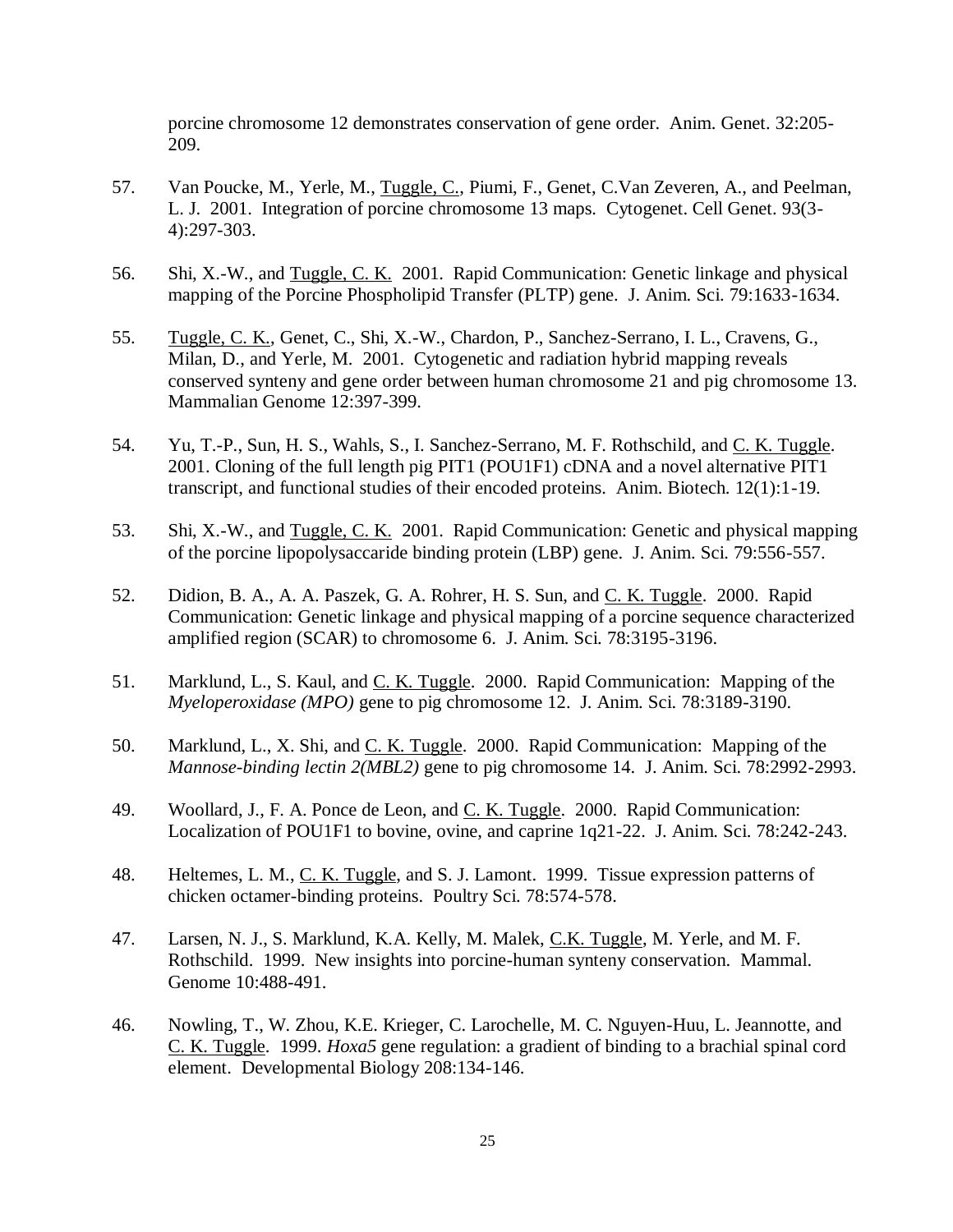- 45. Sun, H. S., C.W. Ernst, M. Yerle, P. Pinton, M. F. Rothschild, P. Chardon, C. Rogel-Gaillard, and C.K. Tuggle. 1999. Human chromosome 3 and pig chromosome 13 show complete synteny conservation but extensive gene-order differences. Cytogenet. Cell Genet. 85:273-278.
- 44. Sun, H. S., L. Wang, M. F. Rothschild, and C. K. Tuggle. 1999. Rapid Communication: Assignment of porcine serotonin receptor subtype 2 alpha and endothelin-B receptor to chromosome 11 by linkage analysis. J. Anim. Sci. 77:795-796.
- 43. Sun, H. S., M. Yerle, P. Pinton, P. Chardon, C. Rogel-Gaillard, L. A. Lyons, T. F. Laughlin, and C. K. Tuggle. 1999. Physical assignments of human chromosome 13 genes on pig chromosome 11 demonstrate extensive synteny and gene order conservation between pig and human. Anim. Genet. 30:304-308.
- 42. Tuggle, C. K., I. Sanchez-Serrano, B. Smith, C. Ernst, and L. Marklund. 1999. Cloning, sequencing and mapping the pig gene for the muscle-specific intermediate filament protein desmin (DES). Anim. Genet.30(6):459-461.
- 41. Yerle, M., Y. Lahbib-Mansais, A. Goureau, G. Tosser-Klopp, P. Pinton, H. S. Sun, C. K. Tuggle, and J. Gellin. 1999. Contribution to the comparative map between humans and pigs. Anim. Biotechnol. 10(3):93-97.
- 40. Yu, T. P., L. Wang, C. K. Tuggle, and M. F. Rothschild. 1999. Mapping genes for fatness and growth on pig chromosome 13: a search in the region close to the pig *PIT1* gene. J. Anim. Breed. Genet. 116:269-280.
- 39. Kenealy, S., N. J. Larsen, C. K. Tuggle, and M. F. Rothschild. 1998. Rapid Communication: the very-long-chain acyl-CoA dehydrogenase gene maps to pig chromosome 12. J. Anim. Sci. 76:915-916.
- 38. Larsen, N. J., S. Kenealy, C. K. Tuggle, and M. F. Rothschild. 1998. Rapid Communication: A *Hinc*II polymorphism in the porcine *Calpain, Large polypeptide* L3 (*CAPN3*) gene. J. Anim. Sci. 76:918-919.
- 37. Sun, H. S., C.W. Ernst, M.F. Rothschild and C. K. Tuggle. 1998. A strategy to rapidly identify restriction fragment length polymorphism (RFLP) in PCR products for gene mapping in animal families. Technical Tips OnLine: T01369.
- 36. Sun, H. S., L. Wang, M. F. Rothschild, and C. K. Tuggle. 1998. Mapping of the Natural Resistance-Associated Macrophage Protein 1 (NRAMP1) gene to pig chromosome 15. Anim. Genet. 29:138-140.
- 35. Vincent, A., L. Wang, C. K. Tuggle, and M. F. Rothschild. 1998. Linkage and physical mapping of prolactin to porcine chromosome 7. Anim. Genet. 29:27-29.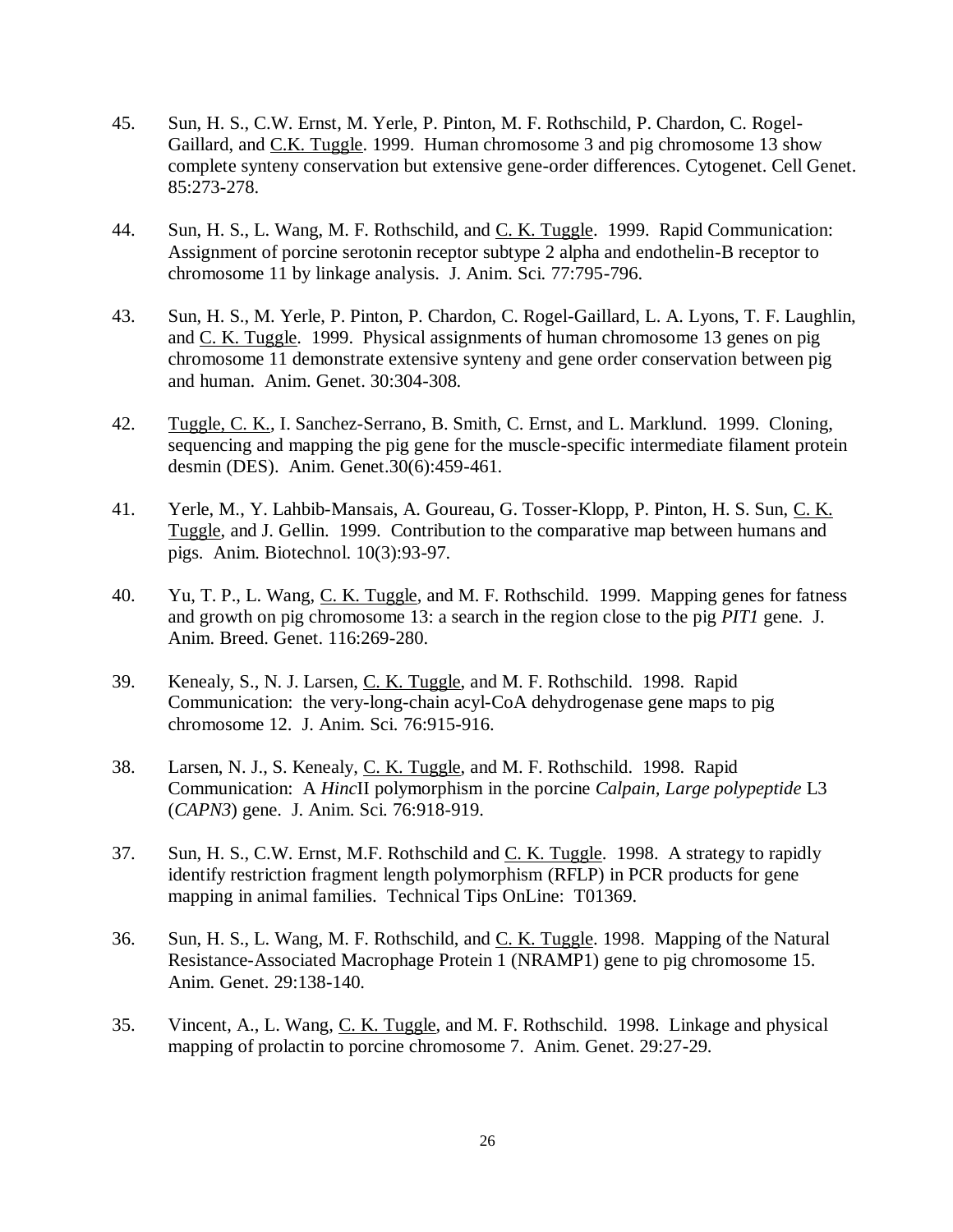- 34. Wang, L., T.-P. Yu, C. K. Tuggle, H.-C. Liu, and M. F. Rothschild. 1998. A directed search for quantitative trait loci on chromosomes 4 and 7 in the pig. J. Anim. Sci. 76:2560-2567.
- 33. Heltemes, L. M., C. K. Tuggle, and S. J. Lamont. 1997. Isolation and mapping of two chicken POU family genes and the identification of a syntenic group with human and mouse. Anim. Genet. 28:346-350.
- 32. Heltemes, L. M., C. K. Tuggle, and S. J. Lamont. 1997. Octamer function in the chicken lambda immunoglobulin light chain promoter. Immunogenet. 47:73-76.
- 31. Heltemes, L. M., C. K. Tuggle, and S. J. Lamont. 1997. Taq1 polymorphism in oct-1 in chickens. Anim. Genet. 28:70.
- 30. Messer, L. A., L. Wang, C. K. Tuggle, M. Yerle, P. Chardon, D. Pomp, J. E. Womack, A. M. Crawford, D. R. Notter, and M. F. Rothschild. 1997. Mapping of the melatonin receptor 1a (MTNR1A) gene in pig, sheep, and cattle. Mammalian Genome 8:368-370.
- 29. Short, T. H., M. F. Rothschild, O. I. Southwood, D. G. McLaren, A. DeVries, H. van der Steen, C. K. Tuggle, J. Helm, D. A. Vaske, A. J. Mileham, and G. S. Plastow. 1997. Effect of the estrogen receptor locus on reproduction and production traits in four commercial pig lines. J. Anim. Sci. 75:3138-3142.
- 28. Sun, H. S., C. Taylor, L. Wang, M. F. Rothschild, and C. K. Tuggle. 1997. Mapping of growth hormone releasing hormone receptor to swine chromosome 18 extends conserved synteny with human chromosome 7. Anim. Genet. 28:351-353.
- 27. Sun, H. S., L. Wang, M. F. Rothschild, and C. K. Tuggle. 1997. Assignment of porcine ceruloplasmin and v-RAF1 murine viral oncogene homolog 1 to chromosome 13 by linkage analysis. Mammalian Genome 8:626-627.
- 26. Tuggle, C. K., C. B. Schmitz, and D. Gingerich-Feil. 1997. Rapid communications: cloning of a pig full-length natural resistance associated macrophage protein (NRAMP1) cDNA. J. Anim. Sci. 75:277.
- 25. Tuggle, C. K., T. P. Yu, H. S. Sun, L. Wang, and M. F. Rothschild. 1997. Rapid Communications: Mapping the pig VCAM1 locus to chromosome 4 using a doublestranded conformation polymorphism marker (VCAM1-2). J. Anim. Sci. 75:2286.
- 24. Vincent, A., L. Wang, C. K. Tuggle, A. Robic, and M. F. Rothschild. 1997. Prolactin receptor maps to pig chromosome 16. Mammalian Genome 8:793-794.
- 23. Rothschild, M.F., D. Vaske, C. K. Tuggle, C. Jacobson, T. Short, D. McLaren, A. Mileham and G. Plastow. 1996. The Estrogen Receptor Locus is Associated with a Major Gene Influencing Litter Size in Pigs. Proc. Natl. Acad. Sci. USA 93:201-205.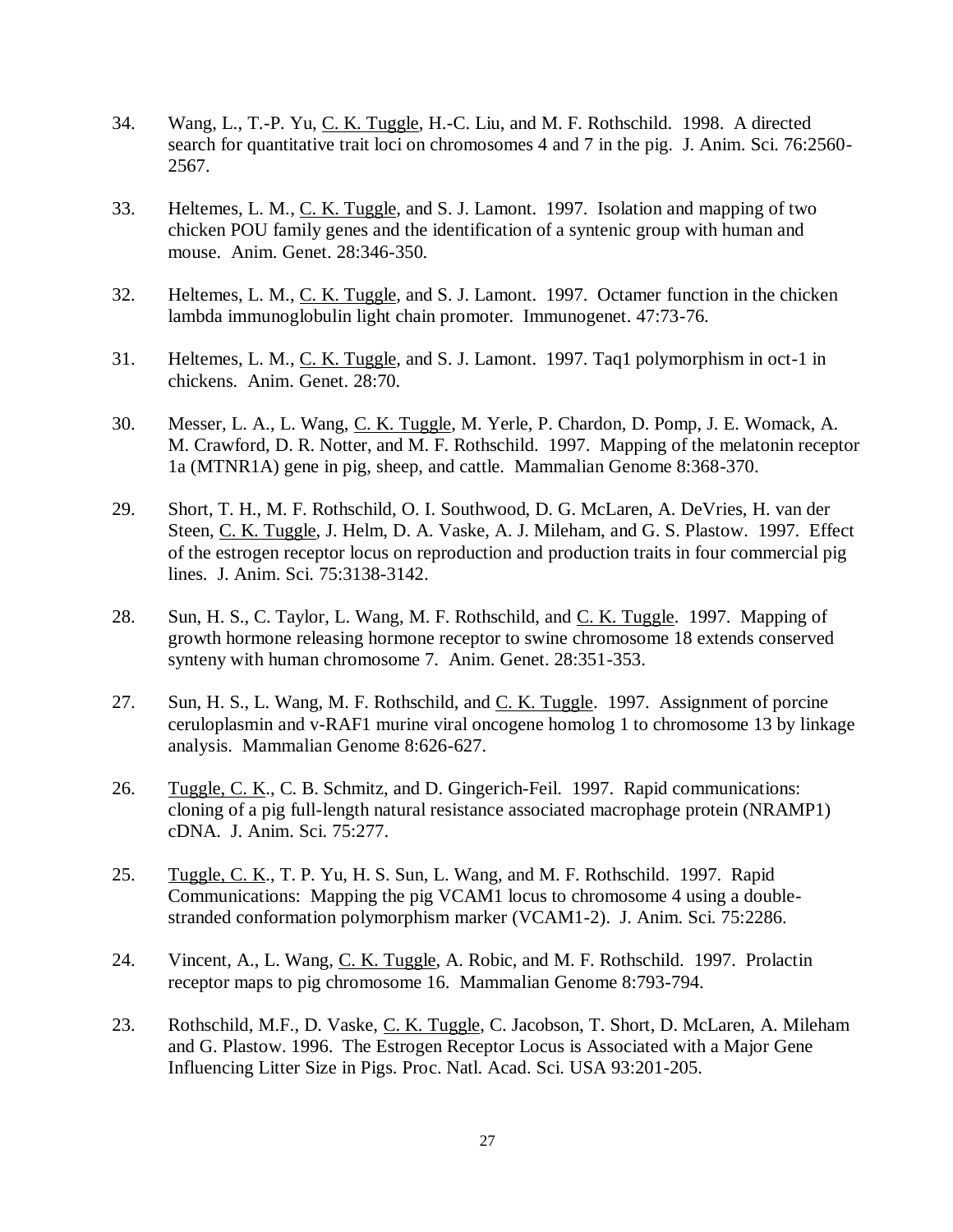- 22. Rothschild, M. F., H. C. Liu, C. K. Tuggle, T. P. Yu, and L. Wang. 1996. Analysis of pig chromosome 7 genetic markers for growth and carcass performance traits. J. Anim. Breed. & Genet. 112:341-348.
- 21. Tuggle, C.K. and A. Trenkle. 1996. INVITED REVIEW: Control of Growth Hormone Synthesis. Domestic Animal Endocrinology 13:1-34.
- 20. Archibald, A., J. Brown, S. Couperwhite, H. McQueen, D. Nicholson, C. Haley, W. Coppieters, A. van de Weghe, A. Stratil, A. Wintero, M. Fredholm, N. Larson, V. Nielsen, D. Milan, N. Woloszyn, A. Robic, M. Dalens, J. Riquet, J. Gellin, J.-C. Caritez, D. Hue, G. Burgaud, L. Ollivier, J.-P. Bidanel, M. Vaiman, C. Renard, H. Geldermann, R. Davoli, D. Ruyter, E. Verstege, M. Groenen, W. Davies, B. Hoyheim, A. Keiserud, L. Andersson, H. Ellegren, M. Johansson, L. Marklund, R. Miller, D. Dear, E. Signer, A. Jeffreys, C. Moran, P. Le tissier, Muladno., M.Rothschild, C. Tuggle, D. Vaske, J. Helm, H.-C. Liu, A. Rahman, T.-P. Yu, R. G. Larson and C. Schmitz. 1995. The PiGMaP consortium linkage map of the pig (*Sus scrofa*). Mammalian Genome 6: 157-175.
- 19. Tuggle C.K., C.B. Schmitz, L. Wang, and M.F. Rothschild. 1995. Cloning and mapping of porcine OTF1 extends a synteny group conserved on SSC 4 and HSA1. Mammalian Genome 6:673-676.
- 18. Yu, T.-P., C. K. Tuggle, C. B. Schmitz, and M. F. Rothschild. 1995. Association of PIT-1 genotypes with quantitative growth and carcass traits in swine. J. Anim. Sci. 73:1282-1288.
- 17. Helm, J.T., C. B. Schmitz, C. K. Tuggle and M.F. Rothschild. 1994. Rapid Communication: SacI restriction fragment length polymorphism with a porcine vascular cellular adhesion molecule (VCAM1) cDNA fragment. J. Anim. Sci. 72:2764.
- 16. Rahman, A., J. Woollard, M. Rothschild, and C. K. Tuggle. 1994. Rapid Communication: SstI polymorphism at the swine OCT-11 locus. J. Anim. Sci. 72:2201.
- 15. Schmitz, C. B., M. F. Rothschild, and C. K. Tuggle. 1994. Rapid Communication: Length polymorphism in the swine a-Actin locus. J. Anim. Sci. 72:1910.
- 14. Tuggle, C. K. and C. B. Schmitz. 1994. Cloning and characterization of pig muscle cDNAs by an expressed sequence tag approach. Anim. Biotech. 5:1-13.
- 13. Tuggle, C. K., J. Helm, and M. F. Rothschild. 1994. Cloning, sequencing and restriction fragment length polymorphism analysis of a porcine cDNA for OCT2. Anim. Genet. 25: 141-145.
- 12. Woollard, J., C. B. Schmitz, A. E. Freeman, and C. K. Tuggle. 1994. Rapid Communication: HinfI polymorphism at the Bovine PIT1 locus. J. Anim. Sci. 72:3267.
- 11. Yu, T.-P., C. B. Schmitz, M. F. Rothschild, and C. K. Tuggle. 1994. Expression pattern, genomic cloning and RFLP analyses of the swine PIT-1 gene. Anim. Genet. 25: 229-233.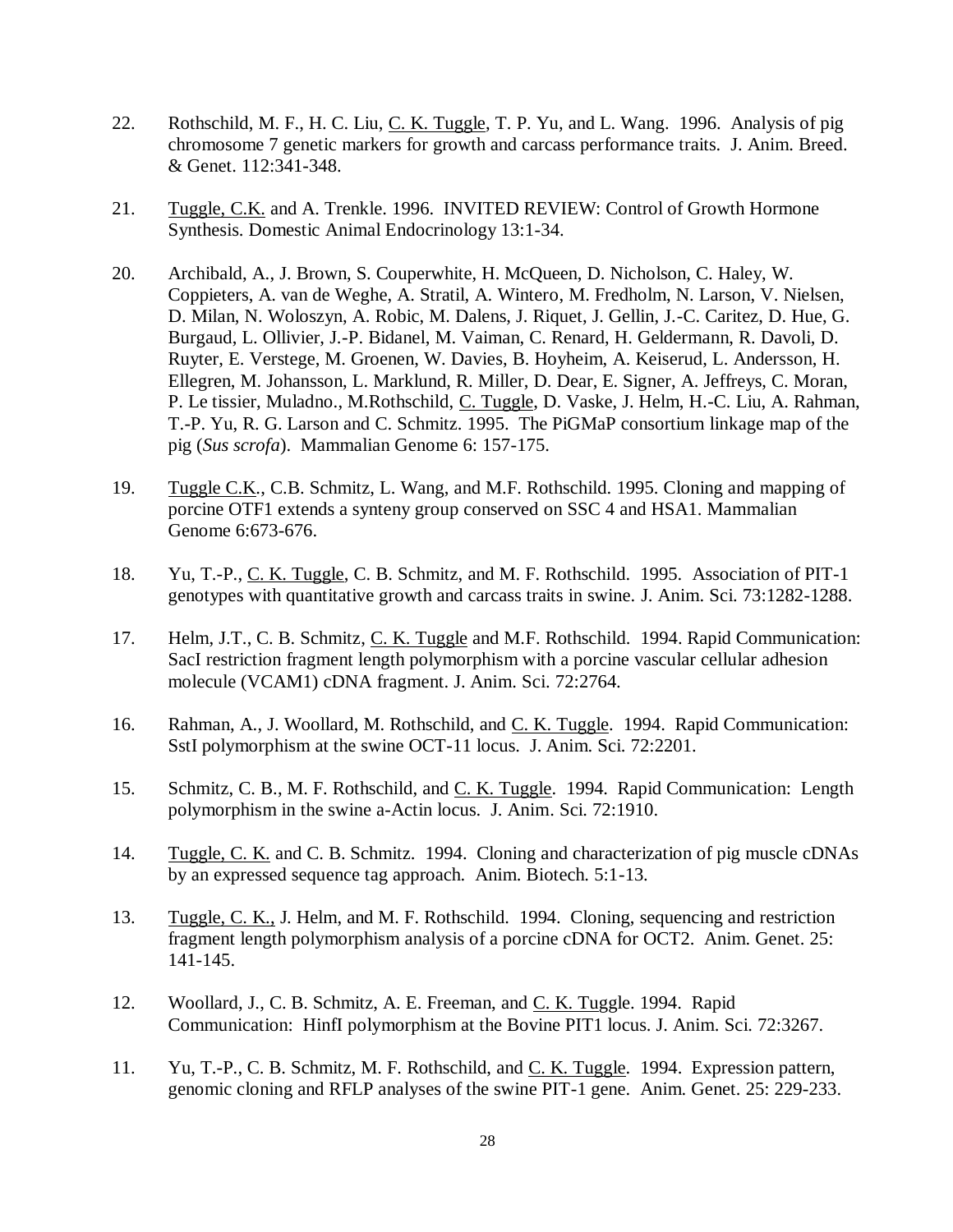- 10. Schmitz, C. B., M. F. Rothschild, and <u>C. K. Tuggle</u>. 1993. Rapid communication: BslI polymorphism at the swine a-Actinin2 locus. J. Anim. Sci. 71:3477.
- 9. Tuggle, C. K. 1993. Rapid Communications: Cloning and sequence analysis of swine Oct-2 POU-domain genomic region. J. Anim. Sci. 71:3172.
- 8. Tuggle, C. K., J. Helm, T.-P. Yu, and M. F. Rothschild. 1993. Cloning and RFLP analysis of a cDNA for swine PIT-1, a gene controlling growth hormone expression. Anim. Genet. 24:17-21.
- 7. Yu, T.-P., M. F. Rothschild, and C. K. Tuggle. 1993. Rapid Communication: MspI RFLP at the Swine PIT-1 Locus. J. Anim. Sci. 71:2275.
- 6. Tuggle, C. K. and J. A. Fuchs. 1990. Regulation of the operon encoding ribonucleotide reductase: Characterization of the nrd repressor. J. Bact. 172:1711-1718.
- 5. Tuggle, C. K., J. Zakany, L. Cianetti, C. Peschle, and M. C. Nguyen-Huu. 1990. Regionspecific enhancers near two mammalian homeobox genes define adjacent rostrocaudal domains in the central nervous system. Genes & Devel. 4:180-189.
- 4. Zakany, J., C. Tuggle, and M. C. Nguyen-Huu. 1989. The use of lacZ gene fusions in the study of mammalian development: developmental regulation of mammalian homeobox genes in the CNS. J. Physiology (Paris) 83:18-23.
- 3. Zakany, J., C. K. Tuggle, M. Patel, and M. C. Nguyen-Huu. 1988. Spatial regulation of homeobox gene fusions in the embryonic central nervous system of transgenic mice. Neuron 1:679-691.
- 2. Tuggle, C. K. and J. A. Fuchs. 1986. Regulation of the expression of the operon encoding ribonucleotide reductase genes: evidence for both positive and negative control. EMBO J. 5:1077-1085.
- 1. Tuggle, C. K. and J. A. Fuchs. 1985. Glutathione reductase is not required for maintenance of reduced glutathione in Escherichia coli K-12. J. Bact. 162:448-450.

## Chapters in Books (reverse chronological order)

- 4. Schroyen, M., H. Liu, C. Loving, and C.K. Tuggle. 2016. Applications of Systems Biology to improve pig health. In: Systems Biology in Animal Production and Health. Vol. 2. H. Kadarmideen, Ed. Springer-Verlag GmbH. pp. 33-59. DOI 10.1007/978-3-319-43332-5\_2.
- 3. Tuggle, C.K., F. Towfic, and V. Honavar. 2011. Introduction to systems biology for animal scientists. In: Systems Biology and Livestock Science. M. te Pas, A. Bannink and H. Woelders (eds). John Wiley & Sons, Malden, MA pp 1-30.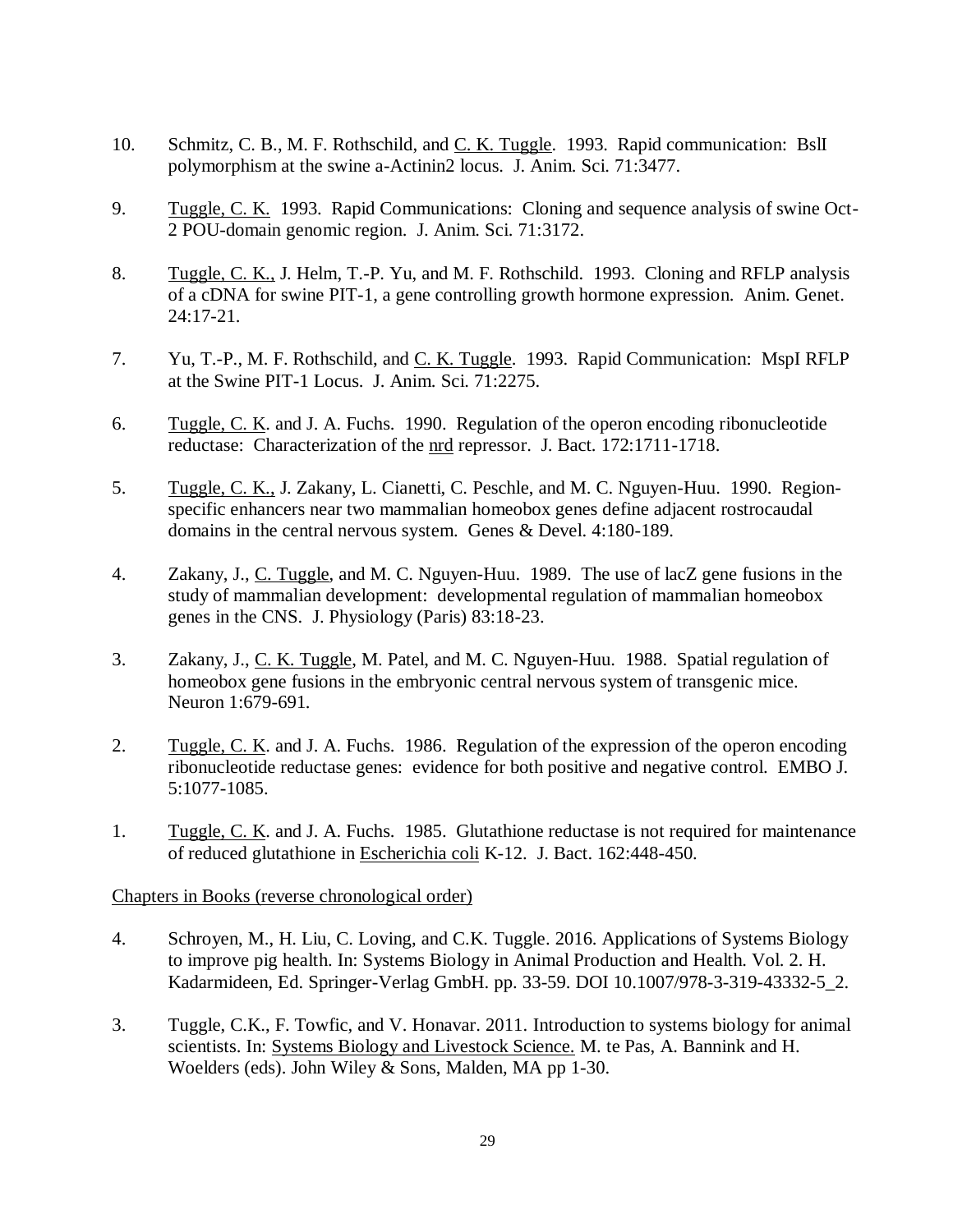- 2. Fuchs, J. A. and <u>C. K. Tuggle</u>. 1985. Regulation of the synthesis of ribonucleotide reductase in Escherichia coli. In: Thioredoxin and Glutaredoxin Systems - Structure and Function. C.-I. Branden, A. Holmgren, J.-O. Hoog, H. Jornvall, B.-M. Sjoberg (eds). Raven Press, NY, pp 227-232.
- 1. Fuchs, J. A., B. Haller, and C. K. Tuggle. 1983. Mutants of Escherichia coli altered in glutathione metabolism. In: Functions of Glutathione: Biochemical, Physiological, Toxicological and Clinical Aspects. A. Larson, S. Orrenius, A. Holmgren, and B. Mannervik (eds). Raven Press, NY, pp 385-393.

Patents Awarded (reverse chronological order)

- 7. Dekkers, J., C. Tuggle, et al., "Genetic Test and Genetic Basis for SCID in pigs" issued on August 29, 2017, Patent # 9,745,561.
- 6. Rothschild, M. F., A. Vincent, C. K. Tuggle, C. Gladney, A. Mileham, O. Southwood, G. Plastow, and C. Sargent, "Prolactin Receptor Gene as a Genetic Marker for Increased Litter Size in Animals", issued on July 26, 2006, Patent # 7,081,335.
- 5. Tuggle, C.K., T. A. Stabel, X.W. Shi, M.A. Mellencamp. "Genetic markers for screening animals for improved disease resistance (BPI), Issued July 4, 2006, Patent #7,070,929.
- 4. Tuggle, C. K., L. Marklund, T. Stabel, M. Mellencamp, and A. Stumbaugh "Genetic markers for screening animals for improved disease resistance (NRAMP)," issued on 01/18/05, Patent # 6,844,159
- 3. Rothschild, M. F., C. K. Tuggle, and A. Vincent. Prolactin Receptor Gene as a Genetic Marker for Increased Litter Size in Pigs. Issued August 12, 1999, # 5,935,784.
- 2. Tuggle, C.K. and A.E. Freeman. A Genetic Marker for Improved Milk Production Traits in Cattle. Issued March 25, 1997, # 5,614,364
- 1. Rothschild, M.F., C. K. Tuggle, C. Jacobson, D. Vaske, A. Mileham, G. Plastow. Genetic Markers for Pig Litter Size. Issued August 27, 1996, # 5,550,024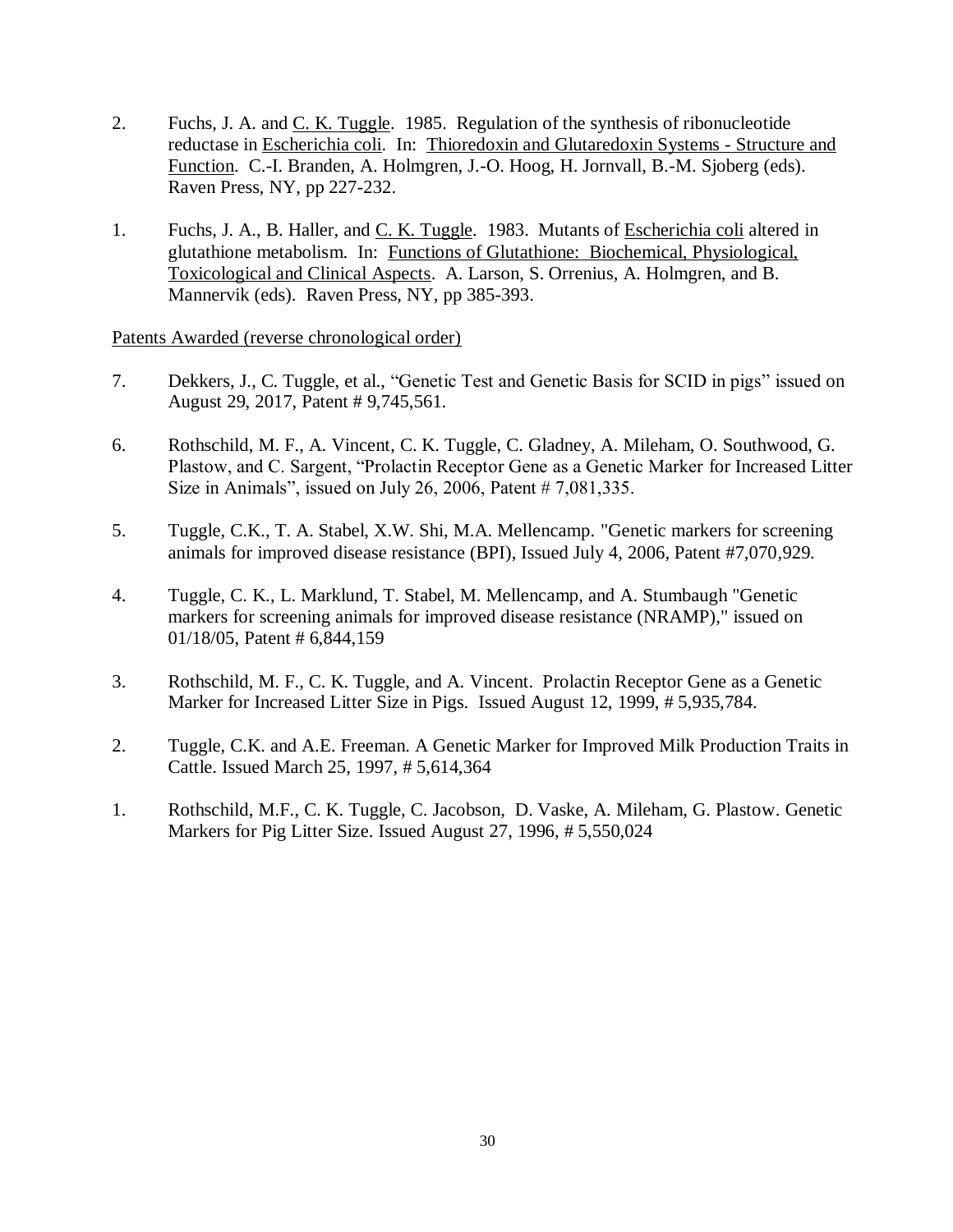## Popular Press articles

- 5. Tuggle's research on SCID pigs was featured in an on-line article by Nature Lab Animal: <https://www.nature.com/articles/s41684-019-0403-x>
- 4. Tuggle's research on SCID pigs was featured in Science Daily: <https://www.sciencedaily.com/releases/2015/10/151015120320.htm>
- 3. Tuggle's research was featured in an October 2015 news story in Feedstuffs: http://feedstuffs.com/story-scid-pigs-make-ideal-models-human-medicine-45-133091.
- 2. Tuggle's research was featured in article in National Hog Farmer in 2012: [http://nationalhogfarmer.com/health/novel-genetic-markers-may-protect-against-salmonella](http://nationalhogfarmer.com/health/novel-genetic-markers-may-protect-against-salmonella-shedding)[shedding](http://nationalhogfarmer.com/health/novel-genetic-markers-may-protect-against-salmonella-shedding)
- 1. Tuggle, C.K. and J. Dekkers. 2009. Genotyping: How useful is it to Producers? Published in Pig Progress magazine 25: 2-4.

## Abstracts and Meeting Papers (reverse chronological order)

- 193. Liu, H., B. Niu, B.N. Keel, D. Nonneman, T.P.L. Smioth, and C.K. Tuggle. 2020. Allele-Biased Expression and Histone Modification in Fetuses from Reciprocal Crosses of Divergent Pig Breeds. Proceedings of Plant and Animal Genome XXVIII. San Diego, CA, USA. Abstract#PO0401.
- 192. Pan, Z.Y., C. Kern, X.Xu, Y. Wang, M. Halstead, G. Chanthavixay, H.H. Cheng, C. Ernst, P. Ross, C.K. Tuggle, and H. Zhou. 2020. Identification of genome-wide regulatory elements of gut tissues in livestock species. Proceedings of Plant and Animal Genome XXVIII. San Diego, CA, USA. Abstract#PE0404.
- 191. Tuggle, C.K. 2020. Iowa State University Swine Workshop Station Report. Proceedings of Plant and Animal Genome XXVIII. San Diego, CA, USA. Abstract# TBD
- 190. Tuggle, C.K., H. Zhou, C. Ernst, C.L. Loving, J.E. Koltes, J.M. Reecy, P. Ross, D. Nonneman, T.P.L. Smith, J. Steibel, W. Huang. H. Liu, J. Herrera-Uribe, K. Byrne, Z. Pan, C. Kern, and R. Corbett. 2020. Functional Annotation of the Porcine Genome- 2019 Update. Proceedings of Plant and Animal Genome XXVIII. San Diego, CA, USA. Abstract# TBD
- 189. Lim, K.-S., J. Cheng, C.K Tuggle, M. Dyck, PigGen Canada, F. Fortin, J. Harding, G. Plastow, and J. C.M. Dekkers. 2020. Quantitative genetic analysis of the blood transcriptome of young healthy pigs to improve disease resilience. Proceedings of Plant and Animal Genome XXVIII. San Diego, CA, USA Abstract#PO0419.
- 188. Herrera-Uribe, J., H. Liu, K. Byrne, Z. Olson, C.L. Loving, and C.K. Tuggle Christopher K 2020. Combined Analysis Reveal Association of Changes in Gene Expression and H3K27ac Chromatin Modification at Regulatory Regions in Porcine Alveolar Macrophage in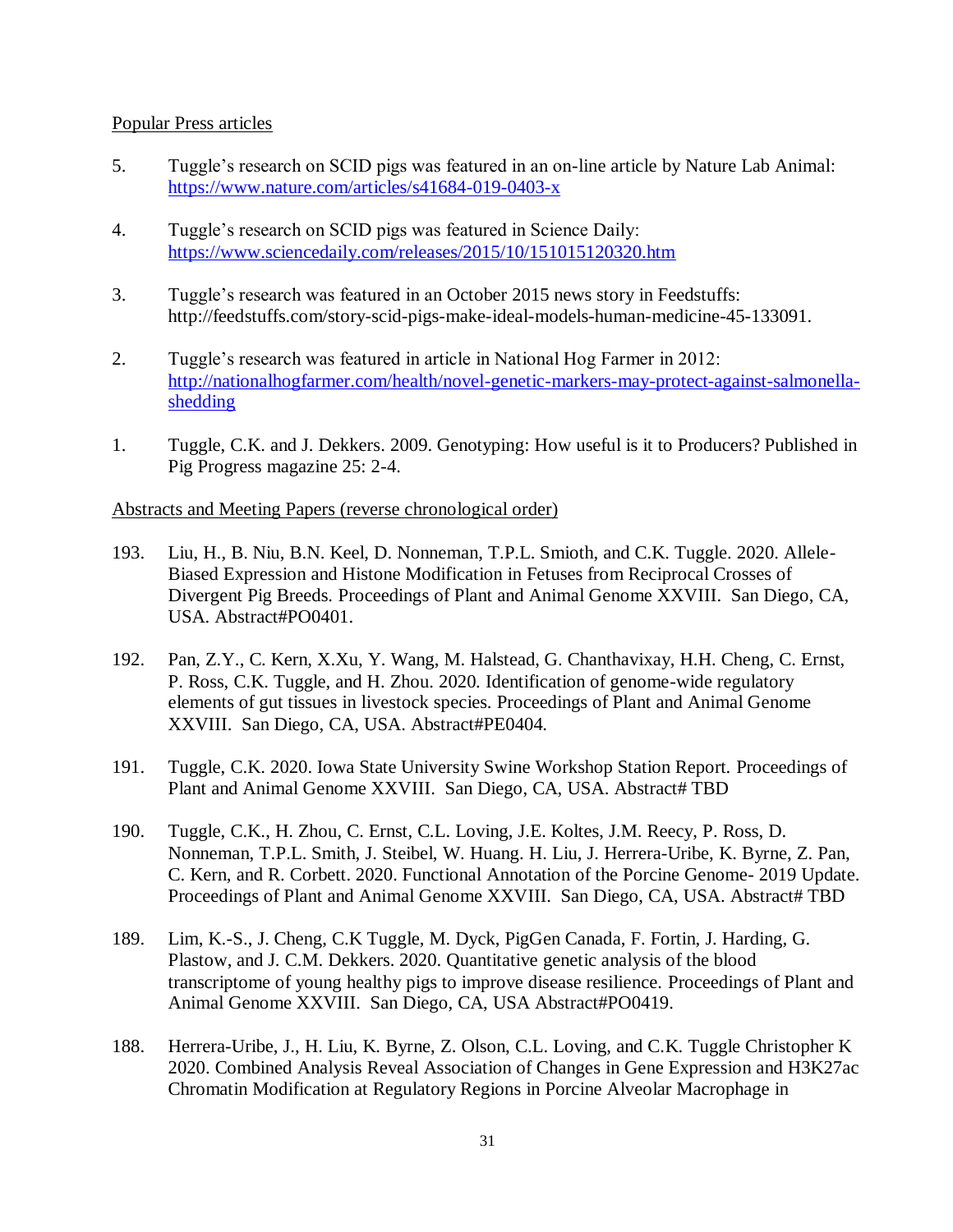Response to LPS and Poly(I:C). Proceedings of Plant and Animal Genome XXVIII. San Diego, CA, USA. Abstract#PO0409.

- 187. Corbett, R.J., H. Liu, D.J. Nonneman, T.P.L. Smith, N.E. Raney, C.K. Tuggle, and C.W. Ernst. 2020. Developmental and allele-specific methylation patterns in fetal liver of pigs derived from White Composite x Meishan reciprocal crosses. Proceedings of Plant and Animal Genome XXVIII. San Diego, CA, USA. Abstract#PE0406.
- 186. Tuggle, C.K. 2019. FAANG: Functional Genome Annotation and Its Value for Pig Breeding. Proceedings of the National Swine Improvement Federation Annual Meeting, Indianapolis, IN Dec 5-6, 2019. [https://www.nsif.com/conference/program-day-1/.](https://www.nsif.com/conference/program-day-1/)
- 185. Tuggle, C.K., and J.C.M. Dekkers. 2019 The Structure and Function of the Pig Genome: Application to PRRSV research. Proceedings of the North American PRRS Symposium. Chicago, IL p. 11, Abstract #S02.
- 184. Herrera-Uribe, Juber1; Liu, H1; Olson, ZF2; Byrne, K2; Loving, C2; Tuggle. 2019 Combined chromatin state and transcriptional analysis of pig alveolar macrophages reveals specific regulatory elements of the inflammatory response. Proceedings of the International Veterinary Immunology Symposium, Seattle, WA, p. 67. Abstract #061.
- 183. Tuggle, C.K. 2019. SCID pig use in understanding immunity and advancing cancer and regenerative medicine therapies. Proceedings of the International Veterinary Immunology Symposium, Seattle, WA, Speaker Program Book p. 8, [https://ivis2019.org/scientific](https://ivis2019.org/scientific-information/speaker-program/)[information/speaker-program/.](https://ivis2019.org/scientific-information/speaker-program/)
- 183. Byrne K.A., M.V. Palmer, C.K. Tuggle, and C.L. Loving. 2019. Differential induction of innate training and tolerance in porcine monocytes by β-glucans or BCG. Proceedings of the International Veterinary Immunology Symposium, Seattle, WA, p. 27. Abstract #009.
- 182. Halstead, M.M., C. Kern, Y. Wang, X. Xu, G. Chanthavixay, P. Saelao, S. M. Waters, J. F. Medrano, A. L. Van Eenennaam, M. E. Delany, H. H. Cheng, C. K. Tuggle, C. W. Ernst, H. Zhou, and P. J. Ross. 2019. Identification of orthologous tissue-specific enhancer-gene pairs across chicken, pig and cattle. Proceedings of International Society of Animal Science meeting, Lleida, Spain, #OP5, p.2.
- 181. Liu, H., K. Byrne, C. Loving, and C. K. Tuggle Single-cell RNA-seq (scRNA-seq) analysis of porcine peripheral blood mononuclear cells identifies replicating B, αβ-T, and γδ-T cells, as well as all major known circulating cell types. Proceedings of International Society of Animal Science meeting, Lleida, Spain, #OP34, p. 10
- 180. Tuggle, C.K. and E. Giuffra. 2019. Introduction to functional annotation of animal genomes consortium. Midwest AASA Meeting, Omaha, NE. Journal of Animal Science, **97** (Supp2):17.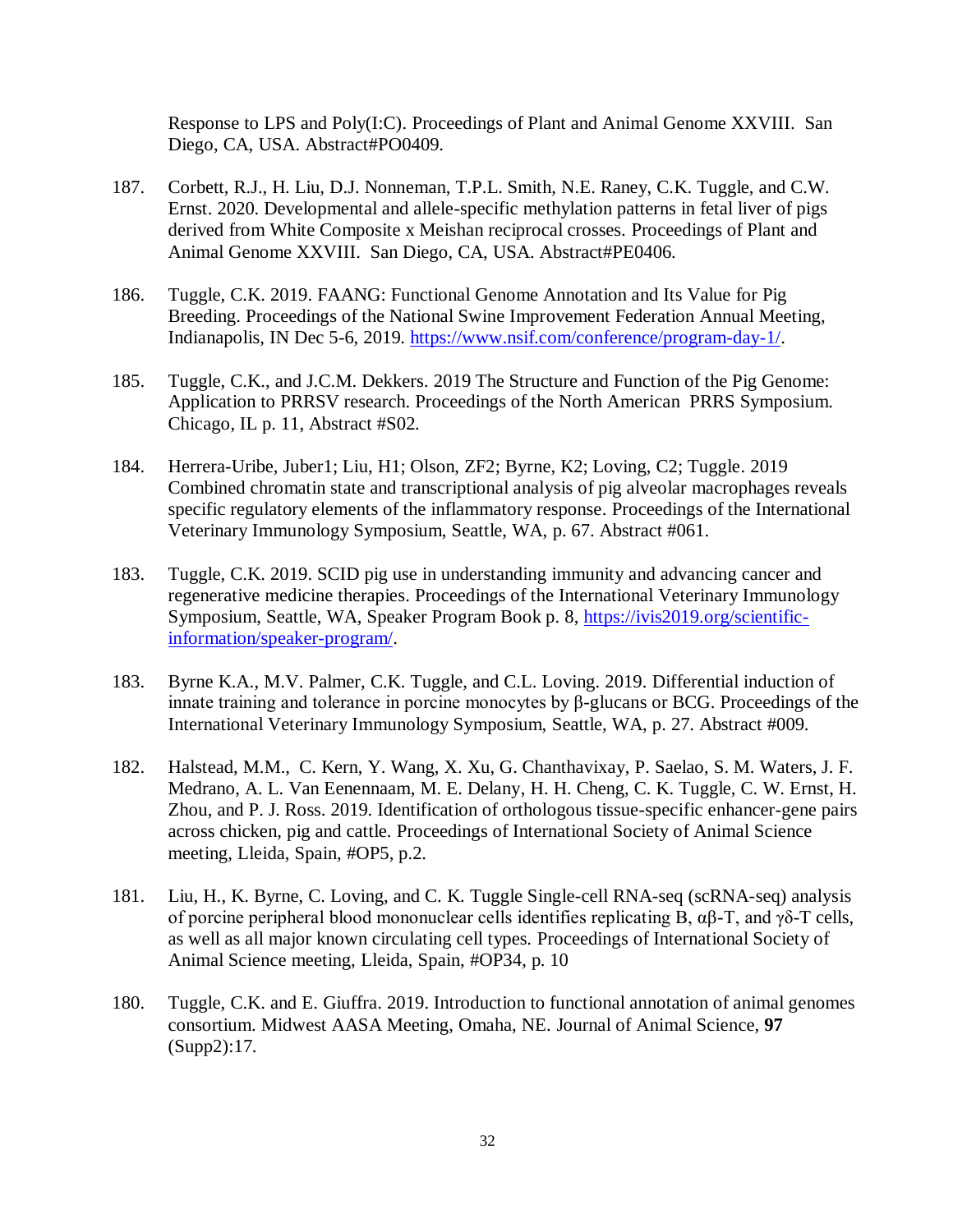- 179. Tuggle, C.K., H. Zhou, C.W. Ernst, C. Loving, J.E. Koltes, J.M. Reecy, P.J. Ross, D. Nonneman, T.P.L Smith, J.P. Steibel, W. Huang. 2019. Functional Annotation of the Porcine Genome and ISAFG Update. Proceedings of Plant and Animal Genome XXVII. San Diego, CA, USA. Abstract #W448.
- 178. Kern, C., Y. Wang, P. Saelao, G. Chanthavixay, S.M. Waters, X. Xu, M.E. Delany, H.H. Cheng, J.F. Medrano, A. Van Eenennaam, C.K. Tuggle, C. W. Ernst, P.J. Ross and H. Zhou. 2019. Correlating Gene Expression with the Histone Modifications H3K4me3 and H3K27ac in High and Low CpG Content Promoters of Chickens, Cattle, and Pigs. Proceedings of Plant and Animal Genome XXVII. San Diego, CA, USA. Abstract #PO0425.
- 177. Liu, H., K. Byrne, C. Loving, C.K. Tuggle. 2019. Profiling the Porcine Peripheral Immune System with Single Cell RNA-Seq (scRNA-seq). Proceedings of Plant and Animal Genome XXVII. San Diego, CA, USA. Abstract #PO0421.
- 176. Herrera-Uribe, J.L., H. Liu, Z. Olson, K. Byrne, C. Loving, C.K. Tuggle. 2019. Integrated Analysis of Whole-Genome ChIP-Seq and RNA-Seq Data of Alveolar Macrophages Stimulated with LPS and Poly (I:C). Proceedings of Plant and Animal Genome XXVII. San Diego, CA, USA. Abstract #PO0417.
- 175. Niu, B., H. Liu, D. Nonneman and C.K. Tuggle. 2019. Transcriptome and Genome-Wide Histone Modifications in Swine Fetal Liver. Proceedings of Plant and Animal Genome XXVII. San Diego, CA, USA. Abstract #PE0420.
- 174. Tuggle, C.K., H. Zhou, C.W. Ernst, C. Loving, J.E. Koltes, J.M. Reecy, P.J. Ross, D. Nonneman, T.P.L Smith, J.P. Steibel, W. Huang. 2018. Functional Annotation of the Porcine Genome: From Descriptive to Predictive Biology. Proceedings of the Livestock genomics conference Hinxton, U.K., p.33.
- 173. Lunney, J.K., Q. Dong, Y. Nguyen, K. Walker, L. Hong, J. M. Reecy, J.R Dunkelberger, C.K. Tuggle, R.R.R. Rowland, Jack C.M. Dekkers. 2018. Pig Response to Co-infection with PRRSV and PCV2, with or without prior Vaccination for PRRS. Proceedings of the 6th European Veterinary Immunology Workshop (EVIW), Sept 5-7, 2018 Utrecht, The Netherlands. p.18.
- 172. Zhou, H., P.J. Ross, C. Kern, P. Saelao, Y. Wang, M.M. Halstead, K. Chanthavixay, I. Korf, M. E. Delany, H.H. Cheng, J.F. Medrano, A. Van Eenennaam, C.W. Ernst and C. K. Tuggle. 2018. Genome Wide Identification and Annotation of Functional Regulatory Regions in Livestock Species. Proceedings of Plant and Animal Genome XXVI. Abstract #W0440.
- 171. Tuggle., C.K. 2018. Towards Understanding the Function of the Porcine Genome. Proceedings of Plant and Animal Genome XXVI. San Diego, CA, USA. Abstract # W1049.
- 170. Tuggle, C.K., J. Huang, H. Beiki, and Martine Schroyen. 2018. Developing Tools for Evaluating Chromatin Preps for Porcine Functional Genomics. Proceedings of Plant and Animal Genome XXVI. San Diego, CA, USA. Abstract # W985.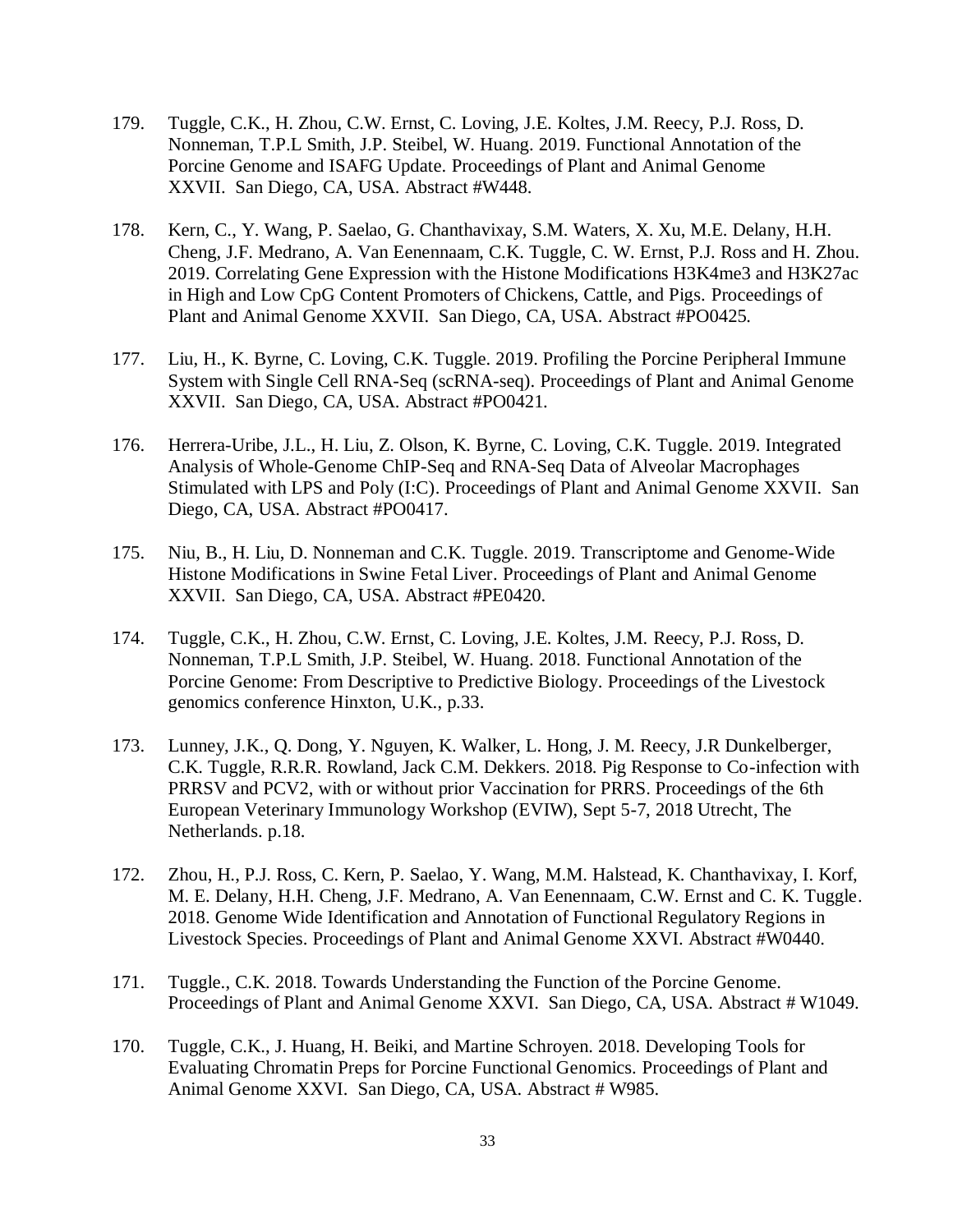- 169. Ross, P.J., C. Kern P. Saelao, Y. Wang, M.M. Halstead, K. Chanthavixay, C.W. Ernst, C.K. Tuggle and H. Zhou. 2018. Identification of Regulatory Regions in the Swine Genome. Proceedings of Plant and Animal Genome Proceedings of Plant and Animal Genome XXVI. San Diego, CA, USA. Abstract # W166.
- 168. Kern, C., P. Saelao, Y. Wang, M.M. Halstead, K. Chanthavixay, I. Korf, M.E. Delany, H.H. Cheng, J.F. Medrano, A. Van Eenennaam, C.K. Tuggle, C. W. Ernst, P.J. Ross and H. Zhou. 2018. Genome-Wide Identification and Analysis of CTCF Binding Sites in Chickens and Pigs. Proceedings of Plant and Animal Genome Proceedings of Plant and Animal Genome XXVI. San Diego, CA, USA. Abstract # P0527.
- 167. Beiki, H., H. Liu, J. Huang, N. Manchanda, D. Nonneman, T.P.L. Smith and C. K. Tuggle. 2018. Additional Annotation of the Pig Transcriptome using Integrated Iso-Seq and Illumina RNA-Seq Analysis. Proceedings of Plant and Animal Genome Proceedings of Plant and Animal Genome XXVI. San Diego, CA, USA. Abstract # P0439.
- 166. Lim, K-S., Q. Dong, P. Moll, J. Vitkovska, G. Wiktorin, S. Bannister, D. Daujotyte, C. K. Tuggle and J. C.M. Dekkers. 2018. The Effects of a Globin Blocker on the Resolution of QuantSeq 3' mRNA-Seq Data in Porcine Blood. Proceedings of Plant and Animal Genome Proceedings of Plant and Animal Genome XXVI. San Diego, CA, USA. Abstract # P0447.
- 165. Byrne, K.A., C. K. Tuggle, and C.L. Loving. 2017. Tolerated vs trained: porcine monocyte responses to beta-glucan. Oral presentation at the Conference for Research Workers in Animal Diseases (CRWAD), December 4th, 2017. pp. 88.
- 164. Boettcher AN, Cino-Ozuna AG, Owens JL, Loving CL, Cunnick JE, Powell EJ, Rowland RRR, Charley SE, Dekkers JCM, and Tuggle CK. 2017. Preliminary evidence of CD3+ cell generation in pigs with severe combined immunodeficiency (SCID): a leaky causative mutation within the Artemis gene. Oral presentation at the Conference for Research Workers in Animal Diseases (CRWAD), December 4th, 2017. p. 81.
- 163. Varley, L.M., E. Powell, A.N. Boettcher, S. Charley, J. Cunnick, C.K. Tuggle. 2017. Investigation of circulating immunoglobulin-gamma (IgG) in swine with Severe Combined Immunodeficiency (SCID) and development of an IgG supplementation regimen. Poster P094, the Conference for Research Workers in Animal Diseases (CRWAD), December 4th, 2017. p. 186.
- 162. Beiki, H. M. Schroyen, A. Rakhshandeh, N. Gabler, J. Dekkers, and C. Tuggle. 2017. Rewiring of porcine mRNA and miRNA networks in response to selection for residual feed intake. Proceedings of International Society of Animal Science meeting, Dublin, Ireland, #MT275, p.65
- 161. Vella, G., M. Schroyen, H. Beiki, C. L. Loving, and C. K. Tuggle. 2017. Porcine bloodomics: Identification of porcine neutrophil-specific genes through gene expression correlations to neutrophil abundance and comparative expression data. Proceedings of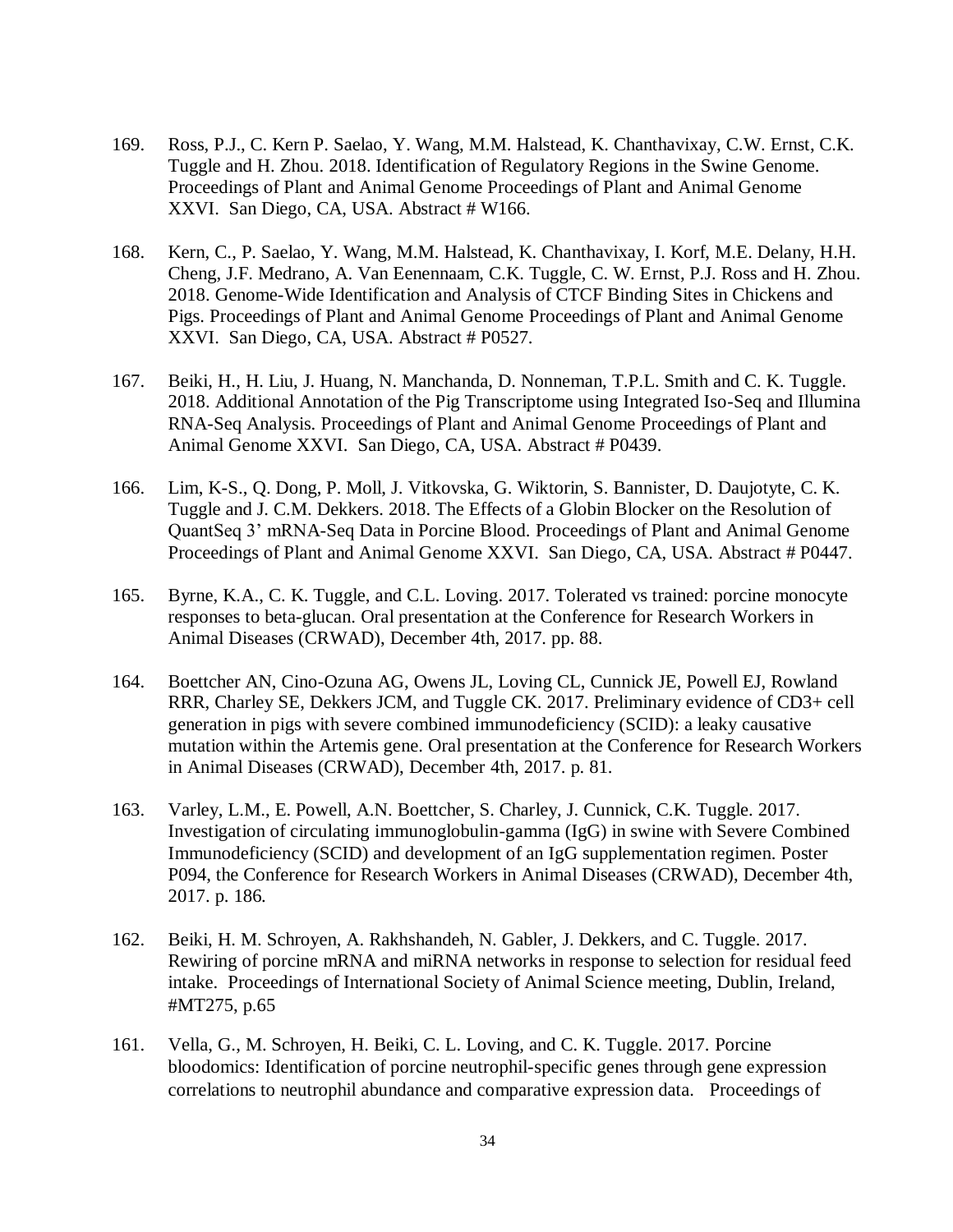International Society of Animal Science meeting, Dublin, Ireland, #MT164, p.55.

- 160. Kern C., Y. Wang, P. Saelao, K. Chanthavixay, I. Korf, C. K. Tuggle, C. Ernst, P. Ross, and H. Zhou, 2017. Genome-wide analysis of H3K4me3 and H3K27me3 in three tissues in pigs. Proceedings of International Society of Animal Science meeting, Dublin, Ireland, #MT10, p.41
- 159. Zhou, H., P. Ross, C. Kern, P. Saelao, Y. Wang, M. Halstead, K. Chanthavixay, I. Korf, M. Delany, H. Cheng, J. Medrano, A. Van Eenennaam, C. Tuggle, and C. Ernst. 2017. Identification of regulatory elements in livestock species. Proceedings of International Society of Animal Science meeting, Dublin, Ireland, #WT58 p.78.
- 158. Huang, J., M. Schroyen, N. Gabler, J. Dekkers, and C. Tuggle, Combining transcriptome and epigenetic analysis of H3K36me3 and H3K4me3 marks to explore mechanisms of liverspecific gene expression in pigs. 2017. Proceedings of International Society of Animal Science meeting, Dublin, Ireland, #WT70 p.79.
- 157. Li, Y., Adur, MK, Wang, W, Hale, B, Wierson, W, Essner, J, Tuggle, CK, Ross, JW. 2017 Effect of injection timing on CRISPR/Cas9 mediated gene modification efficiency in parthenogenetically activated and in vitro fertilization derived porcine embryos. 50<sup>th</sup> Annual Meeting for Society for the Study of Reproduction Annual Meeting, July 13-16, Washington, D.C.
- 156. Trakooljul, N., H. Zhou, P. Ross., I. Korf, M.E. Delany, H. Cheng, C.K. Tuggle, C. Ernst, S. Ponsuksili, K. Wimmers. 2017. Comparative DNA Methylome of the Chicken and Pig: An Evolutionary Bridge Between Avian and Mammalian  $25<sup>h</sup>$  Plant and Animal Genomics Conference, 14-18 January, San Diego, CA, US. Abstract P0274.
- 155. Huang, J., M. Schroyen, Y. Nguyen, N. Gabler, D. Nettleton, J.C.M. Dekkers, C.K. Tuggle. 2017. Identifying tissue specific gene expression using RNAseq data from multiple porcine tissues. 25<sup>h</sup> Plant and Animal Genomics Conference, 14-18 January, San Diego, CA, US. Abstract P1163.
- 154. Liu, H., N. Manchanda 1, D. Nonneman, T.P.L. Smith, C.K. Tuggle 2017. Cataloguing multi-tissue transcriptomes by PacBio IsoSeq and Illumina RNA-seq, and its application in annotating new-generation swine reference genome assemblies: Lessons learned from and recommendations given. 25<sup>h</sup> Plant and Animal Genomics Conference, 14-18 January, San Diego, CA, US. Abstract P1162.
- 153. Powell, E.J., A.N. Boettcher, L. Varley, J. Cunnick, M. Sauer, A. Putz, M. Schroyen, S. Charley, C.K. Tuggle. 2016. Contact hypersensitivity testing shows long-term haptenspecific memory associated with increased liver NK cell populations up to 32 days postsensitization. 45th Annual Autumn Immunology Conference November 18-21. Chicago, Illinois.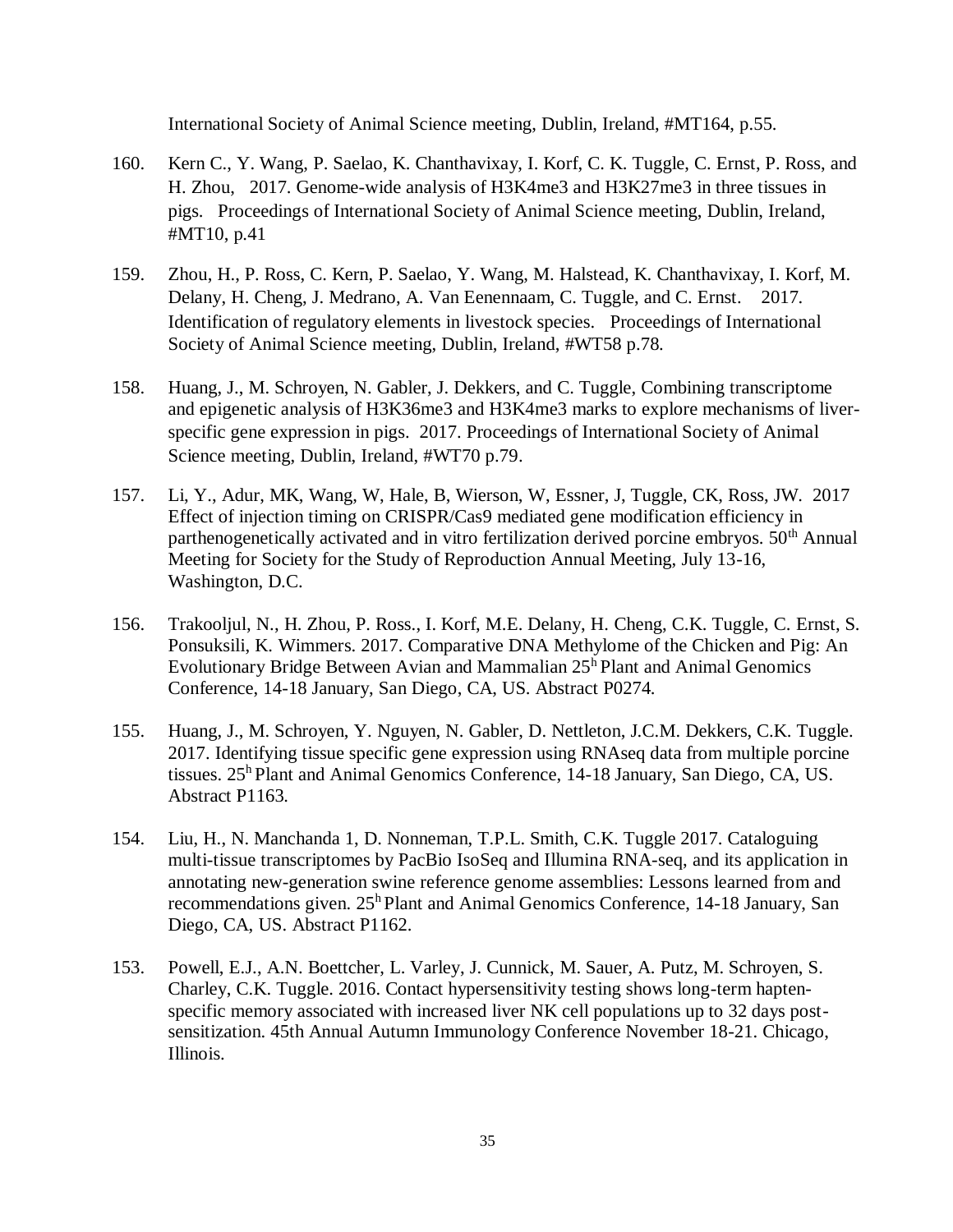- 152. Boettcher, A.N., Powell E.J., Cunnick J.E., Loving C.L., Tuggle C.K. 2016. Porcine SIRPA recognition of human CD47: Implications for human hematopoietic stem cell transplantation into SCID pigs. 45th Annual Autumn Immunology Conference, November 18-21. Chicago, Illinois.
- 151. Boettcher, A.N., Powell E.J., Cunnick J.E., Loving C.L., Tuggle C.K. 2016. Porcine SIRPA recognition of human CD47: Implications for human hematopoietic stem cell transplantation into SCID pigs. 1st Annual Iowa One Health Conference. November 5th. Iowa City, Iowa.
- 150. Powell, E.J., Boettcher A.N., Cunnick J.E., Loving, C.L., Tuggle C.K. 2016. Swine SIRPA protein has specific IgV residues associated with recognition of human CD47 and can bind human CD47 in vitro. 16th Annual International Congress of Immunology Conference 2016, August 21-26. Melbourne, Australia.
- 149. Tuggle, C.K. and the FAANG Consortium. 2016. Comparative Aspects of Functional Annotation of Genomes in the FAANG project. 35th Conference of the International Society for Animal Genetics. July 28 ‐ August 1, Salt Lake City, UT. Abstract #P3051.
- 148. Schroyen, M. K. M. Feye, Y. T. Nguyen, A. Rakhshandeh, N. K. Gabler, D. Nettleton, J. C. M. Dekkers, and C. K. Tuggle. 2016. Towards robust blood biomarkers for residual feed intake in pigs. 35th Conference of the International Society for Animal Genetics. July 28 ‐ August 1, Salt Lake City, UT. Abstract #P3011.
- 147. Zhou, H., M. E. Delany, H. Cheng, P. J. Ross, I. Korf, C. Kern, P. Saelao, Y. Wang, T. Kim, J. Chitwood, M. Halstead, J. F. Medrano, A. L. Van Eenennaam, C. K. Tuggle, and C. W. Ernst. 2016. Identification of regulatory elements in three domesticated species. 35th Conference of the International Society for Animal Genetics. July 28 ‐ August 1, Salt Lake City, UT. Abstract #P1043.
- 146. Bao, H., A. Kommadath, I. Choi, J.M. Reecy, J.E. Koltes, E. Fritz-Waters, C.J. Eisley, R.R.R. Rowland, C.K. Tuggle, J.C.M. Dekkers, J.K. Lunney, L. Guan, P. Stothard, G.S. Plastow. 2016. Genetic architecture of gene expression underlying variation in host response to porcine reproductive and respiratory syndrome virus (PRRSV) infection: Associations between cis expression quantitative trait loci (cis-eQTL) markers and phenotypes. 35th Conference of the International Society for Animal Genetics. July 28 ‐ August 1, Salt Lake City, UT. Abstract #P6034.
- 145. Liu, H., T.P.L. Smith , D.J. Nonneman, J.C.M. Dekkers, C.K. Tuggle. 2016. A comprehensive porcine blood transcriptome. 35th Conference of the International Society for Animal Genetics. July 28 ‐ August 1, Salt Lake City, UT. Abstract #P3033.
- 144. Tuggle, C.K., H. Liu, Y.Nguyen, K. Feye, A. Rakhshandeh, N. Gabler, D. Nettleton, J. Dekkers. 2016. The porcine blood transcriptomic response to lipopolysaccharide (LPS) is highly similar to that of human. Proceedings of Biology of Genomes meeting, Cold Spring Harbor, NY, p. 296.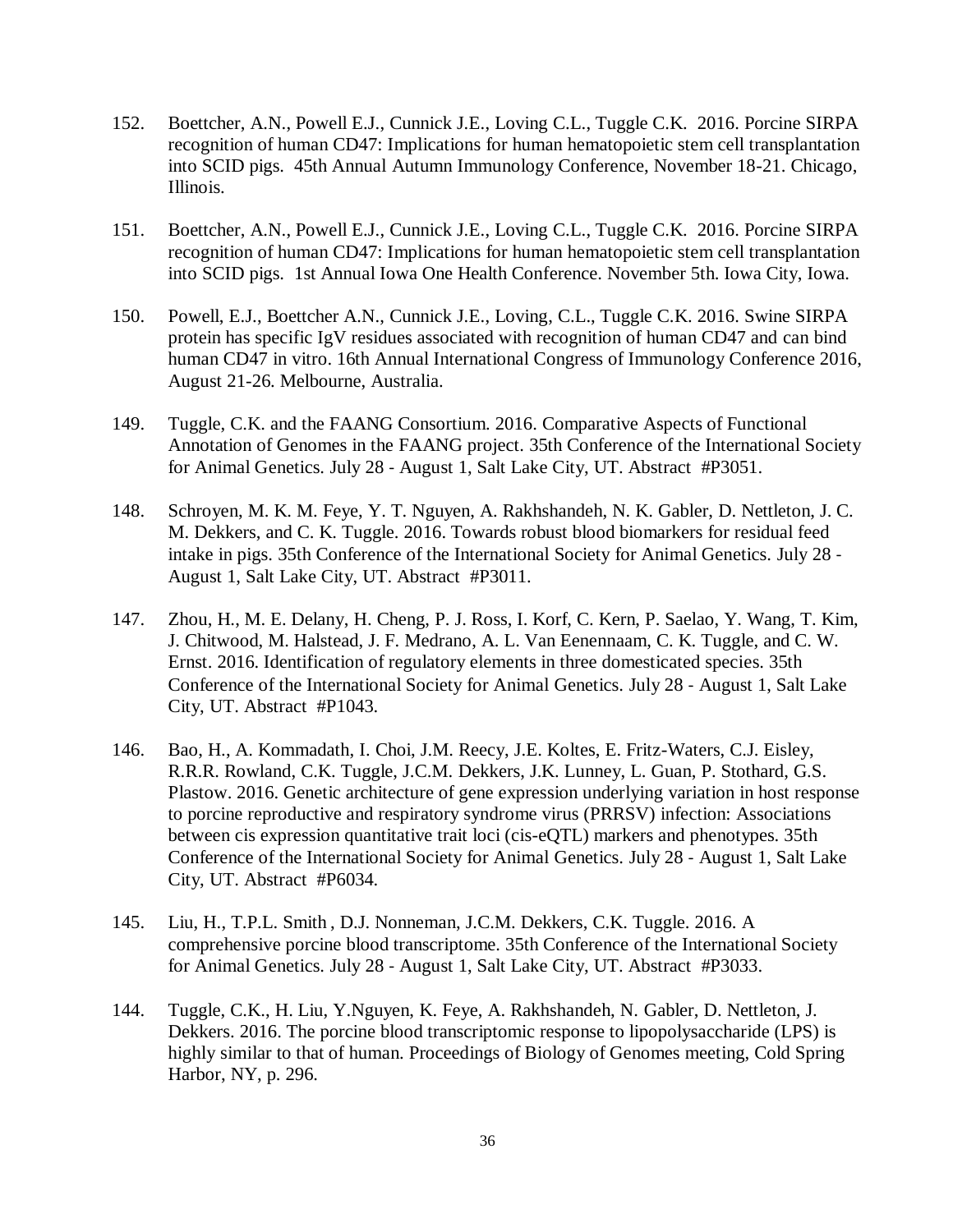- 143. Groenen, M.A.M., A. Archibald, and C.K. Tuggle. 2016. Communications as an important Component of the Functional Annotation of Animal Genomes. Proceedings of Plant and Animal Genome XXIV. San Diego, CA, USA. Abstract # P0097.
- 142. Kern, C., P.J. Ross, P. Saelao, Y. Wang, M.M. Halstead, J. L. Chitwood, I. Korf, M. Delany, J.F. Medrano, H. Cheng, A. Van Eenennaam, C.K. Tuggle, C.W. Ernst, and H. Zhou. 2016. Identification of Tissue-Specific Long Non-Coding RNAs in Three Livestock Species. Proceedings of Plant and Animal Genome XXIV. San Diego, CA, USA. Abstract #P0675
- 141. Zhou, H., Kern, C., P.J. Ross, C. Kern, P. Saelao, Y. Wang, M.M. Halstead, J. L. Chitwood, I. Korf, T.H. Kim, M. Delany, H. Cheng, J.F. Medrano, A. Van Eenennaam, C.K. Tuggle, and C.W. Ernst. 2016. Genome-wide Functional Annotation of Regulatory Elements in Livestock Species. Proceedings of Plant and Animal Genome XXIV. San Diego, CA, USA. Abstract #P0676.
- 140. Smith, T.P.L. S. Koren, A. Phillippy, D.M. Bickhart, B. D. Rosen, K. C. Worley, S. G. Schroeder, B. L. Sayre, I. Liachko, S. T. Sullivan, J. N. Burton, A. R. Hastie, T. S. Sonstegard, C. M. Kelley, A. L. Archibald, M. Watson, R. Green, J. Chin, D. Nonneman, G. A. Rohrer, C. K. Tuggle, H. Liu, D.C. Ciobanu, J.F. Medrano, A. Zimin, S. J. Schultheiss, D. E. Hagen, C. G. Elsik, B. Dalrymple, J. W. Kijas, N. Cockett, and M. P. Heaton. 2016. Approaches Taken, Progress Made, and Enhanced Utility of Long Read-based Goat, Swine, Cattle and Sheep Reference Genomes Proceedings of Plant and Animal Genome XXIV. San Diego, CA, USA. Abstract #W635.
- 139. Lunney, J.K., I. Choi, H. Bao, A. Kommadath, L.L. Guan, G. S. Plastow, R. R. R. Rowland, S. M. Abrams, J. M. Reecy, E. Fritz-Waters, C.K. Tuggle, J.C.M. Dekkers, and P. Stothard. 2016. Probing Porcine Reproductive and Respiratory Syndrome Virus (PRRSV) Infection Control Mechanisms using Differential Gene Expression. Proceedings of Plant and Animal Genome XXIV. San Diego, CA, USA. Abstract #W908.
- 138. Liu, H., N. T. Yet, D. Nettleton, J. C. M. Dekkers, and C. K. Tuggle. 2016. Post-Weaning Blood Transcriptomic Differences Between Yorkshire Pigs Divergently Selected for Residual Feed Intake. Proceedings of Plant and Animal Genome XXIV. San Diego, CA, USA. Abstract #W915.
- 137. Outhouse, A. C., J. Grubbs, C. Tuggle, N. Gabler, A. Rakhshandeh, and S. M. Lonergan. 2016. Immune system stimulation by repeated lipopolysaccharide injections alters longissimus dorsi sarcoplasmic protein profile in pigs. Meat Science 112.178. doi:10.1016/j.meatsci.2015.08.173
- 136. Waide, EH. C.K. Tuggle, NVL Serão, A Hess, RRR Rowland, JK Lunney, G Plastow, JCM Dekkers. Genome wide association analyses of piglet response to experimental infection with one of two isolates of the Porcine Reproductive and Respiratory Syndrome virus North American PRRS Symposium Chicago, IL Dec 5, 2015.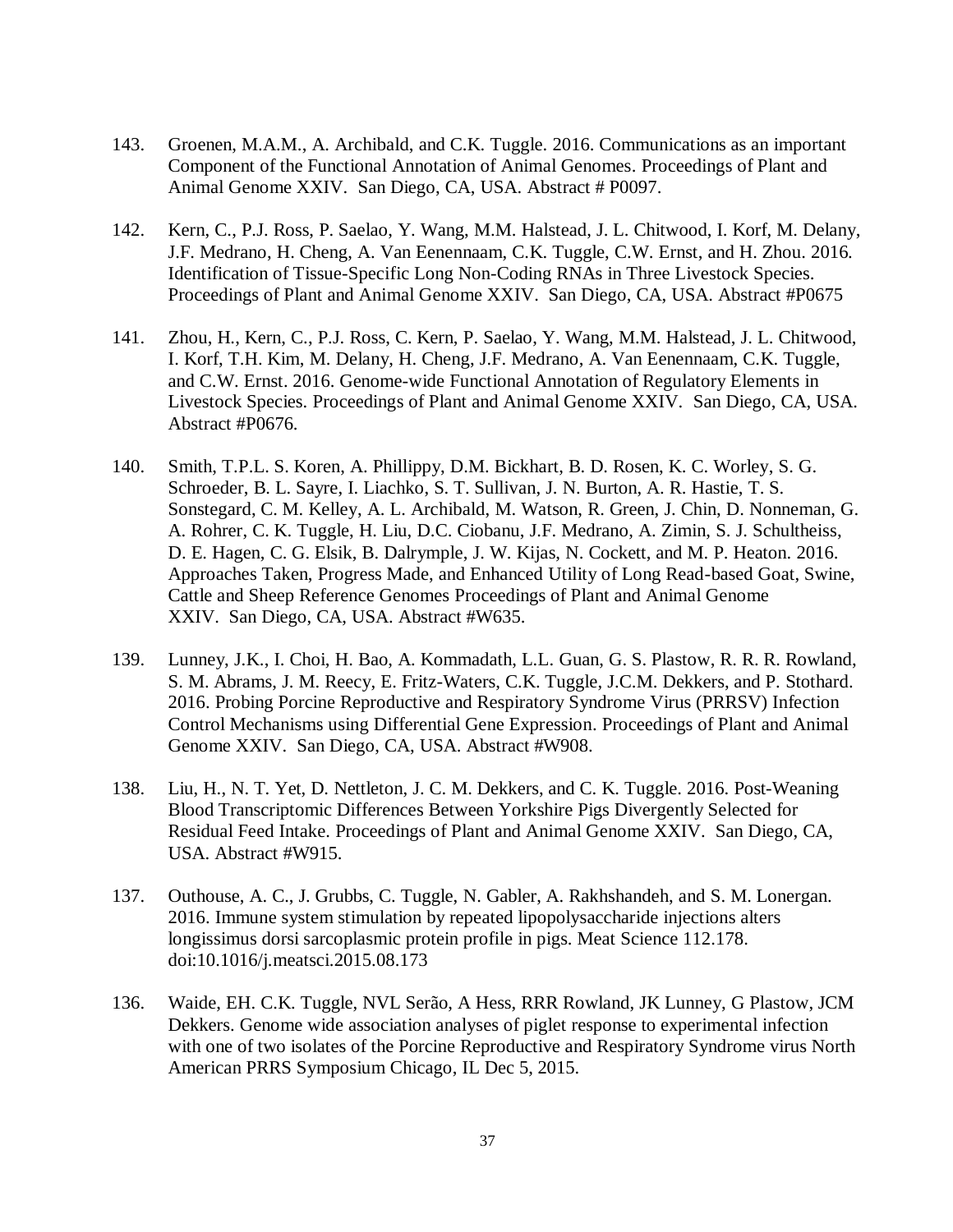- 135. FAANG Communications Committee, including C.K. Tuggle (Chair). Communications as an important Component of the Functional Annotation of Animal Genomes (FAANG) Consortium. Proceedings of Gathering-On FAANG Workshop, Washington, DC October 8, 2015. Page 8.
- 134. Waide, EH. C.K. Tuggle, NVL Serão, A Hess, RRR Rowland, JK Lunney, G Plastow, JCM Dekkers. Integration of genome-wide association analyses and functional annotation extends our understanding of piglet response to Porcine Reproductive and Respiratory Syndrome (PRRS) virus. Proceedings of Gathering-On FAANG Workshop, Washington, DC October 8, 2015. Page 23.
- 133. Outhouse, A., J. Grubbs, C.K. Tuggle, N. Gabler, A. Rakhshandeh, S. Lonergan. Immune system stimulation by repeated lipopolysaccharide infections alters Longissimus dorsi sarcoplasmic protein in pigs. Reciprocal Meat Conference, Lincoln, NE June 14-17, 2015.
- 132. Outhouse, A., J. Grubbs, C.K. Tuggle, N. Gabler, A. Rakhshandeh, S. Lonergan. Immune system stimulation by repeated lipopolysaccharide infections alters liver cytoplasmic protein in pigs. Proceedings Midwest meeting, American Society of Animal Science, Des Moines, IA March 16-18, 2015.
- 131. Liu, H., Y. Nguyen, D. Nettleton, J.C.M. Dekkers, and C.K. Tuggle. 2015. Identification of early differentially expressed genes between two pig lines divergently selected for feed efficiency: potential biomarkers for feed efficiency. Proceedings Midwest meeting, American Society of Animal Science, Des Moines, IA, USA. March 16-18, 2015.
- 130. Zhou, H., P.J. Ross, I. Korf, M. Delany, H. Cheng, J.F. Medrano, A.Van Eenennaam, C. K.Tuggle, C.W. Ernst. 2015. Annotation of functional regulatory elements in livestock species. Proceedings Midwest meeting, American Society of Animal Science, Des Moines, IA, USA.
- 129. Tuggle, C.K., D. Rajao, C. Loving, P.C. Gauger, E. H. Waide, J.C.M. Dekkers, and A. Vincent. 2015. Inability of Severe Combined Immune Deficient (SCID) pigs to control IAV replication despite innate immune activation. The Keystone symposia on Immunity to Veterinary Pathogens: Informing vaccine development. Keystone, CO. January 20-25, 2015. Abstract #3024.
- 128. Lunney J.K., R.R.R. Rowland, B. Trible, I. Choi, S.M. Abrams, J.M. Reecy, E. Fritz-Waters, J.E. Koltes, C.J. Eisley, C.K. Tuggle, M. Schroyen, A. Hess, J. Dunkelberger, J.C.M. Dekkers, N. Boddicker, J.P. Steibel, C.W. Ernst, L.L. Guan, H. Bao, A. Kommadath, P. Stothard, G.S. Plastow. 2015. Immunogenic analyses of swine responses to viral diseases. The Keystone symposia on Immunity to Veterinary Pathogens: Informing vaccine development.
- 127. Powell, E., J. Cunnick, S. Knetter, E. Waide, J.C.M. Dekkers, C.K. Tuggle. 2014. Increased numbers of functional NK cells in pigs with Severe Combined Immune Deficiency (SCID) caused by natural mutations in the Artemis gene. The Keystone symposia on Immunity to Veterinary Pathogens: Informing vaccine development.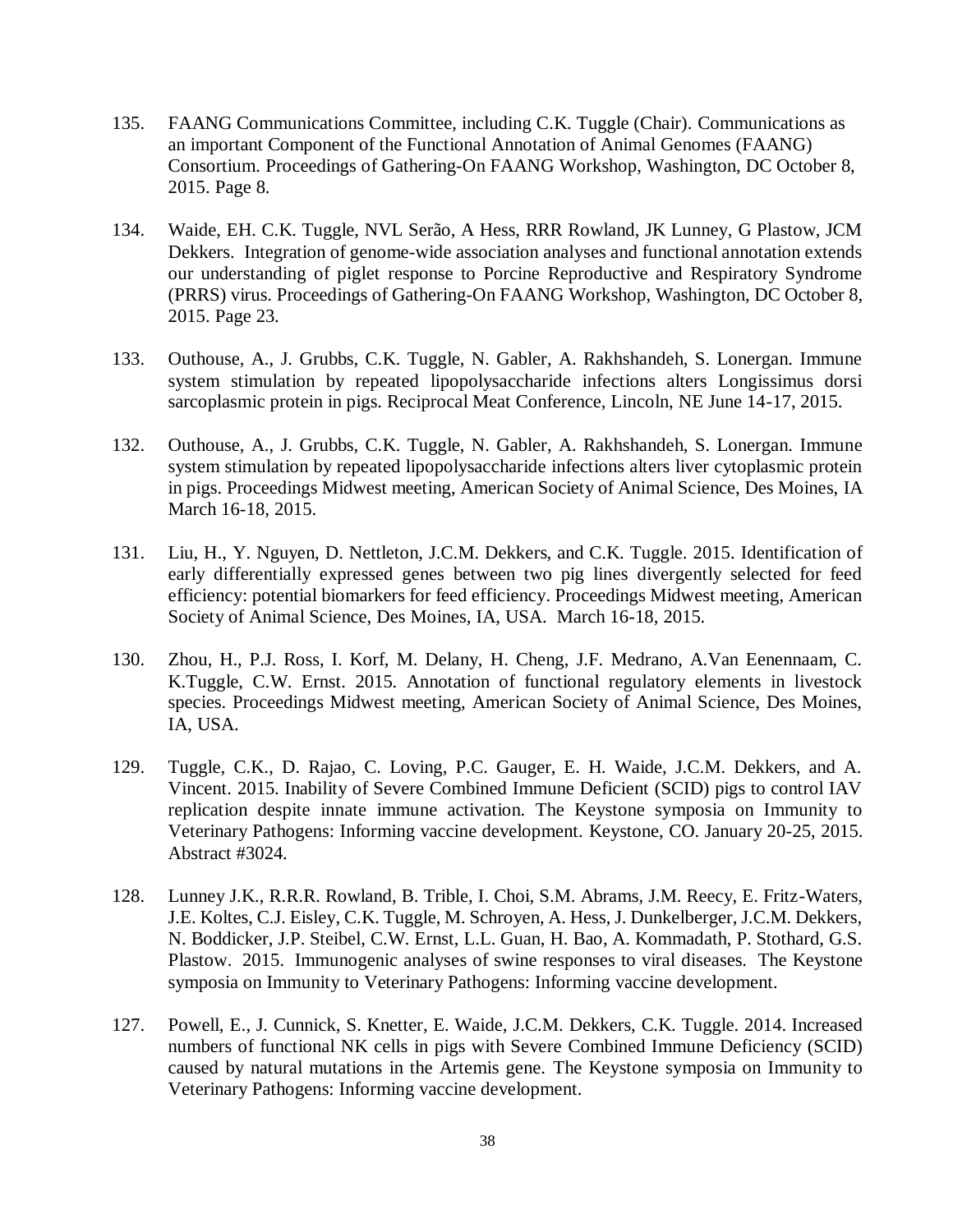- 126. Liu, H. and C.K. Tuggle 2015. Improving porcine transcriptome annotation by integrating EST, mRNAs and whole blood RNA-seq data. Proc of Plant and Animal Genome XXIII. San Diego, CA, USA.
- 125. Tuggle, C.K., E. Powell, D. Rajao, C. Loving, K. Feye, J. Cunnick, P.C. Gauger, A. Vincent, E. H. Waide, and J.C.M. Dekkers. 2015. Characterizing the Iowa State University Severe Combined Immune Deficient (SCID) pig. Proc of Plant and Animal Genome XXIII. San Diego, CA, USA.
- 124. Schroyen, M., Steibel J.P., I. Choi, J.E. Koltes, C. Eisley, E. Fritz-Waters, J.M. Reecy, J.C.M. Dekkers, Rowland R.R.R., Lunney J.K., Ernst C.W., and C.K. Tuggle. 2015. Whole blood micro-array analysis of pigs showing extreme phenotypes after a porcine reproductive and respiratory syndrome infection. Proc of Plant and Animal Genome XXIII. San Diego, CA, USA.
- 123. Schroyen, M., Steibel J.P., I. Choi, J.E. Koltes, C. Eisley, E. Fritz-Waters, J.M. Reecy, J.C.M. Dekkers, Rowland R.R.R., Lunney J.K., Ernst C.W., and C.K. Tuggle. 2014. Blood transcriptomics in response to porcine reproductive and respiratory syndrome (PRRS). Proc of the 2014 North American PRRS Symposium.
- 122. Powell, E., J. Cunnick, S. Knetter, E. Waide, J.C.M. Dekkers, C.K. Tuggle. 2014. Increased numbers of functional NK cells in pigs with Severe Combined Immune Deficiency (SCID) caused by natural mutations in the Artemis gene. 34th Conference of the International Society for Animal Genetics. July 28 ‐ August 1, in Xi'an, China. Abstract #abs490.
- 121. Schroyen M., C. Eisley, E. Fritz-Waters<sup>1</sup> I. Choi, J.E. Koltes, N. Boddicker, J.M. Reecy, J.K. Lunney, S. Carpenter, P. Liu, J.C.M. Dekkers, C.K. Tuggle. 2014. GO annotation and WGCNA clustering of RNAseq data in response to Porcine Reproductive and Respiratory Syndrome (PRRS). 34nd Conference of the International Society for Animal Genetics. July 27 - August 1, 2014 Xian, China. Abstract #abs694.
- 120. Tuggle, C.K., D. Rajao, C. Loving, P.C. Gauger, E. H. Waide, J.C.M. Dekkers, and A. Vincent. 2014. Inability of Severe Combined Immune Deficient (SCID) pigs to control IAV replication despite innate immune activation. Vaccines Against Antigenically Variable Viruses Iowa State University meeting, Ames, IA. June 18-19, 2014. (Abstract #32).
- 119. Schroyen, M., M.S. Herrmann, E.J. Powell, E.H. Waide, J.C.M. Dekkers, C.K. Tuggle. 2014. Can quantification of sjTRECs be used to distinguish between SCID and non-SCID piglets? The International Plant & Animal Genome XXI Conference. January 11-15, 2014, San Diego, California. (Abstract # P0606).
- 118. Fritz-Waters, E., J.E. Koltes, I. Choi, N. Serao, M. Schroyen, J.K. Lunney, J.C.M. Dekkers, C.K. Tuggle, J. Reecy. 2014. Identification of a Putative Quantitative Trait Nucleotide (QTN) for Host Response to Porcine Respiratory and Reproductive Syndrome (PRRS) Virus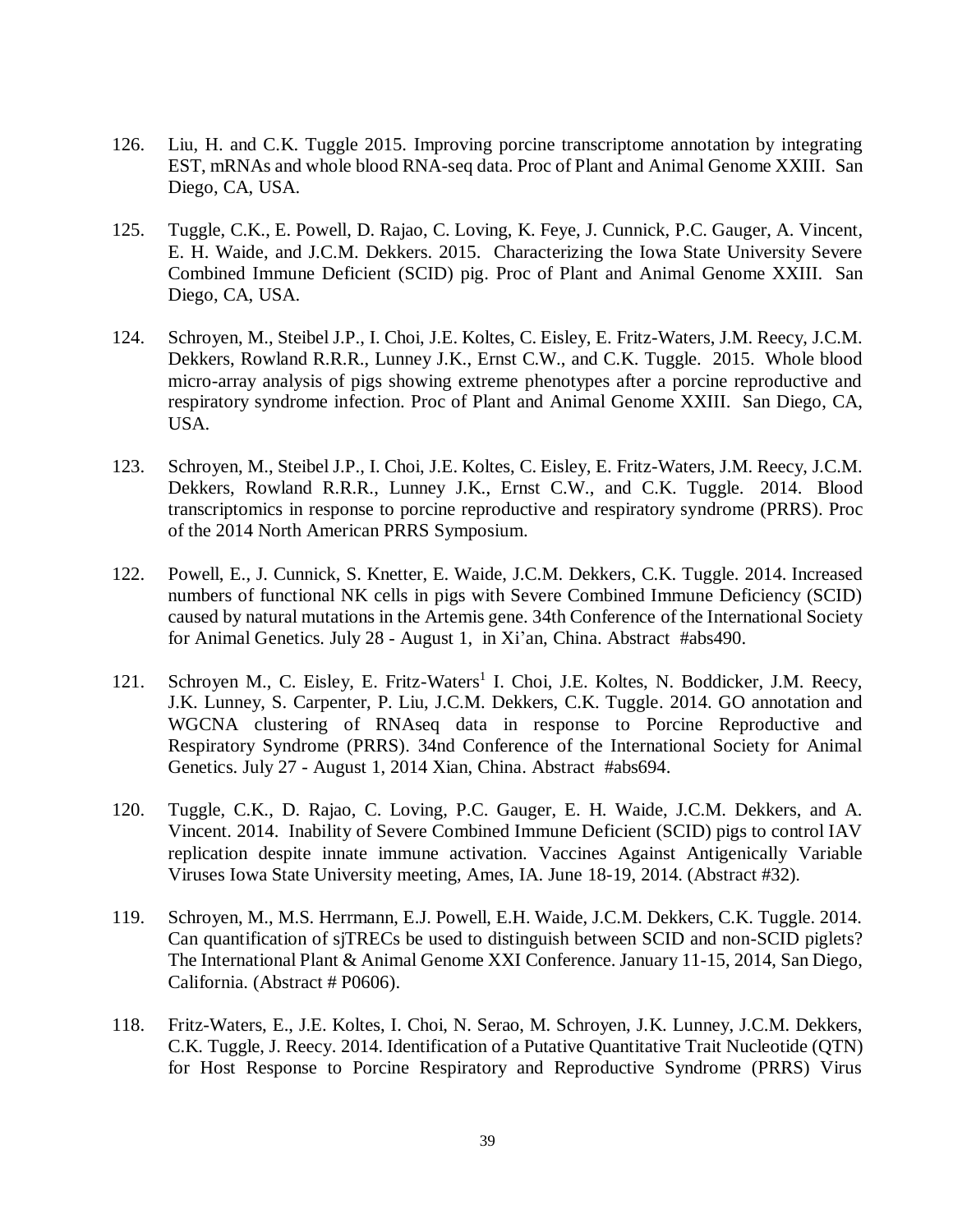Infection. The International Plant & Animal Genome XXI Conference. January 11-15, 2014, San Diego, California. (Abstract # P0582).

- 117. Waide, E.H., C.K. Tuggle, N.M. Ellinwood, J.W. Ross, J.C.M. Dekkers. 2014. Not all SCID pigs are created equally: two natural mutations cause Severe Combined Immunodeficiency (SCID) in pigs. The International Plant & Animal Genome XXI Conference. January 11-15, 2014, San Diego, California. (Abstract # P0598).
- 116. Eisley, C.J., E. Fritz-Waters, I. Choi, J.E. Koltes, N. Boddicker, J. Reecy, J.K. Lunney, S. Carpenter, C.K. Tuggle, P. Liu, J.C.M. Dekkers. 2014. Analysis of gene expression in a region associated with host response to porcine reproductive and respiratory syndrome virus challenge. International Plant & Animal Genome XXI Conference. January 11-15, 2014, San Diego, California. (Abstract # P0592).
- 115. Powell, E.J., J. Cunnick, E. Waide, M. Schroyen, F.D. Goldman, J. W. Ross, N. M. Ellinwood, E. Snella, K. Esch, J.C.M. Dekkers, C. K. Tuggle. 2014. Toward Humanization of the Pig; Boldly Going where Only Mice have Gone Before. The International. Plant & Animal Genome XXI Conference. January 11-15, 2014, San Diego, California. (Abstract # P0582).
- 114. Eisley, C.J., E. Fritz-Waters, I. Choi, J.E. Koltes, N. Boddicker, J. Reecy, J.K. Lunney, S. Carpenter, C.K. Tuggle, P. Liu, J.C.M. Dekkers. 2013. Analysis of gene expression in a region associated with host response to porcine reproductive and respiratory syndrome virus challenge. 2013. North American PRRSV Symposium Chicago, IL, Dec. 7-8, 2013.
- 113. Wyatt, C.R, A.G. Cino Ozuna, R.R.R. Rowland, J. C. Dekkers, E.H. Waide, and C.K. Tuggle 2013. Characterization of a naturally occurring Severe Combined Immunodeficiency in pigs AAI meeting 2013.
- 112. Tuggle, C.K., H. D. Dawson, J. Loveland, C. Rogel-Gaillard and IRAG Consortium. 2013. Structural and Functional Annotation of the Porcine Immunome. Biology of Genomes, Cold Spring Harbor, NY, May 2013.
- 111. Steibel, J.P., I. Choi, M. Arceo, C. Ernst, N. Raney, Z. Hu, C. K. Tuggle, N. Boddicker, J.C.M. Dekkers, R.R.R. Rowland and J. K. Lunney. 2013. eQTL analysis of blood RNA from pigs challenged with PRRSV reveal numerous differentially expressed transcripts associated with viral load QTL region. ASAS meeting 2013.
- 110. Kich, J.D., J.J. Uthe, M.V. Benavides, M. Cantão, R. Zanella, C.K. Tuggle and S.M.D. Bearson. TLR4 single nucleotide polymorphisms (SNPs) associated with *Salmonella* shedding in pigs. American Society for Microbiology meeting, Denver, CO. May 2013.
- 109. Uthe, J.J., T. Huang, A. E. Ramer-Tait, S. M. Knetter, D. Nettleton, S.M.D. Bearson, M. J. Wannemuehler, C. K. Tuggle Modeling the Expression Patterns of IFN-gamma-Responsive Genes to Differentiate Pigs Shedding High and Low Levels of Salmonella. The International. Plant & Animal Genome XXI Conference. January 12-16, 2013, San Diego, California. (Abstract # P0606).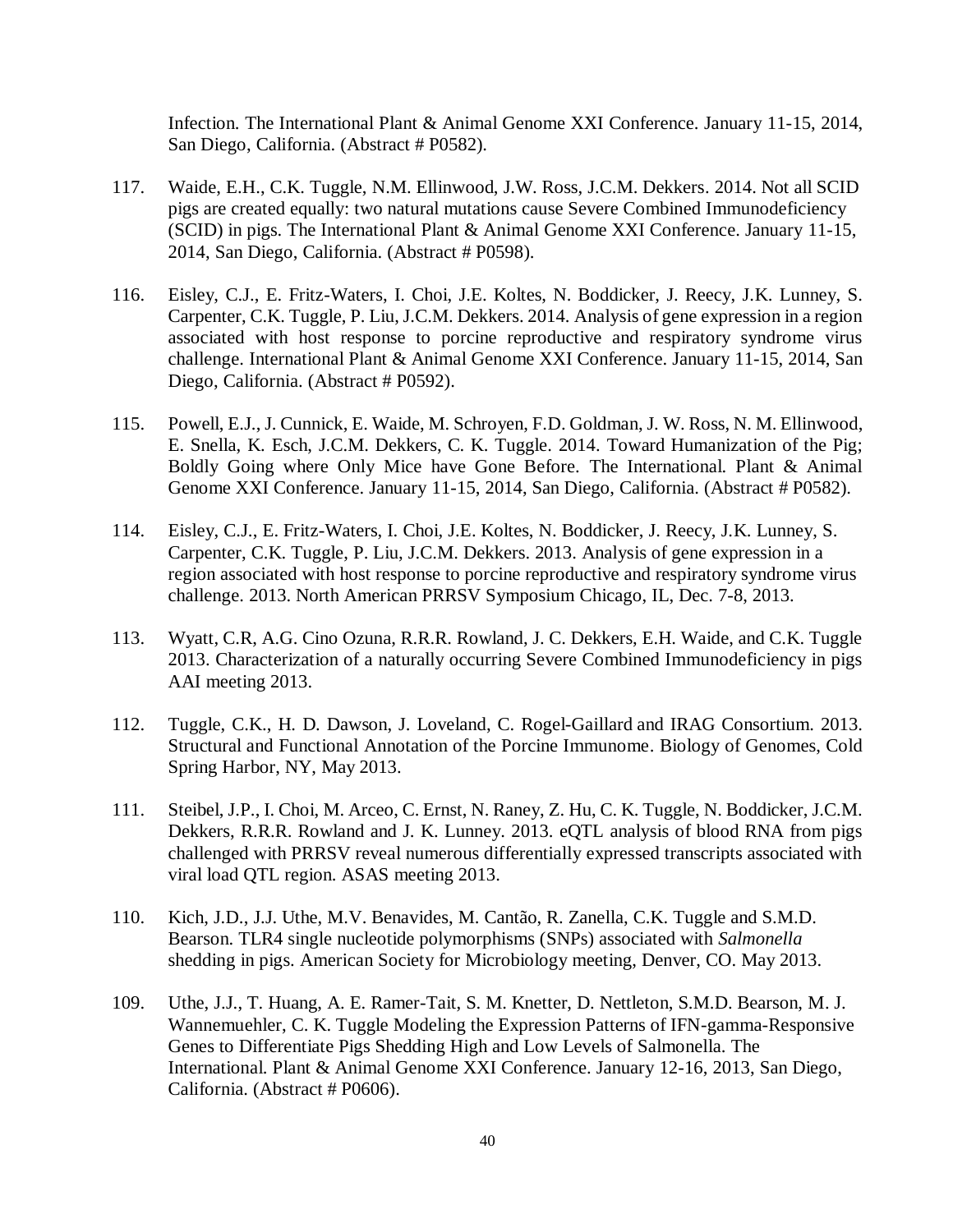- 108. I. Choi, A. Hosseini, H. Bao, A. Kommadath, X. Sun, Y. Meng, P. Stothard, G.S. Plastow, C.K. Tuggle, J.M. Reecy, E. Fritz, S.M. Abrams, J.K. Lunney and L.L. Guan. Globin reduction in porcine whole blood for improving sensitivity and accuracy of transcriptome analysis. The International. Plant & Animal Genome XXI Conference. January 12-16, 2013, San Diego, California. (Abstract # P0595).
- 107. Knetter, S., C. Tuggle, M. Wannemuehler, A. Ramer-Tait. Barn dust exposure impairs swine alveolar macrophage function: implications for swine respiratory health Conference of Research Workers in Animal Disease, Chicago, IL, December 2-4, 2012. (Abstract # 087P).
- 106. Knetter, S., C. Tuggle, M. Wannemuehler, A. Ramer-Tait. Barn dust exposure impairs swine alveolar macrophage function: implications for swine respiratory health Autumn Immunology Conference, Chicago, IL 16-19 November, 2012. (Abstract #68).
- 105. Hu, Z.H., O. Couture, E. Fritz, C. Park, C. Tuggle and J. M. Reecy. Pig Genome Database: a central pig genome information hub to support the community activities. The International. Plant & Animal Genome XX Conference. January 14-18, 2012, San Diego, California. (Abstract # P0972).
- 104. Huang, T., Uthe, J.J., Knetter, S., Bearson, S.M.D., Nettleton, D., Ramer-Tait, A., Wannemuehler, M.J., and Tuggle, C.K. Using peripheral blood transcriptomic profiling in pigs to explore the immune response to *Salmonella* and discover expression patterns predictive of fecal Salmonella shedding phenotype. The International. Plant & Animal Genome XX Conference. January 14-18, 2012, San Diego, California. (Abstract # P0783).
- 103. Tuggle, C.K., Rogel-Gaillard, C., and Immune Response Annotation Group (IRAG) members. 2012. Structural and functional annotation of immunity-related genes in the pig genome. The International. Plant & Animal Genome XX Conference. January 14-18, 2012, San Diego, California. (Abstract # P0622).
- 102. Arceo, M.E., C.W. Ernst, J.K. Lunney, N.E. Raney, T. Huang, C.K. Tuggle, R.R.R. Rowland and J.P. Steibel. 2011. Differential gene expression and functional analysis of RNA from blood of PRRSV infected PHGC pigs. International Porcine Reproductive and Respiratory Syndrome Symposium. Chicago, IL. December 2-3, 2011.
- 101. C.K. Tuggle, Rogel-Gaillard, C., and Immune Response Annotation Group (IRAG) members. 2011. Community annotation of immunity-related genes in the pig genome. 4<sup>th</sup> International Symposium on Animal Functional Genomics. October 10-12, 2011, Dublin, Ireland. Abstract #P42, p.26.
- 100. Mathew, D.J., E.M. Newsom, R.D. Geisert, J.A. Green, C.K. Tuggle and M.C. Lucy. Characterization of nucleotide and predicted amino acid sequence of a porcine Interleukin-1 beta (IL1B) variant expressed in elongated porcine embryos. 2011. Midwest Animal Science Meeting, 14-16 March 2011, Des Moines, IA, Abstract #132.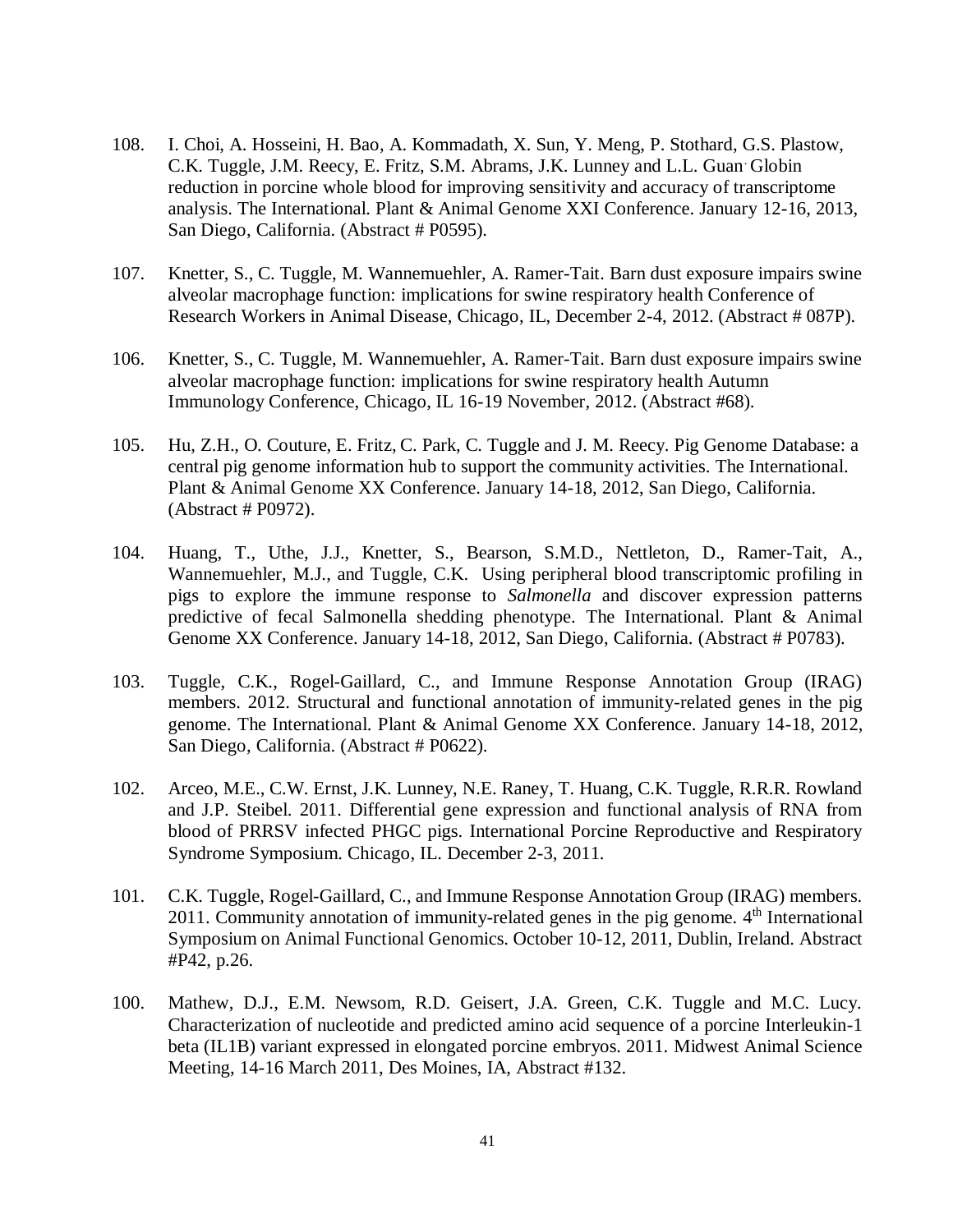- 99. Tuggle, C.K., Huang, T., Couture, O., Ramer-Tait, A., Christian, C., Uthe, J., Demirkale, C. Y., Ji, T., Nettleton, D., Wannemuehler, M.J., and S.M.D. Bearson. The porcine transcriptomic response to *Salmonella* Typhimurium and its endotoxin. The International. Plant & Animal Genome XIX Conference. January 15-19, 2011, San Diego, California.
- 98. Tuggle, C.K. A comparative analysis of the porcine response to *Salmonella typhimurium* and its endotoxin. European Macrophage and Dendritic Cell Society meeting, 6-8 September 2010, Edinburgh, Scotland.
- 97. Rogel-Gaillard, C., C.K. Tuggle and Immune Response Annotation Group (IRAG) members. 2010. Annotation of the immunity-related genes in the pig genome. 32nd Conference of the International Society for Animal Genetics. July 26-30, Edinburgh, Scotland. Abstract # P5054, p. 133.
- 96. Uthe, J.J., S.M.D. Bearson, J.C. Dekkers, L. Qu, D.S. Nettleton, Y. Rodriguez Torres, A.M. O'Connor, J.D. McKean, and C.K. Tuggle. 2010 Integrating Comparative Expression Profiling Data with Association of SNPs to Salmonella Shedding for Improved Food Safety and Porcine Disease Resistance. 32nd Conference of the International Society for Animal Genetics. July 26-30, Edinburgh, Scotland. Abstract #P5070, p. 137.
- 95. Tuggle, C.K. T. Huang, J.J. Uthe, S. Knetter, C. Christian, O. Couture, C.Y. Demirkale, D. Nettleton, V. Honavar, J.K. Lunney, and S.M.D. Bearson, A.M. Ramer-Tait, M.J. Wannemuehler. Whole blood gene expression patterns measured during Salmonella infection of pigs correlate with bacterial shedding traits. Animal Genomics for Animal Health, 31 May- 2 June 2010, Paris, France. Abstract #1-SA04, page 9.
- 94. Tuggle, C.K. Jolita J Uthe, C. Christian, O. Couture, C.Y. Demirkale, D. Nettleton, V. Honavar, J.K. Lunney, S.M.D. Bearson. 2010. Developing Predictive Models For Identifying Pigs With Superior Immune Response And Improved Food Safety. The International. Plant & Animal Genome XVIII Conference. January 9-13, 2010, San Diego, California. Abstract #W610, page 156.
- 93. Ceraci, C. C.K. Tuggle, M.J. Wannemuehler, D. Nettleton, S.J. Lamont 2010. Unique Genome-Wide Transcriptome Profiles Of Chicken Macrophages Upon Exposure To *Salmonella*-Derived Endotoxin. The International. Plant & Animal Genome XVIII Conference. January 9-13, 2010, San Diego, California. Abstract #P738, page 233.
- 92. Couture, O., K. Callenberg, N. Koul, S. Pandit, R. Younes, Z. Hu, J. Dekkers, J. M. Reecy, V. Honavar, C. K. Tuggle. 2009 ANEXdb: An Integrated Animal ANnotation and Microarray EXpression Database. Systems Biology: Integrative, Comparative, and Multi-Scale Modeling. 11-15 June, 2009. Iowa State University, Ames, IA. Abstract #48, page 49.
- 91. Ceraci, C., C.K. Tuggle, M.J. Wannemuehler, S.J. Lamont. 2009. Salmonella Endotoxin Effects on Expression of Immune-response genes in Chicken Macrophages. Systems Biology: Integrative, Comparative, and Multi-Scale Modeling. 11-15 June, 2009. Iowa State University, Ames, IA. Abstract #11, page 31.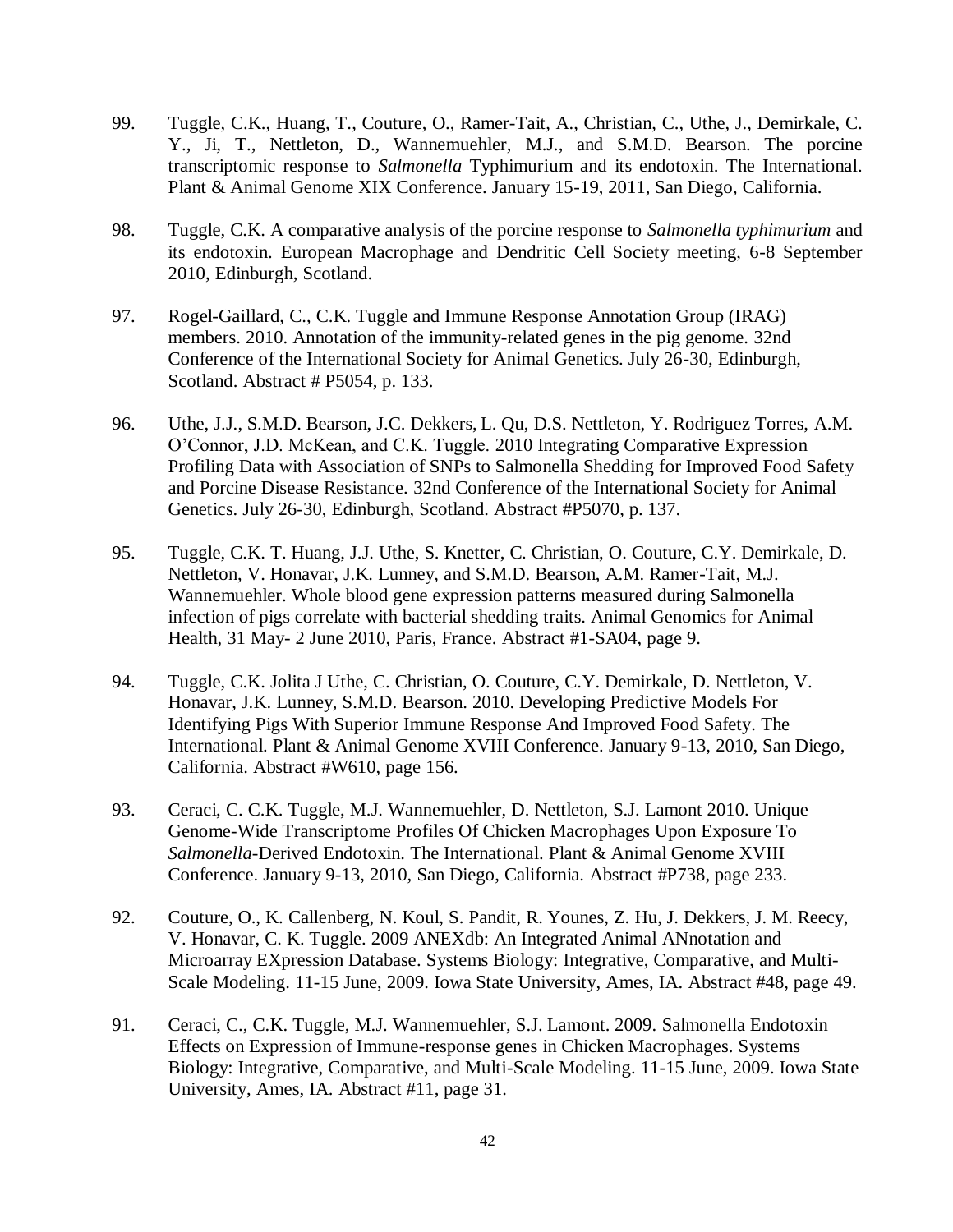- 90. Kenkel, E.J., O. Couture, and C.K. Tuggle 2009. Confirming NF- $\kappa$ B Target Motifs in Genes Responding Earlier to Salmonella Infection in Swine. GFST Symposium on Systems Biology: Integrative, Comparative, and Multi-Scale Modeling, 11-15 June, 2009. Iowa State University, Ames, IA. Abstract #47, page 49.
- 89. Lkhagvadorj, S. L. Qu, W. Cai, O. Couture, Y. Wang, R. Barb, G. Hausman, R. Rekaya, L.A. Anderson, J. Dekkers, D. Nettleton, C. K. Tuggle. Leptin mediates discriminate response to feed restriction in feed efficient pigs. Experimental Biology Meeting, April 18- 22, 2009,New Orleans, LA, Abstract E6 1375.
- 88. Christian, C., O. Couture, C. Y. Demirkale, D. Nettleton, J.J. Uthe, S.M.D. Bearson, V. Honavar, C. K. Tuggle. Identification of Common Functions of Differentially Expressed Gene Sets in Porcine Whole Blood in Response to Infection with *Salmonella enterica* serovar Typhimurium Plant and Animal Genome meeting: January 10-14, 2009, San Diego; abstract #P641; page 120.
- 87. Uthe, J.J., S.M.D.Bearson, J. Dekkers, A. O'Connor, J. McKean, K. M. Steffensmeier, C. K. Tuggle. Identifying genetic polymorphisms associated with Salmonella shedding for improved food safety and porcine disease resistance. Plant and Animal Genome meeting: January 10-14, 2009, San Diego; abstract #P168; page 69.
- 86. Couture, O., K. Callenberg, N. Koul, R. Younes, J. Dekkers, V. Honavar, C. Tuggle. "ANEXdb: An Intuitive Animal Microarray Expression and Functional Annotation Database" International Society of Animal Genetics meeting Amsterdam, The Netherlands July 20-24, 2008. Abstract #5028.
- 85. Wang Y.F., Couture O.P., Christian C., Qu L., Uthe J.J., Kuhar D., Lunney J., Nettleton D., Dekkers J.C.M., Bearson S.M.D. and Tuggle C.K. "Comparative bioinformatic analysis of the transcriptional response to *Salmonella enterica* serovar Choleraesuis suggests novel targets of NF<sub>K</sub>B are activated in the porcine mesenteric lymph node" International Symposium on Animal Functional Genomics, Edinburgh, Scotland April 2008 Abstract #P68.
- 84. Uthe J.J., Wang Y., Bearson S.M.D., O, Connor A.M., McKean J., Nettleton D., Dekkers J.C., Tuggle C.K. Identifying genes associated with bacterial shedding through transcriptional profiling. Midwest ASAS meeting: March 17-19, 2008, Des Moines; abstract# 41, page 13.
- 83. Sender Lkhagvadorj, Long Qu, Weiguo Cai, Oliver Couture, Yanfang Wang, Richard Barb, Gary Hausman, Romdhane Rekaya, Lloyd Anderson, Jack Dekkers, Dan Nettleton, Christopher Tuggle. "Sterol Regulatory Transcription Factor-1: Key regulator of Fasting Response in the Adipose Tissue in Pigs" Experimental Biology Meeting, April 5-9, 2008, San Diego, CA, Abstract E6 1205.6, page 429.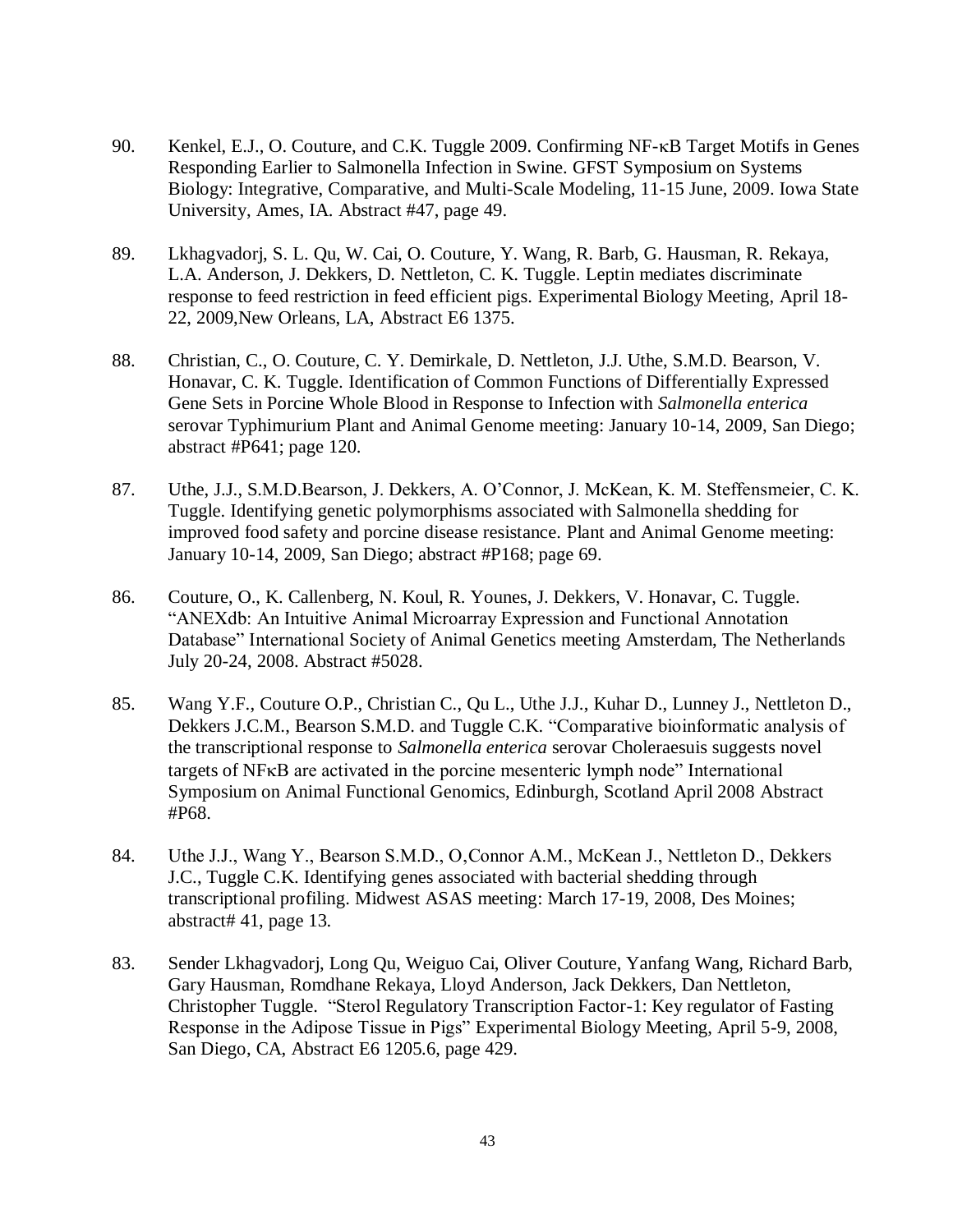- 82. Sender Lkhagvadorj, Long Qu, Weiguo Cai, Oliver Couture, Yanfang Wang, Richard Barb, Gary Hausman, Romdhane Rekaya, Lloyd Anderson, Jack Dekkers, Dan Nettleton, Christopher Tuggle. "Use of transcriptional profiling to understand genetic mechanisms responding to fasting in pigs". Midwest Animal Science Meeting, March 17-19, 2008, Des Moines, IA, Abstract 46, page 15.
- 81. C. K. Tuggle, S.-H. Zhao, L. Qu, Y.-F. Wang, O. P. Couture, D. Kuhar, J. K. Lunney, J.W. Ross, M. Lucy, D. Nettleton, J. C. M. Dekkers and R.D. Geisert. "Differential Endometrial Transcript Expression Between Yorkshire And The Prolific Meishan Breed Of Pigs During The Critical Stage Of Conceptus Elongation And Early Attachment." Proceedings Plant & Animal Genome XIV meeting, January 12-16, 2008, San Diego, CA, Abstract P730, page 300.
- 80. C. K. Tuggle, Y. F. Wang, O. P. Couture, L. Qu, J. J. Uthe, D. Kuhar, J. K. Lunney, D. Nettleton, J. C. Dekkers, S. M. D. Bearson. "Computational Integration of structural and functional genomics data across species to develop porcine inflammatory gene regulatory pathway information". Animal Genomics for Animal Health meeting, 23-25 October 2007. Paris, France.
- 79. C. K. Tuggle, Y. F. Wang, O. P. Couture, L. Qu, J. J. Uthe, D. Kuhar, J. K. Lunney, D. Nettleton, J. C. Dekkers, S. M. D. Bearson. "Bioinformatic integration of structural and functional genomics data across species to develop porcine inflammatory gene regulatory pathway information". 5-7 October 2007. Evanston, IL.
- 78. C. K. Tuggle, Y. F. Wang, O. P. Couture, L. Qu, J. J. Uthe, D. Kuhar, J. K. Lunney, D. Nettleton, J. C. Dekkers, S. M. D. Bearson. "Characterizing the porcine transcriptional regulatory response to infection by Salmonella: identifying putative new NFkB direct targets through comparative bioinformatics". Genomics for Animal Health: E coli and Salmonella workshop. 7 June 2007. Utrecht, The Netherlands.
- 77. Tuggle, C.K., Y.F. Wang, and O. Couture. "Advances in Swine Transcriptomics" Proceedings Plant & Animal Genome XV meeting, January 15-20, 2007, Abstract W425, page 95.
- 76. Lkhagvadorj, S., L. Qu, W. Cai, O. Couture, Y. F. Wang, R. Barb, G. Hausman, R. Rekeya, L. Anderson, J. Dekkers, D. Nettleton, C. K. Tuggle "Use of transcriptional profiling to understand genetic mechanisms controlling feed intake and efficiency in pigs." Proceedings International Society of Animal Genetics meeting, August 2006, Abstract C532, page 22.
- 75. Zhao, S.H., L. Qu, D. Nettleton, J. Peng, Y.F. Wang, J.K. Lunney, R. Geisert, C. K. Tuggle "Comparative Functional Genomics: Gene expression profiling in early pregnant and cycling Yorkshire gilts using the Affymetrix porcine GeneChip©." Proceedings International Society of Animal Genetics meeting, August 2006, Abstract C263, page 20.
- 74. Couture, O., X. Zhao, S.H. Zhao, J. Recknor, S. Lkhagvadorj, L. Qu, D. Nettleton, J. Dekkers, C.K. Tuggle. "Improved annotation of the porcine Affymetrix Genechip© and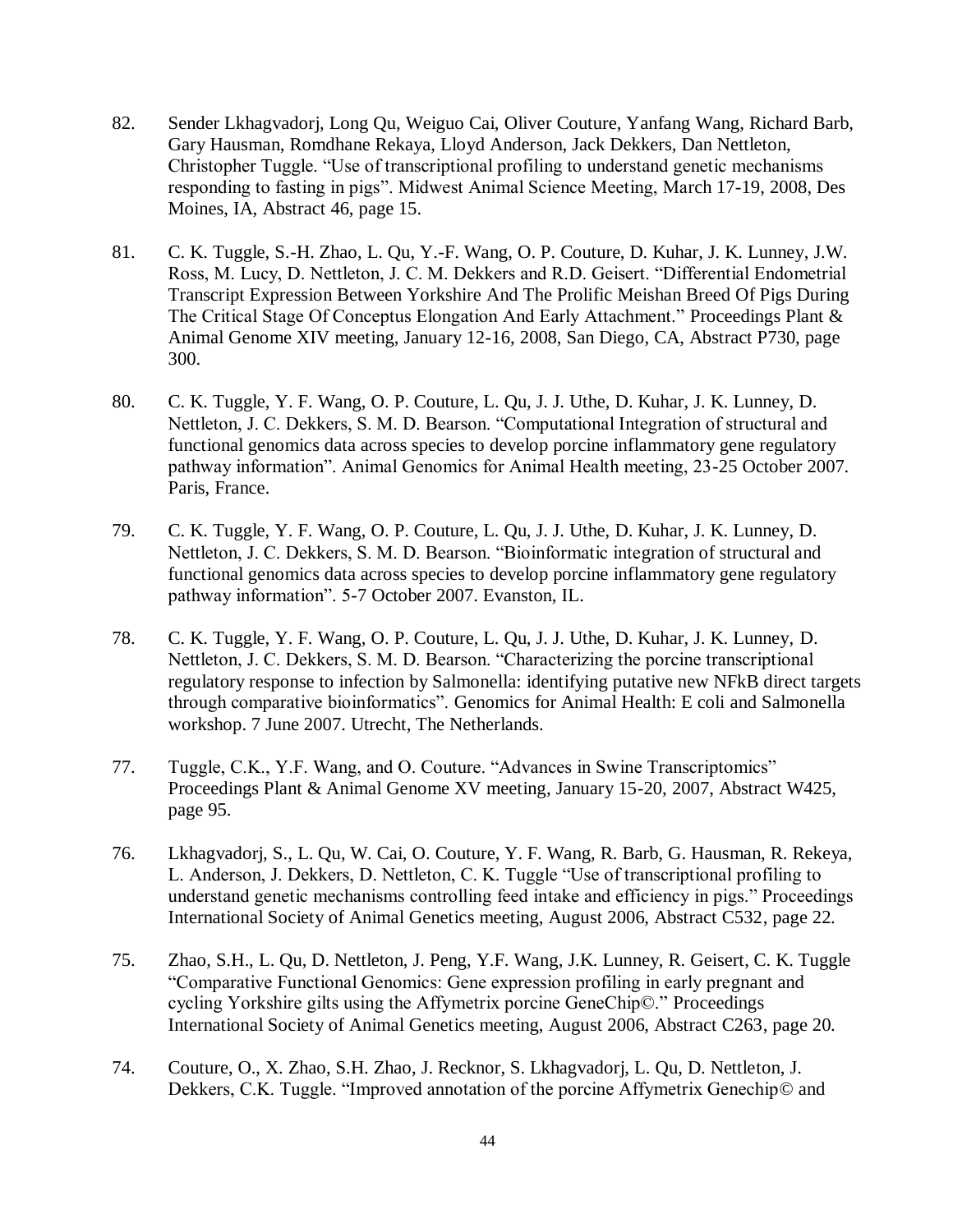functional comparison to QIAGEN-NRSP8 oligonucleotide array data." Proceedings International Society of Animal Genetics meeting August 2006, Abstract E246, page 25.

- 73. Wang, Y.F., J. J. Uthe, S. M. B. Bearson, D. Kuhar, J. Lunney, L. Qu, D. Nettleton, C. K. Tuggle "Lack of a strong NF<sub>K</sub>B-dependent transcriptional response during infection with *Salmonella enterica* serovar Typhimurium as compared to that observed in *S*. Choleraesuis infection." Proceedings International Society of Animal Genetics meeting August 2006, Abstract C264, page 20.
- 72. Tuggle, C.K., L. Qu, Y. F. Wang, O. Couture, D. Nettleton, J. Dekkers, S.H. Zhao, J.J. Uthe, S.M.D. Bearson. Using a first-generation porcine Affymetrix GeneChip to investigate the functional genomics of immune response and reproductive biology 2006. Proceedings Plant & Animal Genome XIV meeting, January 13-18, 2006, San Diego, CA, Abstract W242, page 61.
- 71. Wang, Y.F., J. J. Uthe, S. M. B. Bearson, L. Qu, D. Nettleton, C. K. Tuggle Transcriptional suppression of specific porcine immune pathways during infection with *Salmonella enterica* serotype Typhimurium compared to Choleraesuis. 2006. Proceedings Plant & Animal Genome XIV meeting, January 13-18, 2006, San Diego, CA, Abstract W242, page 61.
- 70. Zhao S.-H., L. Qu, D. Nettleton, J. Peng, Y.F. Wang, J.K. Lunney, R. Geisert C.K. Tuggle 2006. Identification of differentially expressed genes in endometrium RNAs collected from early pregnant and cycling Yorkshire and Meishan gilts using the Affymetrix porcine GeneChip™ Proceedings Plant & Animal Genome XIV meeting, January 13-18, 2006, San Diego, CA, Abstract P568, page 243.
- 69. Zhao, S.-H., Lkhagvadorj, S., Whitworth, K., Prather, P., C. Tuggle. 2005. Identification of porcine genes in term placenta affected by nuclear transfer and cloning of pigs. UI-ISU Bioinformatics Workshop, Iowa City, IA July 19,2005.
- 68. Wang, Y.F., J.J. Uthe, S.M.B. Bearson, L. Qu, D. Nettleton, C.K. Tuggle. 2005. Differential transcript response to infection to host-specific and host-generalist *Salmonella.* UI-ISU Bioinformatics Workshop, Iowa City, IA July 19,2005
- 67. Zhao, S.H., J. Bastiaansen, M. Mellencamp, T.A. Stabel, C.K. Tuggle 2005. Polymorphisms in NFKB1 are associated with host resistance to salmonella choleraesuis infections in this pig. Genetics of Animal Health Symposium, Ames, IA. p. 132
- 66. Uthe, J. J., S.H. Zhao, C.K. Tuggle, and S. M.D. Bearson.. 2005. Differential expression of porcine cytoskeleton genes during infection with *Salmonella enterica* serotype choleraesuis. Genetics of Animal Health Symposium, Ames, IA. p. 128.
- 65. Uthe, J. J., A. Royaee, J.K. Lunney, T.J. Stabel, S.H. Zhao, C.K. Tuggle, and S. M.D. Bearson. 2005. Differences in the swine response to infection with *Salmonella enterica* serovars Choleraesuis and Typhimurium. American Society for Microbiology, Atlanta, GA.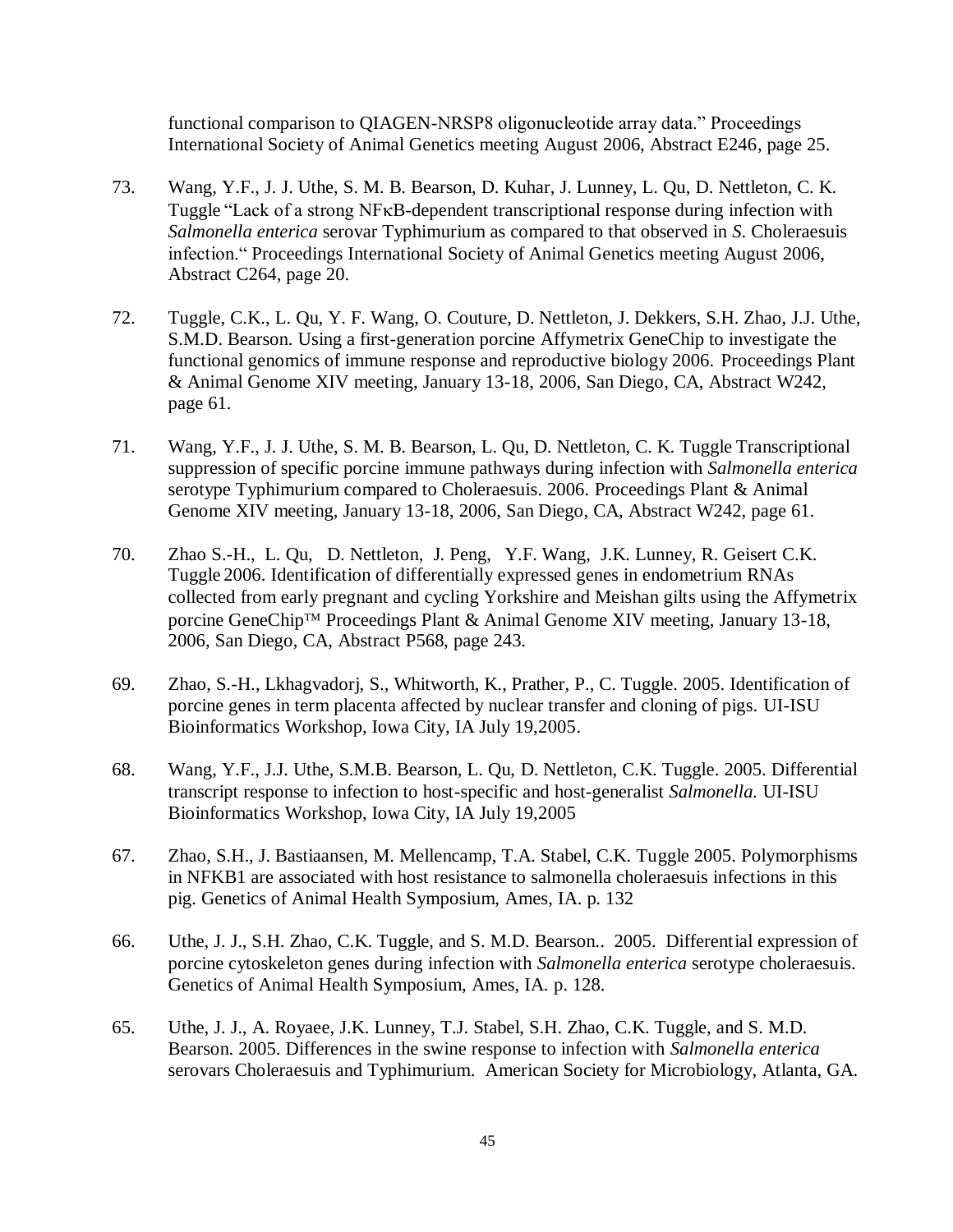- 64. Zhao, S.H., J. Recknor, D. Nettleton, J. Lunney, J.J. Uthe, S. Bearson, C. Tuggle 2005. Identification of Differentially Expressed Genes in Porcine Lung Tissue During *Salmonella enterica* Serovar choleraesuis Infection Using a 13,000 Swine Gene Oligo Microarray. Proceedings Plant & Animal Genome XIII meeting, January 15-19, 2005, San Diego, CA, Abstract P568, page 212.
- 63. Zhao, S.H., J. Recknor, D. Nettleton, M. Rothschild, C.Tuggle. 2004. Current Transcript profiling experience with the Qiagen-Operon Porcine Long Oligonucleotide Set (Porcine AROS 1.0). Proceedings Plant & Animal Genome XII meeting, January 11-15, 2004, San Diego, CA, Abstract W160, page 45.
- 62. Zhao, S.H., D. Simmons, J. Cross, T. E. Scheetz, T. L. Casavant, M. B. Soares, C. K. Tuggle 2004. PLET1, a highly expressed and processed novel gene in pig and mouse placenta is transcribed but poorly spliced in human. Proceedings Plant & Animal Genome XII meeting, January 11-15, 2004, San Diego, CA, Abstract P674, page 239.
- 61. Lee , S.H., S. Zhao, J.C. Recknor, D. Nettleton, S.K. Kang, B.C. Lee, W.S. Hwang, C. K. Tuggle 2004. Gene expression analysis of porcine peri-implantation concepti during trophoblastic elongation using cDNA macroarray screening. Proceedings Plant & Animal Genome XII meeting, January 11-15, 2004, San Diego, CA, Abstract P683, page 241.
- 60. Zhang, Y.D., C.K. Tuggle, M.F. Rothschild, K. Garwood, and W. Beavis. Annotation of Porcine Expressed Sequence Tags and Creation of Porcine-Human Orthologous Gene Resources. 15th Association for the Advancement of Animal Breeding and Genetics Conference, 7-11 July 2003, Melbourne, Australia.
- 59. Tuggle, C.K., J.A. Green, C. Fitzsimmons, R. Woods, R.S. Prather, S. Malchenko, M.B. Soares, T. Kucaba, K. Crouch, C. Smith. D. Tack, N. Robinson, B. O'Leary, T. Scheetz, T. Casavant, D. Pomp, J.B. Edeal, Y.D. Zhang, Z. Hu, M.F. Rothschild, K. Garwood, and W. Beavis. Completion of the Midwest Consortium Project: Sequencing of 21,499 Reproduction ESTs and Comparative Mapping of 721 Selected Genes. Triennial Reproduction Symposium, Am. Soc. Animal Science Meeting, Phoenix, AZ June 21-23, 2003.
- 58. Joksimovic , M., Abbott, M. Jeannotte, L., Tuggle, C. The Use of new antibodies specific for murine HOXA5 reveals a dynamic pattern of expression in the developing central nervous system. Proceedings of the Great Lakes Developmental Biology Meeting, Toronto, CA, March 14-16, 2003.
- 57. Shi, X.-W., M.A. Mellencamp, T. Stabel, L. Galina-Pantoja, J. Bastiaansen, C.K. Tuggle, Complete cDNA Cloning and Polymorphisms at Porcine BPI: Associations with Bacterial Load and Immune Response Traits in Pigs. Proceedings Plant & Animal Genome XI meeting, January 11-15, 2003, San Diego, CA, Abstract 627, page 231.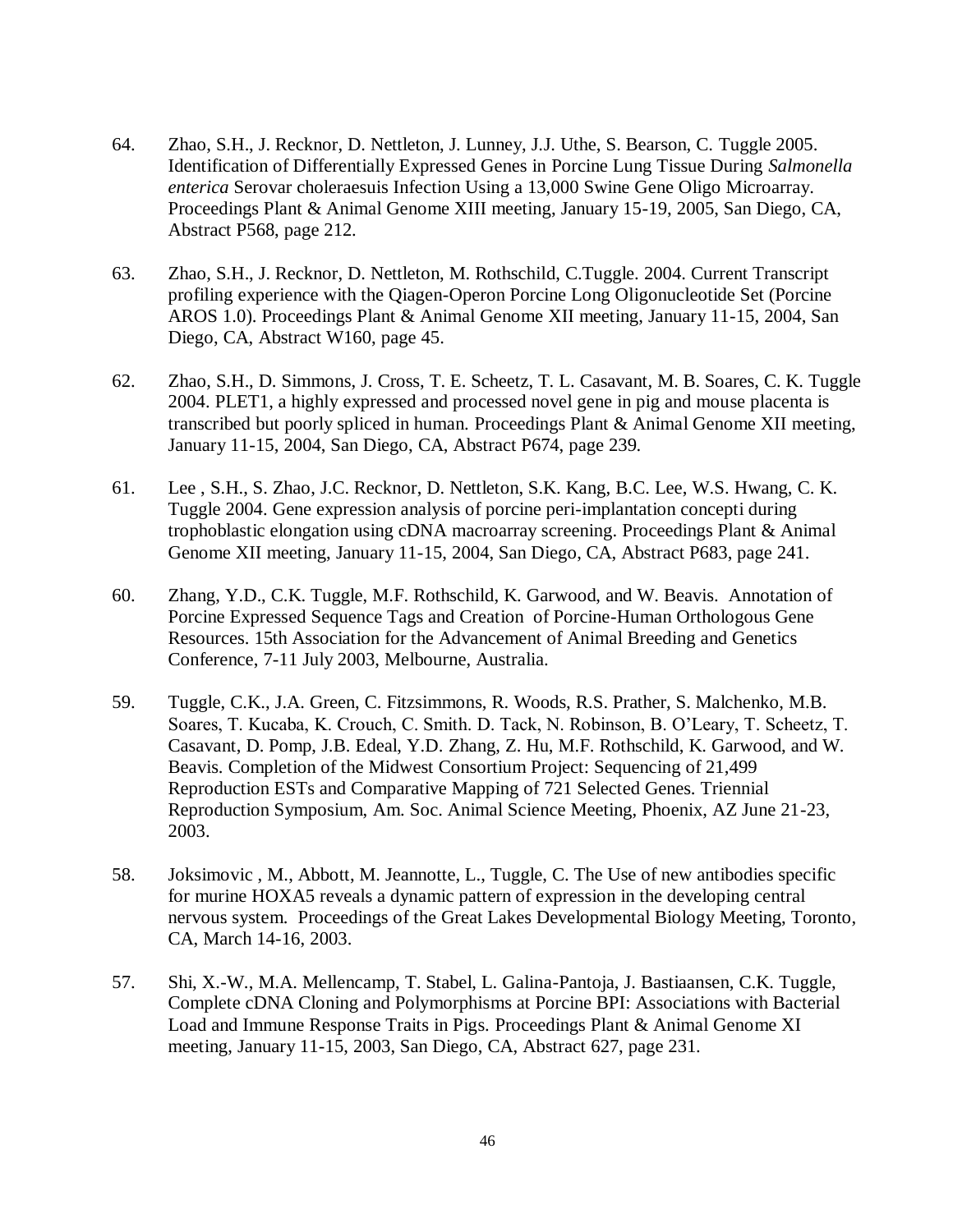- 56. Tuggle C.K., T.A. Stabel, L. Marklund, A. Stumbaugh, L. Galina-Pantoja, J. Bastiaansen, M.A. Mellencamp NRAMP1 polymorphisms associated with bacterial load and immune response traits in pigs. Proceedings Plant & Animal Genome XI meeting, January 11-15, 2003, San Diego, CA, Abstract 626, page 231.
- 55. Zhao Z.H., D. Nettleton, W. Liu, C. Fitzsimmons, C.W. Ernst, N. Raney, and C.K. Tuggle cDNA Macroarray analyses of Differential Gene Expression on Porcine Fetal and Postnatal Muscle. Proceedings Plant & Animal Genome XI meeting, January 11-15, 2003, San Diego, CA, Abstract 623, page 230.
- 54. Tuggle, C.K., J.A. Green, C. Fitzsimmons, R. Woods, R.S. Prather, S. Malchenko, M.B. Soares, C.A. Roberts, K. Pedretti, T. Casavant, D. Pomp, A.R. Caetano, J.B. Edeal, S. Olberding, Y.D. Zhang, M.F. Rothschild, K. Garwood, and W. Beavis. 2002. INVITED SEMINAR: Development of EST sequence data and map locations for genes expressed in major female reproductive tissues. J. Animal. Sci. 80(Suppl 2): 39.
- 53. Zhang, Y.D., K. Garwood,W.D. Beavis, C.K. Tuggle, and M.F. Rothschild. 2002. Porcine Expressed Sequence Tags (ESTs): Comparative Analysis and Database Development. Proceedings Plant & Animal Genome X meeting, January 14-18, 2002, San Diego, CA, Abstract 811, page 280.
- 52. Kim, K. S., L. L. Anderson, C. K. Tuggle, and M. F. Rothschild. 2002. Mapping and functional analysis of the porcine ghrelin gene - A candidate gene for growth and appetite traits. Proceedings Plant & Animal Genome X meeting, January 14-18, 2002, San Diego, CA, Abstract 606, page 229.
- 51. Stumbaugh, A.N., T. J. Stabel, C. J. Fitzsimmons, C. K. Tuggle. 2002. TaqMan Real-Time RT-PCR detection of NRAMP1 transcripts in porcine *Salmonella choleraesuis* infected tissues**.** Proceedings Plant & Animal Genome X meeting, January 14-18, 2002, San Diego, CA, Abstract 773, page 271.
- 50. Tuggle, C. K., J. A. Green, C. Fitzsimmons, et al., 2002. A Pig Reproduction EST Project: Development of EST Sequence data and map locations for genes expressed in major female reproductive tissues. Proceedings Plant & Animal Genome X meeting, January 14-18, 2002, San Diego, CA, Abstract 82, page 98.
- 49. Tuggle , C. K., R. S. Prather, M. B. Soares, T. Casavant, D. Pomp, M. F. Rothschild, W. Beavis. Gene Discovery and Functional Genomics in the Pig. Proceedings the National Swine Improvement Federation, St. Louis, MO, December 6-7, 2001, p. 12.
- 48. Jeannotte, L., J. Lapointe, S. Tabaries, T. Besch, and C.K. Tuggle. 2001. Characterization of regulatory elements responsible for Hox15 regional expression. Developmental Biology, Vol. 235, SDB Meeting Abstracts (516), Page 285.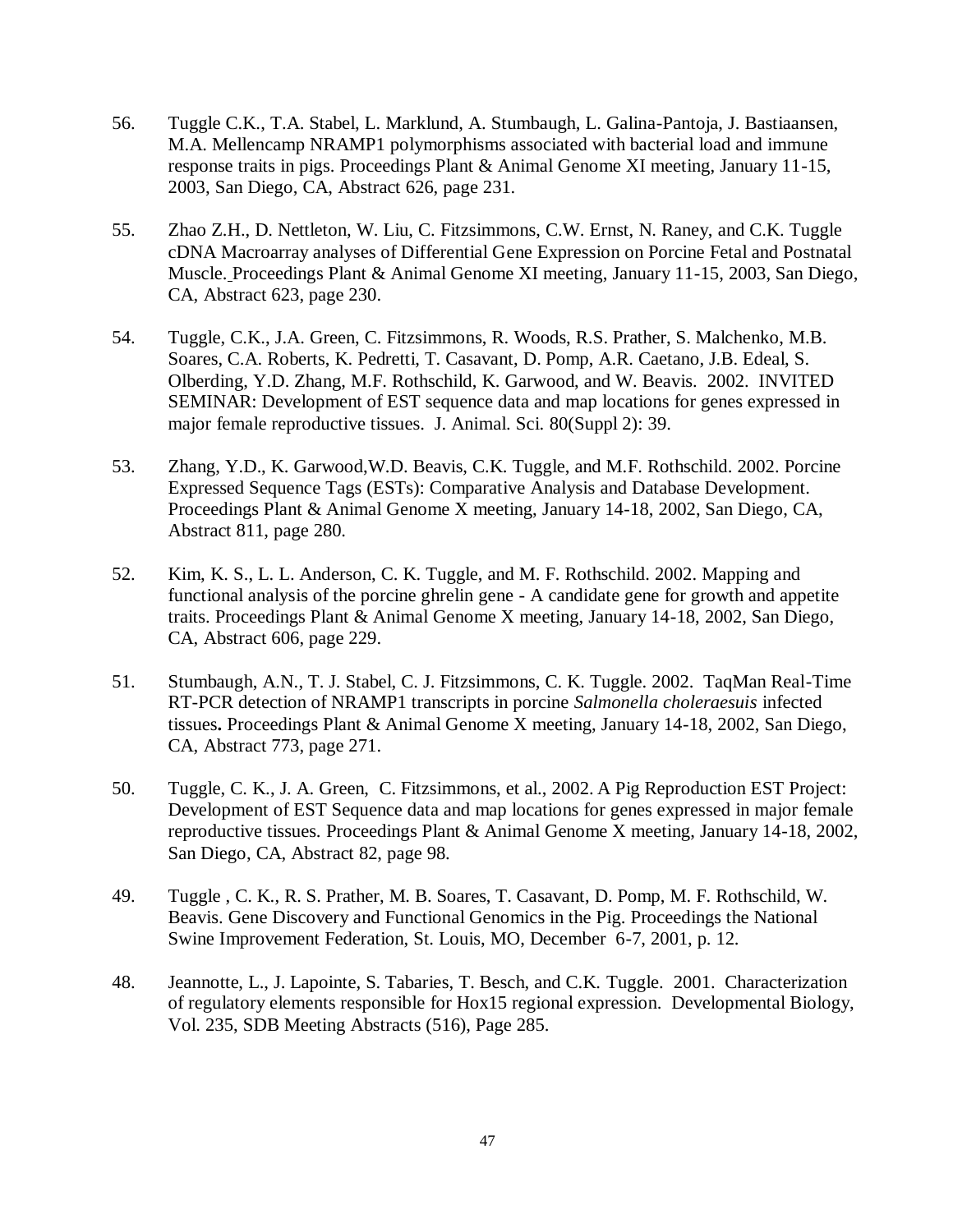- 47. Krieger, K.E., I.M. Sonea, M. Abbott, and C.K. Tuggle. 2001. Hoxa5-overexpressing mice have spinal cord defects that impair sensory performance. Developmental Biology, Vol 235, Society for Developmental Biology Meeting Abstracts (241), Page 223.
- 46. Krieger, K., I.M. Sonea, M. Abbott, P. Lueth, and C.K. Tuggle. 2001. Transgenic mice overexpressing *Hoxa5* in the brachial spinal cord have pain pathway defects that impair motor and sensory performance. Proceedings of the Stowers Institute Symposium, From Genes and Genetics to Molecular Medicine, Kansas City, MO, October 30-31, Page 13.
- 45. Tuggle, C. K., J.A. Green, C. Fitzsimmons, R. Woods, R. Prather, S. Malchenko, M.B. Soares, C. A. Roberts, K. Pedretti, and T. Casavant. 2001. Production of 17 cDNA libraries and successful EST sequencing of 10,124 clones from porcine female reproductive tissues. J. Anim. Sci. Vol. 79(Suppl. 1):338.
- 44. Zhao, S., C. Fitzsimmons, C. Ernst, and C. Tuggle. 2001. Macroarray analyses of differential gene expression in porcine fetal and postnatal skeletal muscle RNA. J. Anim. Sci. Vol. 79(Suppl. 1):338.
- 43. Fitzsimmons, C.J., L. Marklund, T. Stabel, L. Galina, and C.K. Tuggle. 2001. Evaluation of cross-species hybrizations with porcine mRNA to human microarrays. Proceedings Plant and Animal Genome IX, p. 212.
- 42. Tuggle, C.K., J. Green, C.J. Fitzsimmons, R. Woods, R. Prather, S. Malchenko, B. Soares, C. Roberts, K. Pedretti, T. Casavant, C. Harger, Y. Zhang, and M.F. Rothschild. 2001. Development of resources for functional genomics in the pig: production of 14 cDNA libraries and sequencing of over 7,000 clones from female reproductive tissues. Proceedings Plant and Animal Genome IX, p. 77.
- 41. Shi, X-W. and C.K. Tuggle. 2001. Physical and linkage assignment of three members (LBP, PLTP, and CETP) of a gene family to porcine chromosomes 6 and 17. Proceedings Plant and Animal Genome IX, p. 211.
- 40. Abbott, M., K. Krieger, and C. K. Tuggle. 2000. Developing inducible Hoxa5 gene expression in transgenic mice. Proceedings of Mouse Molecular Genetics Meeting, Cold Spring Harbor, NY, August 30-September 3, P. 20.
- 39. Krieger, K., M. Abbott, and C. K. Tuggle. 2000. Hoxa-5 overexpressing transgeneics show motor and sensory defects of the forelimb. Proceedings of Mouse Molecular Genetics Meeting, Cold Spring Harbor, NY, August 30-September 3, P. 97.
- 38. Fitzsimmons, C. J., L. Marklund, T. J. Stabel, and C. K. Tuggle. 2000. Development of a real-time PCR detection method for the quantitation of MPO transcripts in porcine tissues. ISAG Proceedings, Minneapolis, MN, July 22, Abstract #C026.
- 37. Shi, X.-W., C. J. Fitzsimmons, R. Prather, K. Whitworth, J. A. Green, and C. K. Tuggle. 2000. High resolution physical mapping confirms similar gene order with an inversion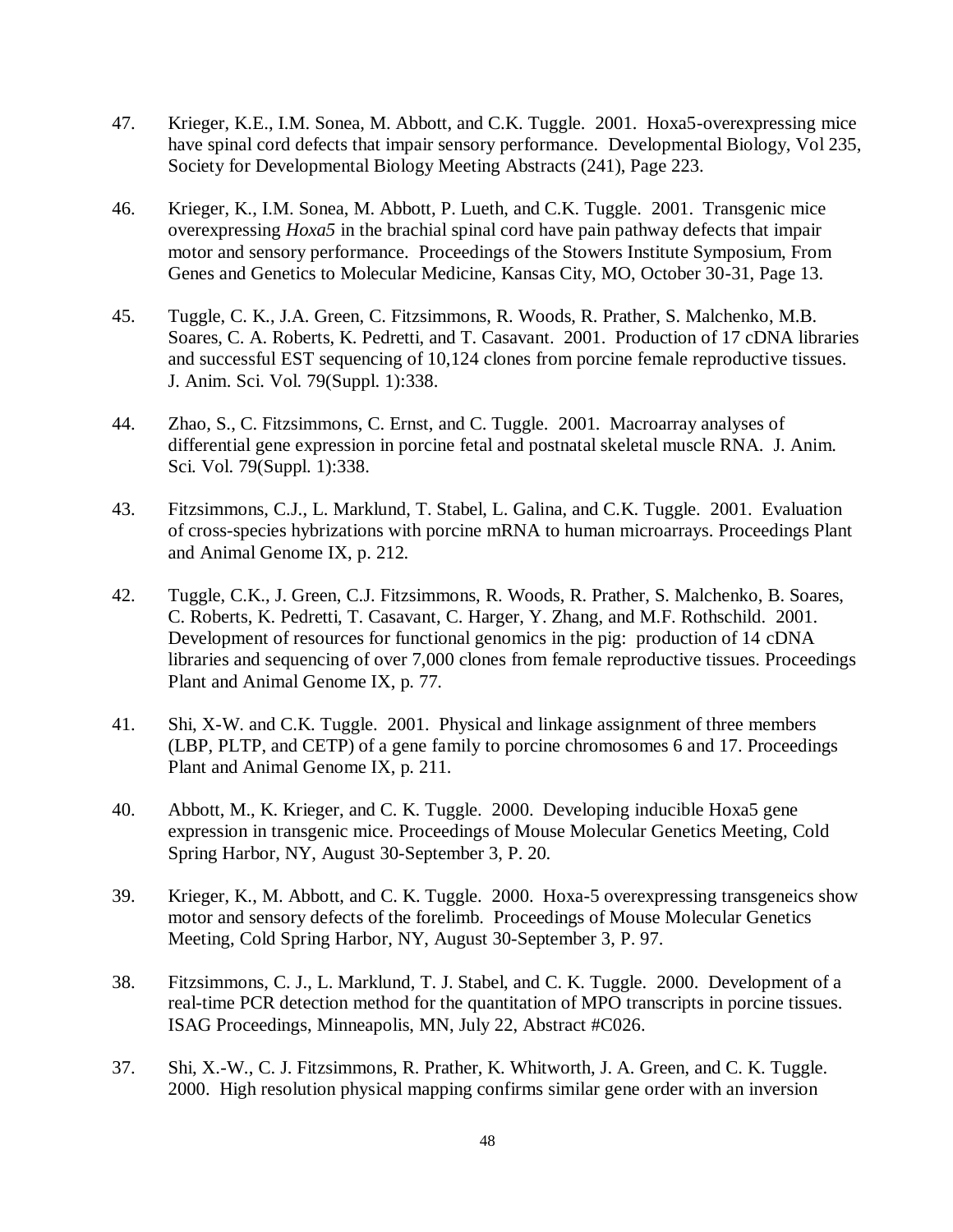between human 17 (Hsap 17) and porcine chromosome 12 (Sscr12). ISAG Proceedings, Minneapolis, MN, July 22, Abstract #A057.

- 36. Sun, H. S., C. K. Tuggle, A. Goureau, C. J. Fitzsimmons, P. Chardon, and M. Yerle. 2000. Precise mapping of breakpoints in conserved synteny between human chromosome 1 and pig chromosomes 4, 6, and 9. ISAG Proceedings, Minneapolis, MN, July 22, Abstract #A061.
- 35. Tuggle, C. K., S. Malchenko, R. Woods, K. Whitworth, J. A. Green, R. Prather, C. A. Roberts, C. J. Fitzsimmons, T. Casavant, and M. B. Soares. 2000. Development of new placental and fetal ESTs for gene discovery in pig reproduction. ISAG Proceedings, Minneapolis, MN, July 22, Abstract #A065.
- 34. Tuggle, C. K., X.-W. Shi, K. Whitworth, J. A. Green, R. Prather, M. F. Rothschild, D. Pomp, L. Messer, C. Roberts, T. Casavant, and M. B. Soares. 2000. Gene discovery in porcine reproduction: physical mapping of 19 genes and ESTs. Proceedings Plant and Animal Genome VIII, p. 201.
- 33. Abbott, M., K. Krieger, L. Bendickson, M. Nilsen-Hamilton, and C. K. Tuggle. 1999. Inducible control of hoxa5 gene expression in mammalian cells. Transgenic Res. 8:478.
- 32. Marklund, L., and C. K. Tuggle. 1999. SNP analysis of the porcine NRAMP1 gene using base excision sequence scanning. Proceedings Plant Animal Genome VII, P. 204.
- 31. Marklund, S., C. K. Tuggle, and M. F. Rothschild. 1999. Assignment of three genes to porcine chromosome 7q. Proceedings Plant Animal Genome VII, P. 165.
- 30. Larsen, J. J., A. Robic, C. K. Tuggle, and M. F. Rothschild. 1998. Mapping the myocyte enhancer factor 2a (MEF2A) gene in the pig confirms the existence of a region of homology between the telomeric end of HSA15 and SSC1. Proceedings Plant Animal Genome VI, P. 159.
- 29. Larsen, N. J., K. A. Kelly, G. R. Bertani, Z. L. Hu, K. S. Kim, M. Malek, S. Marklund, J. Seifert, A. Bothwell, M. Yerle, C. K. Tuggle, and M. F. Rothschild. 1998. Addition of sixteen genes to the porcine comparative gene map reveals new regions of conserved synteny. Anim. Genet. Abstract, ISAG Conference Proceedings, Auckland, NZ.
- 28. Larsen, N. J., L. A. Messer, C. K. Tuggle, A. Robic, and M. F. Rothschild. 1998. Mapping of the mitochondrial uncoupling protein (UCP1) gene in pigs narrows the human chromosome 4 region containing a break in synteny conservation with pig (*Sus scrofa*) chromosomes 8 and 17. Proceedings Plant and Animal Genome VI, P. 159.
- 27. Rothschild, M. F., A. L. Vincent, C. K. Tuggle, G. Evans, T. H. Short, O.I. Southwood, R. Wales, and G. S. Plastow. 1998. A mutation in the prolactin receptor gene associated with increased litter size in pigs. Anim. Genet. Abstract, ISAG Conference Proceedings, Auckland, NZ.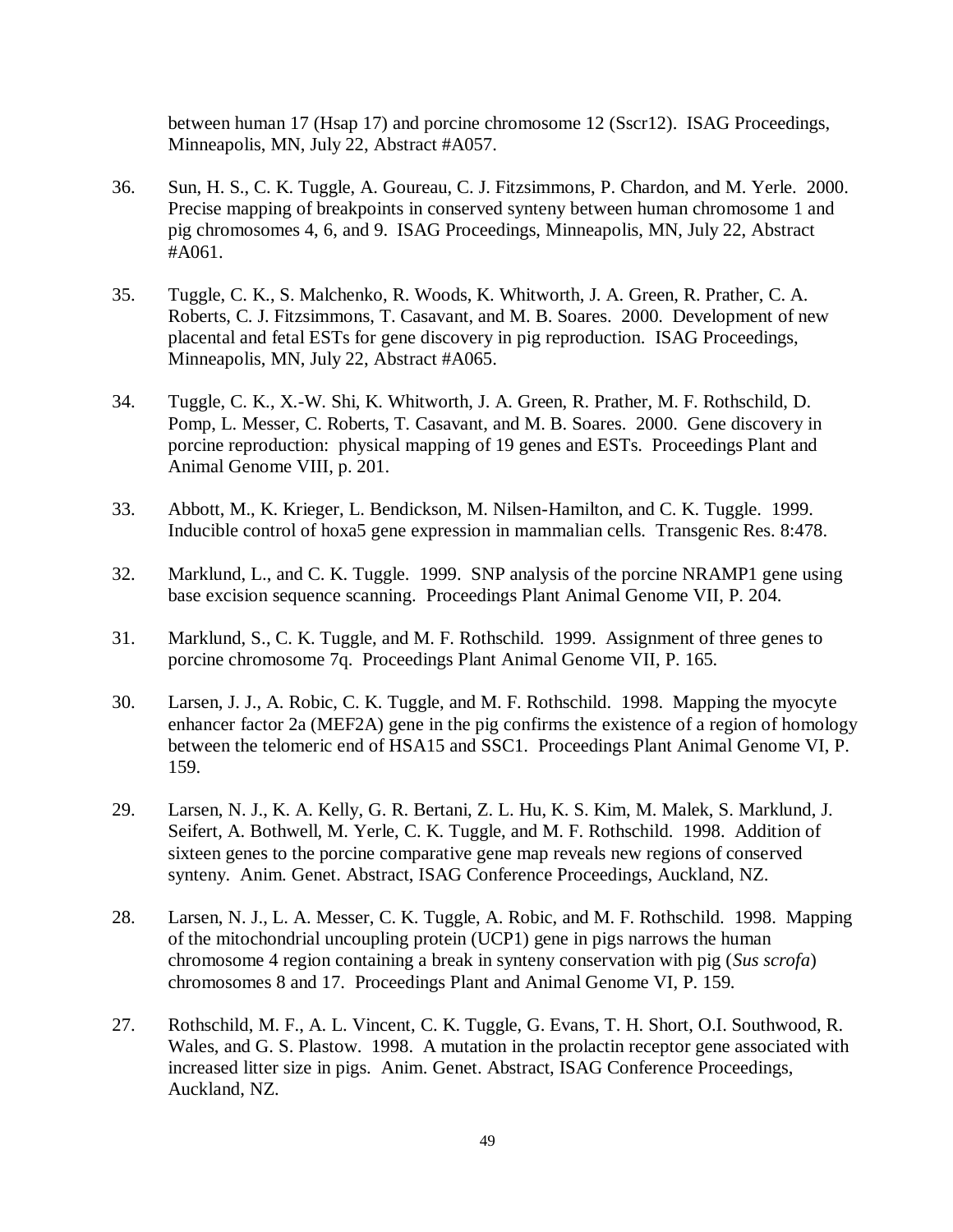- 26. Sun, H.-F., M. Yerle, P. Pinton, P. Chardon, C. Rogel-Gillard, L. Wang, M. F. Rothschild, and C. K. Tuggle. 1998. Refinement of the boundaries of conserved synteny in human chromosome 1 with pig chromosomes 4 and 9. Proceedings Plant and Animal Genome VI, P. 110.
- 25. Vincent, A. L., G. Evans, T. H. Short, O. I. Southwood, G. S. Plastow, C. K. Tuggle, and M. F. Rothschild. 1998. The prolactin receptor gene is associated with increased litter size in pigs. 6th World Cong. Genet. Appl. Livestock Prod., Armidale, Australia, January 11-16.
- 24. Yerle, M., H. S. Sun, P. Pinton, C. W. Ernst, L. Schribler, M. F. Rothschild, C. Rogel-Gaillard, E. P. Cribiu, P. Chardon, and C. K. Tuggle. 1998. Comparative mapping of human chromosome 3 genes in pig reveals extensive rearranged gene order. ISAG Proceedings/Chromosome 13 Workshop, Auckland, New Zealand. August 8-14.
- 23. Yu, T. P., L. Wang, C. K. Tuggle, and M. F. Rothschild. 1998. Mapping genes for fatness and growth on pig chromosome 13: A search in the region close to the pig PIT1 gene. ISAG Proceedings/Chromosome 13 Workshop, Auckland, New Zealand. August 8.
- 22. Larsen, N. J., C. K. Tuggle, M. Yerle, and M. F. Rothschild. 1997. ADCYAP1 maps to pig chromosome (SSC) 6, not to the expected location on SSC1. Proceedings  $10<sup>th</sup>$  North Amer. Coll. on Gene Mapping and Cytogenetics.
- 21. Sun, H. S., L. Wang, M. F. Rothschild, A. Robic, and C. K. Tuggle. 1997. Comparative gene mapping of human chromosome 13 in pigs. J. Anim. Sci. 75 (Suppl. 1):150.
- 20. Sun, H. S., T. P. Yu, L. Wang, M. F. Rothschild, M. Yerle, and C. K. Tuggle. 1997. Refinement of the syntenic boundary of pig chromosomes 4 and 6 to human chromosome 1. J. Animal Science 75 (Suppl 1):30.
- 19. Vincent, A. L., L. Wang, and M. F. Rothschild. 1997. Linkage mapping of the leptin receptor to pig chromosome 6. J. Anim. Sci. 75 (Suppl. 1):145.
- 18. Vincent, L., L. Wang, C. K. Tuggle, and M. F. Rothschild. 1997. Prolactin receptor maps to pig chromosome 16. J. Animal Science 75 (Suppl 1):31.
- 17. Wahls, S., T.-P. Yu, C. Tuggle. 1997. Analysis of pig PIT-1 gene structure identifies a new polymorphism in the coding region. J. Animal Science 75 (Suppl 1):30.
- 16. Wang, L., T.-P. Yu, H. W. Chung, C. K. Tuggle, and M. F. Rothschild. 1997. Pinpointing QTLs on chromosome 7 for performance traits in the pig. J. Animal Science 75 (Suppl 1):145.
- 15. Yu, T.-P., L. Wang, M. F. Rothschild, and C. K. Tuggle. 1997. Progress toward an interval map for birth weight and early growth quantitative trait loci on pig chromosome 13. J. Animal Science 75 (Suppl 1):145.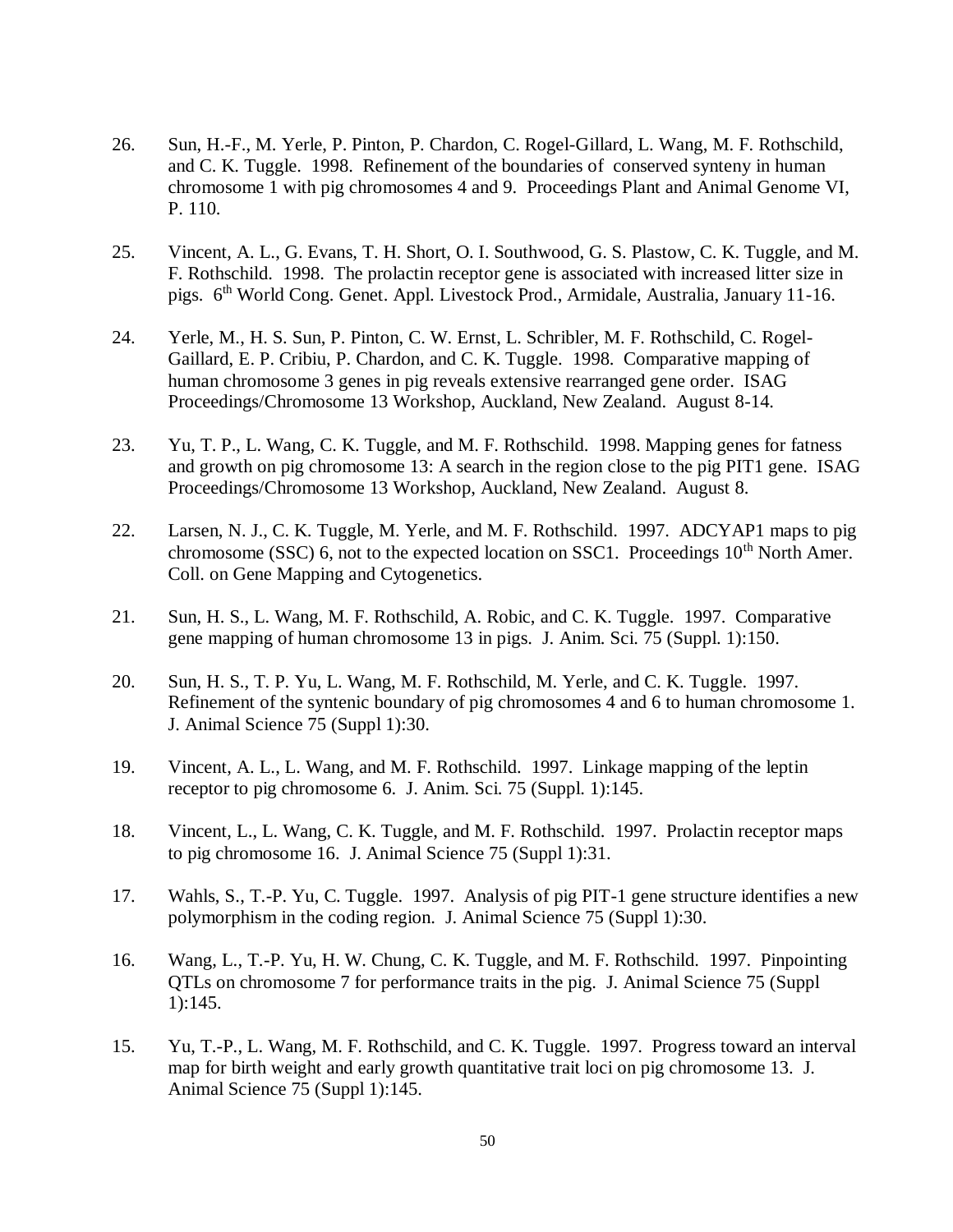- 14. Tuggle, C. K., C. Schmitz, S. Wahls, D. Gingerich Feil and M. F. Rothschild 1996 Cloning and analysis of pig NRAMP and other candidate genes for disease resistance and comparative genome mapping in pigs. J Animal Science 74(Suppl 1):24.
- 13. Yu, T.-P., M. F. Rothschild and Tuggle, C. K. 1996 Functional Studies of the pig PIT-1 protein and a PIT-1 delta 3 protein encoded by an alternative transcript. J Animal Science 74(Suppl 1):24.
- 12. Liu, H. C., M. R. Rothschild, and C. K. Tuggle. 1995. Analysis of pig chromosome 7 genetic markers for growth and carcass performance traits. J. Anim. Sci. 73 (Suppl. 1):41.
- 11. Rothschild, M. F., C. K. Tuggle, D. A. Vaske, and L. Wang. 1995. Development of a consensus map for chromosome 1 in the pig. J. Anim. Sci. 73 (Suppl. 1):40.
- 10. Tuggle, C. K., C. Schmitz, L. Wang, and M. F. Rothschild. 1995. Cloning, polymorphism identification and mapping of OCT1. J. Anim. Sci. 73 (Suppl. 1):39.
- 9. Rothschild, M. F., C. Jacobson, D. A. Vaske, C. K. Tuggle, T. Short, S. Sasaki, G. R. Eckardt and D. G. McLaren. 1994. A major gene for litter size in pigs. Proceeding of the 5th World Congress on genetics Applied to Livestock Production 21:225-228.
- 8. Rothschild, M. F., D. Vaske, R. Larson, H. Liu, C. Tuggle, C. Warner, Muladno, P. Le Tissier, C. Moran, L. Andersson, I. Edfors-Lilja, M. Johansson, A. Archibald and C. Haley. 1994. Conserved synteny between human chromosome 6 and pig chromosomes 1 and 7. Anim. Genet. 25 (Suppl. 2):53.
- 7. Rothschild, M. F., P.L. Spike, C. K. Tuggle and L. L. Christian. 1994. Coordination of U.S. pig gene mapping efforts. J. Anim. Sci. 72: (suppl. 2) 36.
- 6. Tuggle, C., C. Schmitz, J. Woollard, A. Rahman, M. Rothschild, C. Haley, and A. Archibald. 1994. Cloning, characterization and mapping of candidate genes in swine. Animal Genetics 25 (Suppl. 2):56.
- 5. Tuggle, C. K., C.B. Schmitz, T.-P. Yu and M. F. Rothschild. 1994. Identification of swine genes expressed in muscle and their association with quantitative traits. J. Anim. Sci. 72 (Suppl. 2):36
- 4. Tuggle, C. K., C.B. Schmitz, T.-P. Yu and M. F. Rothschild. 1994. Identification of swine genes expressed in muscle and their association with quantitative traits. J. Anim. Sci. 72 (Suppl. 1):248.
- 3. Yu, T.-P., M. F. Rothschild and C.K. Tuggle. 1994. Isolation and analysis of alternative transcripts of the swine PIT-1 gene using PCR. J. Anim. Sci. 72: (suppl. 1) 314.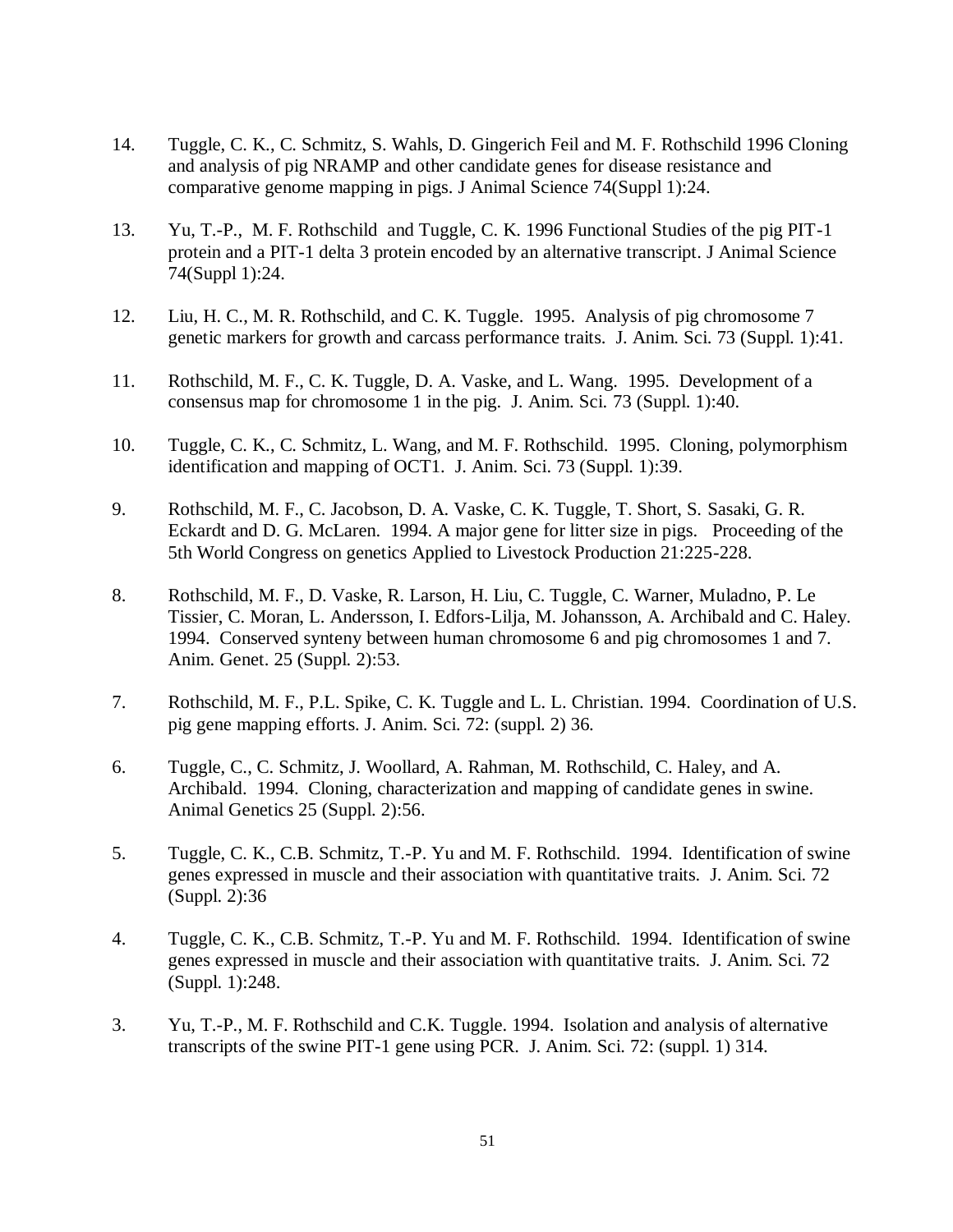- 2. Tuggle, C. K., J. Helm, R. Larson and M. F. Rothschild. 1993. Cloning of a new swine gene with potential major effects on disease resistance. J. Anim. Sci. 71 (Suppl. 1):36.
- 1. Yu, T.-P., C. B. Schmitz, M. F. Rothschild, and C. K. Tuggle. 1993. Cloning and application of the swine PIT-1 gene: use as a molecular marker in swine breeding studies. J. Anim. Sci. 71 (Suppl. 1):99.

Extension Research Reports (reverse chronological order)

- 40. Grubbs, K., C.K. Tuggle, J. Dekkers, Y. Nguyen, E. Huff-Lonergan, D. Nettleton, S. Lonergan. Development of protein biomarker identification protocols. AS Leaflet R2940. Animal Industry Report 2015. Iowa State University, Ames, IA.
- 39. Outhouse, A., Grubbs, K., C.K. Tuggle, J.Dekkers, N. Gabler, S. Lonergan. Changes in the protein profile of porcine liver in response to immune system stimulation. AS Leaflet R2941. Animal Industry Report 2015. Iowa State University, Ames, IA.
- 38. Waide, E., C. Tuggle, N. Serao, A. Hess, E. Snella, R. Rowland, J. Lunney, G. Plastow, J. Dekkers. Genomic Association and Prediction of Response to Infection for Two Isolates of Porcine Reproductive and Respiratory Syndrome Virus AS Leaflet R2755. Animal Industry Report 2015. Iowa State University, Ames, IA.
- 37. Schroyen M., J.P. Steibel, I. Choi, J. E. Koltes, C. Eisley, E. Fritz-Waters, J. M. Reecy, J. C. M. Dekkers, R R. R. Rowland, J. K. Lunney, C.W. Ernst, and C. K. Tuggle. Identifying Molecular Differences in Pigs with Extreme Phenotypes for Weight Gain and Viral Load in Response to PRRSV. AS Leaflet R3014. Animal Industry Report 2015. Iowa State University, Ames, IA.
- 36. Liu, H., Y. Nguyen, D. Nettleton, J. Dekkers, C.K. Tuggle. Differentially expressed genes in blood from young pigs between two swine lines divergently selected for feed efficiency: potential biomarkers for improving feed efficiency. ASL3015 Animal Industry Report 2014. Iowa State University, Ames, IA.
- 35. Eisley, C. J, E. Fritz-Waters, I. Choi, J.E. Koltes, N. Boddicker, J.M. Reecy, J. Lunney, S.. Carpenter, C. K. Tuggle, P. Liu, J.C.M. Dekkers. Analysis of Gene Expression in a Region Associated with Host Response to Porcine Reproductive and Respiratory Syndrome Virus Challenge. AS Leaflet R2919. Animal Industry Report 2014. Iowa State University, Ames, IA.
- 34. Wright, E.C., C-X. Yang, C.K. Tuggle, J.W. Ross. Heat Stress during Pig Oocyte In Vitro Maturation Impacts Embryonic Development and Gene Expression AS Leaflet-R2739. Animal Industry Report 2012. Iowa State University, Ames, IA.
- 33. Waide, E., C. Tuggle, M. Ellinwood, J. Ross, N. Boddicker, D. Thekkoot, J. Young, E. Snella, S. Ho, R. Rowland, C. Wyatt, H. He, J. Dekkers. Discovery and Use of a Natural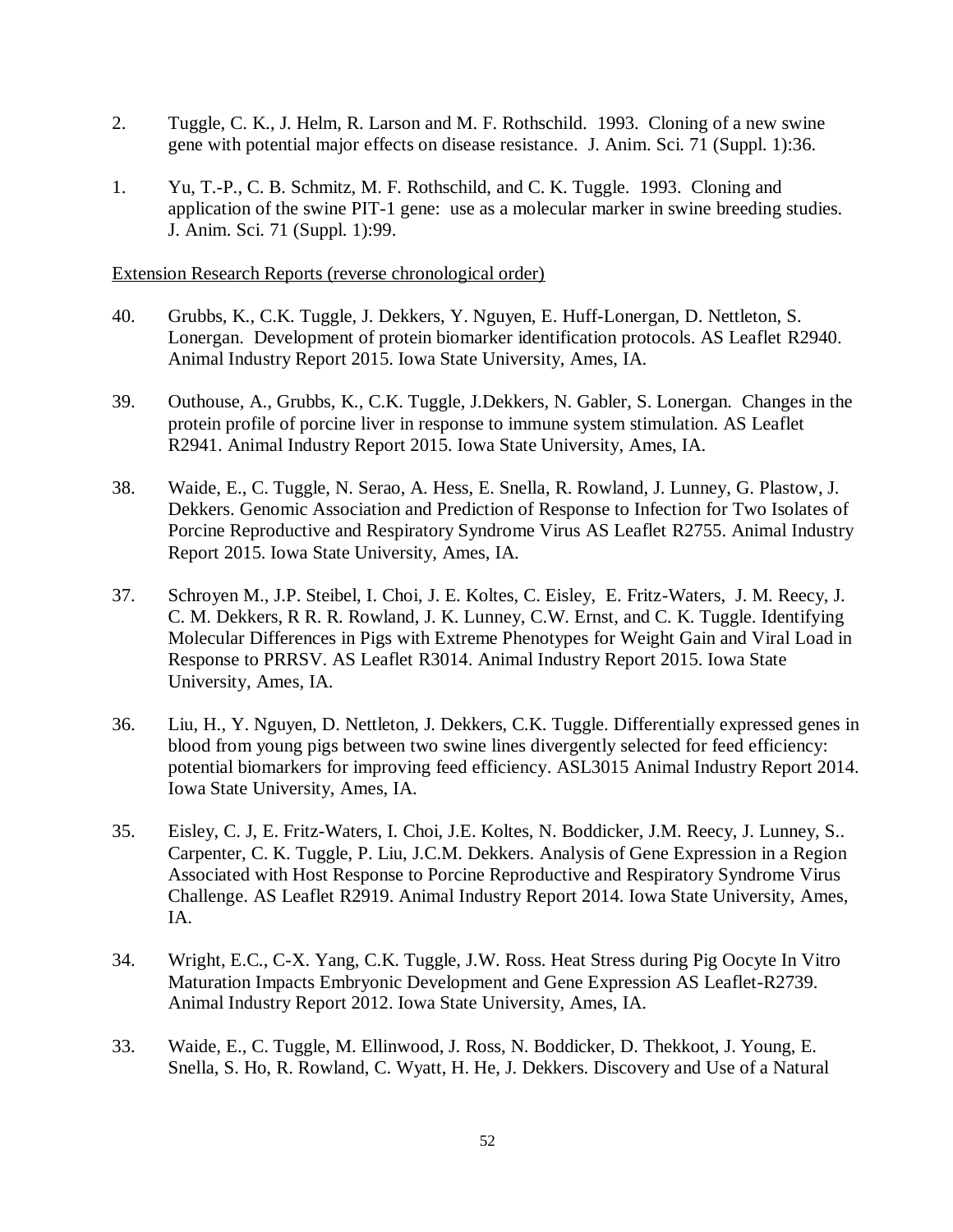Mutation that results in Severe Combined Immuno Deficency in Pigs. AS Leaflet-R2755 Animal Industry Report 2012. Iowa State University, Ames, IA.

- 32. Ciraci, C., C.K. Tuggle, M.J. Wannemuehler, D. Nettleton, S.J. Lamont. Kinetic Profile of Chicken Macrophage Immune Response upon exposure to *Salmonella*-derived Endotoxin. [AS Leaflet-R2481](http://www.ans.iastate.edu/report/air/2010pdf/R2481.pdf) Animal Industry Report 2010. Iowa State University, Ames, IA.
- 31. Couture, O., K. Callenberg, N. Koul, S. Pandit, R. Younes, Z. Hu, J. Dekkers, J. Reecy, V. Honavar, C.K. Tuggle. ANEXdb: An Integrated Animal Annotation and Microarray EXpression Database [AS-Leaflet-R2556](http://www.ans.iastate.edu/report/air/2010pdf/R2556.pdf) Animal Industry Report 2010. Iowa State University, Ames, IA.
- 30. Lkhagvadorj, S. L. Qu, W. Cai, O. Couture, L. Anderson, J. Dekkers, D. Nettleton, C. Tuggle. Transcriptional Profiling of the Caloric Restriction in Key Metabolic Tissues of Pigs Differing in Feed Efficiency. [AS-Leaflet-R2558](http://www.ans.iastate.edu/report/air/2010pdf/R2558.pdf) Animal Industry Report 2010. Iowa State University, Ames, IA.
- 29. Lkhagvadorj, S., L. Qu, W. Cai, O. Couture, Y. Wang, L. Anderson, J. Dekkers, D. Nettleton, C. Tuggle, 2007. Use of Transcriptional Profiling and Assessment of Blood Parameters to Understand Biological Mechanisms Controlling Feed Intake and Efficiency in Pigs. A.S. leaflet R2233, Animal Industry Report 2007. Iowa State University, Ames, IA.
- 28. Tuggle, C.K., X.W. Shi, L. Marklund, A. Stumbaugh, T.J. Stabel, M.A Mellencamp, L. Galina-Pantoja, and J. Bastiaansen 2004. Association of bacterial infection traits with genetic variation at candidate genes for porcine disease resistance. Bulletin AS 650, Animal Industry Report 2004. Iowa State University, Ames, IA ASL-R1952.
- 27. Tuggle, C. K. and Midwest Consortium. 2004. Finding the genes expresses in female reproductive tissues in pigs. Bulletin AS 650, Animal Industry Report 2004, Iowa State University, Ames, IA ASL-R1950.
- 26. Tuggle, C.K., Y. Zhang, M. Rothschild, M. Moller, L. Andersson, J. Riquet, D. Milan, D. Pomp, A. Archibald, S. Anderson. 2004. A detailed gene map of pig chromosome 4, where the first quantitative trait locus in livestock was mapped. Bulletin AS 650, Animal Industry Report 2004, Iowa State University, Ames, IA ASL-R1951.
- 25. Fitzsimmons, C. J., L. Marklund, T. J. Stabel and C. K. Tuggle. 2000. Development of a real-time PCR detection method for the quantitation of MPO transcripts in porcine tissues. ISU Swine Research Reports ASL-R665.
- 24. Shi, X. W., C. J. Fitzsimmons, R. Prather, K. Whitworth, J. A. Green, and C. K. Tuggle. 2000. High-resolution physical mapping confirms similar gene order with an inversion between human 17 (Hsap17) and porcine chromosome 12 (Sscr12). ISU Swine Research Reports ASL-R666.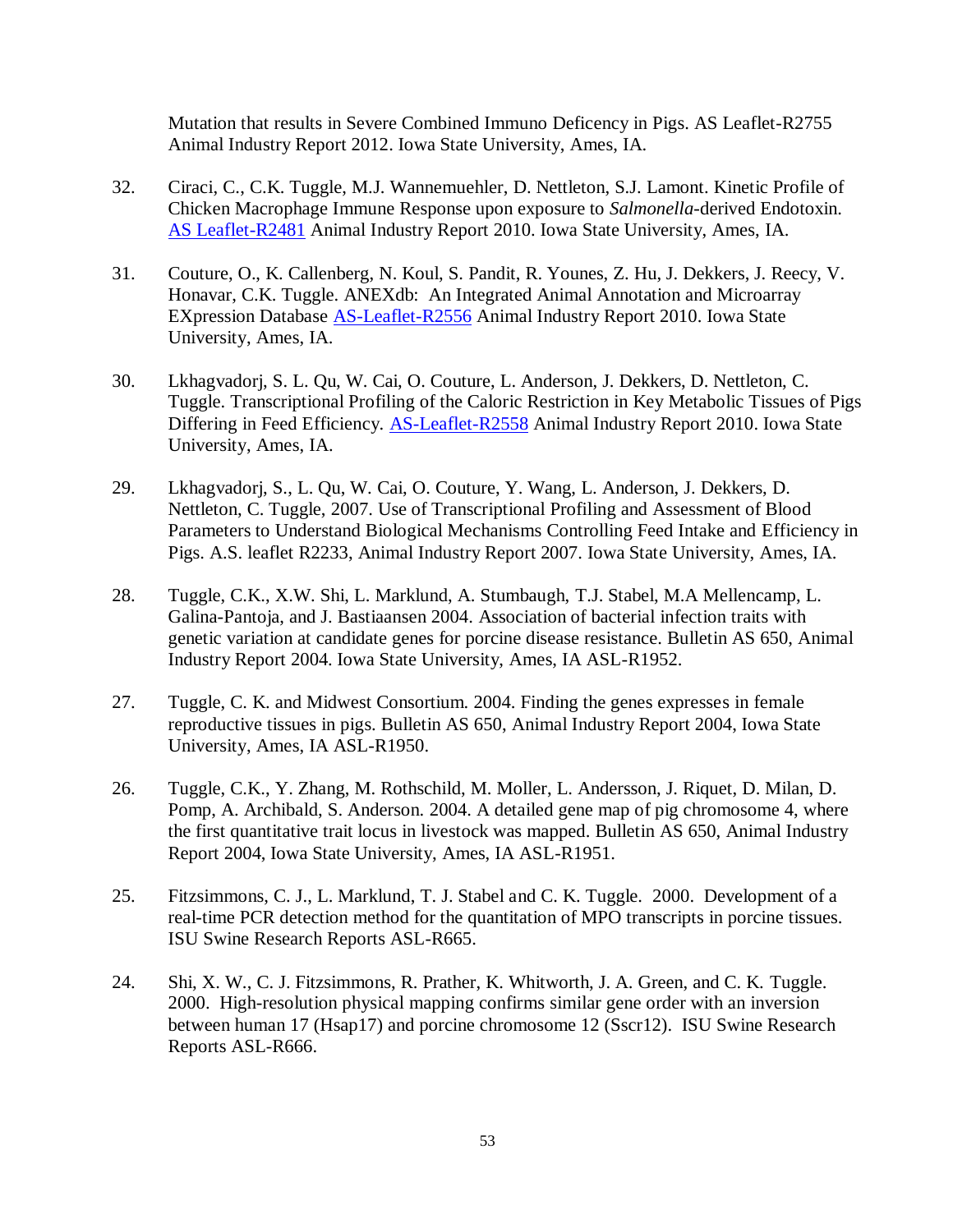- 23. Tuggle, C. K., S. Malchenko, R. Woods, K. Whitworth, J. A. Green, R. Prather, C. A. Roberts, C. J. Fitzsimmons, T. Casavant, and M. B. Soares. 2000. Development of new placental and fetal ESTs for gene discovery in pig production. ISU Swine Research Reports ASL-R668.
- 22. Marklund, S., C. K. Tuggle, and M. F. Rothschild. 1999. Mapping of three genes to porcine chromosome 7q enlightens the sysnteny with human chromosomes 14q and 15q. ISU Swine Research Reports ASL-1673.
- 21. Sun, H. S., L. L. Anderson, C. K. Tuggle, and J. Klindt. 1998. Quantitative measurement of GH and PRL mRNA and circulating hormone levels in pig families segregating PIT1 genotypes. ISU Swine Research Reports. ASL-R1575
- 20. Tuggle, C. K., B. Smith, I. Sanchez-Serrano, C. Ernst, and L. Marklund. 1998. Muscle ESTs II: cloning, sequencing, and mapping of the pig gene for the intermediate filament protein desmin. ISU Swine Research Reports. ASL-R1576.
- 19. Yu, T.-P., L. Wang, C. K. Tuggle, and M. F. Rothschild. 1998. Mapping genes for fatness and growth on pig chromosome 13, a search in the region close to the pig *PIT1* gene. ISU Swine Research Reports. ASL-R1574.
- 18. Sun, H. S., W. Ernst, M. F. Rothschild, and C. K. Tuggle. 1997. Comparative mapping of human chromosome 3 genes in the pig shows different gene order. ISU Swine Research Reports ASL-R1S19.
- 17. Sun, H. S., M. F. Rothschild, and C. K. Tuggle. 1997. Comparative mapping of human chromosome 13 genes in the pig shows a similar gene arrangement. ISU Swine Research Report ASL-R1S20.
- 16. Yu, T.-P., H. S. Sun, M. F. Rothschild, and C. K. Tuggle. 1997. Cloning of the complete gene for pig PIT1 and analysis of PIT1 protein function. ISU Swine Research Report ASL-R1492.
- 15. Messer, L. A., L. Wang, C. K. Tuggle, and M. F. Rothschild. 1996. Mapping of the melatonin receptor 1a (MTNR1A) gene in pigs, sheep, and cattle. ISU Swine Research Reports, ASL-R1377.
- 14. Tuggle, C. K., C. Schmitz, and D. Gingerich-Feil. 1996. Cloning of the pig counterpart of a gene involved in resistance to bacterial infection. ISU Swine Research Reports, ASL-R1382.
- 13. Tuggle, C. K., T.-P. Yu, H.-F. Sun, L. Wang, M. F. Rothschild, and M. Yerle. 1996. Genetic and physical mapping of the pig vascular cell adhesion molecule 1 (VCAM1) gene to pig chromosome 4. ISU Swine Research Reports, ASL-R1378.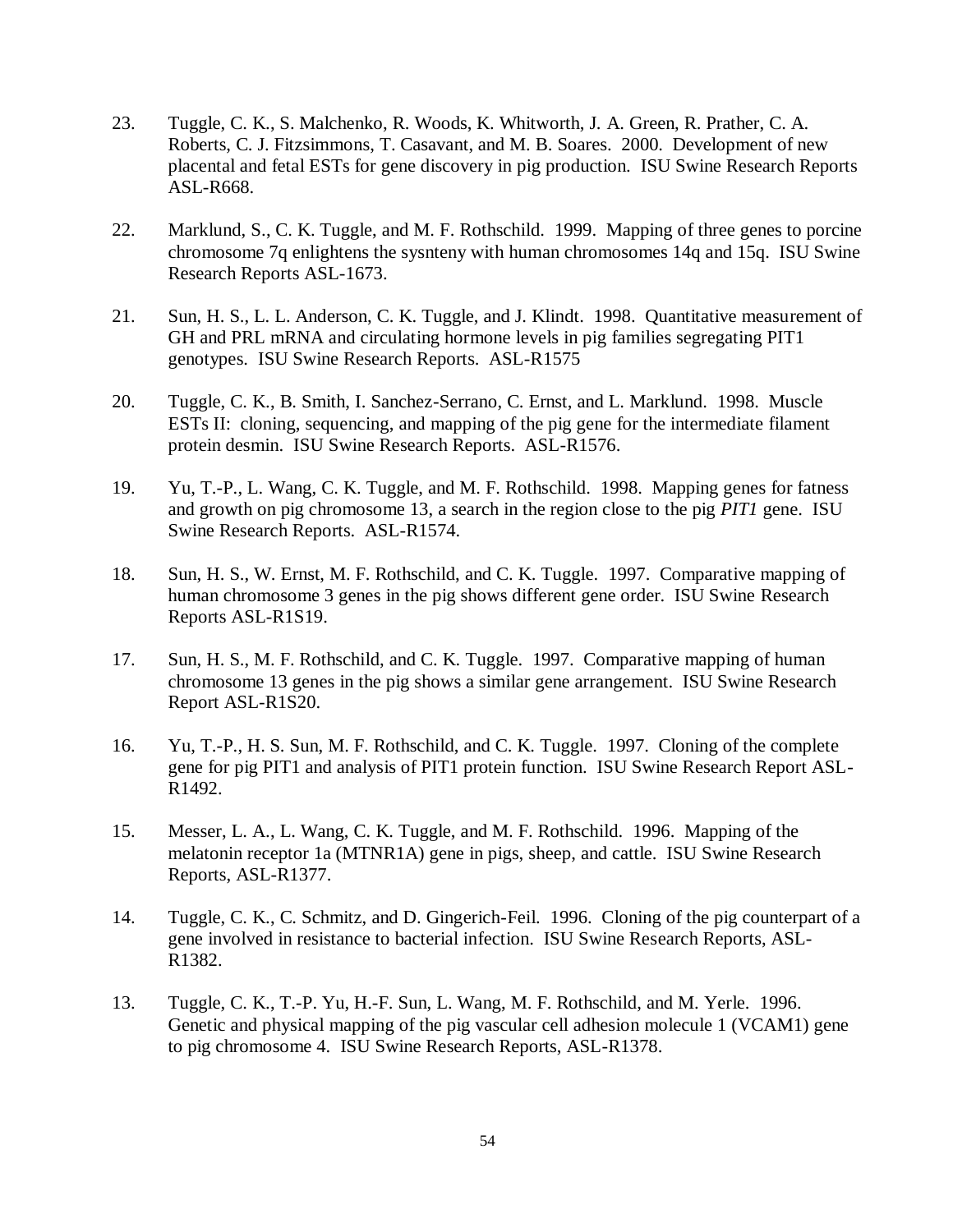- 12. Rothschild, M. F., C. Jacobson, D. A. Vaske, and C. K. Tuggle. 1994. Discovery of a major gene for litter size in pigs. ISU Swine Research Reports, ASL-R1178.
- 11. Rothschild, M. F., C. K. Tuggle, D. A. Vaske, C. M. Warner, and PiGMaP Consortium. 1994. Similarity of human chromosome 6 and pig chromosomes 1 and 7. ISU Swine Research Reports, ASL-R1179.
- 10. Tuggle, C. K., M. F. Rothschild, and PiGMaP Consortium. 1994. Chromosomal mapping of four POU-domain genes and two muscle specific genes in the pig. ISU Swine Research Reports, ASL-R1185.
- 9. Woollard, J., C. B. Schmitz, and C. K. Tuggle. 1994. Cloning and sequence analysis of the POU-domain region of swine BRN1 and BRN3. ISU Swine Research Reports, ASL-R1184.
- 8. Rothschild, M. F. and C. K. Tuggle. 1993. Iowa State to Coordinate U.S. Pig Gene Mapping Efforts. ISU Swine Research Reports, ASL-R1082.
- 7. Tuggle, C. K. and C. B. Schmitz. 1993. Eleven New Pig Muscle cDNAs: Initial Results of an Expressed Sequence Tag Project. ISU Swine Research Reports, ASL-R1089.
- 6. Tuggle, C. K., C. B. Schmitz, and J. Woollard. 1993. Development of New Genetic Markers for Disease Resistance in Pigs. ISU Swine Research Reports, ASL-R1088.
- 5. Tuggle, C. K., J. Helm, and M. F. Rothschild. 1993. Cloning, Sequencing and Restriction Fragment Length Polymorphism Analysis of a Pig cDNA for OCT2. ISU Swine Research Reports, ASL-R1086.
- 4. Yu, T.-P., C. B. Schmitz, M. F. Rothschild, C. K. Tuggle. 1993. Cloning and Application of the Swine PIT-1 Gene. Use as a Molecular Marker in Breeding Studies. ISU Swine Research Reports, ASL-R1087.
- 3. Tuggle, C. K. and M. F. Rothschild. 1992. Cloning of a New Swine Gene with Potential Major Effects on Disease Resistance. ISU Swine Research Reports, ASL-R959.
- 2. Rothschild, M. F. and C. K. Tuggle. 1992. Progress Toward Mapping the Pig Genome. ISU Swine Research Reports, ASL-958.
- 1. Tuggle, C. K. and M. F. Rothschild. 1991. Cloning of New Swine Genes with Potential Major Effects on Growth and Development. ISU Swine Research Reports, ASL-R863.

## **X. SIGNIFICANT PRESENTATIONS (reverse chronological order)**

113. Provided invited talk entitled "Introduction to Functional Annotation of ANimal Genomes (FAANG)--Goals and Opportunities" at the National Swine Improvement Federation Annual meeting, Dec 5, 2019, Indianapolis, IN.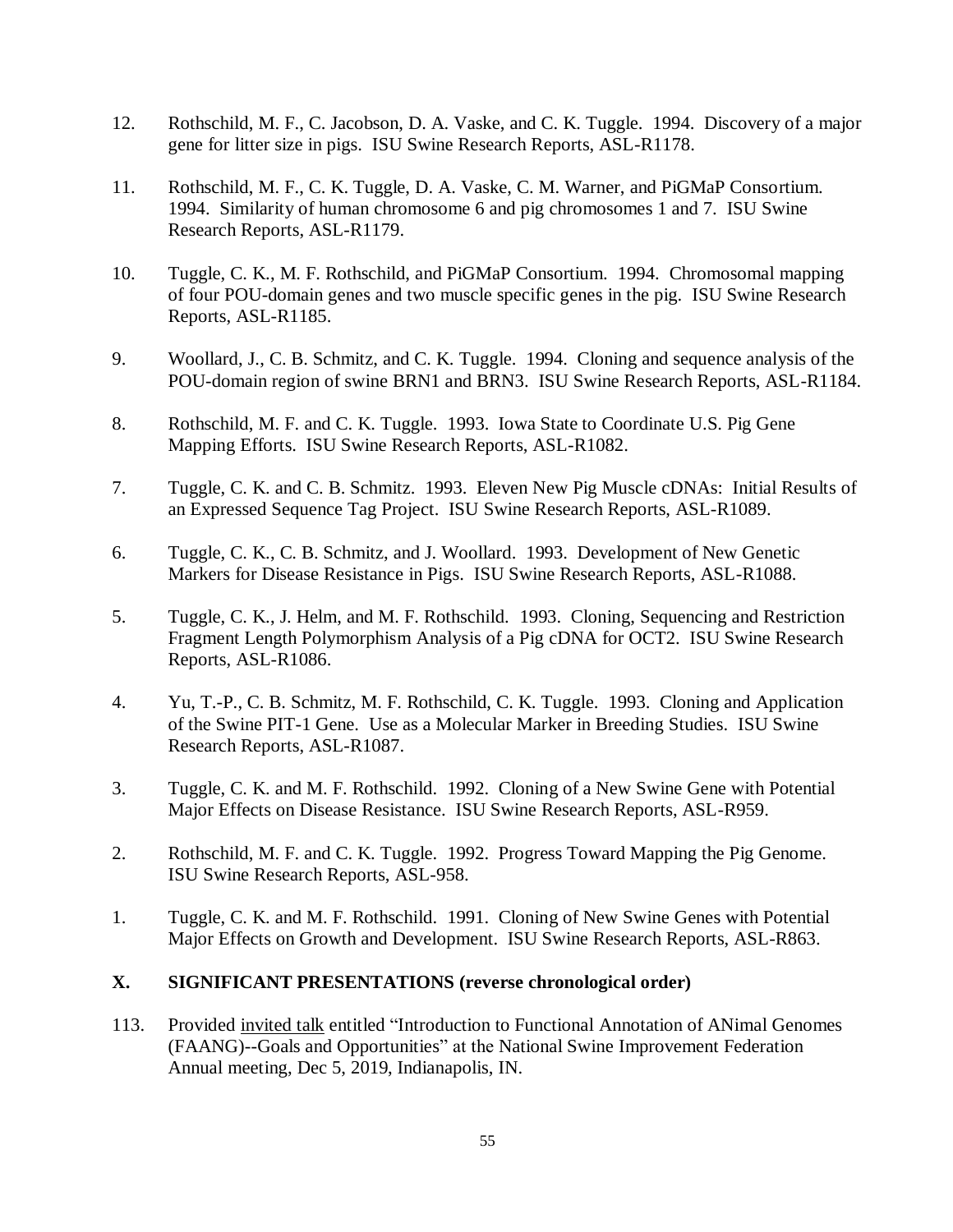- 112. Provided invited talk entitled "The Structure and Function of the Pig Genome: Application to PRRSV research" at the NA-PRRSV Symposium, November 2, 2019, Chicago, IL.
- 111. Provided invited talk entitled "SCID pig use in understanding immunity and advancing cancer and regenerative medicine therapies" at the International Veterinary Immunology Symposium, August 15, 2019, Seattle, WA.
- 111. Provided invited talk entitled "Using New Genetic Lines and Genomic Approaches in the Porcine Biomedical Model" to Department of Internal Medicine, University of Iowa, May 2, 2019, Iowa City, IA.
- 110. Provided invited talk entitled "Genetics and Genomics of Large Animal Models for Agriculture and Biomedicine", University of Wisconsin – Platteville. April 11, 2019, Platteville, WI.
- 109. Provided invited talk entitled "Introduction to Functional Annotation of Animal Genomes Consortium" Midwest ASAS meeting March 11, 2019, Omaha, NE.
- 108. Provided invited talk entitled "Introduction to FAANG and Update" International Symposium on Animal Functional Genomics, November 14, 2018, Adelaide, Australia
- 107. Provided invited talk entitled "An improved functional annotation of the domestic pig genome". International Symposium on Animal Functional Genomics, November 13, 2018, Adelaide, Australia
- 106. Provided invited talk entitled "Creation and validation of an improved annotation of the domestic pig genome through integration of Iso-Seq and RNA-seq data. Livestock genomics conference, September 21-22, 2018, Hinxton, U.K.
- 105. Provided invited talk entitled "Listening to your Inner Goddess: a spontaneous SCID pig as an emerging model for cancer and regenerative medicine research" AALAS meeting, Oct 29, 2018. Baltimore, MD.
- 104. Provided invited talk entitled "Porcine Bloodomics: Identification of porcine neutrophilspecific genes through gene expression correlations to neutrophil abundance and comparative expression data" given at International Society of Animal Genetics Conference, Dublin, Ireland July 18, 2017.
- 103. Provided invited talk entitled "Combining transcriptome and epigenetic analysis of H3K36me3 and H3K4me3 marks to explore mechanisms of liver-specific gene expression in pigs" given at International Society of Animal Genetics Conference, Dublin, Ireland July 17, 2017.
- 102. Provided invited talk entitled "Characterization and Development of a Large Animal SCID model for Regenerative Medicine and Cancer Research" given to Mayo Clinic, Rochester MN May 5, 2017.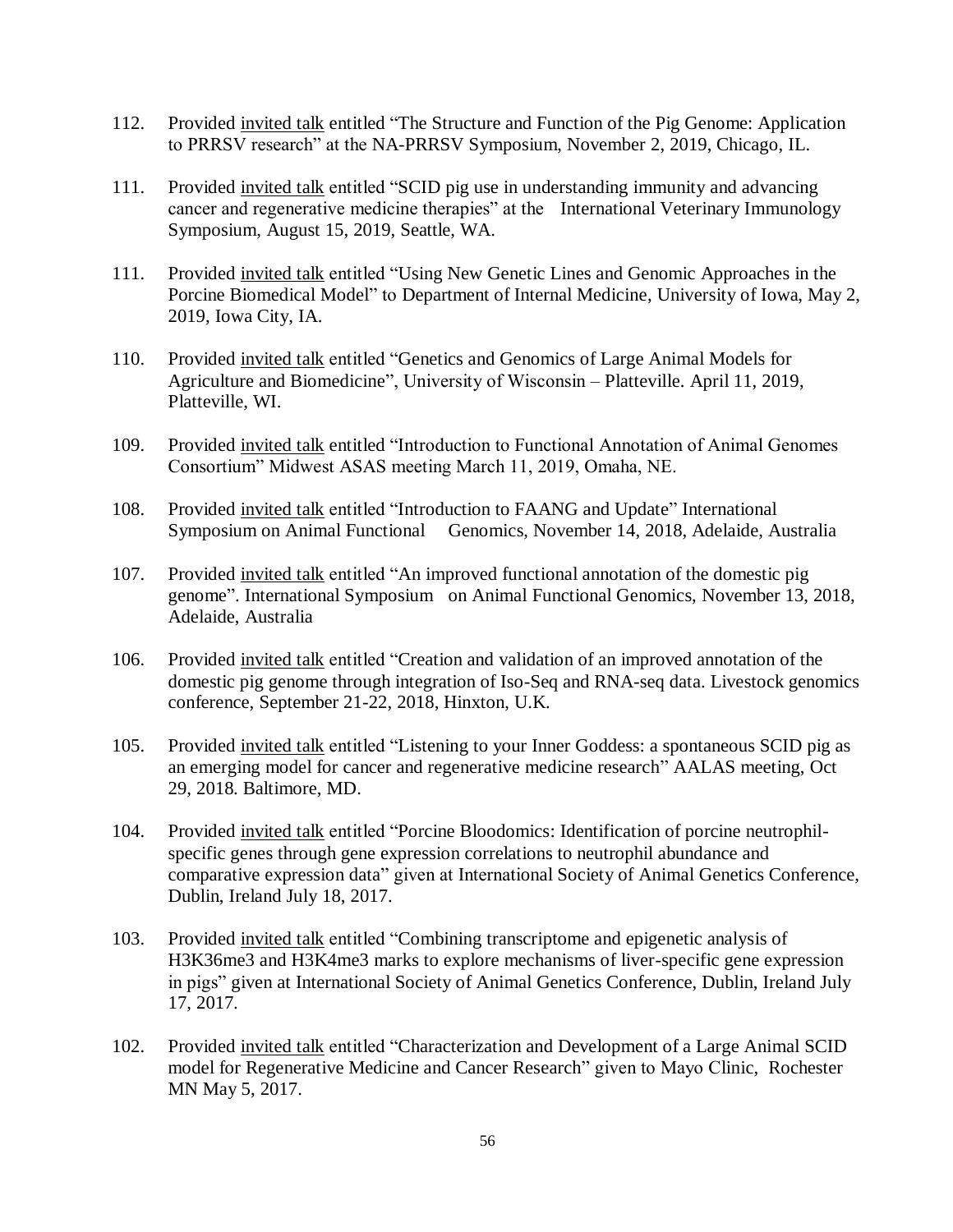- 101. Provided invited talk entitled "Thicker than water: Bloodomics for genome annotation and biomarker discovery in pigs" given to Department of Animal Science, University of Maryland- College Park, MD March 7, 2017.
- 100. Provided invited talk entitled "Serendipity in Science: Finding Important Biomedical Models where you least expect them" given to Department of Genetics, Development, and Cell Biology, Iowa State University, Ames, IA November 29, 2016.
- 99. Provided invited talk entitled "Serendipity in Science: Finding Important Biomedical Models where you least expect them" given as part of series entitled "Science at the Edge" Michigan State University, East Lansing, MI, November 10, 2016.
- 98. Provided invited talk entitled "Improvement of porcine genome annotation through comprehensive analysis of the blood transcriptome" given at Livestock Genomics Workshop, Cambridge, UK, September 14, 2016.
- 97. Provided invited talk entitled "Creating Effective Biocontainment Facilities to Maintain a Specific Pathogen Free Colony for Producing Severe Combined Immunodeficiency (SCID) Large Animals" at Comparative Medicine Directors meeting, Bethesda, MD August 9, 2016.
- 96. Provided invited talk entitled "Comparative Aspects of Functional Annotation of Genomes in the FAANG project" given at International Society of Animal Genetics Conference, Salt Lake City, UT, July 25, 2016.
- 95. Provided invited talk entitled "Research on biomarkers to predict feed efficiency in pigs" given at International Conference on Feed Efficiency in Swine, Omaha, NE October 21, 2015.
- 94. Provided invited talk entitled "The effect of RFI selection on Robustness and Resilience" given at International Conference on Feed Efficiency in Swine, Omaha, NE October 21, 2015.
- 93. Provided invited talk entitled "Serendipity in Research: Discovery of SCID) Severe Combined Immune Deficiency pigs" given at International Conference on Feed Efficiency in Swine, Omaha, NE October 21, 2015.
- 92. Provided invited talk entitled "Functional Annotation of Animal Genomes: Charge to Attendees" given at Gathering On FAANG Workshop, Washington DC October 7, 2015.
- 91. Provided invited talk entitled "Understanding the Effect of Genotype on Phenotype: Variation in Host Response to PRRS Virus" given at University of Nebraska-Lincoln Systems Biology Symposium Oct 20, 2015
- 90. Provided invited talk entitled "Response of Pigs to PRRSV infection and Analysis of Feed Efficient Pigs" given at Erciyes University, Kayseri, Turkey, May 28, 2015.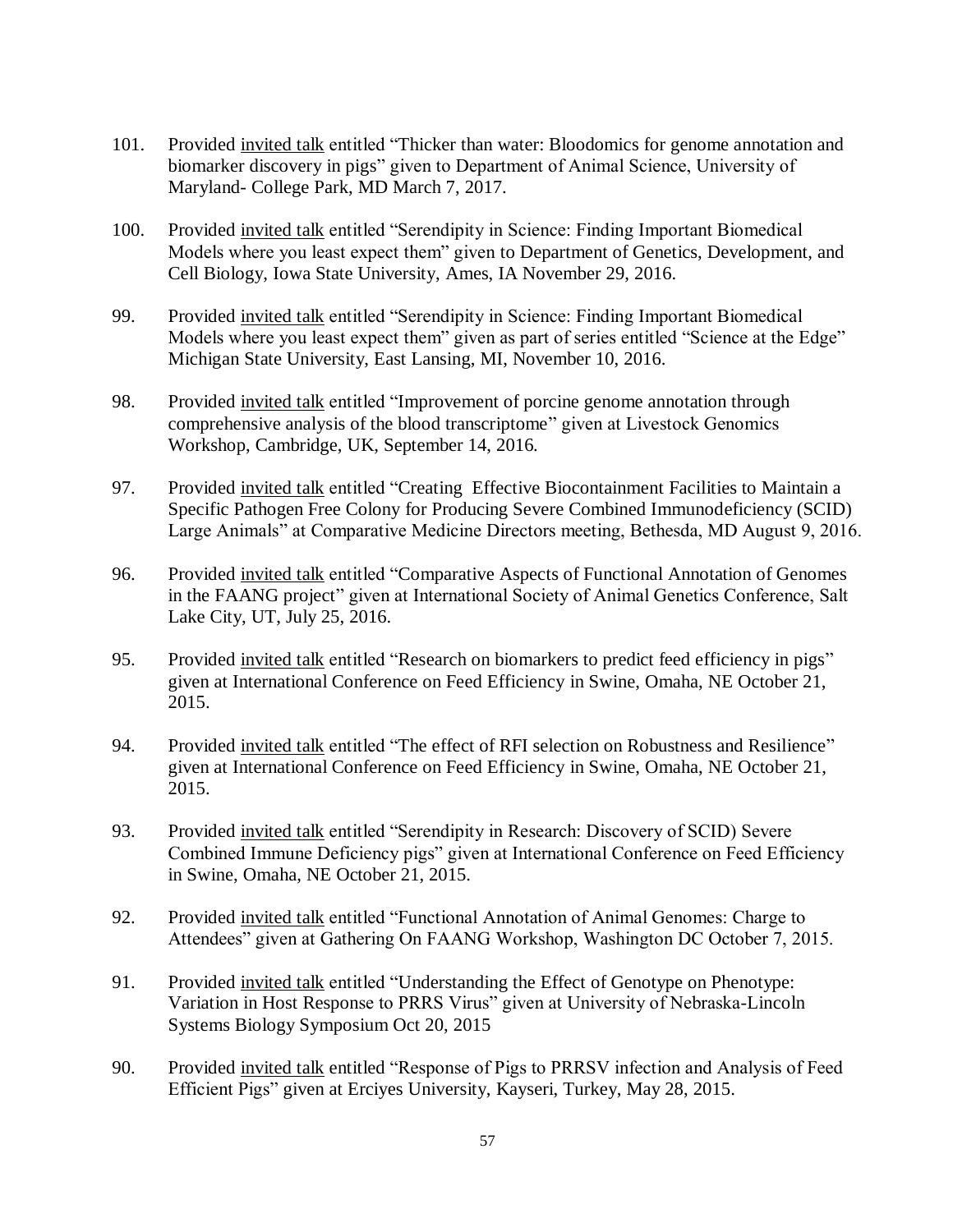- 89. Provided invited talk entitled "Discovery and Analysis of the SCID pig" given at Erciyes University, Kayseri, Turkey, May 28, 2015.
- 88. Provided invited talk entitled "Characterizing the Iowa State University Severe Combined Immune Deficient (SCID) pig" given at Plant and Animal Genome Meetings, San Diego, CA. January 10, 2015 Abstract # W832.
- 87. Provided invited talk entitled "GO annotation and WGCNA clustering of RNAseq data in response to Porcine Reproductive and Respiratory Syndrome (PRRS) given at 34<sup>th</sup> ISAG Conference, Xian China July 31, 2014.
- 86. Provided seminar entitled "Porcine genomics research at Iowa State, focusing on immune response and feed efficiency" given at Huazhong Agricultural University, Wuhan, China, July 26, 2014.
- 85. Provided seminar entitled "Porcine genomics research at Iowa State, focusing on immune response and feed efficiency" given at Chinese Academy of Agricultural Sciences, July 24, 2014.
- 84. Provided invited talk entitled "Pig SCID Model" to ASN-ASAS Preconference Workshop prior to National American Society of Animal Science meeting, Kansas City, MO, July 20, 2014.
- 83. Provided seminar entitled "A line of pigs carrying a naturally occurring mutation causing Severe Combined Immune Deficiency" given to Interdepartmental Genetics Faculty seminar series, Ames, IA October 14, 2013.
- 82. Provided invited talk entitled "A line of pigs carrying a naturally occurring mutation causing Severe Combined Immune Deficiency" to Innovate 2013- Innovations in Animal Growth and Health- The next generation of Cell Biology. ASAS-ASN meeting Brazelton, GA Sept. 22-24, 2013.
- 81. Provided seminar entitled "Severe Combined Immune Deficiency (SCID) in Pigs" given to Interdepartmental Genetics Faculty seminar series, Ames, IA October 22, 2012.
- 80. Provided invited talk entitled "Towards Biomarkers for Improving Disease Resistance in Pigs using Blood Transcriptomics" given at USDA National Centers for Animal Health, Ames, IA, May 9, 2012.
- 79. Provided invited talk entitled "Biomarkers for Improving Disease Resistance in Pigs using Blood Transcriptomics" given at Iowa Academy of Science annual meeting, North Iowa Area Community College, Mason City, IA, April 20, 2012.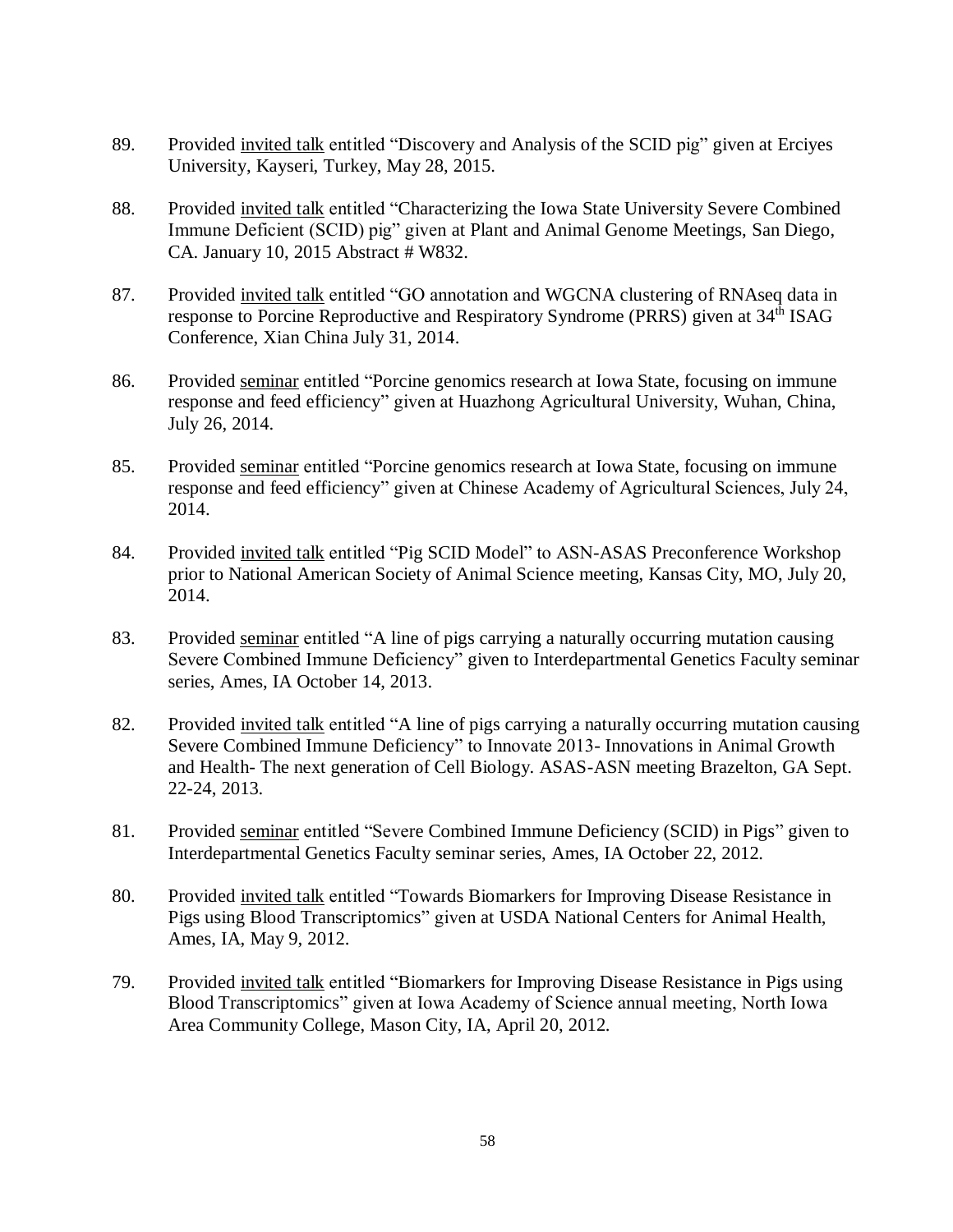- 78. Provided seminar entitled "A wee frolic in Edinburgh: my Fulbright project at Roslin Institute" given at Department of Animal Science seminar series, Iowa State University, Ames, IA, 3 February, 2012.
- 77. Provided invited talk entitled "*Advancing porcine transcriptomics using a secondgeneration GeneChip Whole Transcript Array*" given at Affymetrix Workshop, Plant and Animal Genome Meetings, January 16, 2012.
- 76. Provided seminar entitled "Multiple bioinformatic analyses of blood RNA patterns during the porcine response to *Salmonella* to identify biomarkers for reducing disease given to Bioinformatics and Computational Biology Faculty seminar series, Ames, IA, November 16, 2011.
- 75. Provided invited talk entitled "*Blood transcriptomic analysis of the early porcine immune response to identify biomarkers associated with superior disease control*" given at International Symposium on Animal Functional Genomics, Dublin Ireland October 11, 2011.
- 74. Provided invited talk entitled "Annotation and Analysis of the Porcine Transcriptomic Response to Pathogens" given at Roslin Institute, Edinburgh, U.K. June 10, 2011.
- 73. Provided invited talk entitled "Annotation and Analysis of the Porcine Transcriptomic Response to Pathogens" given at Teagasc, Grange, Country Meath, Republic of Ireland May 25, 2011.
- 72. Provided invited talk entitled "Measuring porcine blood transcriptomic responses to pathogens to find critical pathways and biomarkers for improving disease resistance and food safety" given at Scottish Agriculture College, Edinburgh, U.K. March 11, 2011.
- 71. Provided invited talk entitled "A comparative analysis of the porcine response to *Salmonella typhimurium* and its endotoxin" given at Plant and Animal Genome Meeting, NRSP-8 Workshop. January 16, 2011.
- 70. Provided invited talk entitled "Using transcriptomics to study porcine reproduction and immunology" given at INA- Jouy-en-Josas, Reproductive Biology group and Immune Response group, Jouy-en-josas, France October 16, 2010.
- 69. Provided invited talk entitled "A comparative analysis of the porcine response to *Salmonella* Typhimurium and its endotoxin" given at Systems Biology of Macrophages and Dendritic Cells in Health and Disease meeting of EMD Society, Edinburgh, U.K. 6-8 September 2010.
- 68. Provided invited talk "Whole Blood Gene Expression Patterns Measured During *Salmonella* Infection of Pigs Correlate with Bacterial Shedding" given at Animal Genomics for Animal Health meeting, Paris, France, May 31-June 2, 2010.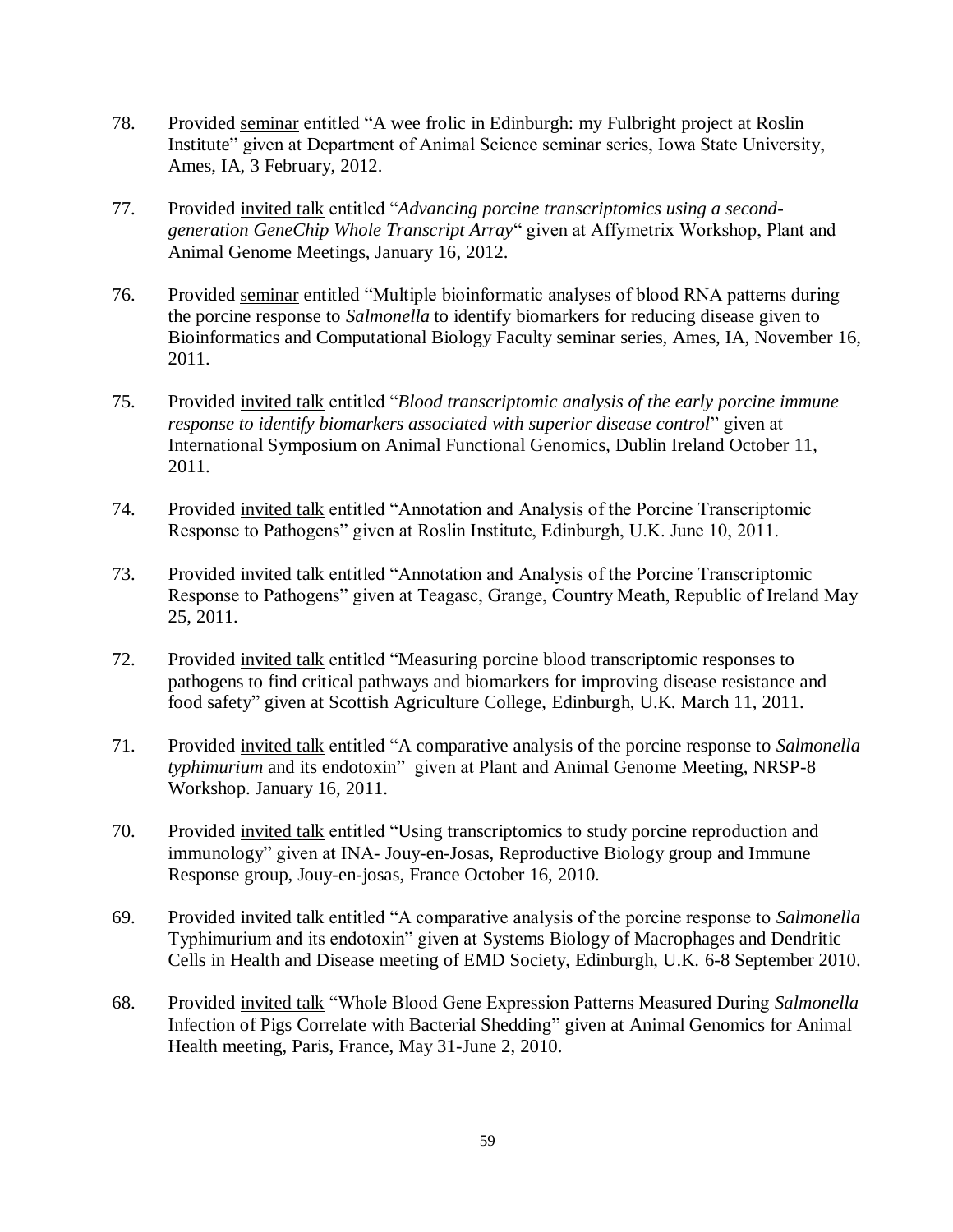- 67. Provided invited talk entitled "The use of transcriptomics to identify genes and markers controlling variation in resistance to *Salmonella* in pigs" given at Alberta Ingenuity Centre for Livestock Genomics Annual Meeting, April 12, 2010.
- 66. Provided invited talk entitled "Comparative transcriptomics: similarity and differences in vertebrate innate immune response pathways" given at Center for Integrated Animal Genomics April 8, 2010.
- 65. Provided invited talk entitled "Using transcriptomic data to develop tools for predicting Salmonella shedding traits in growing pigs." given at CRWAD annual meeting, Chicago, IL December 6-8, 2009.
- 64. Provided invited talk entitled "Transcript profiling of the porcine response to *Salmonella"*  given at Interdepartmental Genetics Faculty seminar, November 28, 2009.
- 63. Provided invited talk entitled "Developing Predictive Models for Identifying Pigs with Superior Immune Response and Improved Food Safety" given at Animal Breeding and Genetics seminar Sept 29, 2009.
- 62. Provided invited talk entitled "Using transcriptomics to develop predictive tools for identifying pigs with superior immune response and improved food safety" given at Genomics for Animal Health: Outlook for the Future-EADGENE meeting, Paris France, October 12-15, 2009.
- 61. Provided invited talk entitled "ANEXdb: An Integrated Animal ANnotation and Microarray EXpression Database"given at Swine Genome Sequencing Consortium meeting held at Wellcome Trust-Sanger Institute campus, Hinxton, U.K. November 2-5, 2009.
- 60. Provided seminar entitled "Developing Predictive Models for Identifying Pigs with Superior Immune Response and Improved Food Safety " given at ISU Animal Breeding and Genetics seminar series September 28, 2009
- 59. Provided invited talk entitled "Using transcriptomics and bioinformatics to understand why Meishan pigs have larger litters than Yorkshire pigs" given at International Scientific Advisory Committee meeting of EMBRYOGene, Quebec City, Quebec, Canada July 9, 2009.
- 58. Provided Invited seminar "Identifying genes associated with Salmonella shedding to increase pork safety through improved genetic resistance" given at National Pork Board meeting on Animal Health, December 11, 2008.
- 57. Provided seminar entitled "Host transcriptomic response to *Salmonella*" given at Iowa State University BBMB departmental seminar series, October 16, 2008.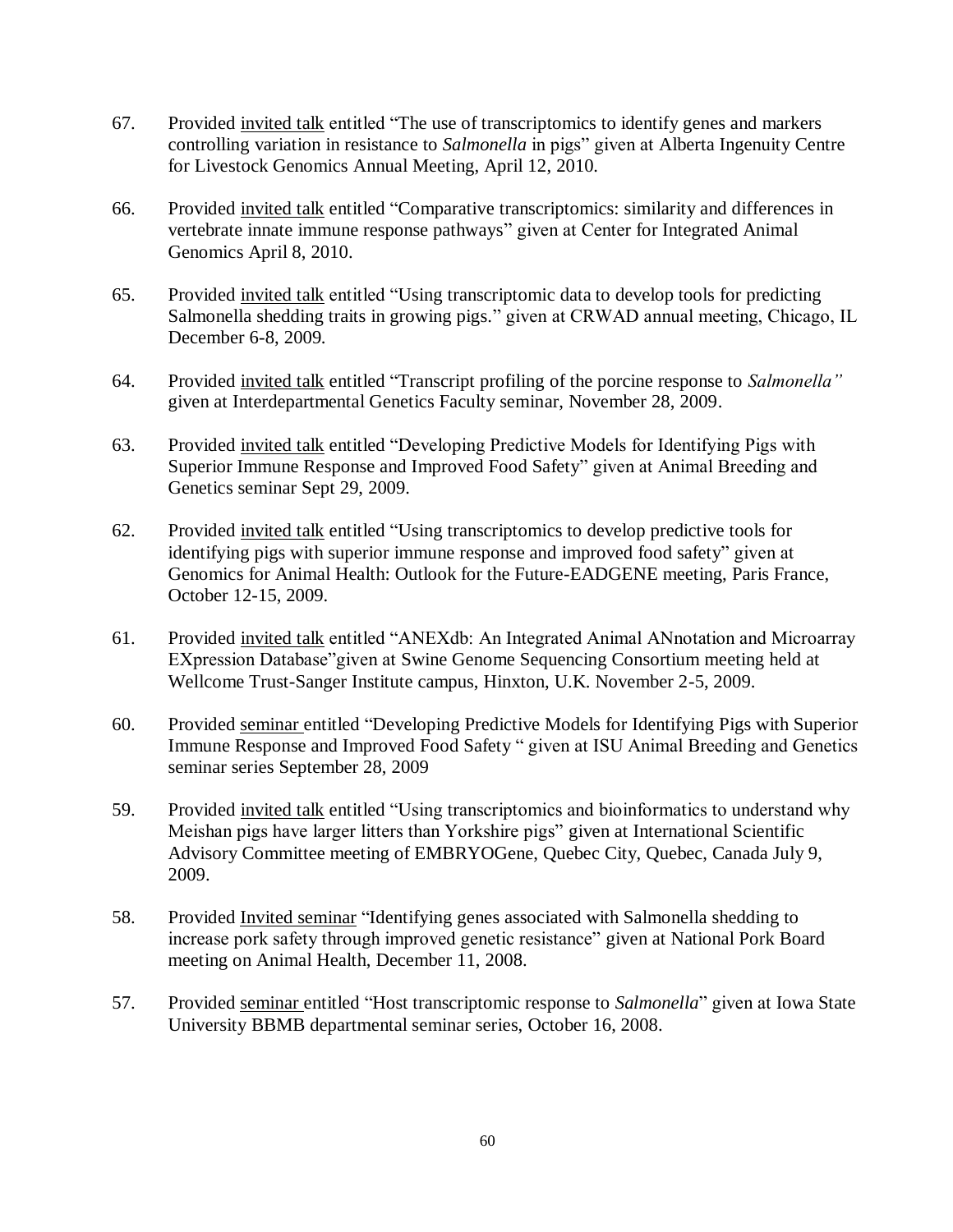- 56. Provided Invited Talk "Transcriptomic analysis of immune response to *Salmonella* infection in the pig" given at International Society of Animal Genetics meeting, Amsterdam, The Netherlands, July 20-24, 2008.
- 55. Provided Invited Talk "How to publish in Animal Genetics" given at Huazhong Agricultural University, Wuhan, PRC June 30, 2008.
- 54. Provided Invited Talk "Transcriptomic analysis at peri-implantation in the pig" given at Huazhong Agricultural University, Wuhan, PRC June 28, 2008.
- 53. Provided Invited Talk "Porcine transcriptional response to *Salmonella enterica* serovar Choleraesuis and Typhimurium: finding novel targets of NFKB and tools to predict disease resistance" given at Huazhong Agricultural University, Wuhan, PRC June 26, 2008.
- 52. Provided invited talk entitled "Comparative bioinformatic analysis of the transcriptional response to *Salmonella enterica* serovar Choleraesuis suggests novel targets of NF<sub>K</sub>B are activated in the porcine mesenteric lymph node" given at International Symposium on Animal Functional Genomics, Edinburgh, Scotland April 8, 2008.
- 51. Provided invited talk entitled "Transcriptional profiling of the peri-implantation Meishan and Yorkshire porcine conceptus and endometrium" given at Department of Animal Science, University of Missouri-Columbia, Columbia, MO, November 28, 2007
- 50. Provided Invited Talk entitled "Computational integration of structural and functional genomics data across species to develop porcine inflammatory gene regulatory pathway information" given at Animal Genomics for Animal Health meeting, Paris, France, October 23-25, 2007
- 49. Provided Invited Talk entitled "Characterizing the porcine transcriptional regulatory response to infection by *Salmonella*: Identifying putative new NF<sub>K</sub>B direct targets through comparative bioinformatics" given at *E. coli-Salmonella* Workshop, Utrecht, Netherlands, June 6, 2007
- 48. Provided Invited Talk entitled "Advances in Swine Transcriptomics" given at NRSP-8 Swine Workshop, Plant and Animal Genome meeting, San Diego, CA, January 13, 2007
- 47. Provided Invited Talk entitled "Lack of a strong NF<sub>KB</sub>-dependent transcriptional response during infection with *Salmonella enterica* serovar Typhimurium as compared to that observed in *S*. Choleraesuis infection " given at Immune Response Workshop, International Society of Animal Genetics meeting, Porto Seguro, Brazil, August 16, 2006
- 46. Provided Invited Talk entitled "Comparative Functional Genomics: Gene expression profiling in early pregnant and cycling Yorkshire gilts using the Affymetrix porcine GeneChip©" given at Comparative Genomics Workshop, International Society of Animal Genetics meeting, Porto Seguro, Brazil, August 14, 2006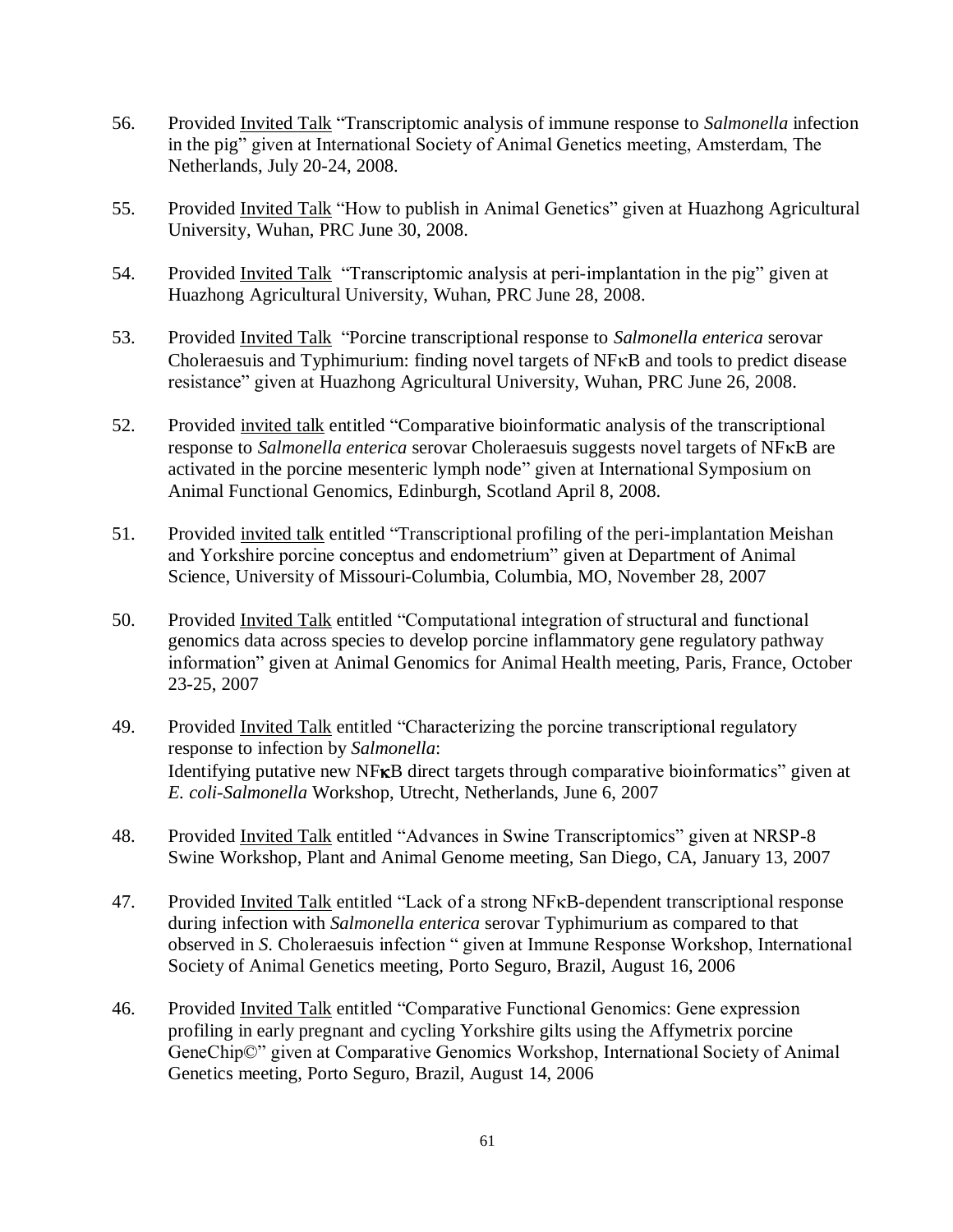- 45. Provided Invited Talk entitled "Using a first-generation porcine Affymetrix GeneChip® Array to investigate the functional genomics of immune response and reproductive biology" given at Plant and Animal Genome meeting January 17, 2006, San Diego, CA
- 44. Provided Invited Talk entitled "Integration of Functional Genomics and Quantitative Genetics to Improve Feed Efficiency in Pigs" given at inaugural USDA-CSREES Genome Project Directors meeting, San Diego, CA, January 15, 2006
- 43. Provided Invited Talk entitled "USDA-MGET Training Grant in Computational Biology for Animal Agriculture" given at inaugural USDA-CSREES Genome Project Directors meeting, San Diego, CA, January 15, 2006
- 42. Provided Invited Talk entitled "Gene Expression Profiling Applications in Agricultural Risk Assessment?" given at USDA-EPA Symposium for Agricultural Biotechnology Risk Analysis Research, November 29-December 1, 2005, Washington, D.C.
- 41. Provided seminar entitled "Transcriptional Profiling in Pigs: Initial results with two types of arrays" given at ISU-UI Joint Workshop in Bioinformatics, Iowa City, IA July 2005.
- 40. Provided Invited Talk entitled "Functional Genomics in Pigs: Validation and Use of a New Porcine Microarray" given at Prospectives in Animal Biotechnology, hosted by Institute of Biotechnology, Yeungnam University, Kyongsan, Korea, November 10, 2004.
- 39. Provided Invited Talk entitled "Identification of differentially expressed genes and transcriptome of four porcine tissues: Validating a 13K oligonucleotide array " given at International Society of Animal Genetics conference, Tokyo, Japan, September 13, 2004.
- 38. Provided Invited Talk entitled "Gene expression patterns in embryo and adult pig tissues by the use of novel porcine gene arrays" given to Department of Theriogeneology and Biotechnology, Seoul National University, Seoul, Korea, September 8, 2004.
- 37. Provided Invited Talk entitled "Current transcript profiling experience with the Qiagen-Operon Porcine Long Oligonucleotide AROS 1.0 " given in Microarray Workshop at 2004 Plant and Animal Genome Meeting, January 11, 2004
- 36. Provided Invited Talk entitled "Gene discovery and comparative genomics in the pig" given at International Workshop on Animal Genome Analysis, Tokyo, Japan, November 6-7, 2002.
- 35. Provided Invited Talk entitled "Development of EST sequence data and map locations for genes expressed in major female reproductive tissues" given at Midwest American Society of Animal Science, Des Moines, IA, March 19, 2002.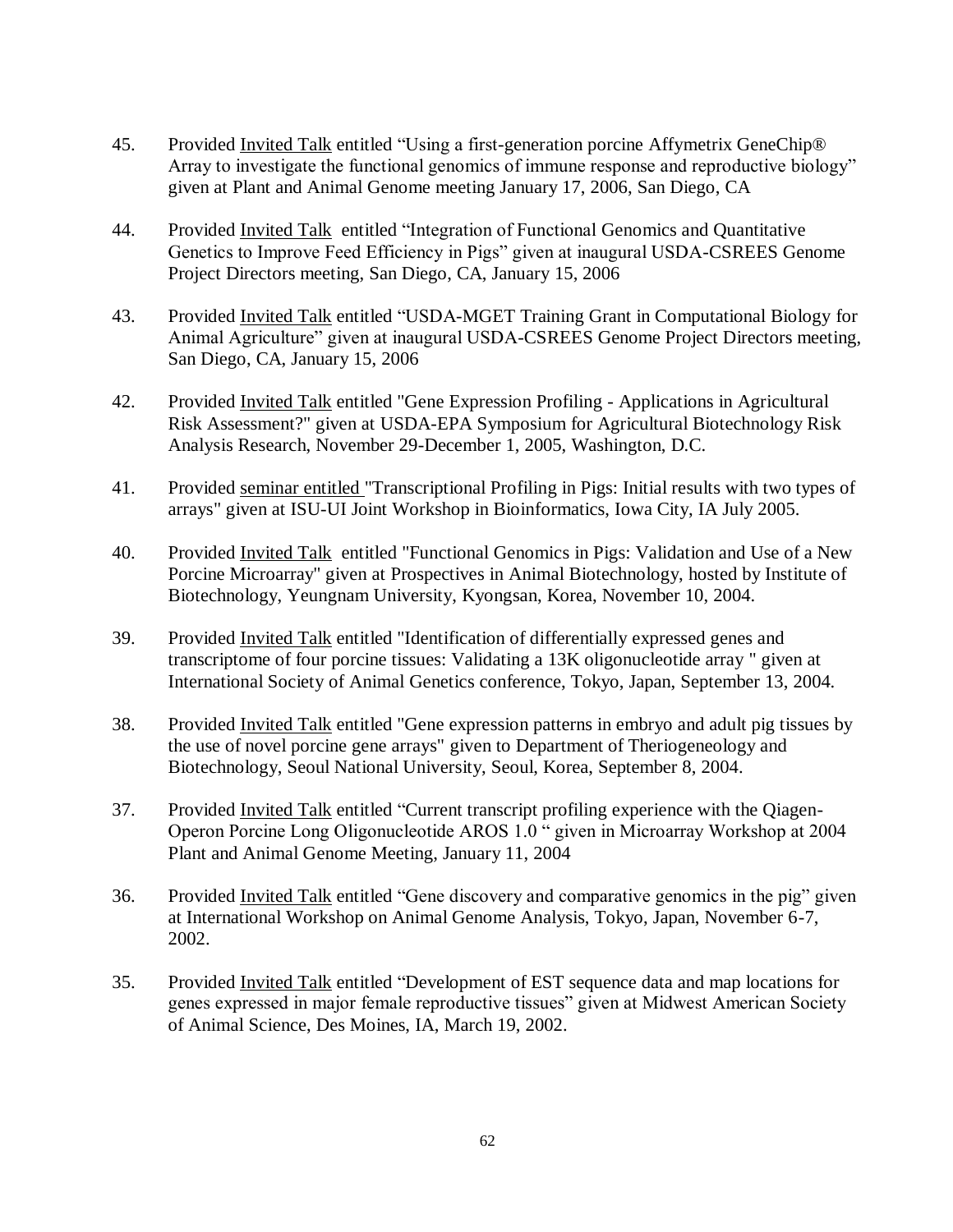- 34. Provided seminar entitled "A possible role for Hoxa-5 protein in development or maintenance of the substantia gelatinosa lineage" given at Interdepartmental Neuroscience Spring Seminar Series, Iowa State University, March 7, 2002.
- 33. Provided Invited Talk entitled "Gene Discovery and Functional Genomics in the Pig" given at Kunming Institute for Zoology, Kunming, PRC, December 17, 2001.
- 32. Provided Invited Talk entitled "Gene Discovery and Functional Genomics in the Pig" given at Huazhong Agricultural University, Wuhan, Hubei, PRC, December 14, 2001.
- 31. Provided Invited Talk entitled "Comparative mapping in mammals: surprises, conclusions and future directions", given at Huazhong Agricultural University, Wuhan, PRC, December 13, 2001.
- 30. Provided Invited Talk entitled "Gene Discovery and Functional Genomics in the Pig" given at Guangzhou Agricultural University, Guangdong, PRC, December 11, 2001.
- 29. Provided Invited Talk entitled "Gene Discovery and Functional Genomics in the Pig" given at National Swine Improvement Federation, St. Louis, MO, December 6-7, 2001.
- 28. Provided Invited Talk entitled "Genetic Manipulation of Mice: How and Why" given at 2001 Midwest Regional Meeting of American Association of Laboratory Animal Science, Ames, IA, April 27, 2001.
- 27. Provided Invited Talk entitled "Update on development of resources for functional genomics in the pig", given at NRSP-8 Swine Subcommittee Workshop, January 14, 2001.
- 26. Provided Invited Talk entitled "Comparative mapping in mammals: surprises, conclusions, and future directions", given at Aquaculture Species Genome Mapping Workshop, San Diego, CA, January 13, 2001.
- 25. Provided Invited Talk entitled "Genetic manipulation of mice—how and why", given to Iowa Meeting of American Association of Laboratory Animal Research, Des Moines, IA, October 6, 2000.
- 24. Provided Invited Talk entitled "Radiation hybrid and cytogenetic mapping of conserved breakpoints between human and pig", given at Comparative Mapping Workshop, ISAG Meeting, Minneapolis, MN, July 22, 2000.
- 23. Provided Invited Talk entitled "Comparative mapping in mammals: surprises, conclusions and future directions", given as first lecture in new lecture series of the Genomics Graduate Program, Department of Animal Science, North Carolina State University, Raleigh, NC, April 4, 2000.
- 22. Provided Invited Talk entitled "Development of resources for functional genomics in the pig", given at USDA Genome Grantee Workshop, Washington, DC, September 23, 1999.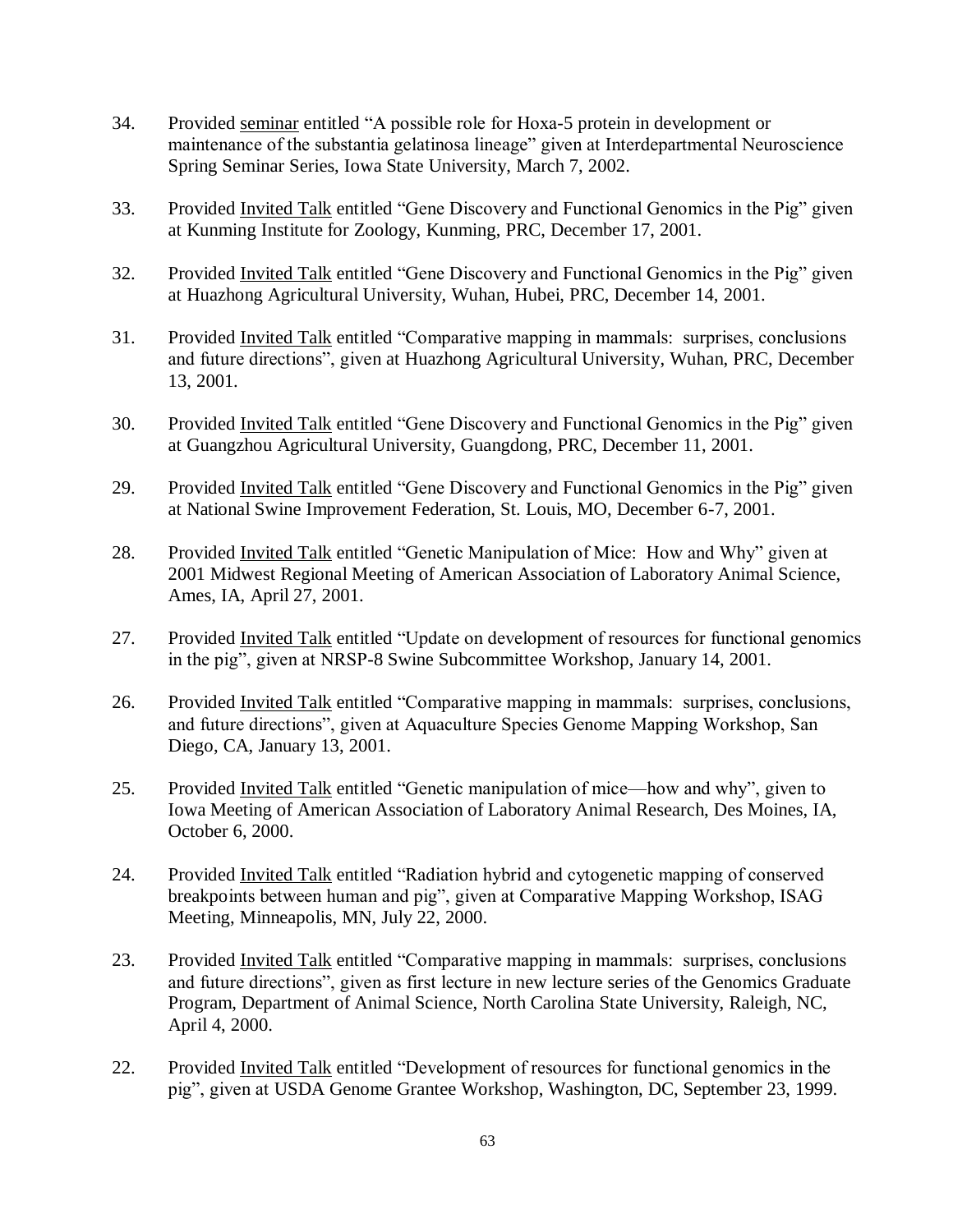- 21. Provided Invited Talk entitled "Mapping of HSA21 genes in pig confirms ZOO-FISH results and uncovers apparent high recombination rates at SSC13 loci distal to *PIT1*", given at First International Chromosome 13 Workshop, Auckland, New Zealand, August 9, 1998.
- 20. Provided Invited Talk entitled "Comparative mapping of pig homologues of human genes shows complete synteny conservation between HSA3 and SSC13 and between HSA13 and SSC11", given at Plant and Animal Genome VI, San Diego, CA, January 20, 1998.
- 19. Provided Invited Talk entitled "Identification of cis and trans acting factors controlling expression of a mouse homeobox gene", given to MIPM Departmental Seminar Series, Iowa State University, September 23, 1997.
- 18. Provided Invited Talk entitled "A high resolution map of pig chromosome 13" given to Laboratoire de Radiobiologie Applique'e, INRA-CRJ, Jouy-en-Josas, France, July 7, 1997.
- 17. Provided Invited Talk entitled "A high resolution map of pig chromosome 13" given to Department of Animal Genetics and Breeding, Merelbeke, Belgium, July 4, 1997.
- 16. Provided Invited Talk entitled "A candidate gene for disease resistance in pigs" given to Pig Improvement Company, Fyfield, United Kingdom, July 1, 1997.
- 15. Provided Invited Talk entitled "A high resolution map of pig chromosome 13" given at Laboratorie de Genetique Cellulaire, INRA Toulouse, France, April 8, 1997.
- 14. Provided Invited Talk entitled "Mouse Hoxa-5: identifying cis and trans acting elements using a transgenic approach" given at Centre de Recherche, L'Hotel-Dieu de Quebec, Quebec City, Canada, November 12, 1996.
- 13. Provided Invited Talk entitled "Cloning and analysis of pig NRAMP and other candidate genes for disease resistance and comparative genome mapping in pigs" given at Midwestern American Society of Animal Science Meeting, Des Moines, Iowa, March 18-20, 1996.
- 12. Provided Invited Talk entitled "Cloning, polymorphism identification and mapping of the pig gene for OCT1" given at Midwestern American Society of Animal Science Meeting, Des Moines, Iowa, April 10-12, 1995.
- 11. Provided Invited Talk entitled "Cloning, characterization and mapping of candidate genes in swine" given at XXIV International Conference for Animal Genetics, Prague, Czech Republic, July 26, 1994.
- 10. Provided Invited Talk entitled "Isolation of candidate genes expressed in the immune system and muscle, and association of a pig muscle gene with quantitative traits" given at American Society of Animal Science National Meeting, Minneapolis, MN , July, 11-15, 1994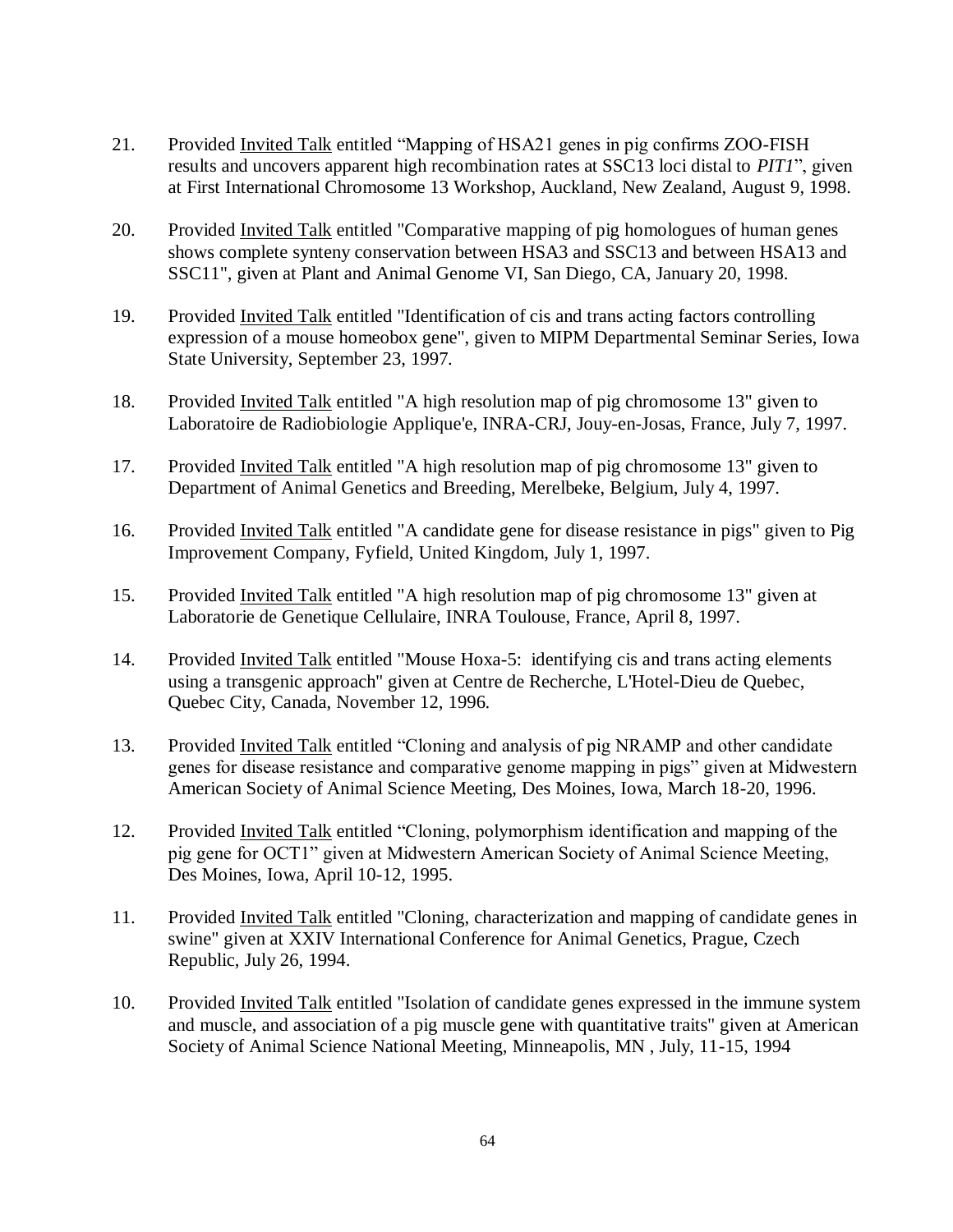- 9. Provided Invited Talk entitled "Molecular Biology in Genetic Improvement of Livestock" given at All-Russian Institute for Farm Animal Breeding and Genetics, St. Petersburg, Russia, June 1, 1994
- 8. Provided Invited Talk entitled "Cloning of a new swine gene with potential major effects on disease resistance" given at Midwest Animal Science Meeting, March 29-31, 1993, Des Moines, Iowa
- 7. Provided Invited Talk entitled "Polymorphisms in the porcine POU domain genes" given at Animal Biotechnology Seminar Series, University of Minnesota, St. Paul, Minnesota, March 10-11, 1993.
- 6. Provided Invited Talk entitled "Identification of positively and negatively acting regionspecific elements near Hox 1.3" given to European Molecular Biology Organization, Summer Seminar Series, Heidelberg, Germany, August 10, 1992.
- 5. Provided Invited Talk entitled "Cloning and analysis of porcine POU-domain genes for growth and lactation (PIT-1) and immune function (Oct-2)" given at XXIII International Conference for Animal Genetics, Interlaken, Switzerland, August 3-7, 1992.
- 4. Provided Invited Talk entitled "Developments in molecular biology and gene mapping", given at National Pork Board Meeting, Ames, IA, January 27, 1992.
- 3. Provided Invited Talk entitled "Region-specific Homeobox Enhancers Control Expression of Hox 1.3 and Hox 5.1 Gene Fusions in Transgenic Mice", West Coast Developmental Biology meeting, Stanford Sierra Camp, South Lake Tahoe, California, May 3-6, 1990.
- 2. Provided Invited Talk entitled "Candidate Genes Controlling Mammalian Development", Institute of Genetics, Hungarian Academy of Sciences, Szeged, Hungary, October 12, 1989.
- 1. Provided Invited Talk entitled "Spatial Regulation of a Homeobox Gene in Transgenic Mice", Northeastern Regional Conference on Developmental Biology, Woods Hole, Massachusetts, November 17-20, 1988.

## **XI. REVIEW AND EDITING**

In addition to my six-year service as Functional Genomics Editor of Animal Genetics, I serve as a Review Editor for *Scientific Reports*, an Associate Editor of *BMC Genomics*, and serve as an Editorial Board member of *Mammalian Genome*, *Advances in Genomics and Gene Expression*, and *Animal Biotechnology*. In 2014-2015, I served as the Co-Editor of a special issue of *The ILAR Journal*, a National Academy of Science journal. The Special issue covered large animal models of disease.

I serve as an ad hoc article reviewer for the following journals: *Trends in Microbiology, BMC Genomics, BMC Genetics, Genesis, Journal of Animal Science; Journal of Dairy Science; Genetics Selection Evolution; Journal of Animal*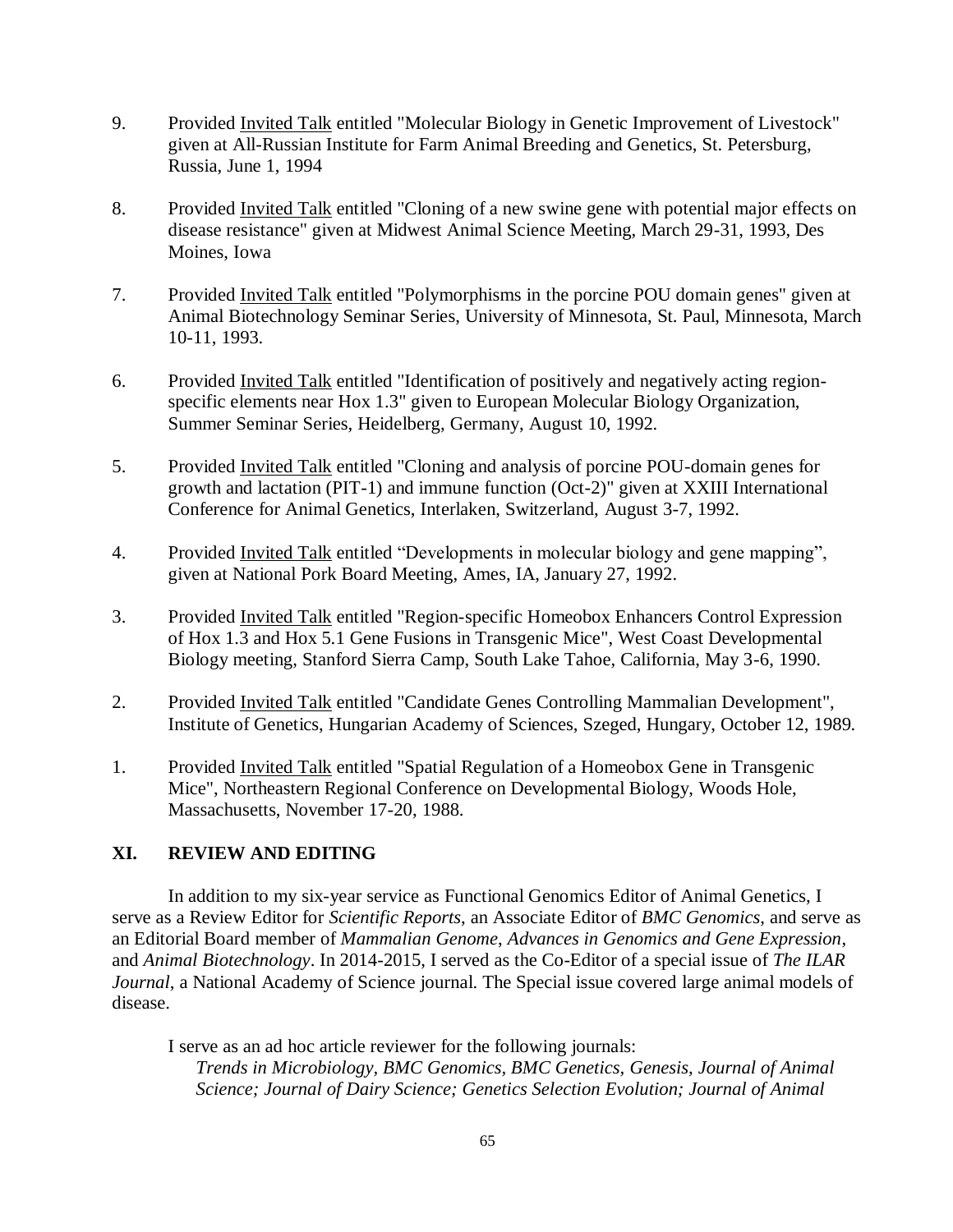*Breeding and Genetics; Domestic Animal Endocrinology; Molecular Cell Biology; Mechanisms of Development; Animal Genetics; Animal Biotechnology, Genomics, Mammalian Genome, Biochimica et Biophysica Acta- Gene Structure and Expression.*

I serve as an ad hoc grant reviewer for the following international organizations:

| Genome Canada         | 2010-present |
|-----------------------|--------------|
| IBiSA (France)        | 2008-present |
| <b>INRA</b> (France)  | 2008-present |
| Wellcome Trust (U.K.) | 2004-2005    |
| BARD (U.S.-Israel)    | 2001-present |
| <b>BBSRC</b> (U.K.)   | 2001-present |
|                       |              |

I have served as review panel member (\*ad hoc) for the following external review panels (Panel IDs are not shown for confidentiality but are available upon request):

- 2019\* SBIR Phase II, USDA-NIFA-AFRI
- 2019 Special Emphasis Panel/Scientific Review Group, NIH-3
- 2019 Special Emphasis Panel/Scientific Review Group, NIH-2
- 2019 Special Emphasis Panel/Scientific Review Group, NIH-1
- 2018 Animal Genome, USDA-NIFA-AFRI
- 2018 EPSCoR Research Infrastructure Improvement Track 2, NSF
- 2018 Special Emphasis Panel/Scientific Review Group, NIH-2
- 2018 Special Emphasis Panel/Scientific Review Group, NIH-1
- 2017 EPSCoR Research Infrastructure Improvement Track 2, NSF
- 2013\* Animal Health, USDA-NIFA-AFRI
- 2004 NIH/NCRR Genotyping Centers Special Emphasis Panel
- 2002 NIH/NIGMS-NSF Special Study Section; "Mathematics in Biology"
- 1996 Animal Molecular Genetics, USDA-NRI Competitive Grants Program
- 1993\* National Research Council Aid Competitive Research Program
- 1991 Animal Molecular Genetics, USDA-NRI Competitive Grants Program

I serve on several review panels within the College of Agriculture at ISU.

## **XII. PROFESSIONAL IMPROVEMENT ACTIVITIES**

SABBATICAL (January 2011-July 2011) Roslin Institute, University of Edinburgh, Scotland, U.K. This activity centered on the Fulbright Scholarship described below.

FULBRIGHT SCHOLARSHIP application and award. Organized a meeting with prospective collaborators (Summer-Fall 2009) and developed a successful application to the US-UK Fulbright Commission, who funded a six-month stay in Edinburgh, Scotland, UK to work on systems biology of immunology relating to animal and human health (January 2011-July 2011).

Attended two courses in immunology on campus to develop more training in this field: BBMB 615 "Molecular Immunology" Fall 2009, and MICRO 475/575 "Immunology", Spring 2010 and 2013.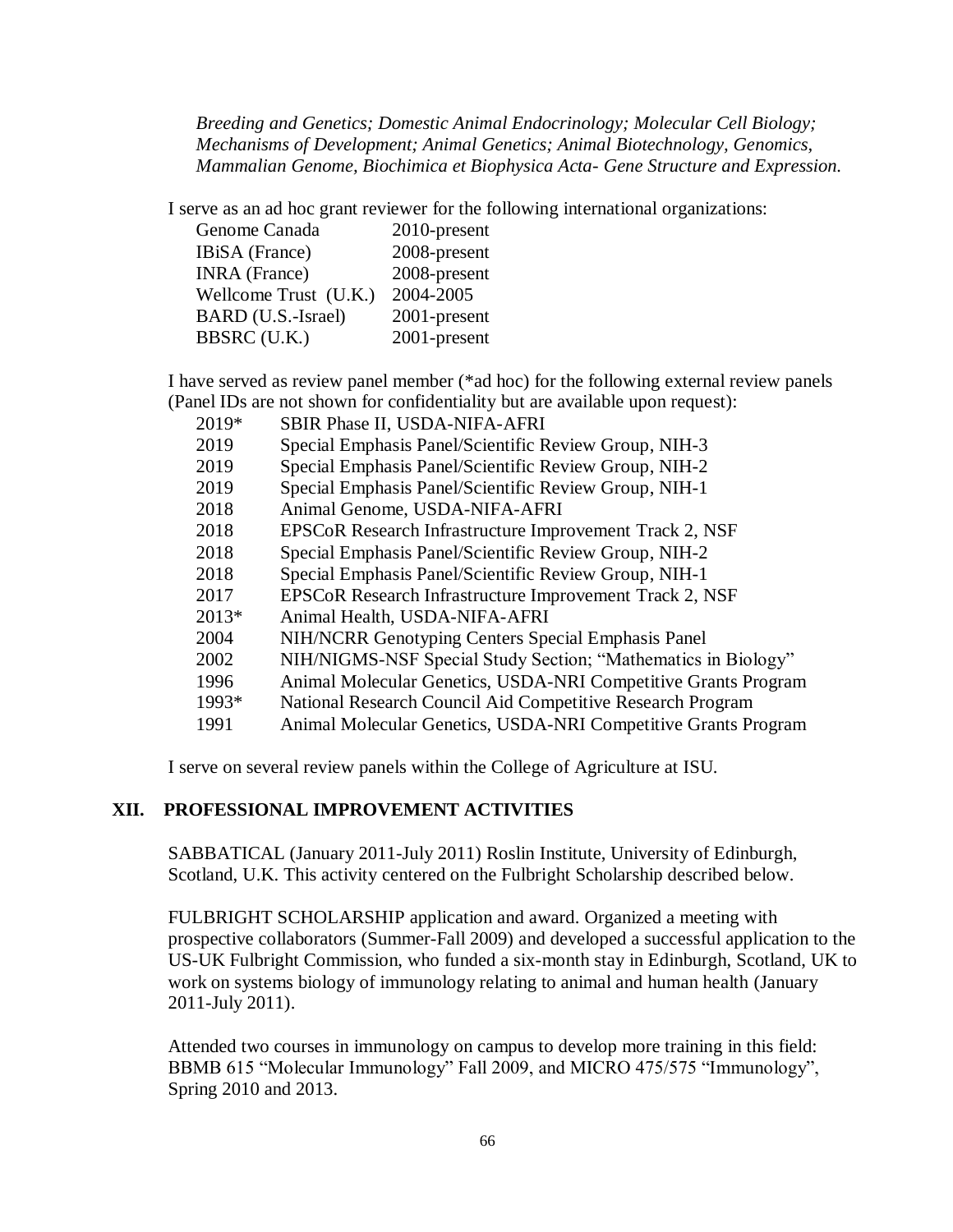Attended Gene Ontology Workshop, held at Iowa State University, June 11, 2009

Organized Systems Biology 2009 Symposium at Iowa State University, held June 11-15, 2009, Ames, IA. ~150-175 attendees.

Attended 2-day training session for Otterlace software for Swine Genome Annotation held at Wellcome Trust Sanger Centre, Hinxton, U.K. July 16-18, 2008.

Organized Comparative Genomics Workshop at International Society of Animal Genetics meeting, held August 14, 2006, Porto Seguro, Brazil, 90-100 attendees

Organized "Integration of Structural and Functional Genomics" Symposium at Iowa State University, held September 22-25, 2005, Ames, IA, 145 attendees.

Organized First International Pig Chromosome 13 Workshop, held August 9, 1998, Auckland, New Zealand, 40 attendees.

WORK REASSIGNMENT (April 1 - August 25, 1997; Laboratorie de Genetique Cellulaire, INRA, Toulouse, France). My primary responsibility was to use new Radiation Hybrid (RH) mapping resource available at INRA-Toulouse to develop an improved comparative pig chromosome 13 map. My additional duties: develop new markers for pig genome mapping, and to use the classical somatic cell hybrid panel (SCHP) for physical mapping. Results: 12 genes successfully mapped using the RH panel; 2 new gene markers developed, and 4 genes mapped using the SCHP. I obtained agreement from INRA staff to receive characterized RH panel in 1998 for long-term collaborative research; receipt was delayed until 1999.

MEMBERSHIP IN PROFESSIONAL AND HONOR SOCIETIES:

International Society of Animal Genetics American Society of Animal Science American Society for Biochemistry and Molecular Biology Gamma Sigma Delta Honorary Agriculture Society Sigma Xi Scientific Honorary Society

MEETINGS, CONFERENCES, WORKSHOPS ATTENDED (reverse chronological order):

National Swine Improvement Federation, Indianapolis, IN Dec 5-6, 2019.

North American-PRRS Symposium, Chicago, IL November 2-3, 2019.

International Veterinary Immunology Symposium, Seattle, WA, August 13-16, 2019

Holden Comprehensive Cancer Center Retreat, Iowa City, IA, June 19, 2019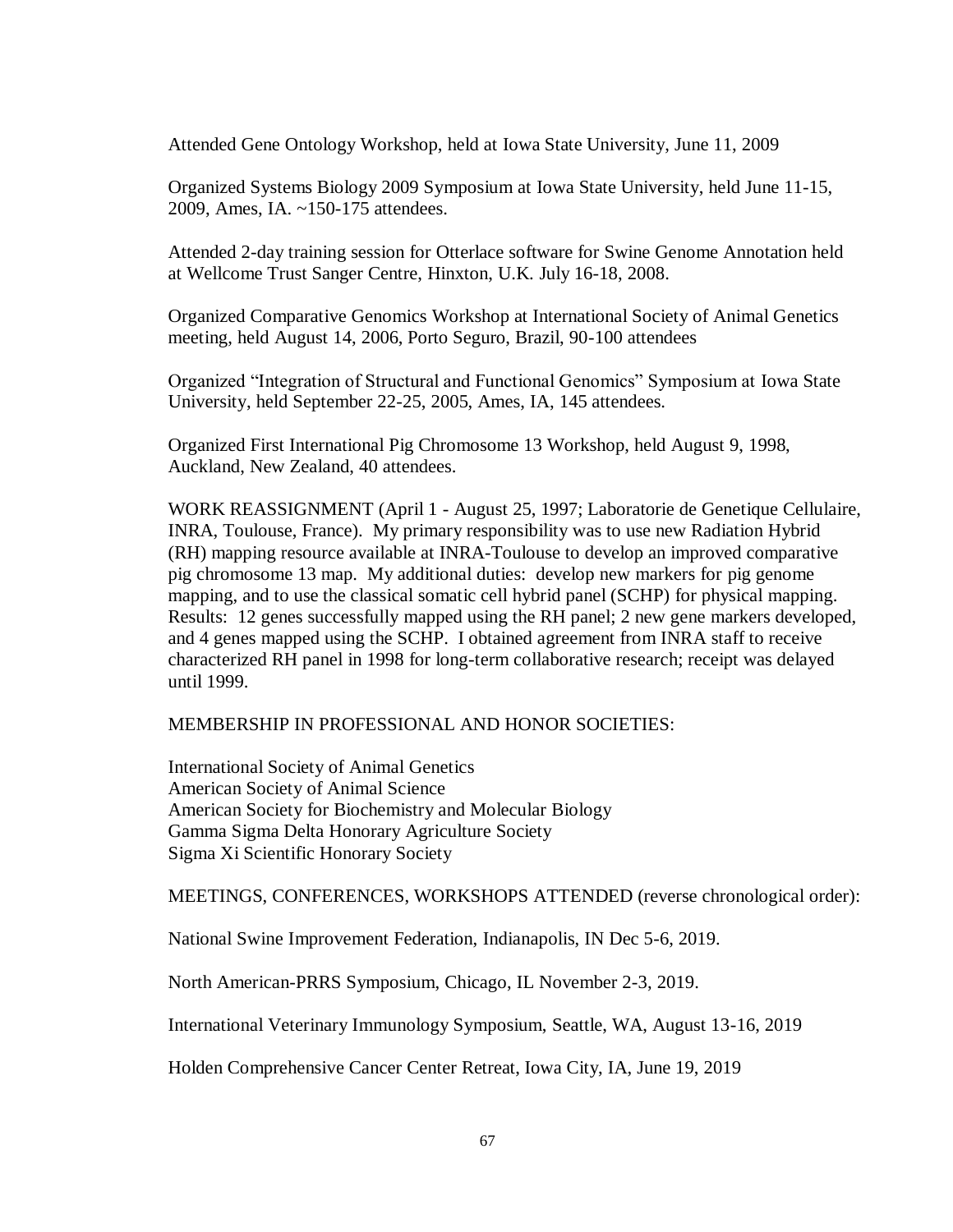Midwest American Society of Animal Science, Des Moines, IA, March 11-13, 2019

NRSP-8 Swine Sub-committee meeting, San Diego, CA, January 12, 2019 and Plant and Animal Genome XXVII, San Diego, CA, January 13-17, 2019

International Symposium on Animal Functional Genomics, Adelaide, Australia, November 11-15, 2018.

American Association of Laboratory Animal Science, Baltimore MD October 30-Nov 2, 2018.

NRSP-8 Swine Sub-committee meeting, San Diego, CA, January 13, 2017 and Plant and Animal Genome XXVI, San Diego, CA, January 14-18, 2018.

ISAG Meeting Dublin, Ireland, July 16-20, 2017.

NRSP-8 Swine Sub-committee meeting, San Diego, CA, January 14, 2017 and Plant and Animal Genome XXV, San Diego, CA, January 16-19, 2017.

Animal Genomics Workshop, European Commission, Brussels, Belgium, Oct 8-9, 2016.

Livestock Genomics meeting, Cambridge, UK, September 14-16, 2016

Comparative Medicine Resource Directors Meeting, Bethesda, MD, August 9,10, 2016.

ISAG meeting, Salt Lake City, UT, July 23-27, 2016

Biology of Genomes- Cold Spring Harbor, NY May 10-14, 2016.

NRSP-8 Swine Sub-committee meeting, San Diego, CA, January 9, 2016 and Plant and Animal Genome XIV, San Diego, CA, January 10-14, 2016

International Conference on Feed Efficiency in Swine, Omaha, NE October 21, 2015.

University of Nebraska-Lincoln Systems Biology Symposium, Lincoln, NE Oct 20, 2015

GO-FAANG Workshop Washington, DC, October 7-8, 2015

International Symposium on Animal Functional Genomics, Piacenza, Italy, July 27-30, 2015

Midwest American Society of Animal Science, Des Moines, IA, March 16-18, 2015

Keystone Meeting on Veterinary Immunology, Keystone, Colorado, January 20-15, 2015

NRSP-8 Swine Sub-committee meeting, San Diego, CA, January 10, 2015 and Plant and Animal Genome XVIII, San Diego, CA, January 11-15, 2015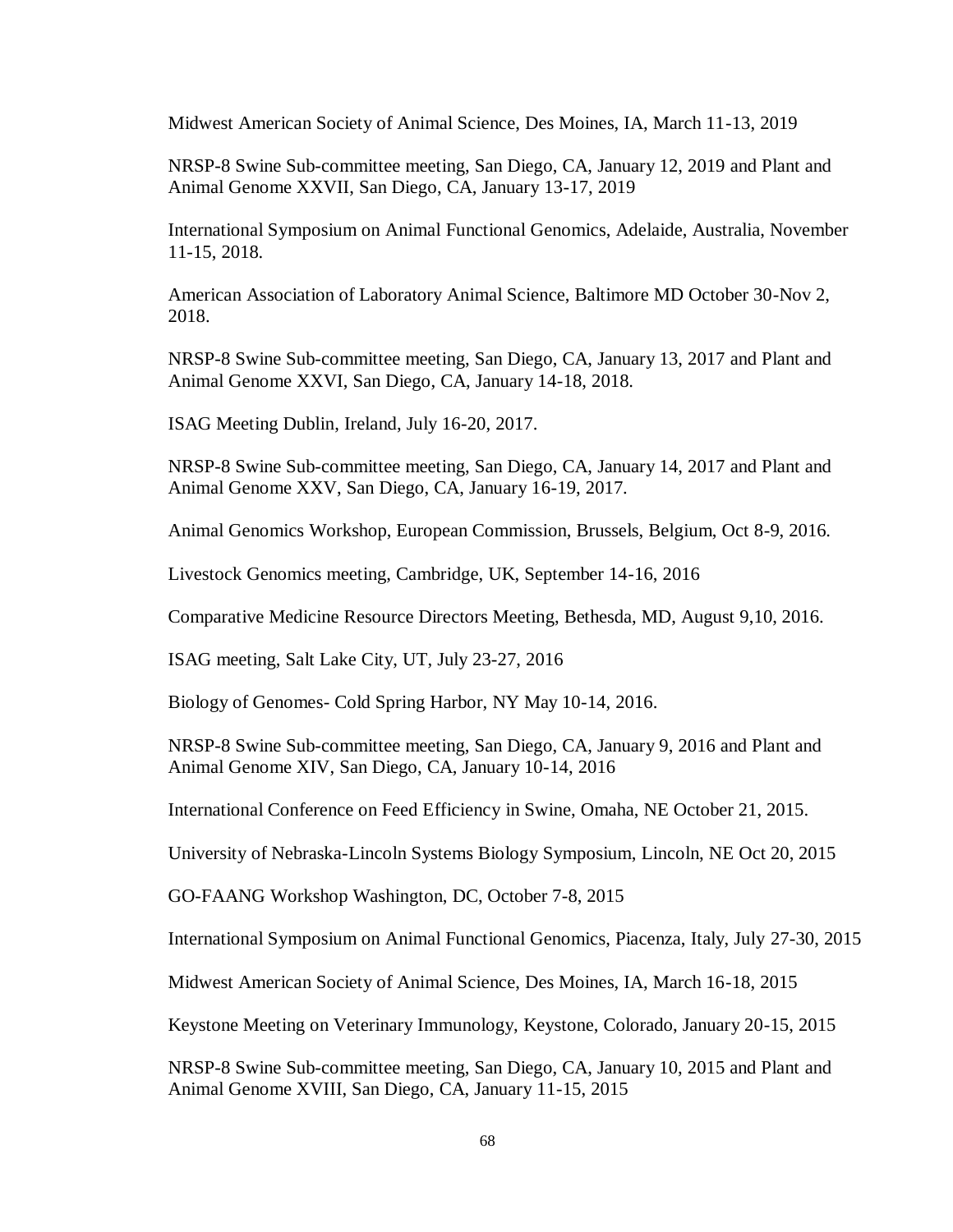Livestock Genomics meeting, Cambridge, UK, September 18-20, 2014

ISAG meeting, Xi'An, China, July 27- August 1, 2014.

Vaccines Against Antigenically Variable Viruses meeting, Ames, IA, June 18-20, 2014

NRSP-8 Swine Sub-committee meeting, San Diego, CA, January 12, 2014 and Plant and Animal Genome XVIII, San Diego, CA, January 13-16, 2014

AgENCODE meeting, San Diego, CA, January 10, 2014.

Innovate 2013- Innovations in Animal Growth and Health- The next generation of Cell Biology. ASAS-ASN meeting Brazelton, GA Sept. 22-24, 2013.

Biology of Genomes- Cold Spring Harbor, NY May 7-11, 2013.

NRSP-8 Swine Sub-committee meeting, San Diego, CA, January 14, 2012 and Plant and Animal Genome XVIII, San Diego, CA, January 15-18, 2012

Attended International Conference on Feed Efficiency in Swine, Omaha, Nebraska, November 8-9, 2011

Attended Livestock Gentec meeting Edmonton, Alberta, CA October 2011

Attended ISAFG meeting, Dublin, Ireland October 2011

Attended Swine in Biomedical Science meeting, Chicago, IL July 2011.

Attended proteomics mtg in Glasgow, Scotland, U.K. 2011

NRSP-8 Swine Sub-committee meeting, San Diego, CA, January 15, 2011

Attended Fulbright Opening London, U.K. September 2010

Attended European Macrophage mtg Edinburgh September 2010

Attended ISAG meeting, Edinburgh, Scotland, U.K. July 2010

Attended NRSP-8 Swine Sub-committee meeting, San Diego, CA, January 9, 2010 and Plant and Animal Genome XVIII, San Diego, CA, January 10-13, 2010.

CRWAD annual meeting held in Chicago, IL December 6-8, 2009.

Swine Genome Sequencing Consortium meeting held at Wellcome Trust-Sanger Institute campus, Hinxton, U.K. November 2-5, 2009.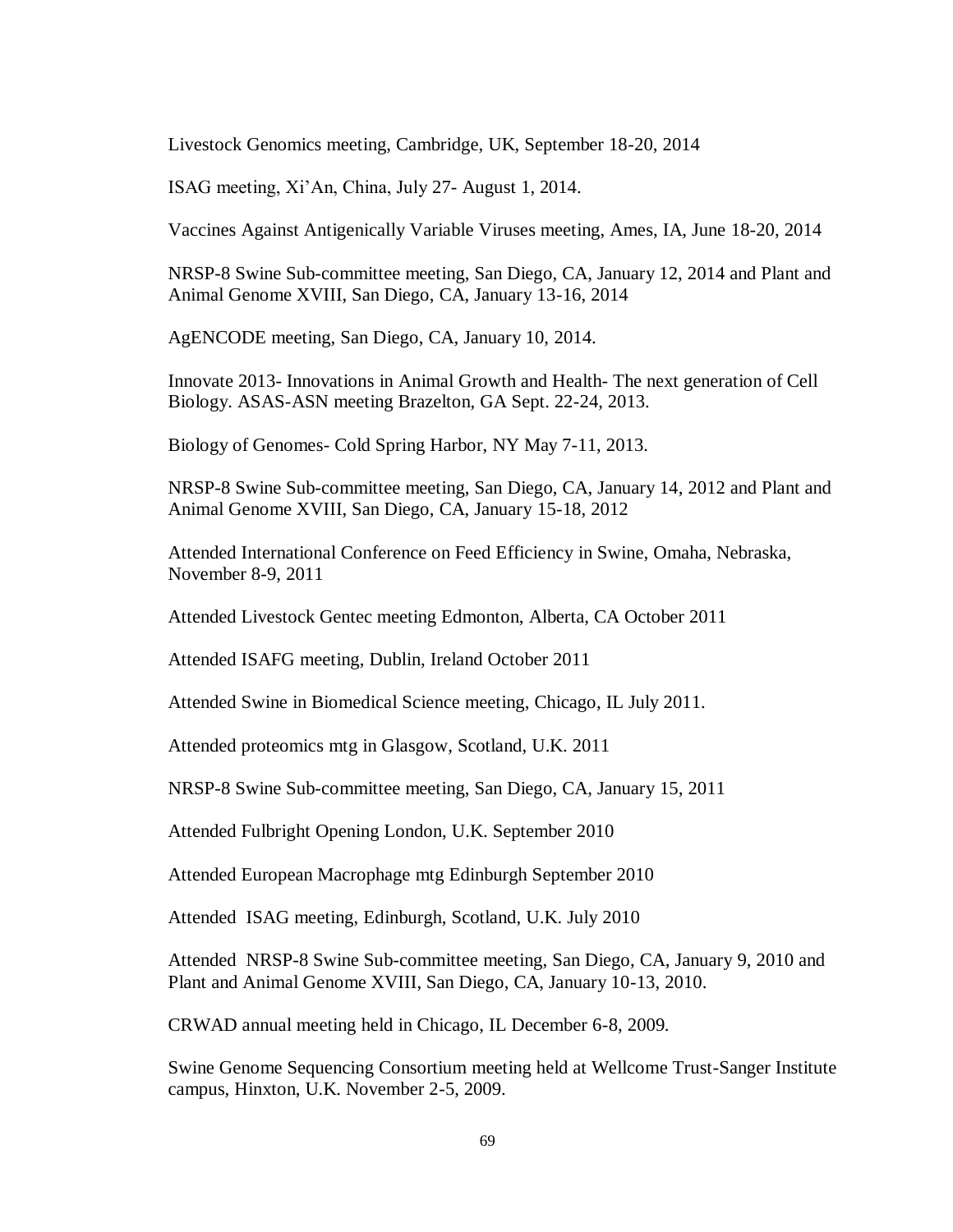Genomics for Animal Health: Outlook for the Future-EADGENE meeting, Paris France, October 12-15, 2009.

National ASAS meeting held in Montreal, Canada, July 11-14, 2009.

International Scientific Advisory Committee meeting of EMBRYOGene, Quebec City, Quebec, Canada July 9, 2009

NRSP-8 Swine Sub-committee meeting, San Diego, CA, January 10, 2009 and Plant and Animal Genome XVII, San Diego, CA, January 11-14, 2009.

Organized Comparative Genomics Workshop at International Society of Animal Genetics meeting, held July 21, 2008, 108 attendees and six speakers.

"Extracellular and Membrane Proteases in Cell Signaling" at Iowa State University, 18-21 September 2008

Emerging Disease Workshop, USDA- National Animal Disease Center, November 3, 2008.

Translational Biology Workshop, Iowa State University, October 28, 2008.

Iowa Biotechnology Association meeting, Iowa State University, September 17, 2008.

International Society of Animal Genetics, Amsterdam, The Netherlands, July 20-24, 2008.

First Porcine Genome Annotation Jamboree, Wellcome Trust Sanger Centre, Hinxton, U.K. July 16-18, 2008.

NC-1037 Multi-state research meeting, Beltsville, MD, May 14-15, 2008.

Lush Genetics Symposium, Iowa State University, April 25, 2008.

International Symposium on Animal Functional Genomics, Edinburgh, Scotland April 7-9, 2008

NRSP-8 Swine Sub-committee meeting, San Diego, CA, January 12, 2008 and Plant and Animal Genome XVI, San Diego, CA, January 13-16, 2008.

Animal Genomics for Animal Health meeting, Paris, France, October 23-25, 2007

1st Annual Midwest Symposium on Computational Biology and Bioinformatics, Northwestern University, Evanston, IL October 5-7, 2007

NC-1004 meeting and OW Robinson Symposium, Raleigh, NC, June 21-23, 2007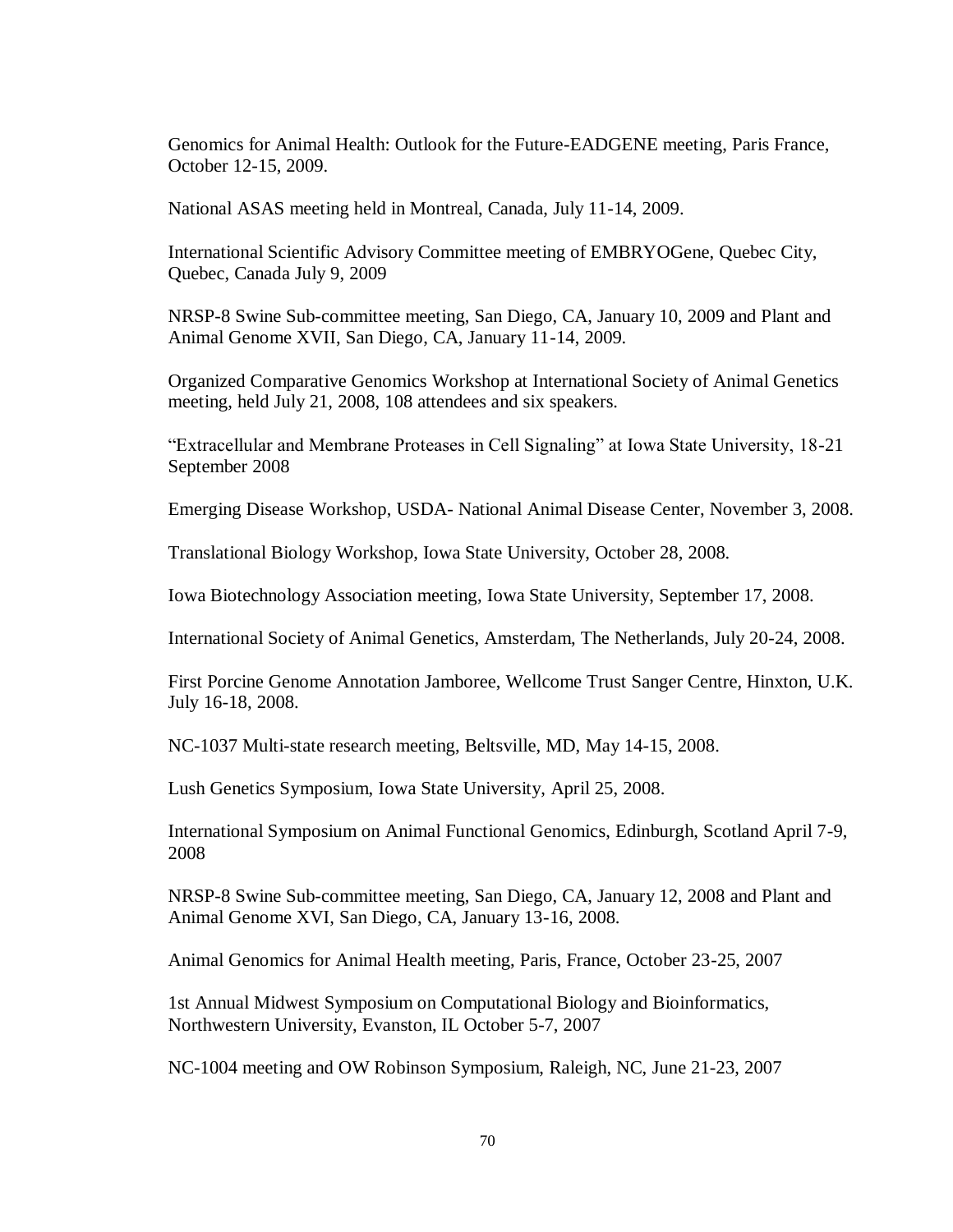Animal Genetics Editorship meeting, Blackwell LLC, Oxford, U.K. June 14, 2007

EADGENE-SABRE meetings and *E. coli-Salmonella* Workshop, Utrecht, Netherlands, June 4-8, 2007

Nat. Pork. Board-PRRSV planning meeting, Des Moines IA, May 9, 2007

NRSP-8 Swine Sub-committee meeting, San Diego, CA, January 13, 2007

International Society of Animal Genetics, Porto Seguro, Brazil, August 12-17, 2006

ISU-UI-NMSU Joint Bioinformatics Workshop Ames, IA July 2006

NC-1004 meeting and NRSP-8 Swine Sub-committee meeting, San Diego, CA, January 14, 2006

ISU Symposium Integration of Structural and Functional Genomics, Ames, IA September 22-25, 2005

ISU Genetics of Animal Health meeting, Ames, IA, July 2005

ISU-UI Joint workshop in Bioinformatics, Iowa City, IA, July 2005

EPA-USDA Symposium for Agricultural Biotechnology Risk Analysis Research, Washington DC, Nov 29-December 1, 2005

NRSP-8 Swine Sub-committee meeting, San Diego, CA, January 15, 2005

NC-1004 meeting, Ames, IA, December 11, 2004.

"Prospectives in Animal Biotechnology" conference, hosted by Institute of Biotechnology, Yeungnam University, Kyongsan, Korea, November 10, 2004.

International Society for Animal Genetics (ISAG), Tokyo, Japan September 2004

Plant and Animal Genome XII, San Diego, CA, January 11-15, 2004

NC-1004 Meeting San Diego, CA, January 11, 2004

NRSP-8 Meeting, San Diego, CA, January 10, 2004

"Livestock genomes: sequence annotation and informatics challenges", Lake Conroe, TX, October 4-7, 2003

Midwest Neurobiology Meeting. Ames, IA, May 16-18, 2003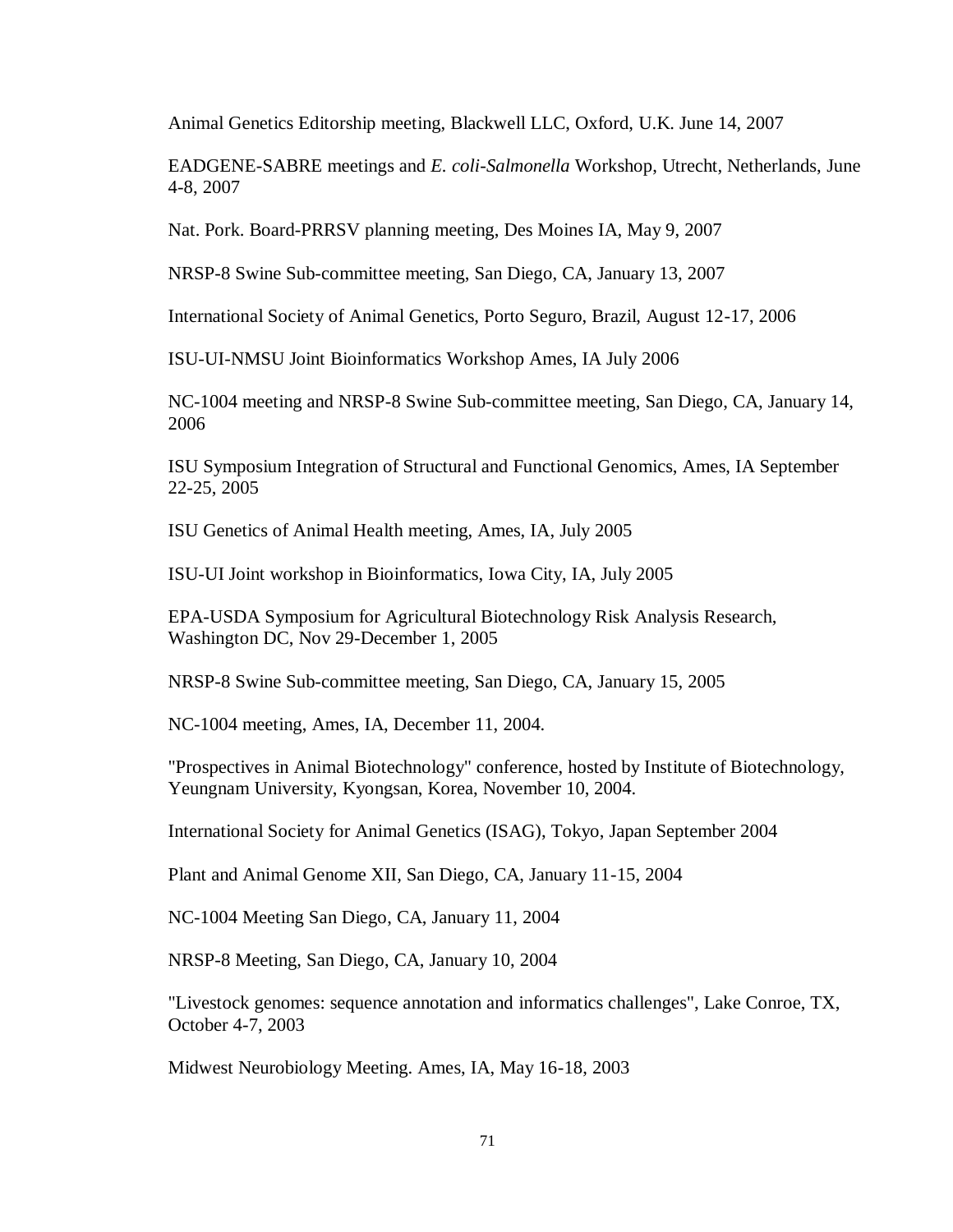Midwest Regional Meeting, Society of Developmental Biology, Kansas City, MO, June 7- 10, 2003

NC-1004, Clay Center, NE, May 29-31, 2003

American Society of Animal Science, Phoenix, AZ, June 21-23, 2003

23<sup>th</sup> Annual Great Lakes Mammalian Developmental Meeting, Toronto, CA, March 14-16, 2003.

NRSP-8 Meeting, San Diego, CA, January 10-12, 2003.

International Workshop on Animal Genome Analysis, STAFF-Institute, Tsukuba, Japan, November 6-7, 2002.

International Society for Animal Genetics (ISAG), Goettingen, Germany, August 10-16, 2002.

Society for Developmental Biology 61<sup>th</sup> Annual Meeting, Madison, WI, July 21-25, 2002.

Midwest American Society of Animal Science, Des Moines, IA, March 18-20, 2002

Plant & Animal Genome X Meeting, San Diego, CA, January 14-18, 2002.

National Swine Improvement Federation, St. Louis, MO, December 6-7, 2001.

Stowers Institute Symposium, "From Genes and Genetics to Molecular Medicine", Kansas City, MO, October 30-31, 2001.

Joint Meeting of the American Dairy Science Association, American Meat Science Association, American Society of Animal Science, Poultry Science Association Meetings, Indianapolis, IN, July 24-28, 2001.

Society for Developmental Biology 60<sup>th</sup> Annual Meeting, University of Washington, Seattle, WA, July 18-22, 2001.

Midwest American Society of Animal Science, Des Moines, IA, March 15-17, 2001

Plant and Animal Genome IX, San Diego, CA, January 13-18, 2001.

Mouse Molecular Genetics, Cold Spring Harbor, NY, August 30-September 3, 2000.

International Society for Animal Genetics (ISAG), Minneapolis, MN, July 22-26, 2000.

20<sup>th</sup> Annual Great Lakes Mammalian Developmental Meeting, Toronto, CA, April 7-9, 2000.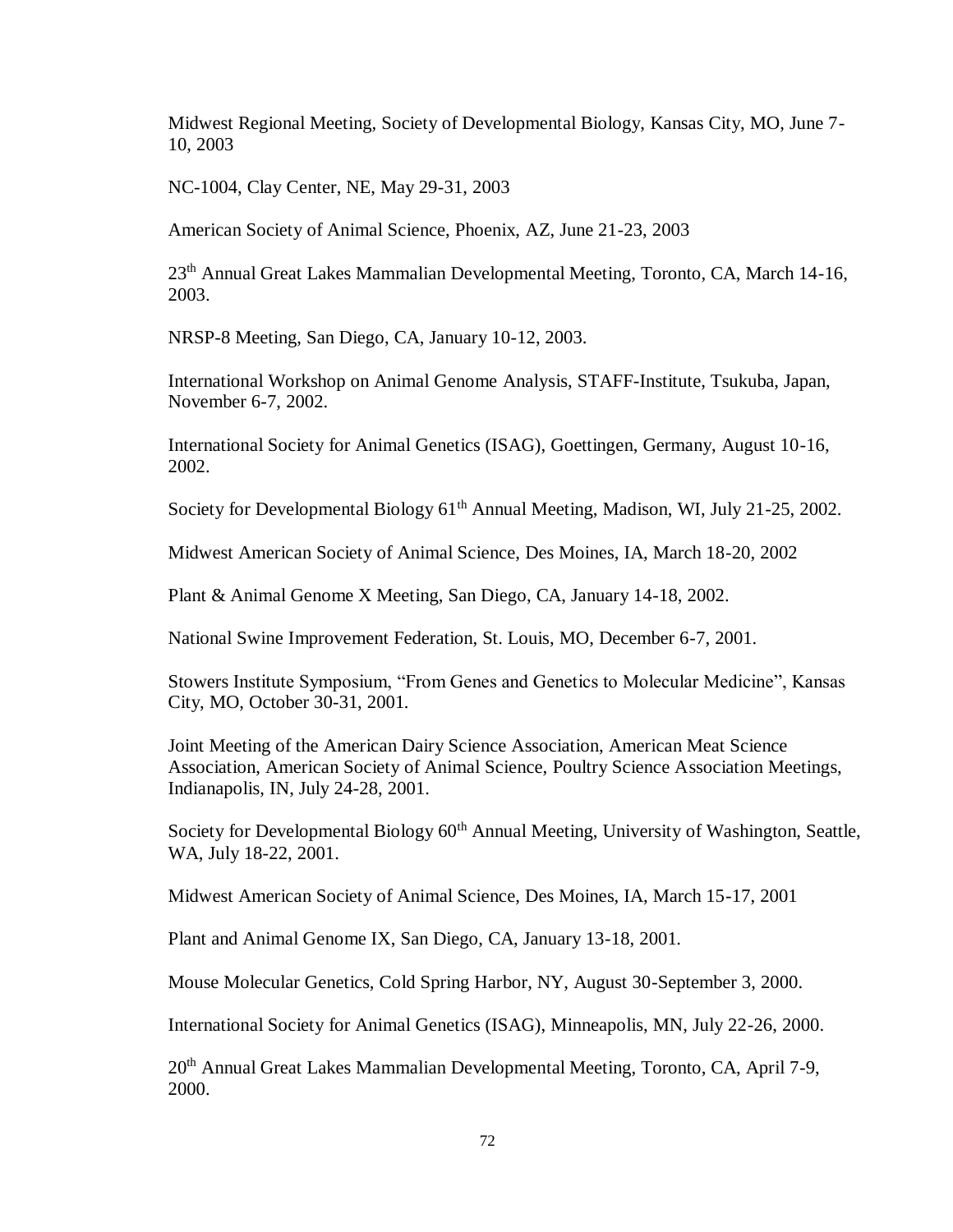Midwest American Society of Animal Science, Des Moines, IA, March 13-15, 2000.

Plant and Animal Genome VIII, San Diego, CA, January 10-13, 2000.

Virulence Mechanisms of Bacterial Pathogens, Ames, IA, September 12-15, 1999.

Heartland Consortium on Genetically Modified Organisms, St. Louis, MO, September 9, 1999

Transgenic Animal Research Conference, Tahoe City, CA, August 15-19, 1999.

NC-210, "Positional and functional identification of economically important genes in the pig", East Lansing, MI, June 3-5, 1999.

Plant and Animal Genome VII; the International Conference on the Status of Plant and Animal Genome Research, San Diego, CA, January 17-21, 1999.

Mouse Molecular Genetics, Cold Spring Harbor Laboratory, Cold Spring Harbor, New York, September 2-6, 1998.

XXVI International Conference for Animal Genetics, Auckland, New Zealand, August 9-14, 1998.

First International Workshop on Pig Chromosome 13, Auckland, New Zealand, August 9, 1998.

Plant and Animal Genome VI; the International Conference on the Status of Plant and Animal Genome Research, San Diego, CA, January 17-22, 1998.

American Society of Animal Science Midwestern Section meetings, Des Moines, Iowa, March 17-18, 1997.

Plant & Animal Genome V: The International Conference on the Status of Plant and Animal Genome Research, San Diego, CA, January 12-16, 1997.

5th Annual University of Minnesota Developmental Biology Symposium, Earle Brown Center, University of Minnesota, October 7-8, 1996.

XXV International Conference for Animal Genetics, Tours, France, July 22-25, 1996.

Midwest American Society of Animal Science Meeting, Des Moines, Iowa, March 18-20, 1996.

Patterns of Life: The Nature of Biological Development, Copley Plaza Hotel, Boston, MA, November 9-10, 1995.